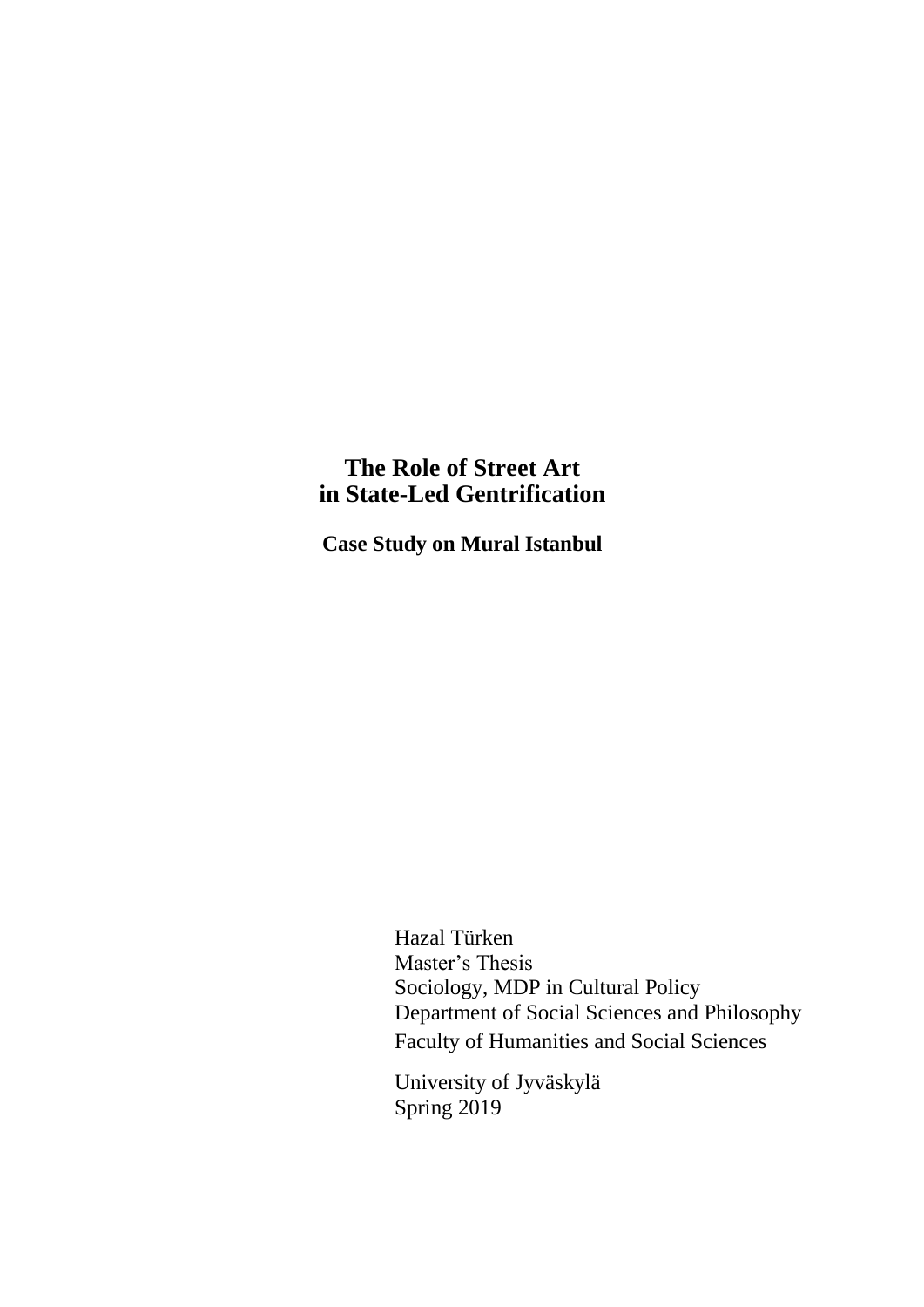# **TABLE OF CONTENTS**

#### ABSTRACT

### ACKNOWLEDGEMENTS

#### ABBREVIATIONS

| 1              |                                                                              |  |
|----------------|------------------------------------------------------------------------------|--|
| 1.1            |                                                                              |  |
| 1.2            |                                                                              |  |
|                |                                                                              |  |
|                |                                                                              |  |
|                | 1.2.3 Aestheticisation of Gentrification & Gentrification of Graffiti12      |  |
|                | 1.2.4 Gentrification through incorporation of arts into the public-policy 14 |  |
| 1.3            |                                                                              |  |
| 1.4            |                                                                              |  |
| 2              |                                                                              |  |
| 2.1            |                                                                              |  |
| 2.2            |                                                                              |  |
| 2.3            |                                                                              |  |
| 2.4            |                                                                              |  |
| 3              |                                                                              |  |
| 3.1            |                                                                              |  |
| 3.2            |                                                                              |  |
|                |                                                                              |  |
| $\overline{4}$ |                                                                              |  |
| 4.1            |                                                                              |  |
|                |                                                                              |  |
|                |                                                                              |  |
|                |                                                                              |  |
| 4.2            |                                                                              |  |
|                |                                                                              |  |
|                |                                                                              |  |
|                |                                                                              |  |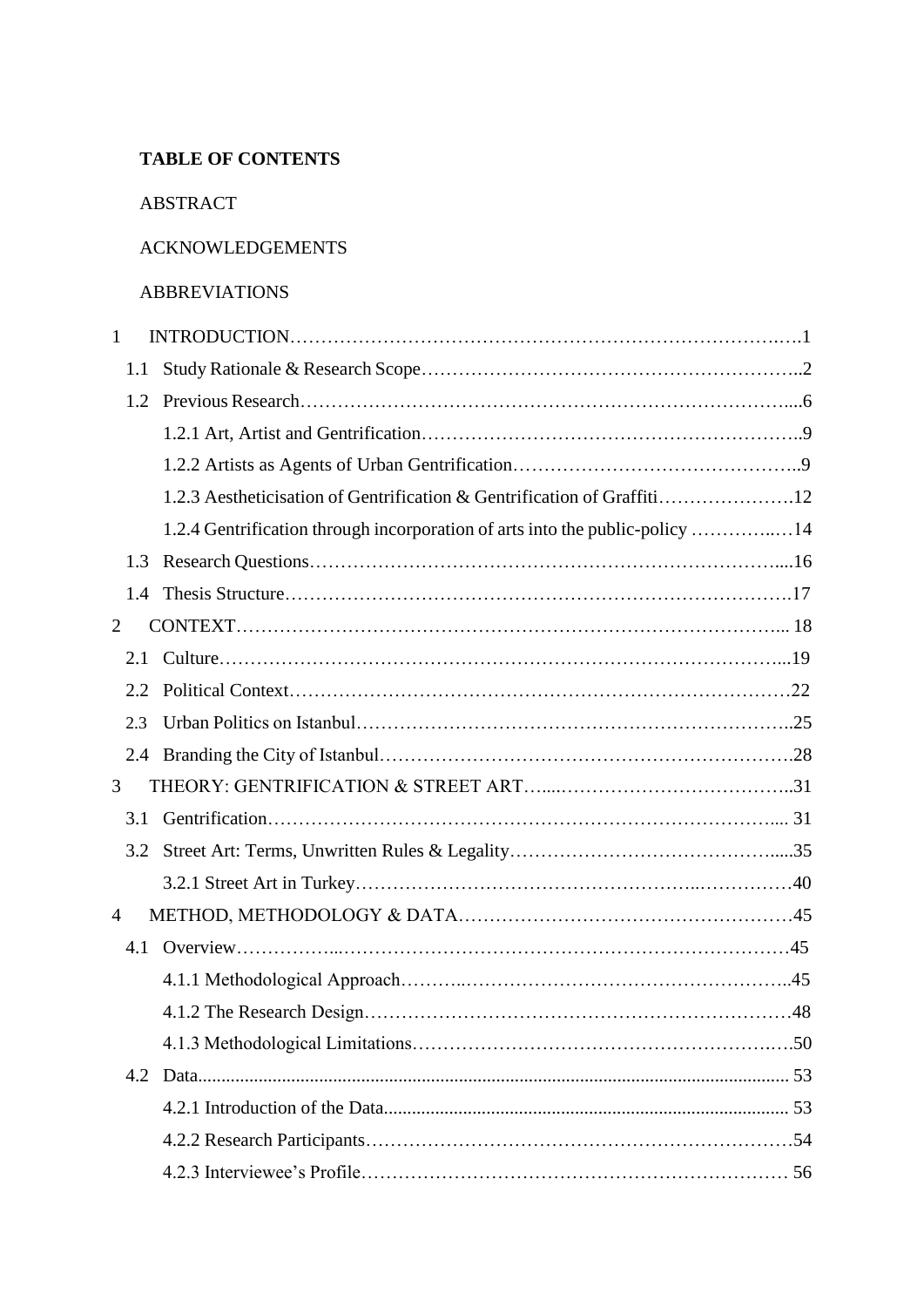| 6              |  |  |
|----------------|--|--|
| $7\phantom{0}$ |  |  |
|                |  |  |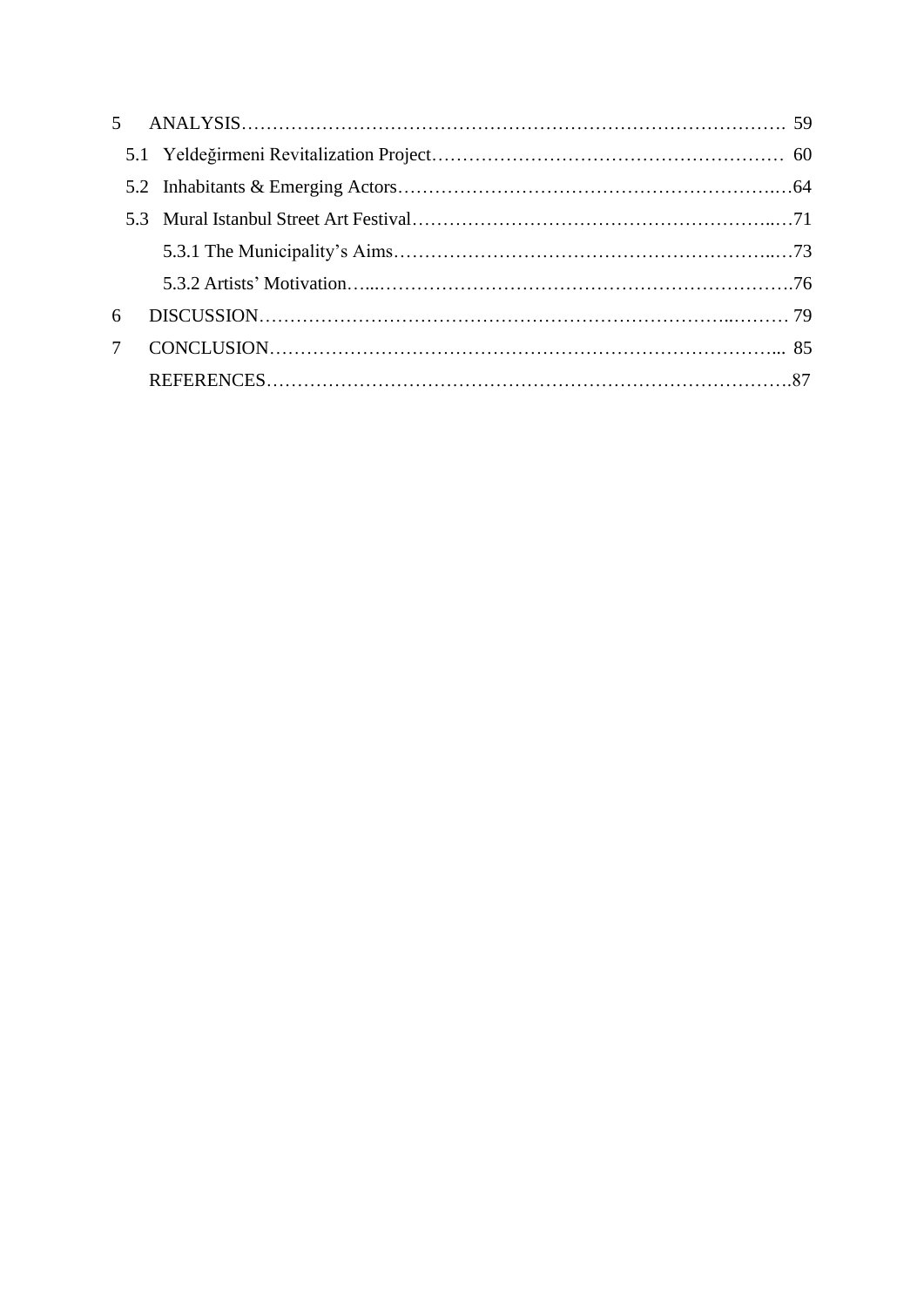#### **ABSTRACT**

#### **THE ROLE OF STREET ART IN STATE-LED GENTRIFICATION A Case Study on Mural Istanbul**

Hazal Türken Master's Thesis Sociology, MDP in Cultural Policy Department of Social Sciences and Philosophy Faculty of Humanities and Social Sciences University of Jyväskylä Instructor: Mikko Jakonen Spring 2019

The main purpose of the research is to examine the role of public sponsored street art implications in gentrification. The research data was conducted through participatory observation and in-depth interviews in the on-going revitalization project area; the Yeldeğirmeni neighbourhood in Istanbul, Turkey.

The analysis of the data presented that there is an on-going and avoided gentrification process in the neighbourhood. Moreover, it was understood that the Mural Istanbul Street Art Festival is aimed by municipality to aestheticize the process as well as trigger gentrification in the streets. Outcome of the study represents that the festival serves as a tool to form the culture of the district without making any visibly destructive implementation in the long-term.

Apart from that, the interviews mirrored the motivation of artists and their position regarding the gentrification process. Whereas some preferred to remain silent, most artists stated that they acknowledge the instrumentalization of street art to trigger gentrification. Additionally, it was found that the action of transforming the city is understood as claiming the right to the city by both the artists and the municipality.

Key words: Street art, State-led Gentrification, Art Projects in Revitalization, Mural Istanbul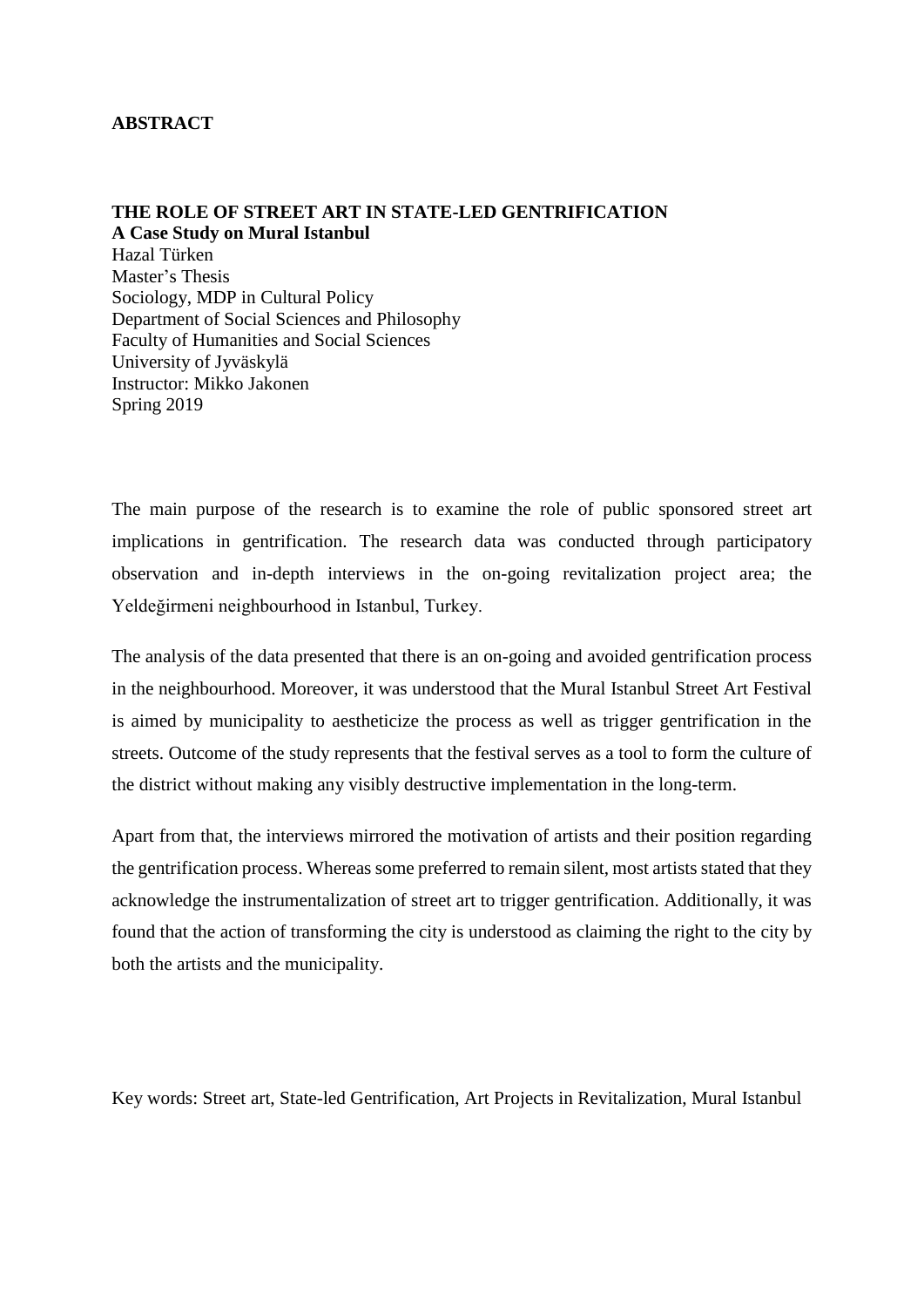#### **ACKNOWLDGEMENTS**

To my supervisor Mikko Jakonen who enrichened this study with his academic experience, advices, allowed this dissertation to be my work and supported me to finish it.

Street Artists, muralists, writers who answered my questions with patience, allowed me to be there for my participatory observations, introduced me to artists who have ateliers in the neighbourhood. This study could not be completed without their contribution, and of course İpek Başyurt who was my partner in crime during the field research.

To the memory of a brilliant street artist & a kind interviewee Treze "acidcollapse".

To my family, I would not be studying in Finland, without them believing in me and supporting my dreams.

My mother Ayfer, father Mustafa and my sister Ayşe, I am grateful for your moral and emotional support. Hours turned into days and days into two years. Thank you for answering my every face-time call with a smile, although you only received news about the thesis and my very interesting life here.

To my friends, who have supported me along the way,

Maria Al-Kharakhshe, the little sister whom Finland brought into my life. Your encouragement provided me a strength every time I gave up on myself and the thesis.

Elif and Çağla, I will never forget the dinner where you created an inception moment through taking a photo with my ID photo to make me feel included! Inclusion matters.

Also, a very special gratitude goes out to people whom I met during my studies at the Mimar Sinan Fine Arts University. With a special mention to dear Sibel Yardımcı. She had provided me the reference letter for my master's applications and basically, is one of the reasons that I got accepted to the University of Jyväskylä. Furthermore, Yardımcı did not return my request regarding to have her advices on my thesis subject, she provided me the key resources for this study at the beginning of the road.

Last of all, my precious classmates from MSGSÜ, specifically Melek Toprak. They contributed to this study with their academic and personal advises.

Thanks for all your encouragement!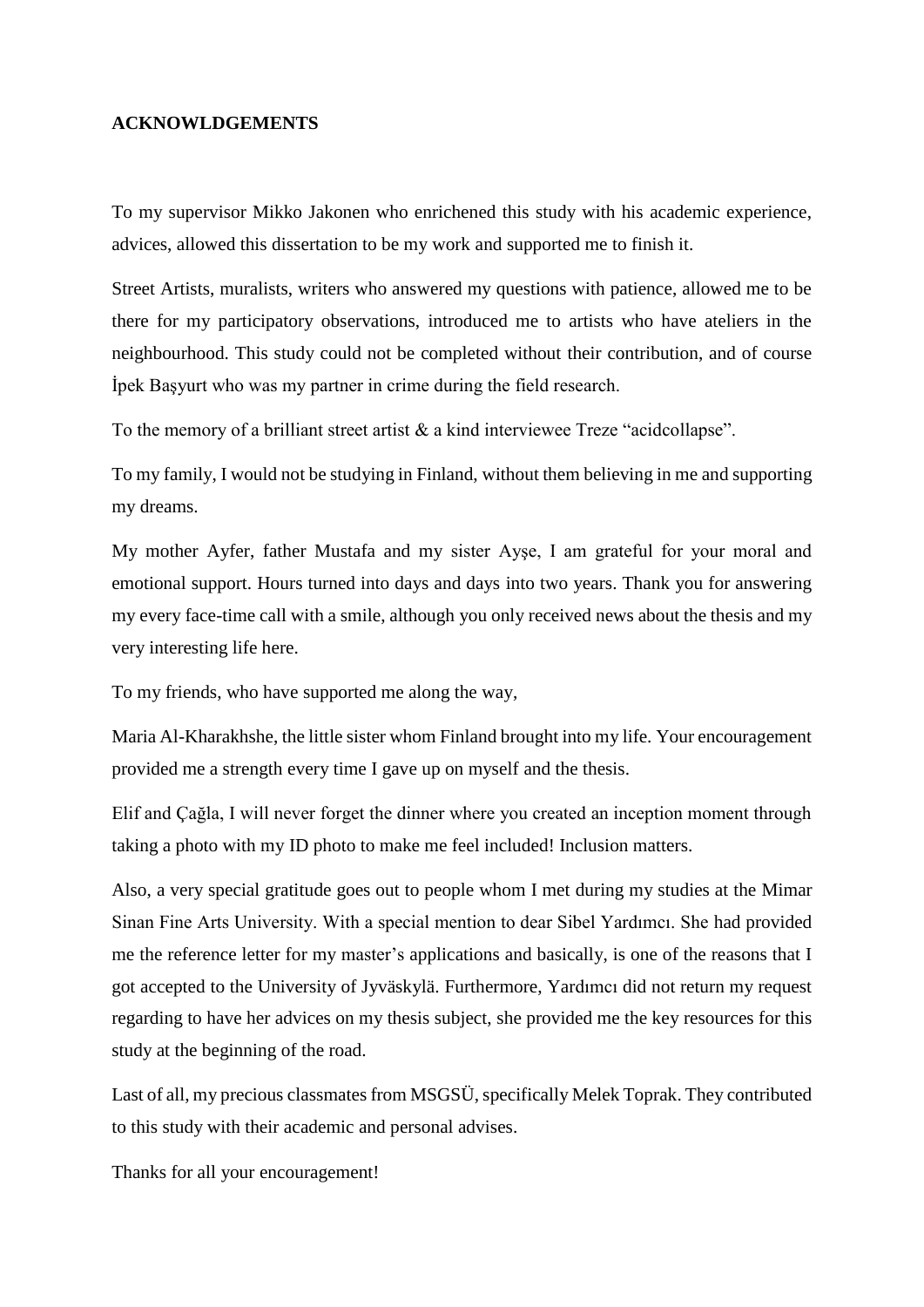### **ABBREVIATIONS**

AKP: Also known as Ak Parti meaning Justice and Development Party. It is the ruling party in Turkey.

BOK: A graffiti crew in Turkey

ÇEKÜL: Çevre ve Kültür Değerlerini Koruma ve Tanıtma Vakfı

TAK: Tasarım Atölyesi Kadıköy; Design Atelier Kadıköy

TEM: Stands for "Terörler Mücadele" which is the counter-terrorism unit in Turkey

### **Interview Participants**

AR: Atelier owner artists in the district

CA: Café Owner

IN: Inhabitant

MU: Municipal Officers

MTN: Montana Colors

PA: Parking Lot Worker or Owner

SA: Street Artist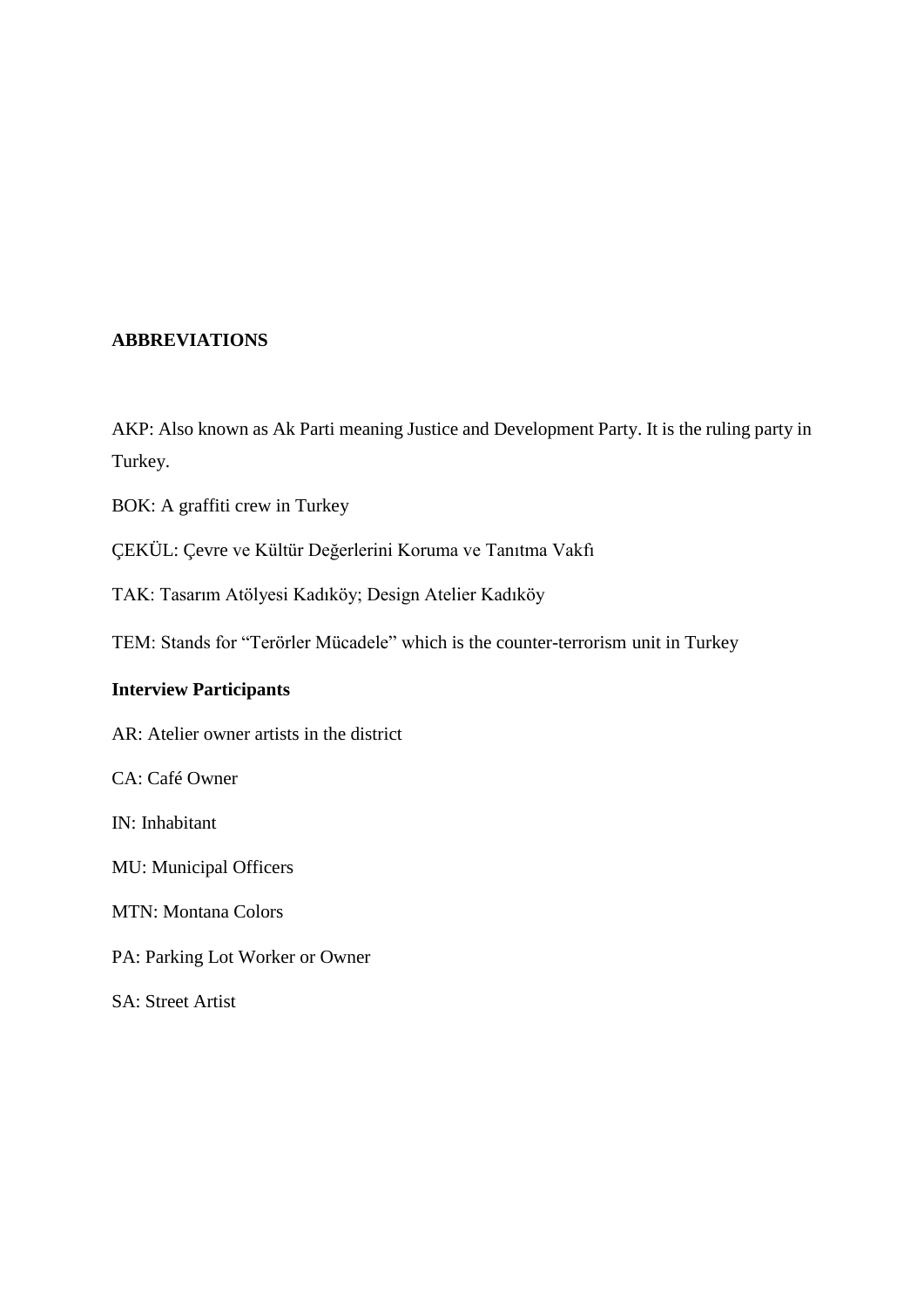#### **1. INTRODUCTION**

 *Gentrification has different histories in different cities and countries.*

*(Lees, 2003, 2507)*

There are variety of definitions on culture, offers different perspectives to see it from. I observe culture as a nest where individuals seeks comfort and the feeling of belonging in it. In this context, the way leading us to culture in life-style, value and behavioural level goes through the physical nest such as neighbourhoods or districts where it embodies within. Considering the connection between the physical space and culture, in other words, accepting culture as a nest, this case study on Yeldeğirmeni neighbourhood, aims to examine state-led gentrification through street art.

During the last ten years, Istanbul has been a stage of big renewal, revitalization and gentrification projects supported by the government. Some communities such as Romani people in the historical Sulukule district suffered more than many others, in terms of displacement. Observing the damages that gentrification caused on communities in the European Side, the Municipality of Kadıköy claims that an historical district in the Asian Side, namely Yeldeğirmeni is revitalised without causing a gentrification in the area. In the scope of the Yeldeğirmeni Revitalization Project, variety of different scale projects from reconstruction of physical environment to creating new social spaces for inhabitants are implemented in the district since 2010. While the speed of the project slows down, the Mural Istanbul Street Art Festival was given a start in 2012. Since then, the neighbourhood is a home for many murals that are painted by local and international street artists who are invited by the municipality.

Considering the linkage between culture & the physical space and acknowledging Mural Istanbul as a part of an urban revitalization project, the study is an attempt to understand the impacts of street art in gentrification. In consistent with that, artists' reasons to paint at the festival, the aims of the municipality for supporting the festival, inhabitants' experiences regarding the gentrification process in the neighbourhood occur as side issues explored in the scope of the research.

Inclusion is one of important principles for the researcher. Therefore, the study is built on the participatory observation and interviews with street artists, atelier owners, inhabitants, café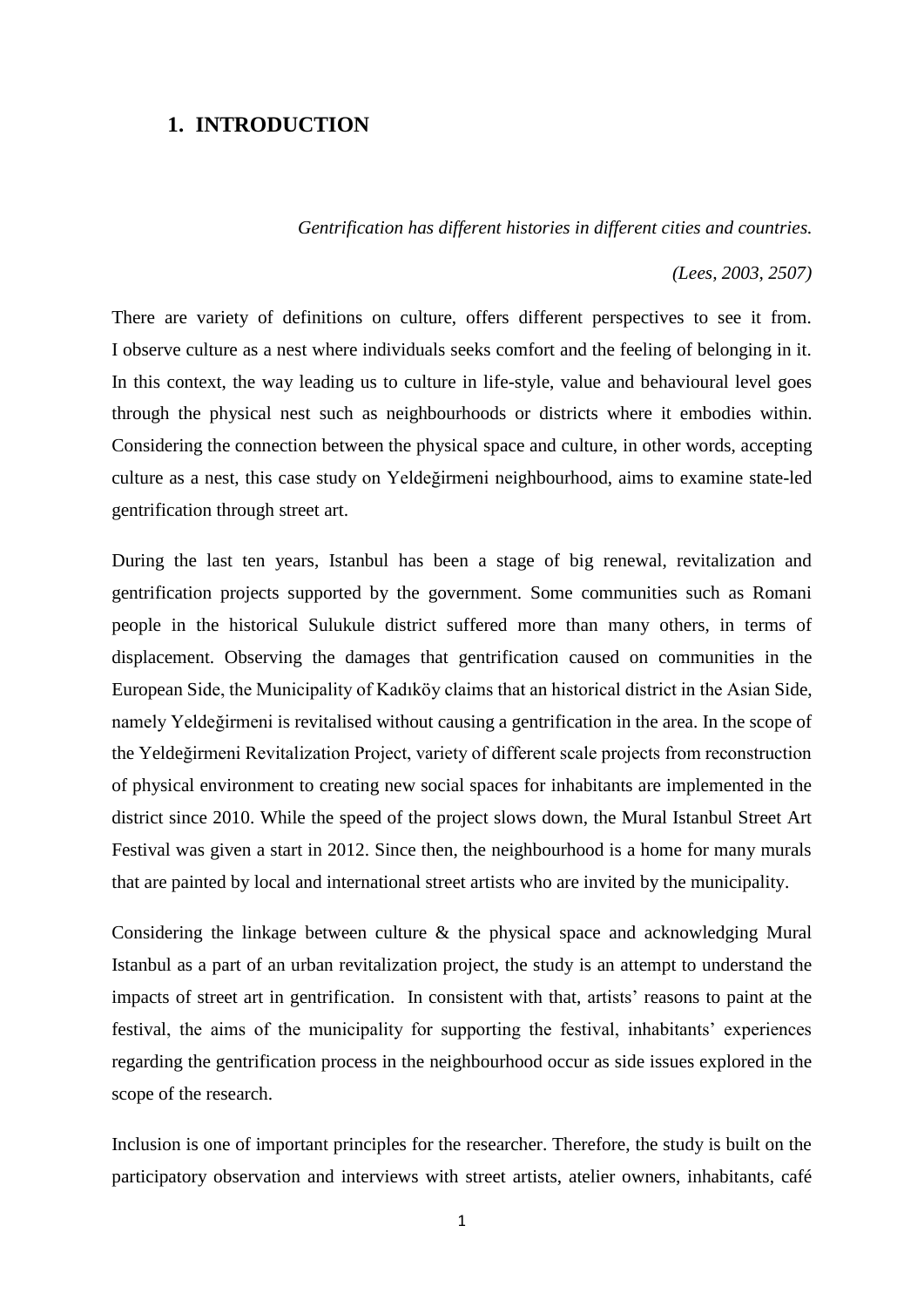owners, parking-lot workers or owners, municipal officers as well as an architect who works for a significantly influential initiative in the neighbourhood. Hence, the study aims to offer an understanding on the perceptions and experiences of different actors regarding the process as well. The research data is analysed using thematic discourse analysis in deductive form.

The theoretical framework of the research is mainly formed through Zukin's concepts on gentrification, politics of fear, public culture, and also Harvey's revision on Lefebvre's concept of "the right to the city".

#### **1.1 Study Rationale & Research Scope**

Being the first part of the research, the aim of this chapter is to introduce the research motivation, the subject of the study and the limitations regarding the study subject. The research represented here is an attempt to explore the position of street art which created in legal conditions with the encouragement and financial support of the municipality, in the context of gentrification. The research analysis is geography specified and the field study is limited with the Mural Istanbul Street Art Festival's impact in the Yeldeğirmeni neighbourhood.

As Jennifer Craik states,

Although the traditional arts (opera, ballet, classical music, theatre) have been inscribed formally within the ambit of cultural policy, there is a growing uneasy tension between what counts as 'art' and what counts as 'culture' in terms of how practitioners and administrators view the competing domains and in terms of policy initiatives (2007, 26).

Thus, street art which includes interdisciplinary forms of artistic expression, is a complex and controversial way of exhibiting creativity. With that being said, graffiti and street art continue to be a subject of debates raised by the question whether or not these artistic expression forms should be accepted as art. Despite the illegality of painting the walls and extreme fines which come after getting caught (Iveson, 2010), street art techniques and supplies are consistently being evolved (Bates, 2014; Kramer, 2010). What's more is that there are now art & culture projects which involves street art and supported by public & private agencies (Costa & Lopes, 2015).

Seeing from a broader perspective, policies and institutional interventions regarding to the image of an urban unite might be driven by the purpose to construct a new local identity.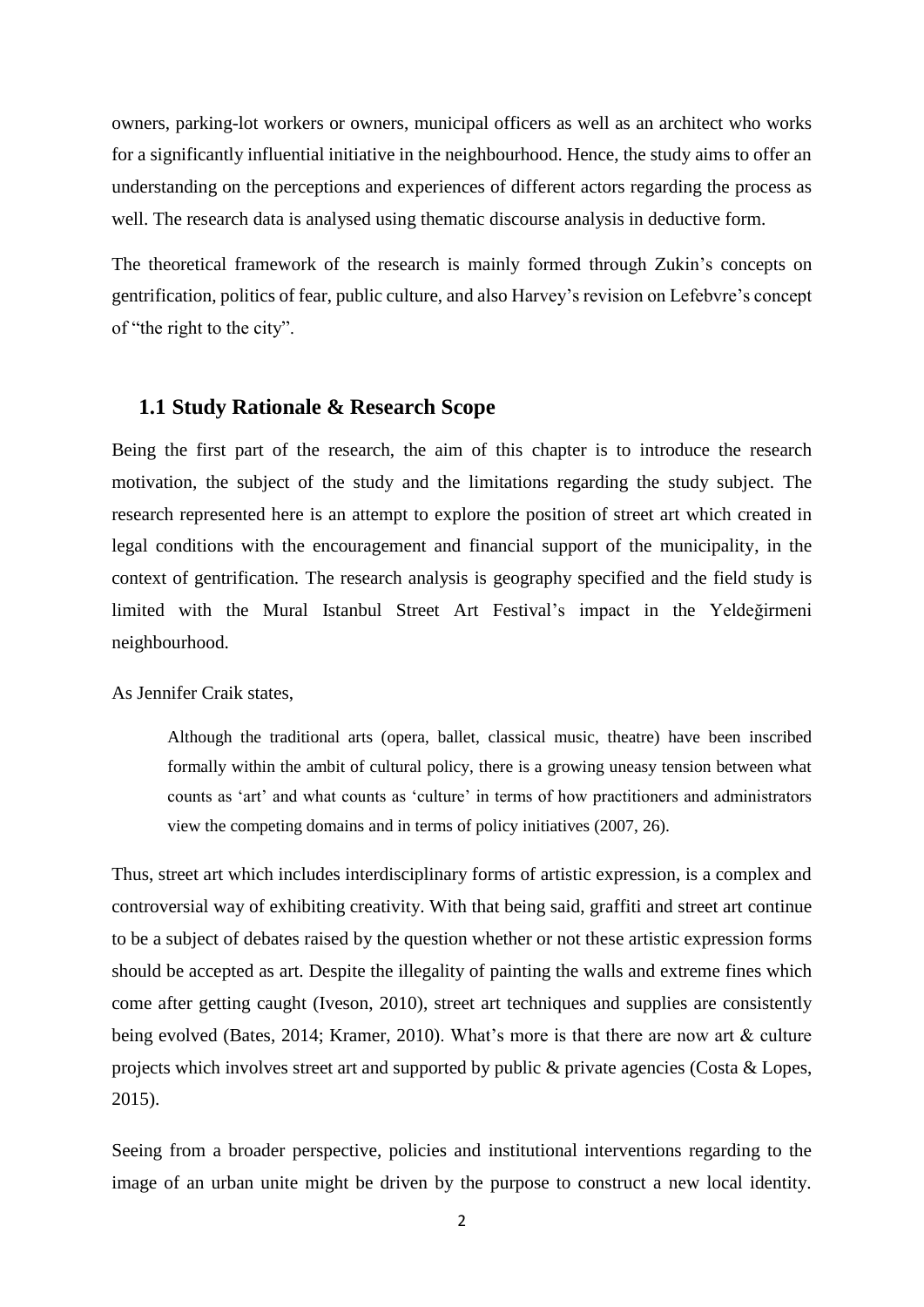Related actions may also aim to partly eliminate social and cultural futures that are in common among urban residents and shared with daily users of this specific urban unit. In addition to this, any event or act that plays with the sense of belonging may directly or indirectly have a consequence of cracking urban dwellers' existent feeling of being belong to this urban unit. Most commonly, prementioned type of policy, intervention or an event might have a purpose of attracting urban tourists, financial investors & new residents in the local and global extend.

Yeldeğirmeni also named as Rasimpaşa is one of the oldest neighbourhoods of the Kadıköy district in Istanbul Turkey. The neighbourhood has been a stage for diverse urban transformation projects since 2010. From small to larger scales, variety of projects are managed by the Municipality of Kadıköy as a part the Yeldeğirmeni Revitalization Project. Any big scale or consistent implementation to the urban space could cause a change on the social structure. The Yeldeğirmeni Revitalization Project in this case, was not an exception. Together with the project, physical structure of the neighbourhood has changed as well as the social and cultural. The main motivation for the municipality on the other hand, stated to be achieving a successful urban transformation which could be pointed out as a sample for the future projects of other municipalities. It is worth acknowledging that the urban transformation projects which were managed by the Municipality of Istanbul have been very controversial and triggered gentrification in the project areas. In this context, successful urban transformation meant creating a sustainable urban revitalisation without triggering gentrification. The current research briefly includes the social and cultural influence that the on-going project in Yeldeğirmeni neighbourhood creates. The research addresses the arguments on gentrification as a contemporary urban issue as well as the street art's and artists' position in this particular type of urban transformation category, acknowledging their potential for political use through cultural, urban strategies which were conducted by local governments.

As the scholars Costa & Lopes highlights in their study on alternative urban policy  $\&$ institutionalisation of street art in Lisbon, an urban or local street art policy is unavoidably encountered with a broad diversity of recipients and therefore, it frequently contradicts with specific public interests (2015, 8). Agreeing with that, various actors who takes responsibility at the Mural Istanbul Project, would possibly be influenced by or have benefits from the festival are also seen worth interviewing when conducting the data.

It is also worth noting that the main curiosity behind the study was based on a critical stance on street art being instrumentalized to the purpose of aestheticizing gentrification. However,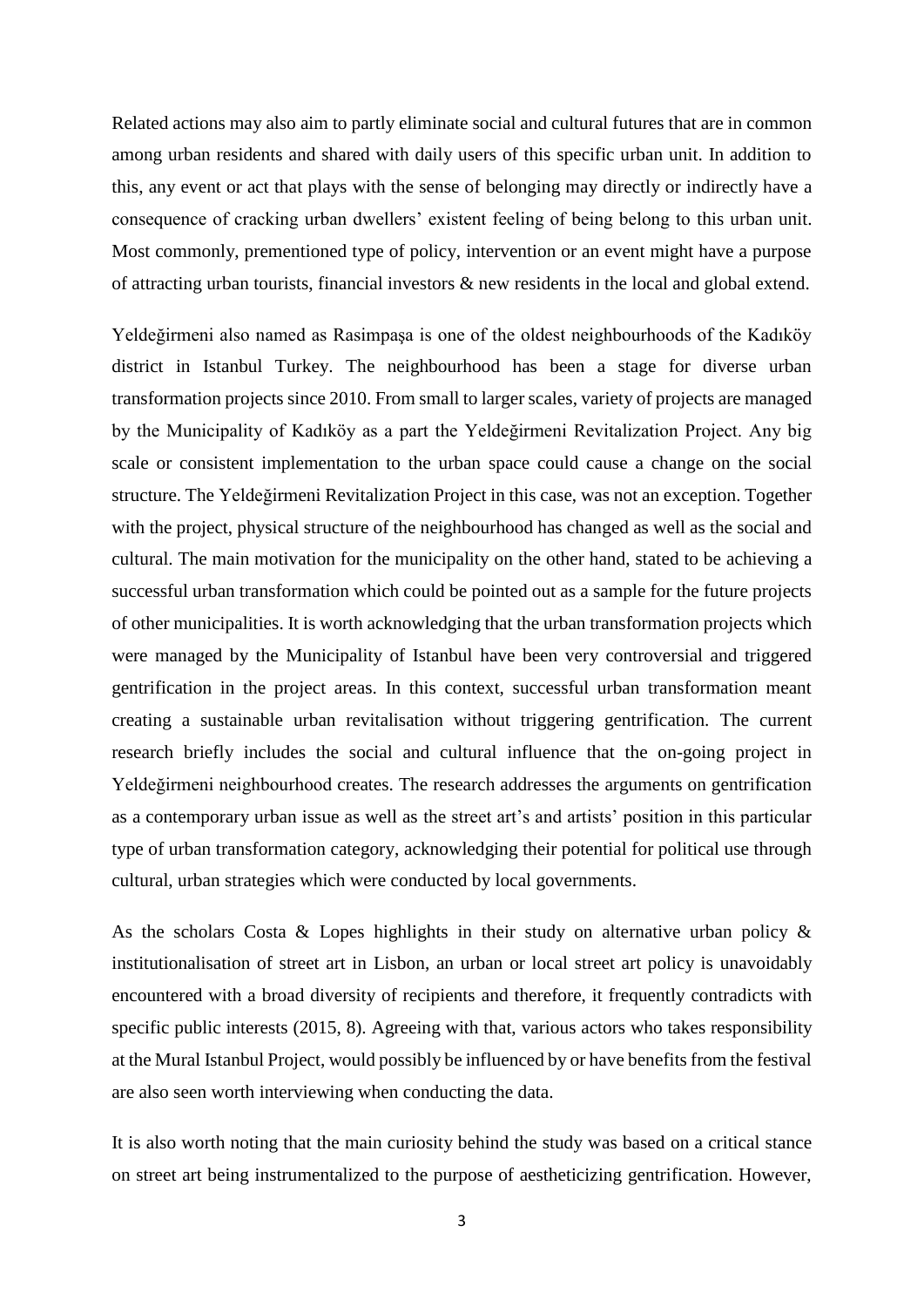the knowledge which was gained during the time spent at the research field caused my strong opposition about street artists' choice of working with the state in gentrification fields to change. As the opposition had softened, issue of using street art for a specific purpose was referred and explored within the aims & motivations of municipality. Moreover, aestheticization of street art was referred in the scope of previous studies. In consistent with that, the thesis does not stand on any strong opposition. Instead, it aims to present variety of aspects and a wide-angled photograph of the field. Appropriately, the study poses questions to understand, rather than being in a claim to produce certain answers on the research issue.

Some of the prior researchers (Cole, 1987; Ley, 2003; Zukin, 2010) deliberate the role of artists and the art in gentrification through examining the process of gentrification in different cities of the United States of America and England. In these studies, the scholars follow the footsteps of individual artists who had moved to old, declining neighbourhoods and attracted to & experienced gentrification in those districts.

Apart from innocent artists settling in a poor neighbourhood, there are scholars approaching to the art's role in gentrification from a different perspective as well. According to Stuart Cameron & Jon Coaffee there is a third model of gentrification to be discussed. Analysing the process which was experienced in the north-east of England, specifically Gateshead, Cameron & Coaffee draws the lines for a third model where the key driver of gentrification is public policy and art is situated at the heard of policy makers' agendas (2005). In this third model, gentrification is not necessarily intended, yet it might appear as result of a successfully created regeneration in the long-term.

In the case of Yeldeğirmeni Revitalization Project, among all different urban implementations, the Mural Istanbul Street Art Festival continues to be the most vibrant project that was brought into life. The festival is the first and only street art festival where artists are given a chance to paint giant size murals for the public in Turkey. It is the only project in the whole country where a municipality provides a significant amount of financial budget for the street art. The project is situated in the long-term strategy plans of the local government.

Comparing the process that the researchers observe in Gateshead and what is going on in Yeldeğirmeni, one could easily claim that the scales of the art projects do not show similarity. Yet, even when the same project is applied in variety of districts, we observe that the impact come out differently. Each urban transformation process is as unique as an influence of a cultural policy implementation to diverse locations. The study discusses the issue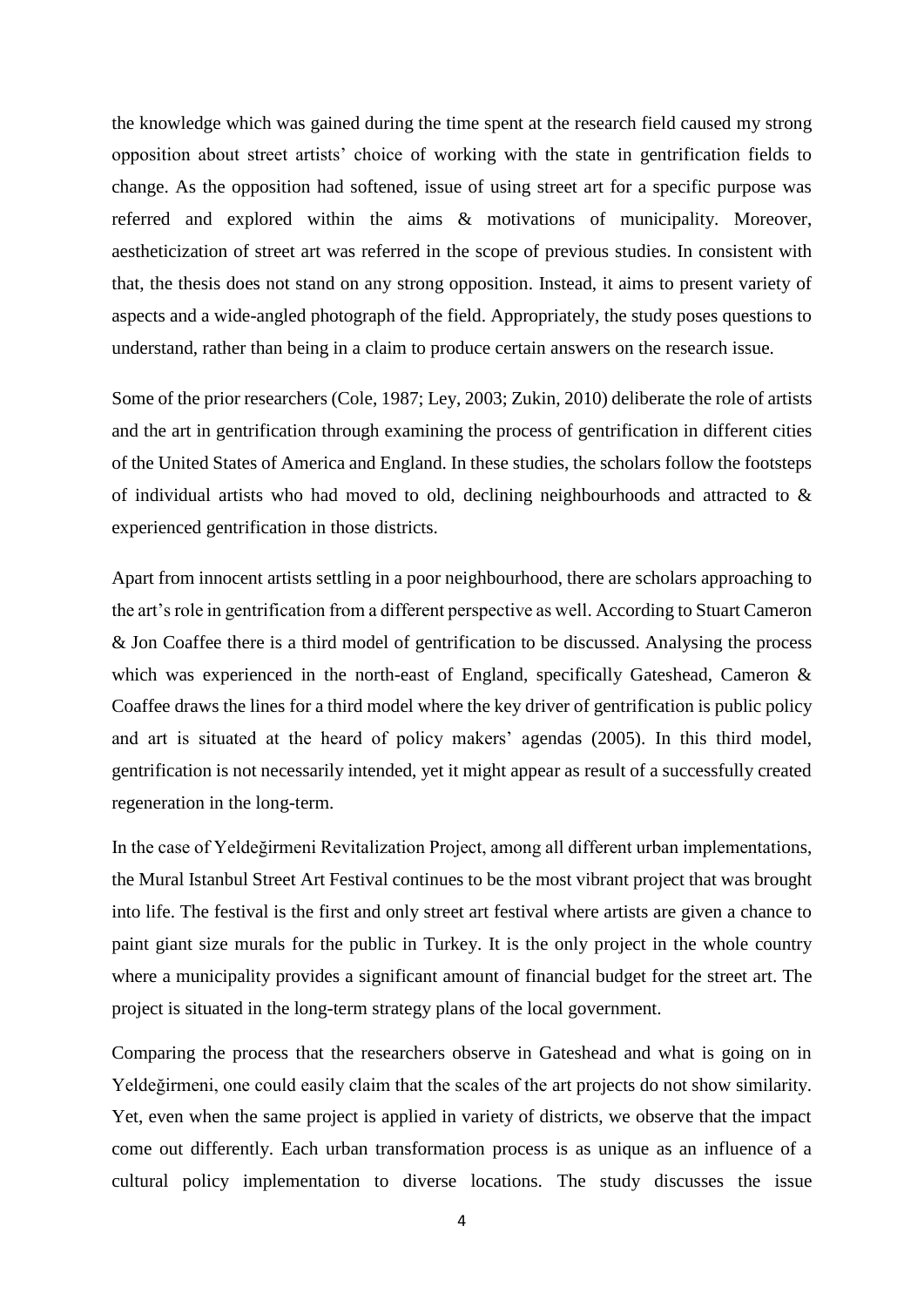acknowledging the importance of specifying the case location, and keeping the debates regarding whether street art is art or not in mind.

Another issue which finds itself a place in this study is the paradox of street art's legality. There is a contrast between the meaning of street art in general, and in the context of state or private supported projects. In the scope of the Yeldeğirmeni Project, both local and foreign, more than thirty-five street artists were invited to paint their art to the walls in the neighbourhood between 2012 and 2017. The project budget mainly covers the costs of the walls, meal in working hours, and additionally the foreign artists' travel & accommodation expenses. In spite of the municipality's support to the street art festival, it is important to highlight that any attempt to paint a graffiti to public walls without permission is still a subject of a punishment. Therefore, legality is an issue to be discussed in the following chapters.

I acknowledge that the art is a powerful tool that carries a potential to strengthen the existing culture as well as to shape & transform it. The interpretation of an art piece is so flexible that it changes depending on what its created for, how its exhibited and where. Considering that an art piece's meaning is framed by the setting and context of it (Mathews, 2010), street art might reflect different meanings when created within an urban development project of a municipality. Given that intentions of the municipality to provide financial budget for street art in their urban strategy plans is in contrast with the illegal nature of street art, the study addresses the issues of the meaning of street art in general, and in the context of the neighbourhood revitalization project. Interview statements present that the definition of street art and the artist who creates it, has been very flexible. Due this flexibility, the issue is still open for discussions. Consequently, it is necessary to identify the scope of the art practice, the form that was referred in this study. Considering the demands of the research, meaning of the term has been narrowed down. Finally, the word street art was used to describe the practice of painting modern graffiti and murals. Hence, the artists who paints at the Mural Istanbul are mentioned as street artists.

It is noticeable that earlier research which focus on the artists' and art's place in gentrification are mostly conducted from the Western world. In addition to this, one could also say that there might still be studies based in the other parts of the world, which have not been transcribed to English or Turkish. In either case, seeing the lack of diversity, I think that the Mural Istanbul street art festival can be a unique case to examine the issue within a different cultural environment. Hence, it can be said that the rapid transformation of the neighbourhood and the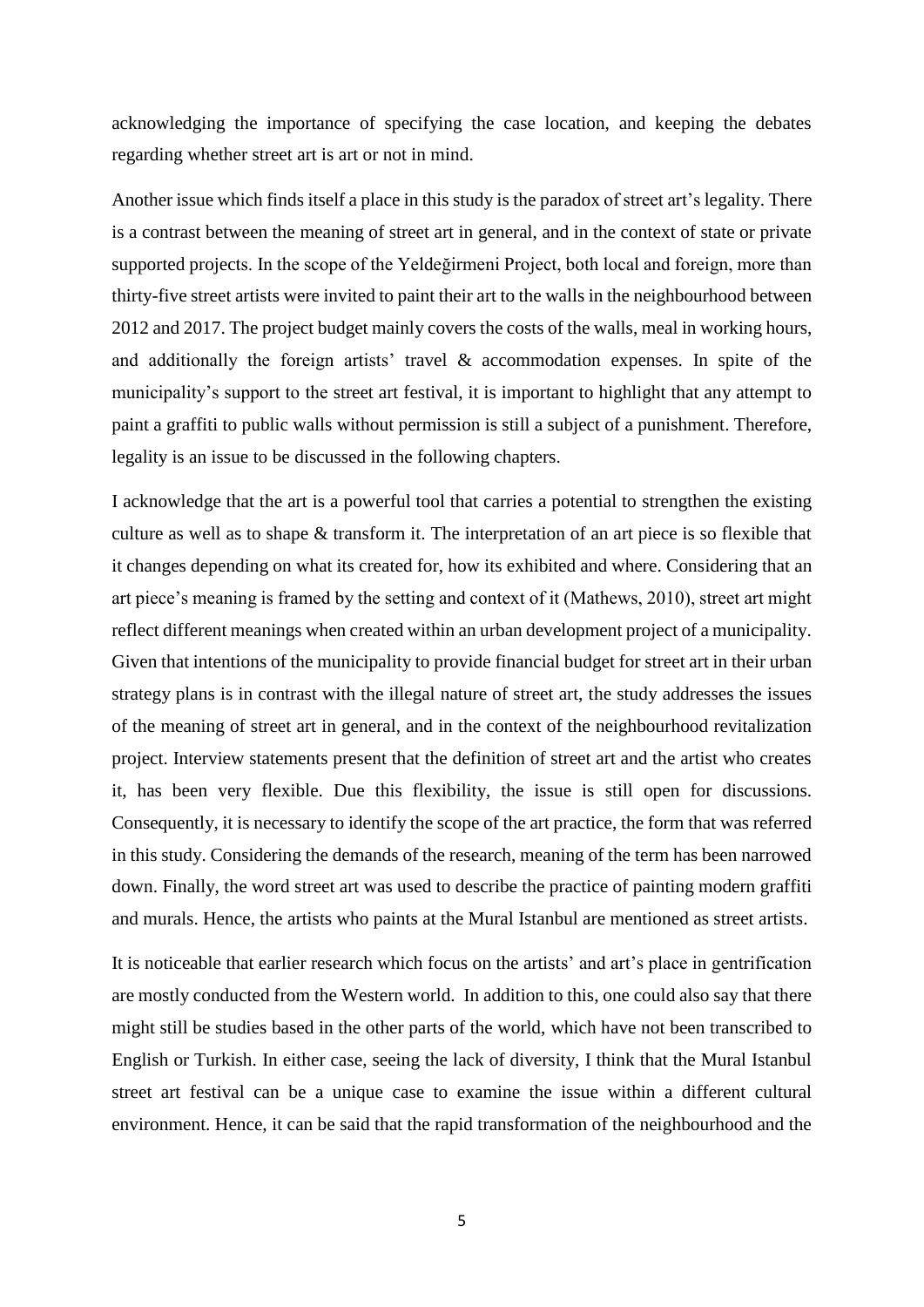municipal support for the first street art festival as a part of the revitalization project was what make the neighbourhood worth studying for the thesis.

### **1.2 Previous Research**

*…different emphases and interests in gentrification research lead to different 'pictures' or 'stories' of the process (Lees, Slater, Wyly, 2008, 34).*

The aim of this chapter is to give a concise account of the gentrification literature to create a base for further discussions in the following chapters. It is essential to clarify that there are scientific research and articles on street art and on gentrification in Istanbul. The main concern of these studies varies from re-claiming the urban space via street art (Taş & Taş, 2014), street art's position in criminology (Alparslan, 2012), graffiti within the historical context (Koçak & Koçak, 2016; Küçüksayraç, 2011) to cultural transformation of Yeldeğirmeni (Türkmen, 2015), renewal of cultural heritage sites: Yeldeğirmeni (Şahin, 2013). However, there has not been any research positioned in the same field with this current research. After noting that, I would now like to explore the literature of gentrification.

The urbanisation process follows changing paths in different parts of the world. However, it does not diminish the need of improving new sociological perspectives regarding the unique socioeconomic issues caused by radically increasing urban population. Related to this matter, Ruth Glass (1964) coined the term of gentrification to describe the changing urban landscape of London. Gentrification as a process that observed to cause housing problems in a way of rising property values and obstructing the affordability of living in general in neighbourhood for low-income tenants. It occurs to be one of continuing challenges in urban life.

Previous research suggest that gentrification proceeds in varying phases which are commonly referred as waves (Lees, 2003; Zukin, 2016). In their study, Hackworth and Smith (2001, 467) even offers a "schematic history of gentrification" for north eastern USA and Western Europe. The model where the gentrification is divided into three waves, explains the period between the first-wave "sporadic gentrification" in 1968 and the third-wave reaching to the end of the 1990's.

According to Hackworth and Smith, gentrification spread in a broader scale by pulling smaller and non-global cities to the game in the second-wave. In New York they add, art communities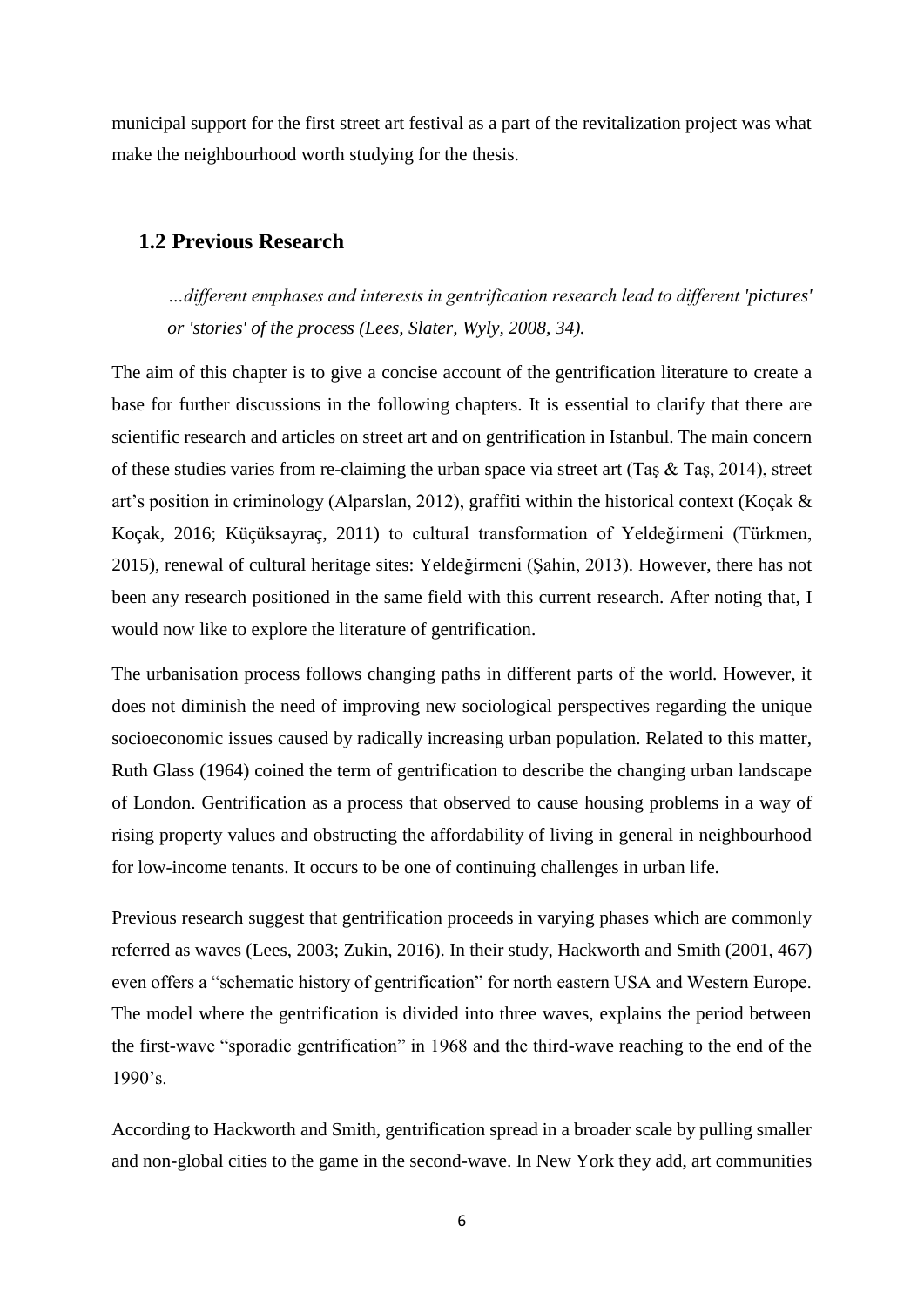function as "a key correlate of residential gentrification" by easing the process, attracting the capital into neighbourhoods during this period (2001, 467). The second-wave overall, "…lasting almost to the end of the 1980s, was characterised by the integration of gentrification into a wider range of economic and cultural processes at the global and national scale" (2001, 467–468). The third-wave is being more connected to a larger-scale of capital it is also referred as state led or government sponsored gentrification, and it "was quickly included in discussions of neoliberal urbanism as both paid a great deal of attention to the role of local government in furthering the interests of local elites and developers rather than conceptualizing the local state as primarily interested in welfare" (Aalbers, 2018, 2).

The existing research of Hackworth and Smith is problematic in terms of offering general statements of causes and effects in a single model of the gentrification process for different cities, and Loretta Lees (2003) previously underlined the importance of addressing the specific location of gentrification. Acknowledging this struggle, it can be said that there are similar features in different gentrification processes. Cities, particularly the ones in the western part of the world have been transforming under large-scale urban regeneration, renewal projects and gentrification. Among all, gentrification, has been appeared as a more unintentional or in other words; less manageable processes in most cases.

As a consequence of this, some scholars had argued on the idea that there occurs to be two types of gentrification which are classified depending on the main factor that triggers the process and named as gentrification by "collective action", and to its contrast gentrification by "capital" (Butler & Robson, 2001). Seeing from this perspective, it can be said that following the contemporary urban trends, neighbourhoods practically revolutionized into boutique investments in the hands of urban policy makers, in order to brand bigger urban units as districts and cities and eventually to make profit from the increasing value of lands. Additionally, first individuals who are after authenticity or just more affordable housing, students, artists; and after their friends, and young middle class entrepreneurs created the same process.

In the meantime, but from the other perspective, the street art has become a part of legal interventions supported by local urban strategies to polish lower-profile, problematic areas to be able to present them through varying mediums. In cases that mediation successfully functioned to present those areas as nicely decorated display windows, it is not surprising that the population & consumption flow have been attracted to the target urban districts. Regarding to the issue that street art has been popularised, institutionalised, gained a legal value in such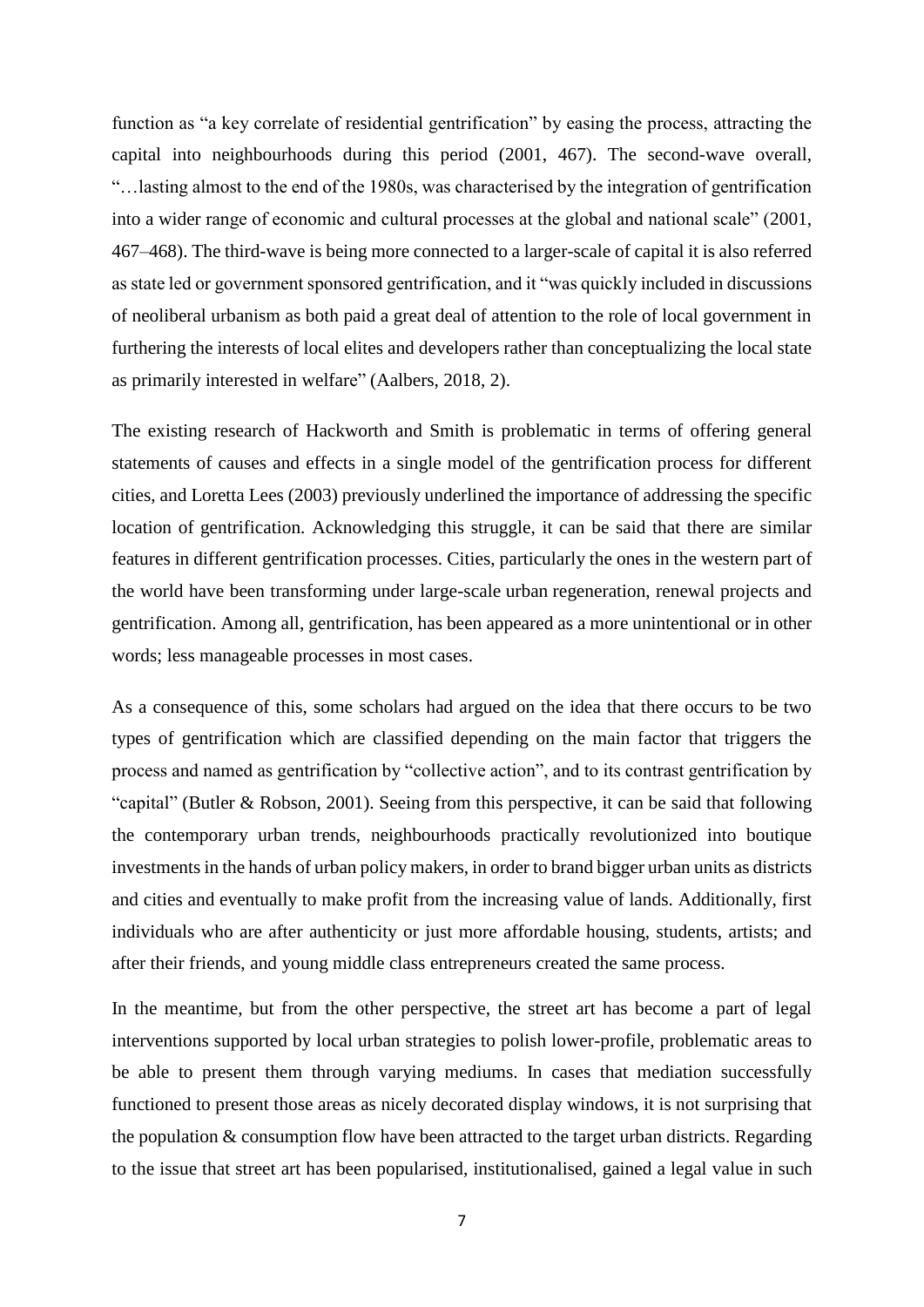specific occasions and cases to rearrange the direction of attention & population flow, there has been number of studies (See Costa & Lopes, 2015; Ulmer, 2016; Insch & Walters, 2017) which were also prepared a ground for this research.

In this context, a recent study of Insch & Walters suggests that,

Forms of street art have been embraced by local government authorities around the world as a strategy to foster urban tourism. Often considered as a public good and a vehicle to beautify and revitalise neglected parts of the city, the potentially conflicting roles of street art as a vehicle for artistic expression and source of local pride and sense of place have not been adequately conceptualized (2017, 615).

Apart from aforementioned observations, this welcoming attitude together with financial investments coming from private companies and local governments to spread the street art in target urban districts has other consequences. These consequences can be explained through their link to street artists' and the art world's itself. Notable examples for that would be increasing the preference to tend toward some artistic expression forms in contrast to others among artists, influencing the definition and quality of street art works, effecting the artists' socio-cultural identity in long term. Moreover, the social, cultural and economic value that the art creates on the urban space can expressed to be under the influence of these factors.

Acknowledging this and also what Hackworth, Smith & Aalbers suggest about the state led or government sponsored gentrification, one could highlight that the position of cities has dramatically changed after deindustrialisation. Creative sectors and tourism developed to replace other industries due culture being commodified to brand the cities. As reported by Cameron & Coaffee,

Returning more directly to the linkage of art and gentrification, both art and culture, and gentrification have been extensively used in public policy as instruments of physical and economic regeneration of declining cities, and the two are often associated in a relationship of mutual dependence (2005, 46).

Therefore, "It is of critical importance to understand the gentrification process -and the art world's crucial role within it - if we are to avoid aligning ourselves with the forces behind this destruction" (Deutsche and Ryan, 1984, 94).

Considering the subject of this study, I would now like to focus more on literature questioning the role of art & artist in gentrification.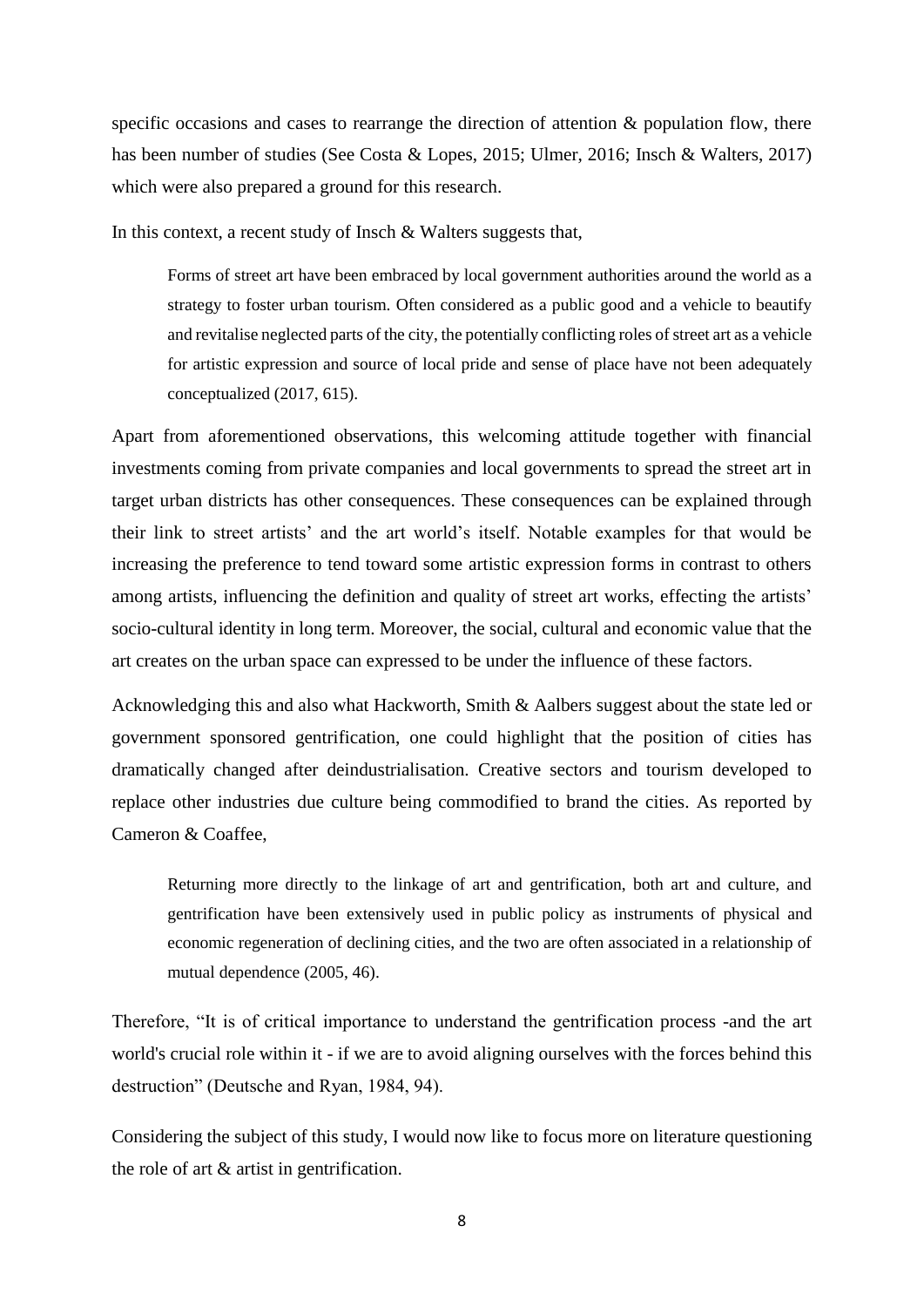### **1.2.1 Art, Artist and Gentrification**

"The concept of creativity and artists is quite vague and many different artistic groups and individual activities could be included or excluded from that classification" (Casellas, Dot-Jutgla, Pallares-Barbera, 2012, 111). Looking at previous research where the connection between art, artist, street art, graffiti, and gentrification and other forms of urban transformation is questioned, how art and artist positioned changes. Review of the literature based on this division can be analysed in two groups.

In the first group, artist is roughly represented as a creative worker who produce art in their creative work spaces such as studios or atelier. In the second group on the other hand, the focus is on the role of art rather than the artist. Furthermore, the art in this group of research is either illegally created or created under the name of public art. Artist who creates the illegal art works is mentioned in the study only because their illegal art works such as graffiti, stencil or any other art form on the street.

Highlighting particular features of an artist group or not including some art forms in a research causes the illusion that there is a thick, clear division between artists, even though in reality this is not always the case. Keeping this division in mind, related literature to this study mainly investigates following issues; artists' role in gentrification as agents, aestheticisation of gentrification & gentrification of graffiti, gentrification through incorporation of arts into the public-policy. I will be exploring these studies in the following subchapters.

#### **1.2.2 Artists as Agents of Urban Gentrification**

Even though gentrification is a product of various drivers, the role of artists as initiators of the process is among the main concerns of many scholars in gentrification literature. In these studies, artists are represented as a creative, intellectual group of people who increase the neighbourhoods' cultural and financial value by creating a safe, trendy environment for high income, potential tenants.

It was observed in vast amount of cases and underlined by long-established theories that individual artists, art communities and artistic spaces function as agents via creating preliminary conditions to trigger gentrification of decaying, working-class neighbourhoods (Zukin, 1989 & 2010; Ley, 2003; Cameron & Coaffee, 2005). "From the perspective of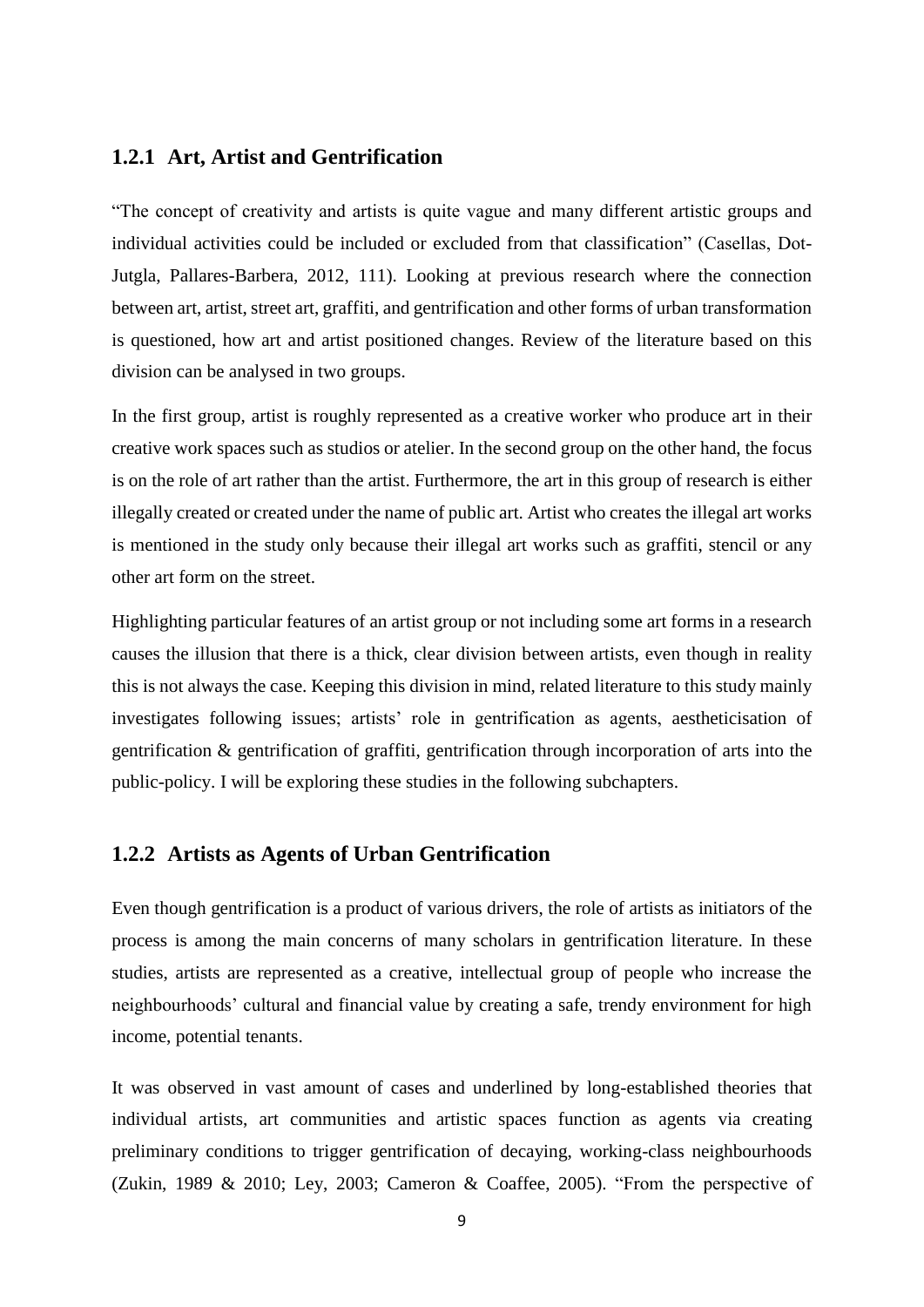consumption, the characteristics of artists' lifestyles and 'bohemia', have been discussed as a potential factor in attracting investment, as the characteristics of bohemia contributes to the gentrification of decayed urban centres" (Casellas, Dot-Jutgla, Pallares-Barbera, 2012, 105). Observing the first and the second phase, Cameron and Coaffee underlines a shift from "the creation by artists of a milieu for the production of art" to "the commodification and private consumption of this artistic milieu" (2005, 46).

In gentrification literature, the artist's role as a pioneer of urban gentrification is strongly associated with David Ley's work (Cameron & Coaffee, 2005, 40). Looking at the historic context where cultural capital had gained high symbolic value, Ley claims that "an economic valorisation of the aesthetic disposition has frequently led to an increase in property prices" and consequently, he describes the relationship between artists, and gentrification "not inevitable" yet "frequent" (2003, 2540). Agreeing with Ley's statement on the relation of artists & gentrification, Zukin underlines that artists are not sufficient to make gentrification possible on their own. According to her "a convergence toward geographically targeted investment on the part of private capital and public policy makers" is the element that makes gentrification come to existence (2016, 203).

Motivation behind an artist's decision to move into an old district is also questioned by some scholars. Speaking on their study focusing the district of the Lower East Side, New York being gentrified, Deutsche and Ryan highlights that "deprivation" and "the romanticization of poverty" are used to promote the area as an "adventures avant-garde setting" (1984, 93). Moreover, the study points out the media support of the art community for the gentrification process of the area in 1980's. Regarding this, referring to the Lower East Side the art press describes the district as a "unique blend of poverty, punk rock, drugs, prostitutes and dilapidated housing that garde setting of considerable cachet." (Walter Robinson & Carlo McCormick, 1984, as cited in Deutsche & Ryan, 1984, 93).

Apart from these characteristics, the scholars underlines that being "close to the center of the city", is what makes "lower-class neighbourhoods", "where gracious brownstone or redbrick houses have fallen on hard times" attractive for "artists and writers, and occasionally lawyers and professors or museum curators, indie band members, and graphic artists" who are looking for a place to live, have "the good life at a moderate price, as the sociologist Pierre Bourdieu says about the aspirational consumption of people who work in cultural jobs" (Zukin, 2010, 8).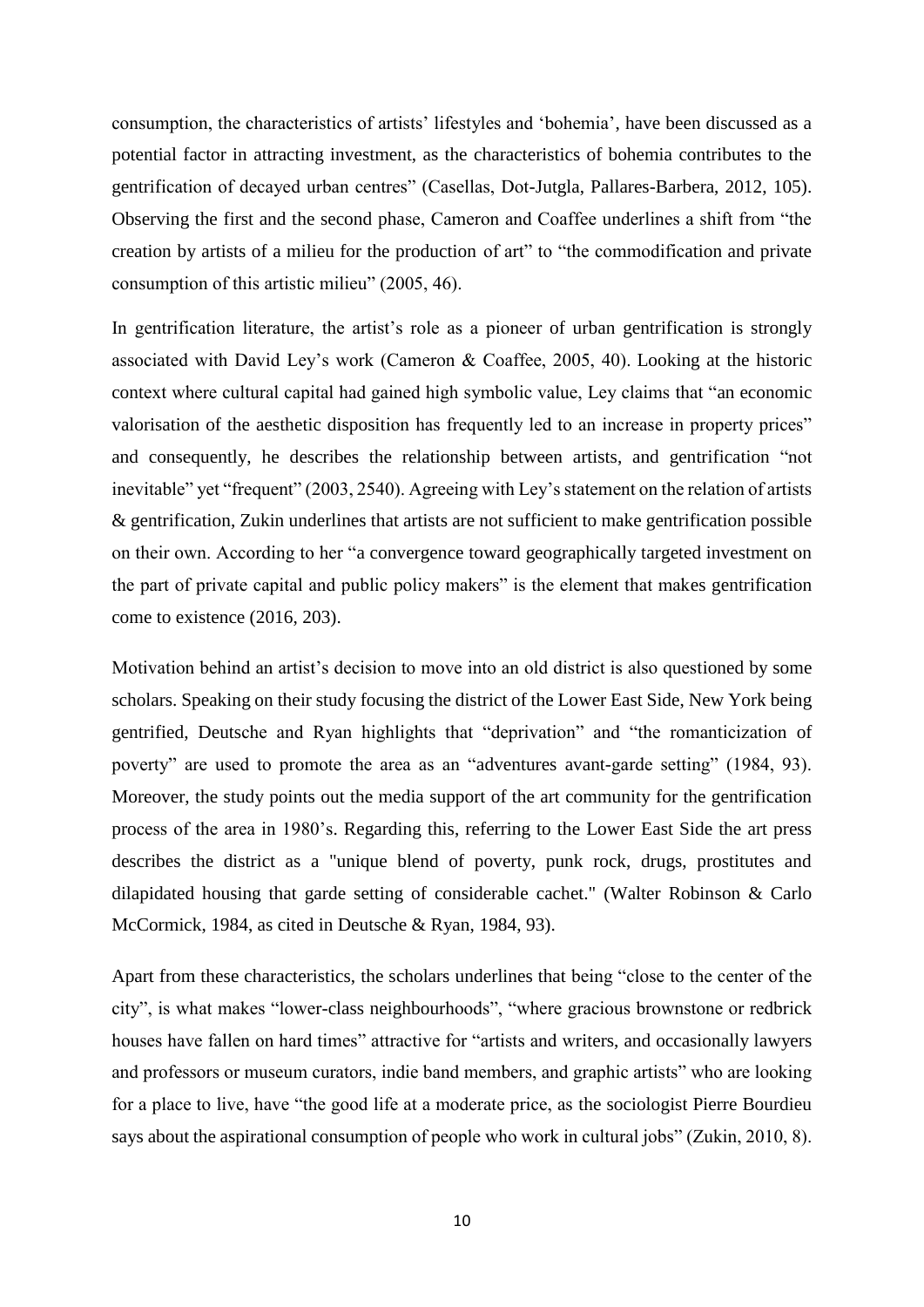Despite the evidences showing that artist communities play a vital role in gentrification process, some scholars presents that artists could be observed as displaced inhabitants as well. Even though not always, in some cases artist communities are observed to be experienced regentrification. Looking at the gentrification process by the end of the 1980's in New York, Smith states that "…the marriage of convenience between art and real estate started to sour, and a wave of gallery closures was precipitated by massive rent increases demanded by landlords unconstrained by rent control" (1996, 18). Therefore, it is seen that together with rerising financial value of properties; re-gentrification, affordability of a living in the same neighbourhood might become a problem for some individual artists.

As a consequence of that, artists too are displaced from the neighbourhood due the capital flow which they had attracted to the neighbourhood in the first place. As Kate Shaw put it in a paper that traced key contemporary debates on gentrification, the issue "…remains a sociological truism that 'early' gentrifiers not only help destroy the features that lured them to the inner city, but predicate their own displacement in turn" (2008, 4).

To sum up, we see that the reason behind the attraction of old neighbourhoods for higher income groups is explained through the influence of artist communities and other marginalized groups to the area as inhabitants. Artists who has or had work spaces in gentrified districts are mostly criticized for bringing attention to neighbourhoods and causing gentrification. Referring to my own memory from a state-led gentrification Roma district Sulukule in Istanbul, even walking in a gentrification field with a camera might provoke working-class inhabitants as gentrification's itself has a very intertwined image with artists and together with media, they are hold responsible from.<sup>1</sup> Similar to what I experienced, Cole shares his case study findings from Hoboken, USA saying; "…members of the low-income group perceive the artist not as an ally but as a symbol of change that will ultimately deprive them of their homes" (Cole, 1987, 407).

In the light of reported approaches to the position of the artist, it is conceivable that artists are portrayed as important agents but also victims of urban gentrification.

**.** 

<sup>&</sup>lt;sup>1</sup> In the time that I with my friend visited Sulukule, there were only a few old tenants left. New, modern apartments were already built. One of them has told that the neighbourhood was destroyed because of us, people with cameras, writers, media. He made it clear that people like us are not welcome in Sulukule. After that, other people who were sitting in the same kahvehane (traditional cafe) calmed him, and told us not to listen him.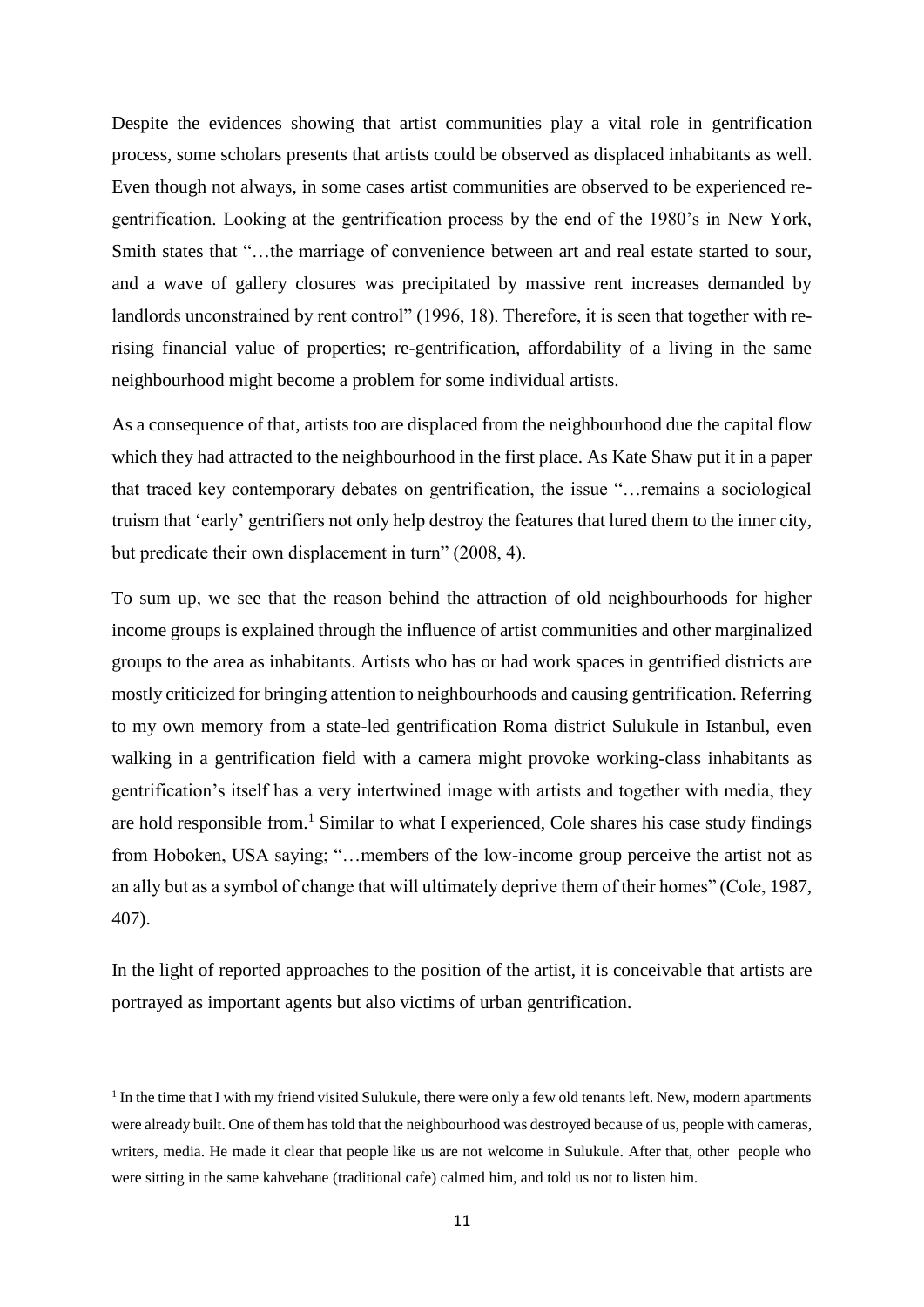# **1.2.3 Aestheticisation of Gentrification & Gentrification of Graffiti**

The researcher who is known with her great contribution to the literature of gentrification, Sharon Zukin emphasises that "aesthetics always play a crucial role in constructing not just the habitat, but the habitus of gentrification" (2016, 203). She points out that, for a district to be "interesting" is what justifies new residents' choice of moving there. Interesting could refer to the architecture, the neighbourhood's history or already existing racial and ethnic "diversity" of long-time residents (2016, 203).

In contrary to the high number of studies questioning the linkage of the role of artists and gentrification in literature, aestheticisation of urban space & gentrification has only been carried out in a small number of discussions. This dynamic relation also includes the issue of gentrification of graffiti. Whereas gentrification is an urban process that involves different individual, public and private agents, aestheticization of gentrification is brilliantly expressed by Ley as, the journey of a place "from junk to art and then on to commodity" (2003, 2528).

What's more, there is also the issue of aestheticization being a powerful tool to trigger oblivion. It is the urban artist's eyes, "aesthetic eye that transforms ugliness into a source of admiration" (Ley, 1996, 301) and aestheticisation of gentrification could make the dirt, deprivation as well as homelessness get "mythologized, exploited, and finally ignored" (Deutsche & Ryan, 1984, 110). Therefore, as the scholars emphasise "Once the poor become aestheticized, poverty itself moves out of our field of vision" (1984, 110-111).

Another thing to mention is that, according to Smith, "The unprecedented commodification of art in the 1980s engendered an equally ubiquitous aestheticization of culture and politics: graffiti came off the trains and into the galleries, while the most outrageous punk and newwave styles moved rapidly from the streets to full-page advertisements in the *New York Times*" (1996, 17). The "high art" mingled with a product of subculture; graffiti in some level and the border between two become relatively softer (Smith, 1996).

Owing to the situation of graffiti and street art entering to the galleries, graffiti's position on the streets has also shifted. From causing an artist to be charged a fine, to be known as a financially supported street art / graffiti work, there is now a difference between legal and illegal street art pieces. For instance, there is the case of East London. The Canals Project in East London was a curated public art project, commissioned by The Legacy List and supported by Canal & River Trust as well as Bloomberg LP. International street artists have been invited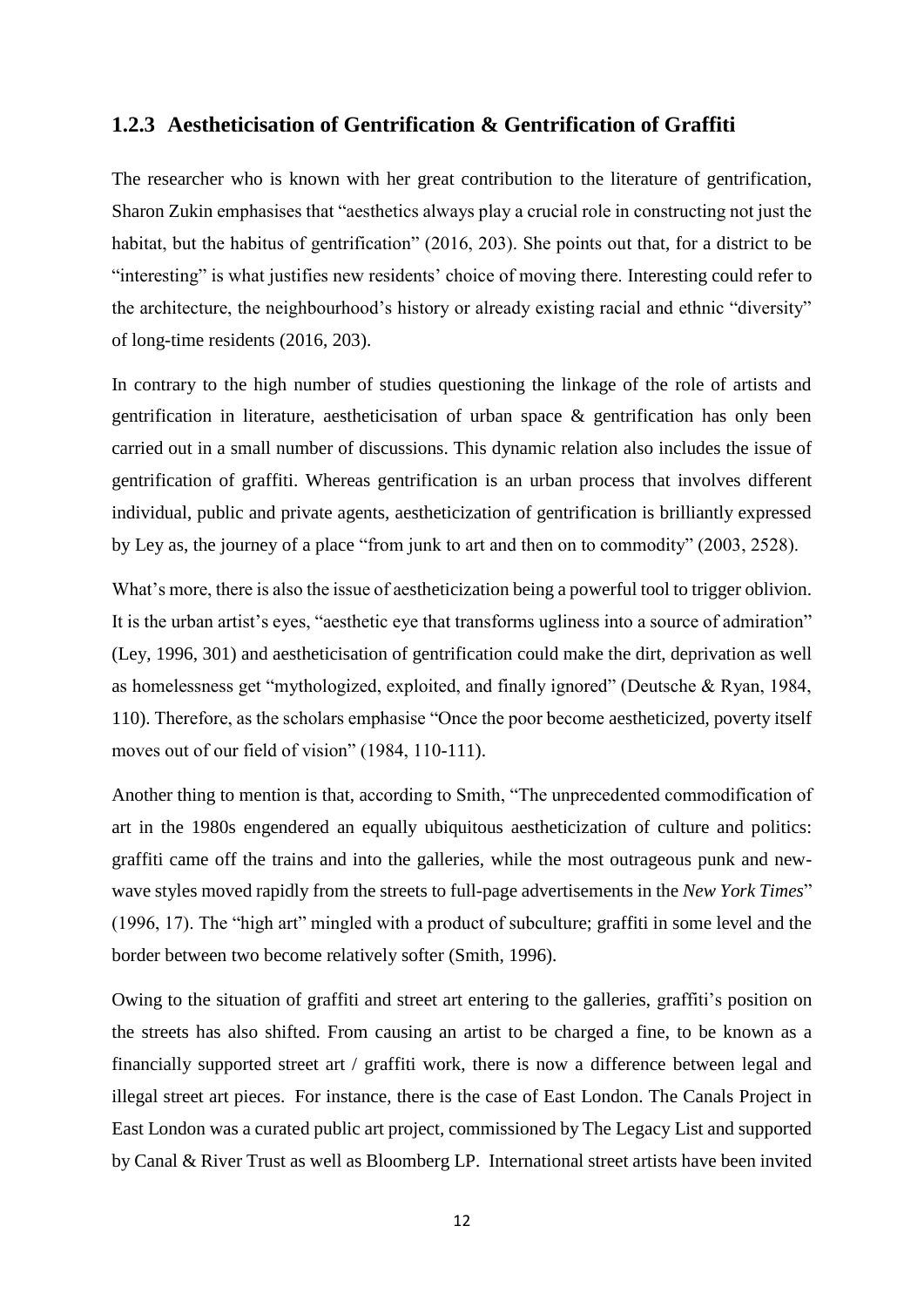to paint murals on the walls for the project. Having said that, there is a story behind. Same walls have already had painted by local street artists until their works were covered due 2012 Olympic Games. That being said, public art body of the Canals Project which involves the former head of arts and cultural strategy of Olympics as a chief executive of the project, did not selected any local artists to exhibit their works. One could predict that this choice has given a birth to a controversy, not only because of artists being internationals but also due the fact that painting over another artists' work is a disrespectful act on the street.

Reflecting to this, a local street artist Sweet Toof described the situation as a "part of a whole culture of graffiti gentrification" and referring to the paint overs he said, "with the commercialisation of street art, it's becoming pay-as-you-go wall – every surface sold off to the highest bidder" (Wainwright, 2013).

With this in mind, let's look at the explanations given from the other side. According to the curator of the project the commission was "trying to make a museum-quality exhibition in a public space" (2013). The project's chief executive who was hoping to attract boat tours to the area expressed that, the aim is "to showcase the best international artists and transform this part of the canal into a destination for street art" and they wanted to imitate the energy that somewhere like Camden has (2013).

Considering Smiths' statement and the case of East London, one could say that the issues of where the graffiti is exhibited, where to draw a line as to what counts as art and which art work is worth being exhibited with the legal status on the streets became problematic, while the perception of graffiti changes. Journey of graffiti is not only from the streets to the galleries but also, there is a change in the meaning of its existence on the street level. There is a shift related to its application (commercial, public / private sponsored or illegal) and its culture, a change in the unwritten rules of street art. This is what makes the role of graffiti in the urban gentrification and the gentrification of graffiti worth questioning.

As claimed by Ley, economic value of an aesthetic disposition is due the cultural producer and this is natural in the cultural field (2003, 2541) Therefore, "…to blame artists for the gentrification that so often follows their residency in a district is a misplaced charge; it is the societal valorisation of the cultural competencies of the artist that brings followers richer in economic capital" (2003, 2541). Since the value of street art became a subject to discuss in the creative market as well as by cultural institutions, this statement also applies to street art.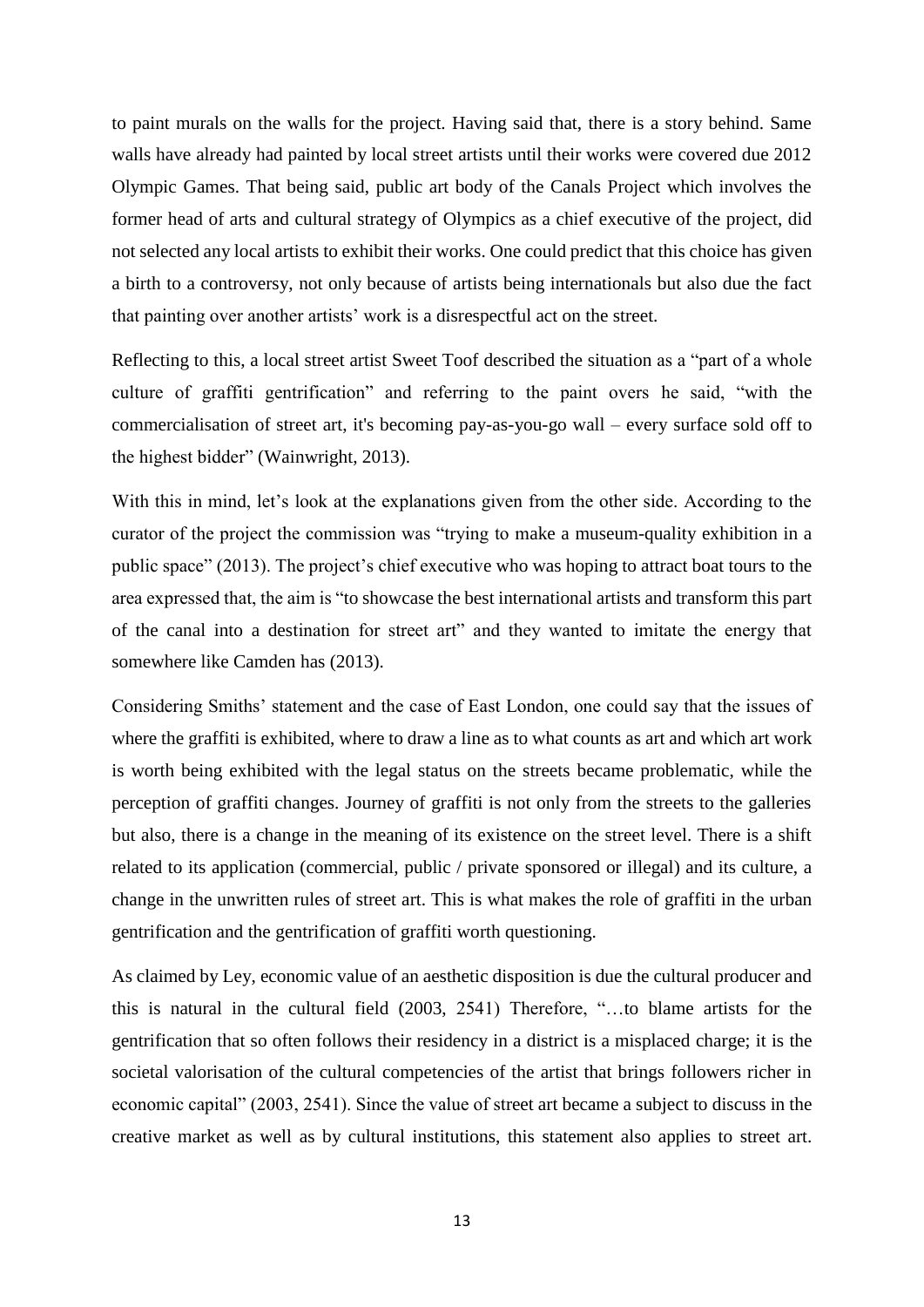Remembering the words of the Canals Project's curator, a district with attractive street art pieces on the wall can be thought as an open air art gallery which economic capital follows.

Related to the economic valorisation of aesthetic disposition and its influence in gentrification, there also policy makers appear as important actors. In order to "capitalize on the new economy" and gain attentions in the high competition between regions and cities, from national to international level, Richard Florida points out that "…policy makers must reach out to what he labels the 'creative class', that is gays, youth, bohemians, professors, scientists, artists, entrepreneurs, and the like." (Florida, 2003, as cited in Lees, Slater, Wyly, 2008, xix). According to Lees and the other scholars, "if we speak of a gentrification aesthetic, we must remember that this aesthetic is far from frozen, and leads to enormous profits as cultural capital becomes economic capital" (Lees, Slater, Wyly, 2008, 118).

In conclusion, one can say that debates on the aestheticisation of gentrification refers beautifying the process through art and attracting the economic capital via creative touch of the artists. The position of street art in a gentrification process cannot be discussed separately from the gentrification of graffiti, due prementioned reasons.

### **1.2.4 Gentrification through incorporation of arts into the public-policy**

Referring to previous studies, we had an introduction to the issue of gentrification. The first and second waves of gentrification has also been briefly presented. In the first stage, artists are claimed to cause gentrification, and this is followed by the attraction of capital in the second stage. The remainder of the study will address the discussions and terminology on gentrification more. Before doing so, though, it is useful to point out another key issue; incorporation of arts into the public policy in the gentrification process.

Regarding of what cultural policy model is applied by a government, art is a significant concern and (in)direct instrument in national and international level. As Evans and Shaw states that, "…it is not unusual to hear references to 'the arts and culture' or the 'arts and cultural sector' or 'sectors' as though the arts are not part of 'culture'" (2004, 4). Thus, it is the evolution of the "relationship of mutual dependence" between two that led art become a subject of gentrification debates as well (Cameron & Coaffee, 2005).

Acknowledging the demand for a geography specified gentrification study, Stuart Cameron & Jon Coaffee suggests a third model of gentrification by examining the model through the case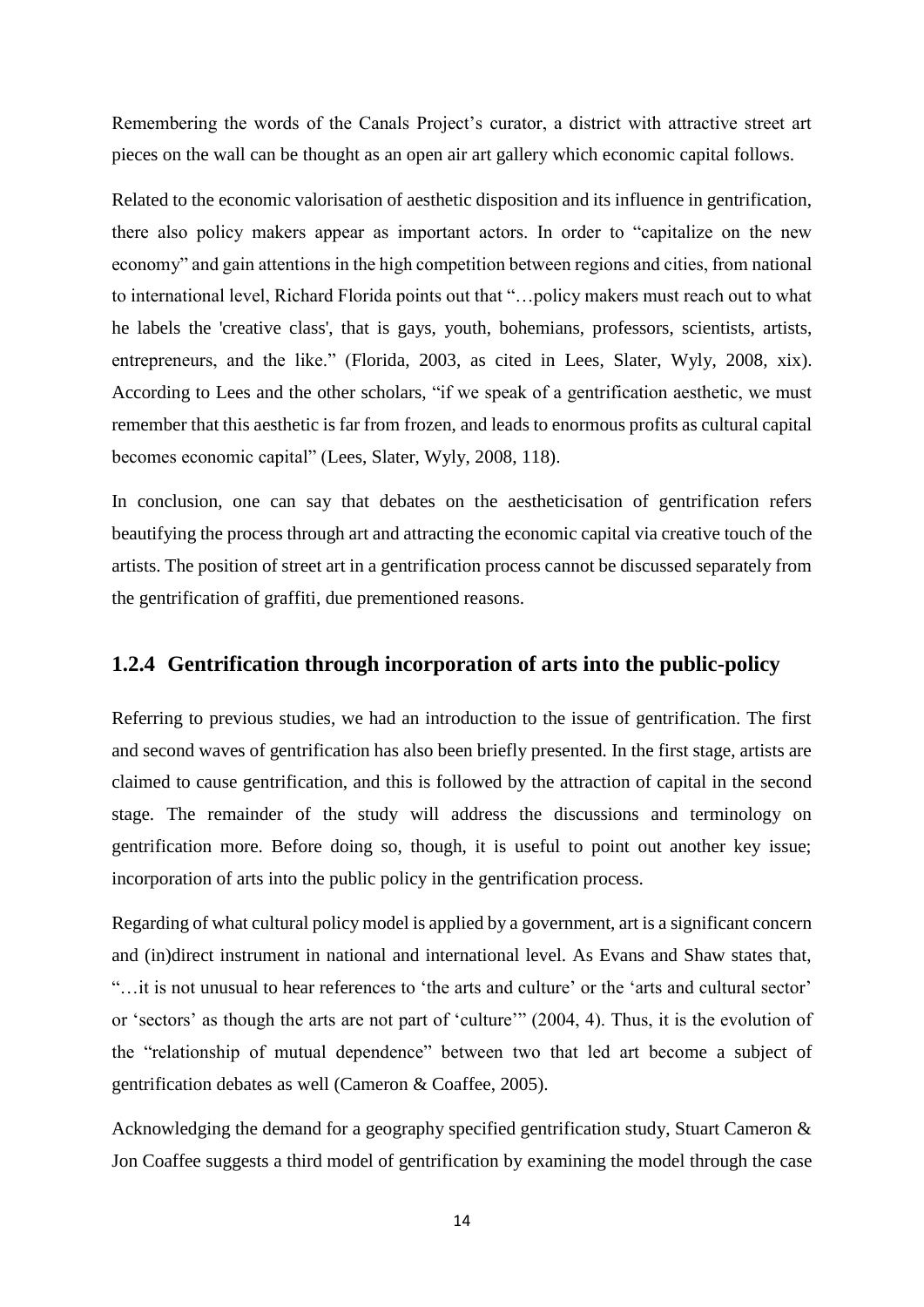of Gateshead in the north-east of England where arts-led regeneration strategy adopted. In their model, the key driver of gentrification occurs as public policy "which seeks to use 'positive' gentrification as an engine of urban renaissance" and "involves the use of public art and cultural facilities...sponsored by local government and other public agencies, as a promoter of regeneration and associated gentrification" (2005, 39-40). Looking at the connection between art and gentrification the scholars claim that there is a more specific public-policy engagement together with a link to regeneration in the third phase (2005). Furthermore, the emphasis on the linkage is shifted to "the public consumption of art" through "public art and artistic events and particularly through the creation of landmark physical infrastructure for the arts, such as galleries, museums and concert halls" (Cameron & Coaffee, 2005, 46).

As it was expressed by Jennifer Craik, potential success and efficiency are the decision-making factors for a support in arts and culture given by government (2007). Furthermore, it is open to discussion that the motivation behind this support is not developed through "ambitions to broaden awareness of culture more generally in the community, but by notions of 'showcasing' endorsed representations of elite culture" (2007, 49). In consequence of this, support is provided "to major signature institutions which constituted an oasis of culture, often situated in major cities" (2007, 49).

In this regard, the case of Gateshead shows how the urban life could be shaped when the cultural policy & art were given attention in the public policy strategies of the governments. Investigating the situation in Gateshead, Cameron & Coaffee presents that when the art is involved in "long-term", "visionary", "innovative" strategies and situated at the centre of local governments' public policy agendas, it is possible to achieve regeneration. Yet, they also emphasise a "dilemma" that a successful regeneration projects could bring investments for housing market renewal, which then would create a direct impact on declining, disadvantaged neighbourhoods. That having been said, this would "utilize a combination of renewal and gentrification that involves the displacement of some residents of low-cost social and private housing" (Cameron & Coaffee, 2005, 54).

In contrast to the evidence that art can be a tool to create urban regeneration or artists could trigger gentrification, vast amount of studies approaches street art and graffiti as a counterculture. Moreover, considering the creative and cultural value of street art, whether it can be classified as a cultural heritage or not is among one of the recent debates.

15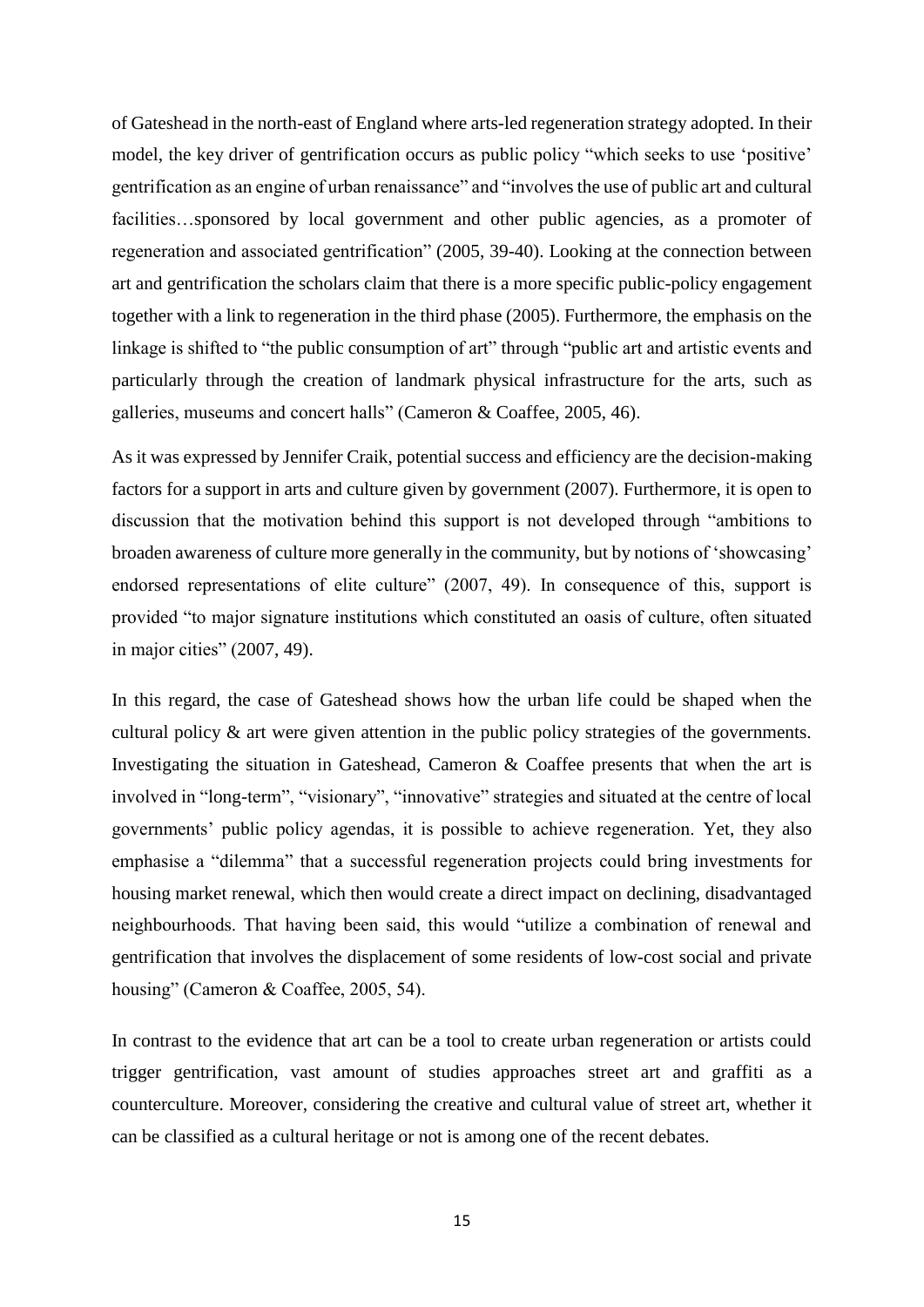Remembering the confusing questions which were highlighted at the beginning; what counts as art and which art work is worth investing, one could easily suggest to add a third question to the que. Could street art have a position to support regeneration if invested by the government, and trigger gentrification as in arts-led regeneration cases?

# **1.3 Research Questions**

Qualitative research is driven by a main question accompanied by series of questions which makes it essential to define the connections within (Braun & Clarke, 2006, 85). The main question of the research occurs as "What is the role of street art in state-led gentrification?" In consistent with that, there are sub-questions which were developed during the research process.

By searching answers to the main question, it was anticipated that the field research is going to contribute new data on arts-led gentrification debates through the use of street art. In other words, the research question will guide me to examine the impact of government supported street art in the scope of a revitalisation project in a declining neighbourhood. Evoking an awareness on what is happening in this particular neighbourhood Yeldeğirmeni as an ongoing revitalization field, to observe the dynamics of urban transformation process that are distinctive for the neighbourhood but also the ones which are in common with already existed research fields are among the research expectations.

Looking from the most objective perspective one could express that the municipality is responsible of approving projects, preparing urban strategies that would contribute the highest benefits to the residents among its administration borders. Considering this and the prementioned issues, the research seeks to address the following sub-questions:

- 1. What is expected to be achieved by organising Mural Istanbul within the municipality's urban strategy and plans for the neighbourhood?
- 2. What is the current impact of the street art festival as a cultural project created in Yeldeğirmeni?
- 3. What components of the current urban transformation would qualify the neighbourhood as an on-going gentrification field?

These sub-questions were expected to be stepping-stones to answering the main research question.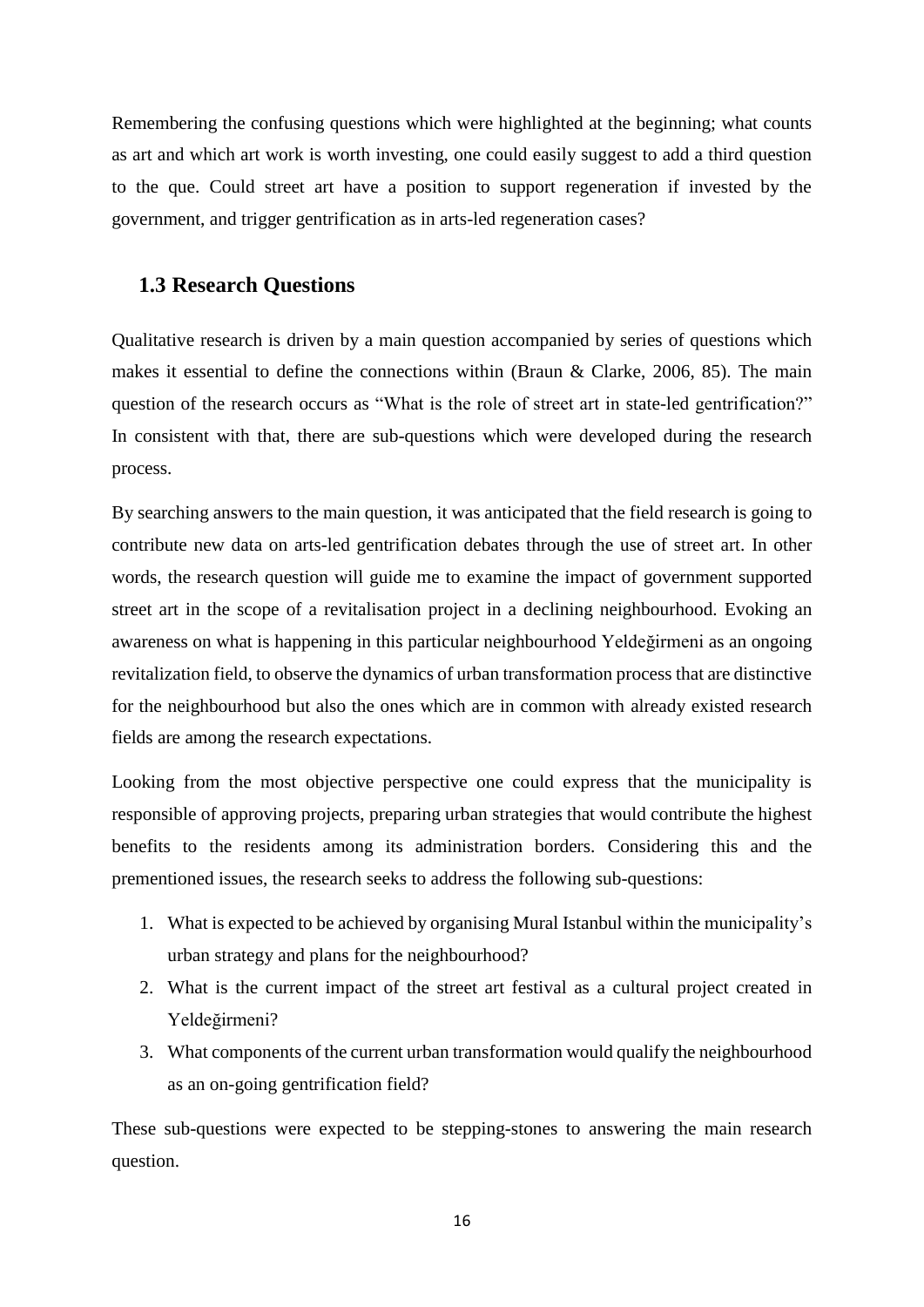### **1.4 Thesis Structure**

The purpose of the first subchapter occurs as to introduce a general acknowledgement of the study. The chapter of introduction includes study rationale, research scope as well as the presentation of previous studies. The subchapter on previous studies aims to offer discussions on the gentrification, the linkage between arts and gentrification, artists position in the process, aestheticisation of gentrification & gentrification of graffiti and last of all, the gentrification through incorporation of arts into the public-policy. Following the research questions part, this chapter concludes with the thesis structure.

In the second part, the cultural, economic and political landscape that had preceded gentrification in Turkey is represented. Apart from culture, neoliberalism themed discussions, it presents economic, political issues which (in)directly prepares a base for gentrification projects in the research field. The time period of events begins with 1950's. Regarding to this, it must be said that the periodical time frame on the subchapter was deliberately chosen, considering distinctive issues that triggered series of social and political results such as military coups and following neoliberal implementations in Turkey. Hence, second chapter contains the following sections; Culture, Political Context, Urban Politics on Istanbul, & last of all, Branding the City of Istanbul.

The third chapter is named as "Theory: Gentrification & Street Art". This part has a focus on the terms and theories regarding the issue of gentrification and street art. It consists from two main chapters. The former is "Gentrification". The latter one is named as "Street Art: Terms, Unwritten Rules & Legality". Additionally, the latter one includes a subchapter called "Street Art in Turkey". In this contexts, mural & graffiti as well as unwritten rules of this subculture, legality issues & the commodification of creative processes in terms of practicing street art is also discussed.

Following chapter contains the explanations on the method & methodology that were used in this current study, as well as the presentation of the research data. It consists from two main chapters, namely Overview and Data. The first one includes the following three subchapters, Methodological Approach, The Research Design and Methodological Limitations. The second one is on the other hand is all about data. It includes three subchapters called Introduction of the Data, Research Participants and Interviewee's Profile.

The study continues with the Analysis chapter, which introduces the following subjects: Yeldeğirmeni Revitalisation Project, the Inhabitants & Emerging Actors in the neighbourhood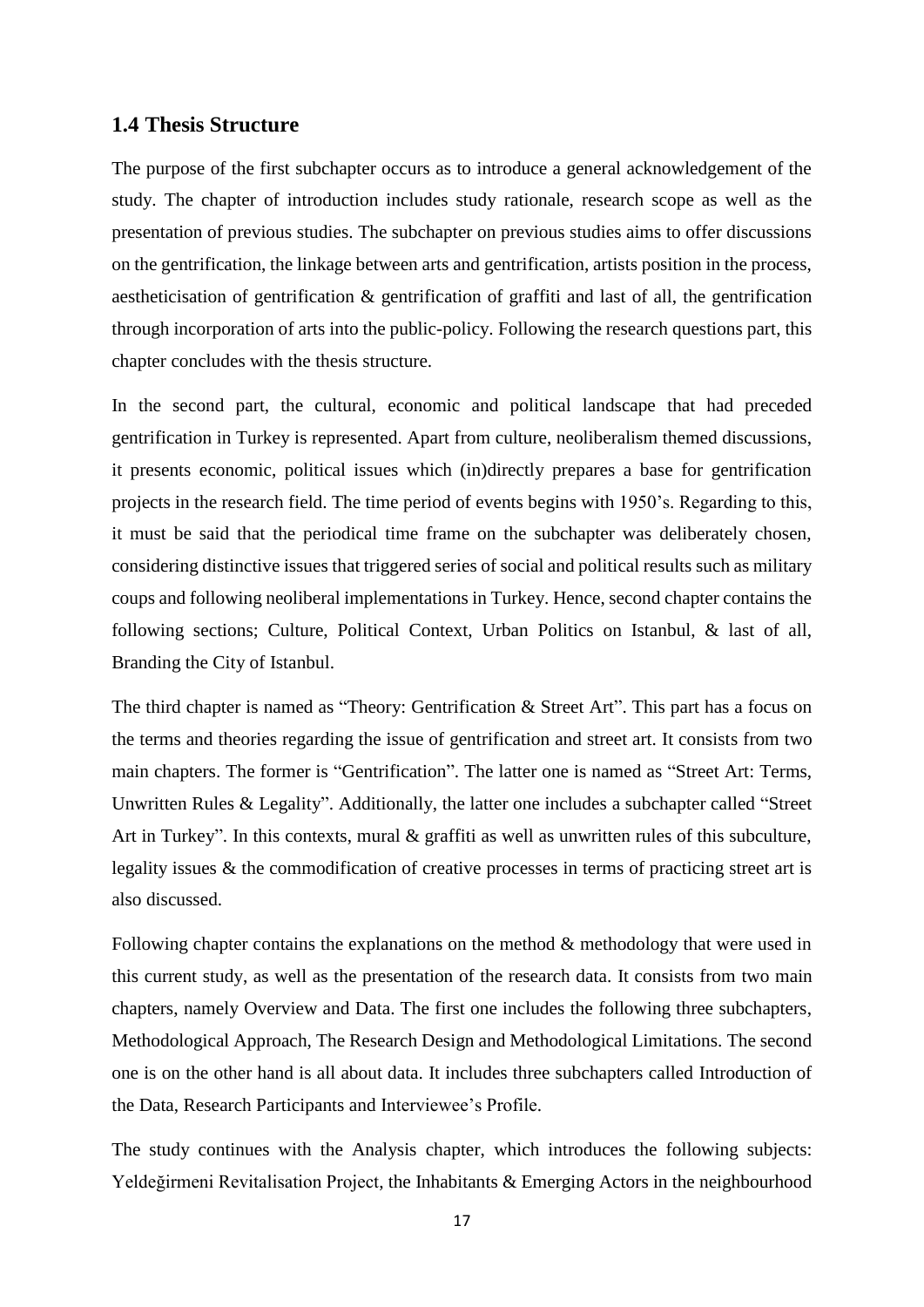and the Mural Istanbul Street Art Festival. The third subchapter, Mural Istanbul Street Art Festival offers the issues of the Municipality's Aims to organize the festival as well as Artists' Motivation to participate it. The study then offers a discussion part on the research findings by considering the previous studies and ends with the Conclusion chapter.

#### **2. CONTEXT**

The city that we understand today has only began to take its current form together with the rapid rate of urbanization in the nineteenth and twentieth century. Observing the urbanization process more closely, Davis Kingsley (1955, 429) presents four elements as the reasons behind the attraction of urban phenomena for researchers working at the social sciences field. This includes urbanization to be a relatively recent issue comparing to other aspects of society, its' revolutionary character in terms of existing as a breaking point for following technological and economic developments, the importance of cities as power centers that affect both rural and urban societies; and lastly the fact that urbanization is an ongoing process which brings unsolved issues within. Nearly thirty years after Kingsley's study, immigration to cities caused by economic, social, cultural issues continues. Additionally, the population flow from rural areas to cities, and from cities to bigger cities paradoxically nourishes inequalities to discuss on. Therefore, four reasons remain still.

Looking back to the first century of urbanization, constantly increasing urban population did not only give a rise to physical improvements on the urban space or caused long working hours and physical diseases. Seeds of an alternative common culture were thrown at the same time. The culture of urban society has been formed almost as it was the contrast of rural culture. The influence of needs, which come together with rural work field and agricultural life, on the shared culture has decreased whereas new values and necessities rise within the urban life.

In light of prementioned issues, this chapter aims to clarify the study's approach to the term culture, economic & political events that prepared a base for today's gentrification process in Turkey, key arguments regarding the urban politics in Istanbul, and last of all the practice of branding the city Istanbul. In this regard, Culture, Political Context, Urban Politics on Istanbul and Branding the city of Istanbul were formed as the subchapters.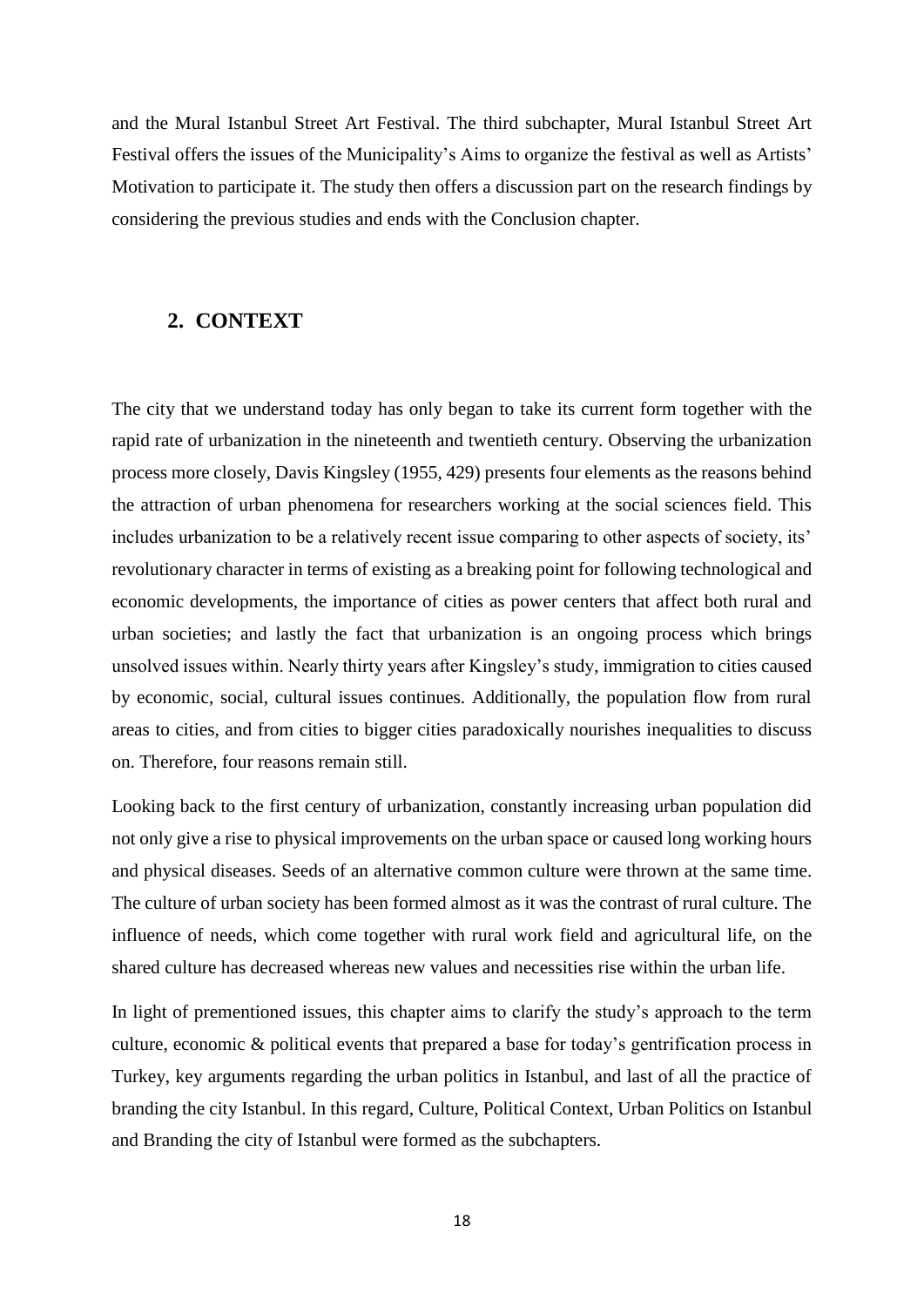#### **2.1. Culture**

It is acknowledged that speaking on culture requires to clarify the meaning of the word. This requirement occurs as a result of four concerns. The application of culture to human societies and history reaches back to 1750's (Kroeber & Kluckhohn, 1952). Over the period of time, culture has been examined from variety of perspectives and concepts. Hence, the four concern occurs to be the necessity to elucidate the matter that through which definition, culture is going to be approached within this study. Secondly, the clarification appears as a compulsory step to be able to investigate the position of culture in urban politics. Within the borders of this study, the position of culture refers to the value of culture and its' signification for urban policy. Moreover, it could be stated that understanding the position of culture and its' various definitions would allow one to analyse the ways which are used by policy makers to twist culture and form it. Last of all, the aim of representing the definitions and its position would be practical to see the challenges that urban policy makers face to achieve success in implication processes on the urban space.

In their comprehensive research which offers a critical review on culture and its concepts, Kroeber and Kluckhohn verifies one hundred and sixty-five formal definitions of culture. In addition to this, they observe these definitions in seven groups; descriptive, historical, normative, psychological, structural, genetic and incomplete. As a consequence of this broad study, the scholars share their own definition as it follows; "Culture is a product; is historical; includes ideas, patterns, and values; is selective; is learned; is based upon symbols; and is an abstraction from behaviour and the products of behaviour" (1952, 152).

In a recent study, scholars with a more complex academical background from various disciplines, describe culture as "A system of inherited conceptions expressed in symbolic forms, by which people communicate, perpetuate, and develop their knowledge about and attitudes towards life." (Coolen & Ozaki, 2004, 6). Despite the time gap and disciplinary differences between, the scholars focus on common features with Kroeber & Kluckhohn, as the influence of culture on forming the attitudes, behaviours, and symbolic forms as the medium of cultural expressions.

According to one of the ground-breaker researchers focusing on culture, Raymond Williams, the definitions of culture could be studied in three categories; ideal, documentary and social (1998, 48). The first one, "ideal" is formed around the idea of universal values or certain values and it presents the culture as a phase, a period to reach the human perfection. In the second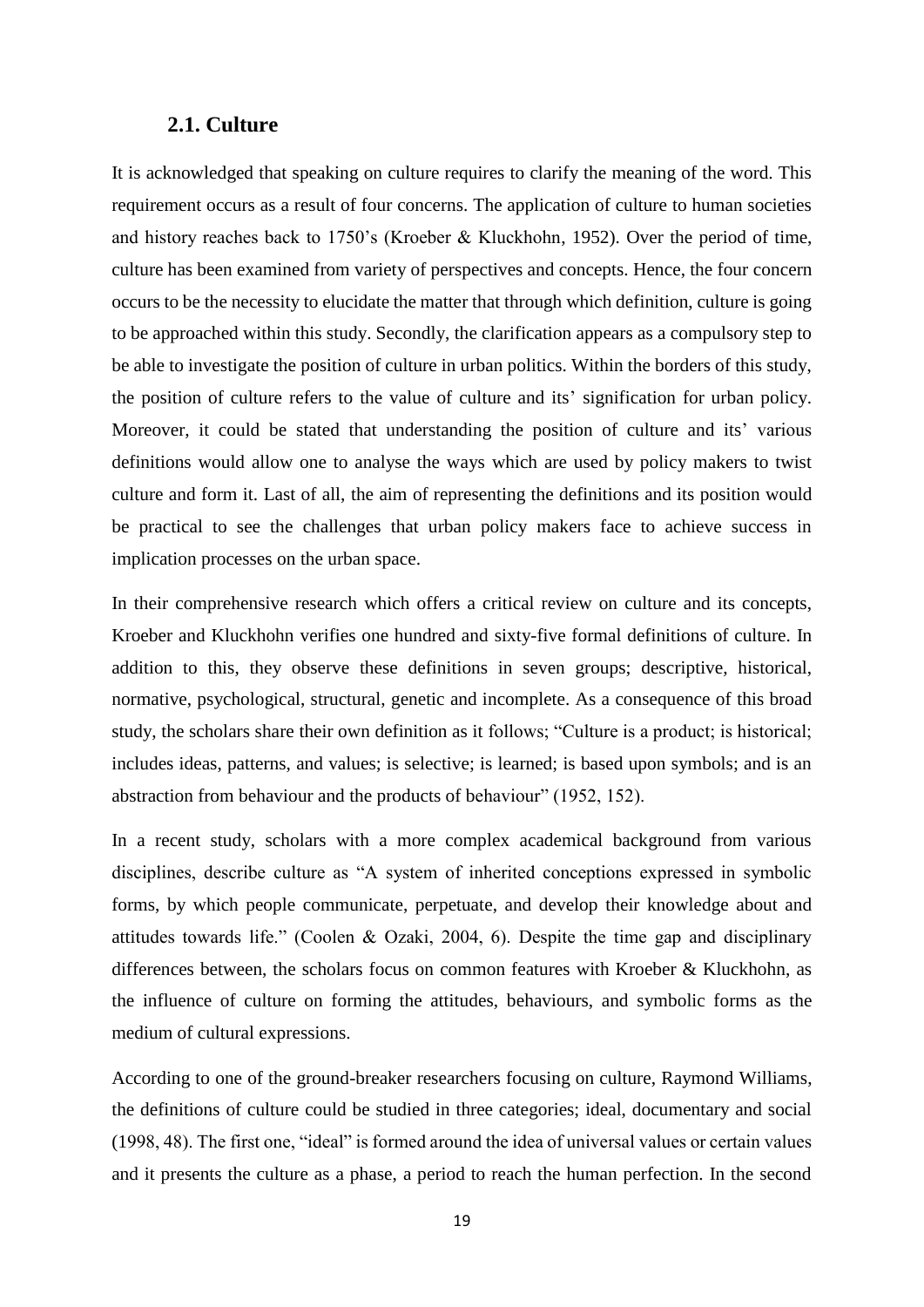category which Williams names as "documentary", culture appears "as the body of intellectual and imaginative work". Last of all, he places the "social" definition of culture to the third category. Culture here is approached as the "description of a particular way of life" and it "…expresses certain meanings and values not only in art and learning but also in institutions and ordinary behaviour. The analysis of culture, from such a definition, is the clarification of the meanings and values implicit and explicit in a particular way of life, a particular culture" (1998, 48). Williams additionally states that there occurs a challenge about the idea of culture together with a constant tendency to stretch its inclusivity to reach the exactness with the whole common life (Williams, 2017).

Considering Williams' definition, Terry Eagleton underlines the matter of exclusion, which culture as a way of life includes within. The scholar expresses that "To see one's way of life as distinctive, for example, generally involves some sense of how it differs from other people's, and thus perhaps a degree of suspicion of them" (2016, 6). Comparing the differentiation levels of symbolic practices from social and economic activities in premodern and modern societies, he emphasises the challenge about defining culture in the sense of a way of life for the latter one. Eagleton then agrees with Williams' acknowledgement which is that the borders of "a way of life" can be extended to involve everything within "culture" (2016, 3).

Looking at Eagleton's understanding of culture, one could see that he emphasises the idea of culture as a contrast and a sector of civilization. To the scholar, industrial civilization plays a significant role for the birth of the idea of culture, it occurs as the precondition. He situates culture almost as a spiritual tool to the opposite of "materialistic and soulless" civilization. Presenting culture as a specific sector of civilization as well as an antithesis of it, may sound contradictory at first. However, Eagleton makes a clarification for those who are confused, and to avoid possible conflicts in this matter. Referring to Auguste Comte's statement that scientific rationalism needs religious practices to sell itself to common people, Eagleton claims that the idea of culture was invented and promoted to be a replacement for God after enlightenment (Firth lectures, 2012). What is more, the scholar emphasises the power of culture and culture as a tool to divide yet also unite individuals from different social and economic societal groups. Thus, he explains that culture could be and is used to fulfil the spiritual need of privileged groups, intellectuals and those who believe in science whereas the religion functions in an exact way for majority of the population. Both legitimate mechanisms are supported to keep societal order steady & to govern.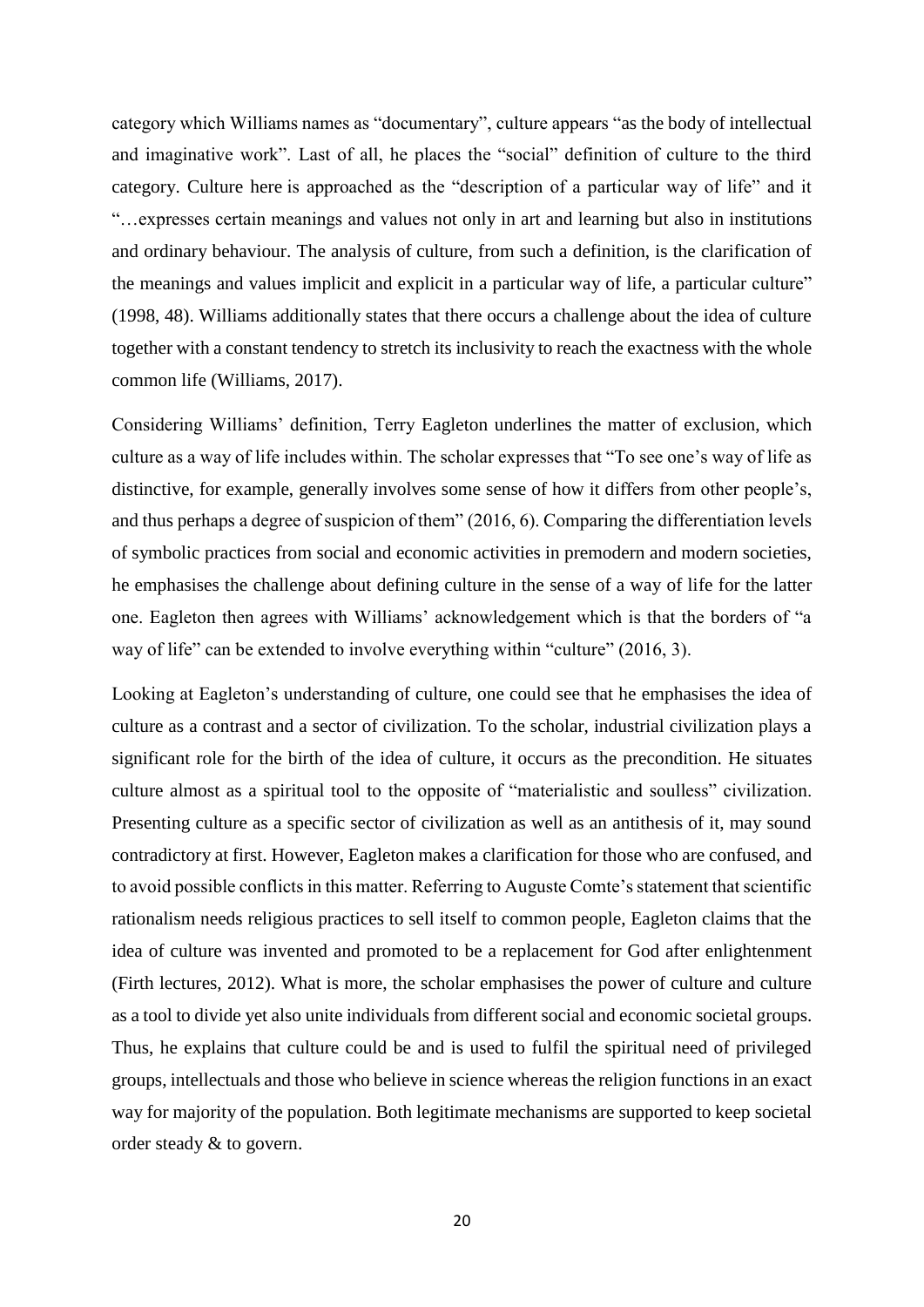Another important future that Eagleton specifies about the meaning of culture is social unconscious. Regarding to this definition, Eagleton highlights how intensely the culture intertwined within the everyday life. In this sense, culture "…constitutes the invisible color of everyday life, the taken-for-granted texture of our workday existence, too close to the eyeball to be fully objectified" (2016, 50). To him, Lacan's term "the Other", functions exactly the same with this definition of culture. Moreover, the scholar claims that an individual being constantly focused to be aware of this influence causes struggles to speak and operate in their daily life. It might even conclude with not being able to function, he adds (Eagleton, 2016).

With a broad sense of approach, Eagleton points out variety of far-reaching issues on culture, yet the scope of this study would not allow me to include it all. Hence, I would like to move forward after remarking his one last statement which is based on cultural relativeness and conveniently contributive for this research.

In the matter of cultural relativeness, Eagleton's opinion on tolerance for hybridity and plurality in culture comes out quite sharp. Reminding the culturalist approach that human is formed within the influence of their culture and there are no universal foundations to individuals' existence, he builds the foundation of his forthcoming statement. Eagleton acknowledges that cultural theory is under the risk of ignoring & purposely excluding the suffering which is caused by plurality and hybridity. Relatedly, he entitles the tolerance for plurality as a mistake. Eagleton's sense of plurality in this sense, includes extreme sample groups such as neo-Nazis and paedophiles (2016).

Acknowledging the prementioned approaches to culture, this current study perceives culture as a nest where individuals feel being (not) belong to it. This also suggests that there is a linkage between culture and physical space. Physical space in the scope of this study could be interpreted as the city. Therefore, the culture is influenced by any implication on the urban space, whether it be an urban construction or a social application. As stated, "…people's beliefs and values are reflected in their evaluation of physical attributes of a dwelling, which they believe facilitate or hinder the achievement of their goals" (Coolen & Ozati, 2004, 5). Furthermore, social relationships between household members and guests in the home do not only categorize the space, but also display the form in which they attempt to give meanings to a place (Rapoport, 1981, as cited in Coolen & Ozaki, 2004).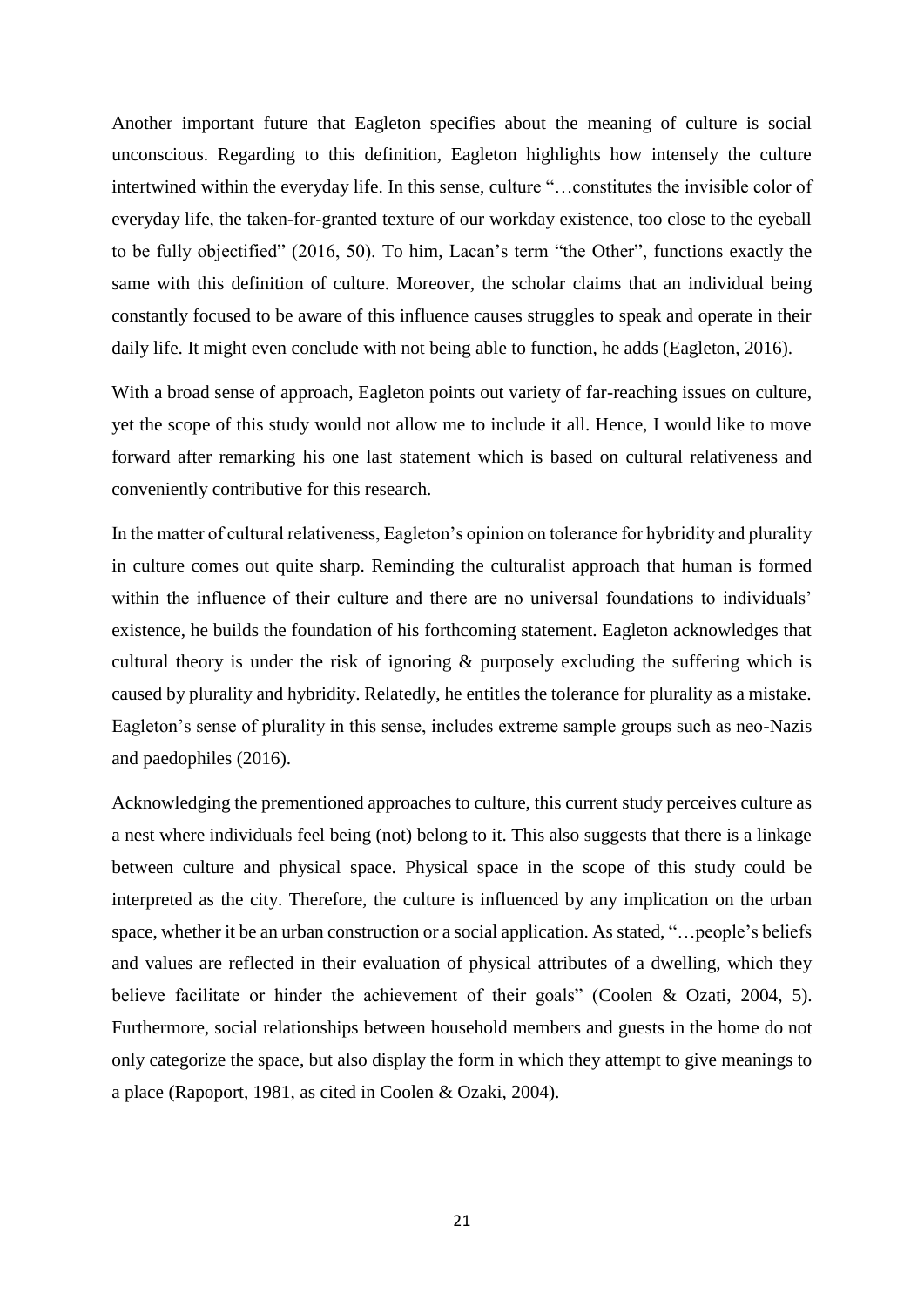How a city is organized, what elements could be found in a neighbourhood reflects a culture, and paradoxically it forms the relations of inhabitants. In other words, organisation of dwellings on urban space mirrors and forms social stratifications & relations in city.

Overall, culture in this study refers to three understandings,

- **1.** Culture in the sense of a body of artistic and intellectual work; as an outcome of Mural Istanbul Festival, sprouts of cultivation
- **2.** As a way of life that includes social values, traditions and habits which are sometimes connected to economic stratifications
- **3.** Culture as a nest; in this context, culture is observed as a nest which is connected to the physical space where population dwells in. The concept presents a perspective that physical space where societal life occurs is the carrier of culture. In other words, culture is embodied within the physical space. Hence, any implication or a significant event that happen on a specific place, would leave a mark there on the nest. Nest here is used to refer both to the city and to the culture. Considering the previous studies on the definition of culture, it can also be said that culture is embodied within the behaviours and ideas of individuals. It influences the decisions of an individual, yet it is not permanent. In this sense, influencing a culture to change and reaching to the success in this matter means influencing the behaviours, decisions and the way of living of individuals.

In consequence of the mutual influential relation between culture and physical nest, there occurs a possibility to influence to change shared culture by reconstructing the city. On the other hand, any change that appears in shared culture would also cause a reconstruction on city. This mutual influence appears as an important feature in this relation. Consequently, the way to construct the culture is possible by reconstructing the physical nest; city.

### **2.2. Political Context**

The city in 21<sup>st</sup> century is not just a center for citizens to participate in business trades anymore. It became a subject of re-construction both for financial growth and cultural investments. Applications that are done to create urban transformation, and the issue of gentrification today, is examined through their linkage with neoliberal politics which were built in 1980s. Therefore, this chapter aims to remind this linkage related background.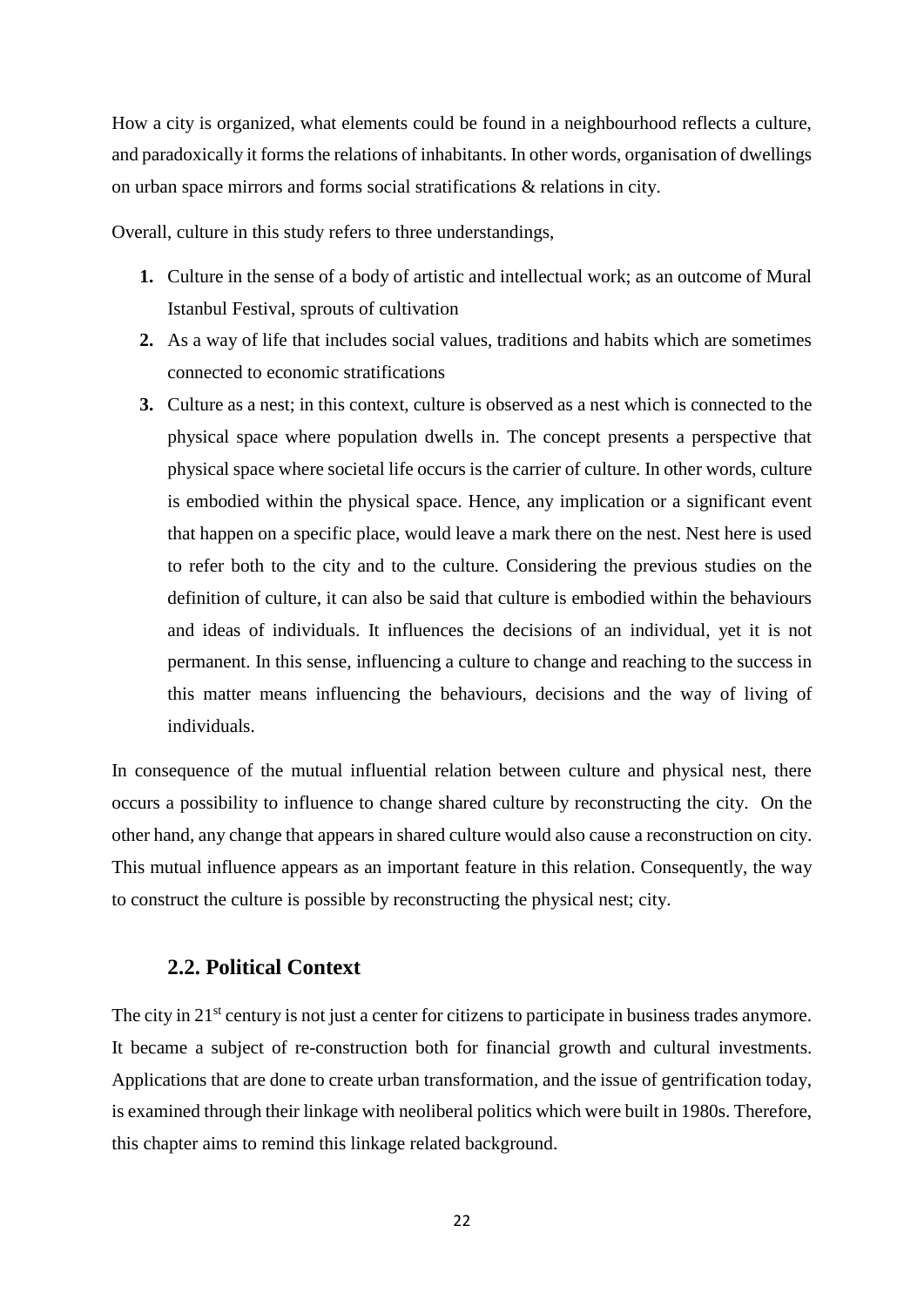Period after the Second World War as a place where massive socio-economic and political events could be traced offers a window to discuss the early signals of today's gentrification & urban transformation cases in Turkey. In this regard, Marshall plans which was born from the idea of offering long-term loans for "economic reconstruction, stability and peace" (Truman, 1948) after the war, occur as a significant beginning point. Looking at the first statement on the Marshall plans one could see that the purpose is reported as:

…to assist in the preservation of conditions under which free institutions can survive in the world. I believe that the determination of the American people to work for conditions of enduring peace throughout the world, as demonstrated by this act, will encourage free men and women everywhere, and will give renewed hope to all mankind that there will one day be peace on earth, good will among men (Truman, 1948).

The amount of financial loan provided by fifty-six Marshall plans to developing countries just between 1980 and 2001 is calculated as \$4.5 billion (Millet & Toussaint, 2004, 87). Although the emphasis on peace and freedom is noteworthy, Marshall plans created long-term debts for receiving countries as any other external financial supports. Related to this, it is observed that domination strategies of The United States which were advanced versions of historical colonial strategies developed in the post-war period, played a determinative role to wire neoliberal networks across politically instable, financially disadvantaged countries. Strategies were based on providing economic and military assistance in exchange of having no resistance against the operations of US capital in the country, having support for & promotion of US interests, both in the country and in the region (Harvey, 2005, 27-28).

Moving forward from Marshall plans to 1960s, existential crises that were caused by consumption of everything in a constantly increasing speed, and global fiscal crises were there. Rising rate of unemployment affected many country and stagflation lasted throughout 1970s. 1968 Movement in between, became one of revolutionary events, spreading across many countries in different levels, including Turkey. While searching for a way out from collapsing economic policies, communist and socialist ideologies re-sprouted from the ground.

Another key factor to mention is that, in 70's it was discovered that gentrification could be a tool to produce cultural tourism. Preservation of heritages, ethnic groups and old layers of everything became the code of redevelopment. In other words, selected features of past were polished with contemporary tools to represent a fiction of reality. Additionally, together with rising symbolic economy, a competition between territories from state level to cities was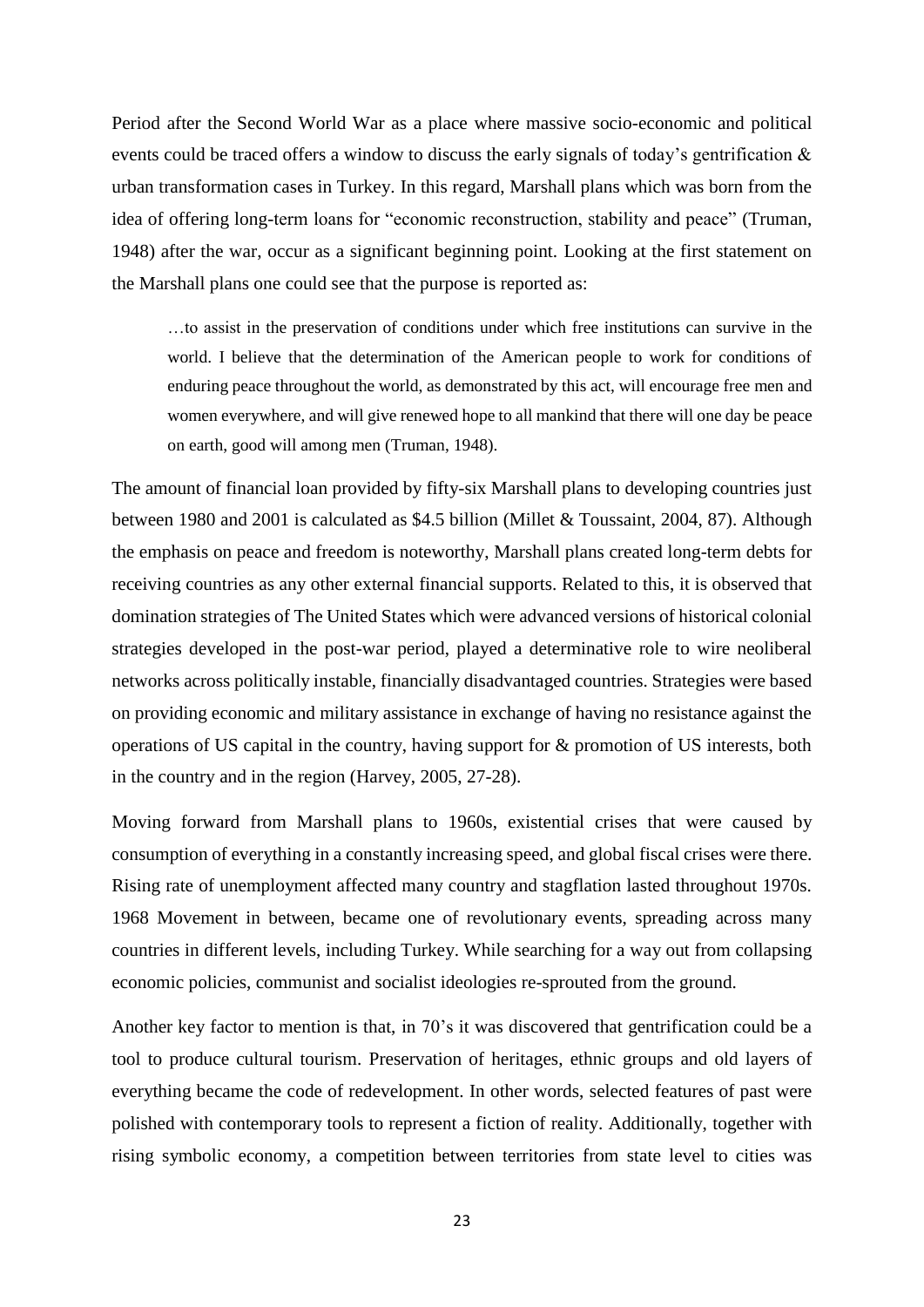emerged in global level. In 1980's, the speed of the competition increased after the breaking point that United Kingdom with Thatcher's lead formed a dominating power with U.S.'s Reagan to advocate the free market ideology.

After a while as Stiglitz claims, The International Monetary Fund and the World Bank involved to the mission of dragging poor countries that would really use loans, and despite majority of sceptical government officials and society against it, governed by the eager ministries to receive funding (2002, 13). Just as an addiction, it was seen that project funds created a frequent need for higher amount of loans that were after evolved into vast amount of rescheduled debts. More importantly, rescheduling came with the price of applying required institutional reforms of neoliberalism and indebted countries were charged to stay in "developing" level with the invention of structural adjustment loans. Stiglitz describes the situation saying that "…the IMF was supposed to focus on crises; but developing countries were always in need of help, so the IMF became a permanent part of life in most of the developing world" (2002, 13).

There have been numerous publications written about neoliberalism. Ideologically, it was offered as a trail to overcome the crises of the 70's, some observed it as an interpretation of *laissez-faire*, others highlighted the difference between theory and its' practice. According to Harvey, it is a political economic practice of "liberating individual entrepreneurial freedoms and skills within an institutional framework characterized by strong private property rights, free markets, and free trade" (2005, 2). According to the theoretical framework, neoliberalism was built on the idea that strengthened private property, high competitiveness in the market and maximized frequency of market transactions against privileged minorities who holds the power and the option of enforcing their own views while obliterating others would ensure the best conditions for socioeconomic progress which is based on freedom of society (The Mont Pelerin Society, 1947; Harvey, 2005). In theory, neoliberalism decreases the power of the state. However, considering the state's responsibility of guaranteeing the integrity of money as well as making certain of markets' existence, strong state and administrators who has high moral values seem to be necessary for neoliberal policies to function in a way they were supposed to be (Harvey, 2005).

From the critical point of view, it is also worth mentioning that Brenner and Theodore recently coined the term of "actually existing neoliberalism" which suggests a stance against the tendency of previous political-economic contexts to conceptualise neoliberalism as an ideology where market forces are assumed to work in a portrayed way and cause same dynamics in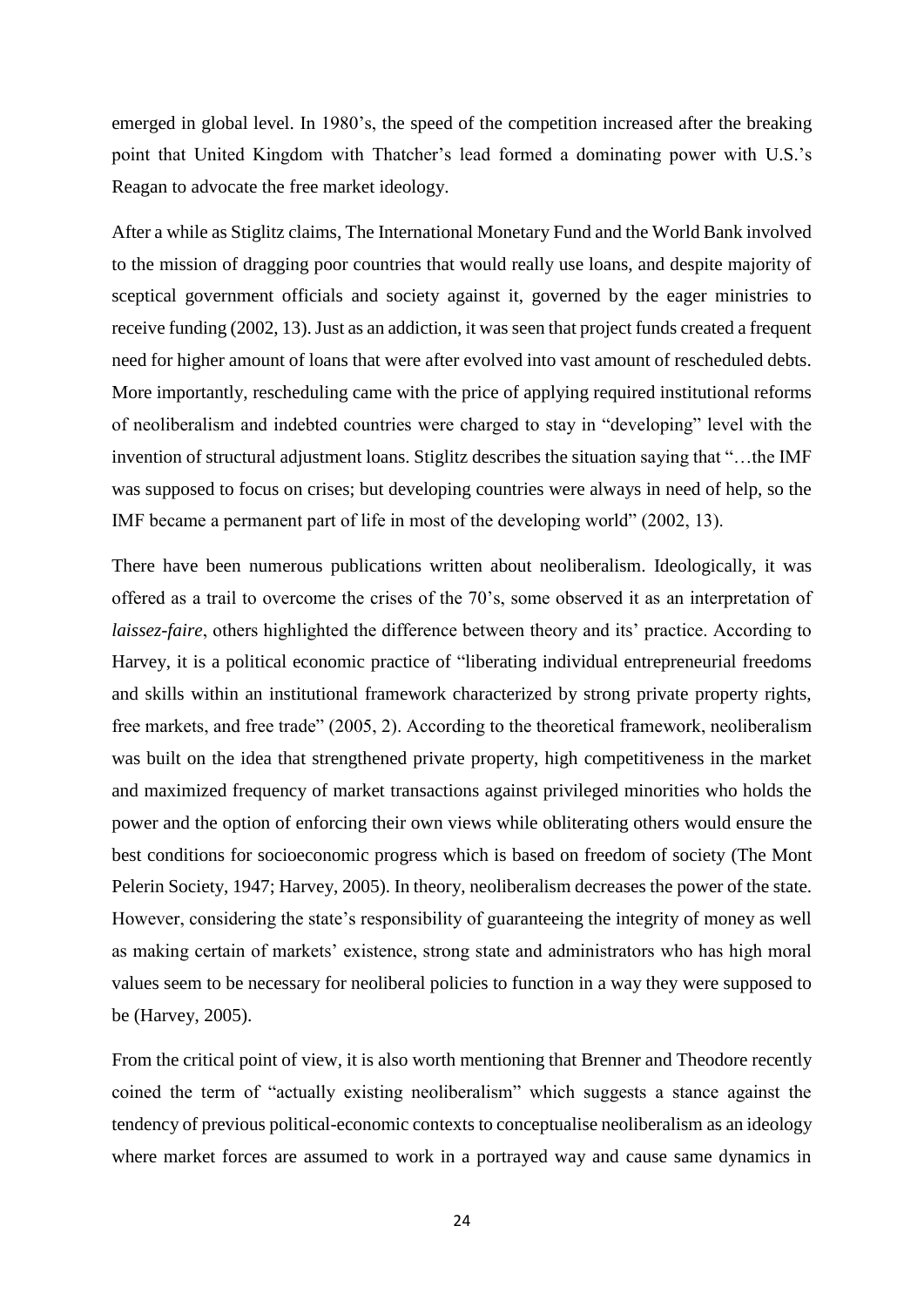geographical or societal layers. In opposite to those conceptualisations, the term offered to analyse neoliberal restructuring projects as a process that has variations which,

…produced within national, regional, and local contexts defined by the legacies of inherited institutional frameworks, policy regimes, regulatory practices, and political struggles. An understanding of actually existing neoliberalism must therefore explore the path-dependent, contextually specific interactions between inherited regulatory landscapes and emergent neoliberal, market-oriented restructuring projects at a broad range of geographical scales (2002, 351).

One could not claim that economic systems, struggles, social and cultural application occur in the same form and produce the same results for every society. However, there might be common experiences to be considered. It is clear that, 1973s' coup in Chile, the coup that emerged seven years after Chile in Turkey and thirty years later in Iraq shares similar features considering the background of it and what followed afterwards.

In the light of prementioned discussions regarding the role of Marshall plans and neoliberal advocacies, one might summarise the situation as that crises were created by hunting a vulnerability in politically weakened & lonely countries and through that vulnerabilities, financial domination was managed over those countries. Referring to Thatcher, it was their job "…to glory in inequality and see that talents and abilities are given vent and expression for the benefit of us all" (George, 1999).

Overall, while some countries including Turkey were being left with long-term impacts of Marshall plans, it is also observable that the culture became a tool participate the global competition under the roof of neoliberal policies.

### **2.3. Urban Politics on Istanbul**

Previous discussions suggest that the city is a display window for socio-cultural elements, political conflicts, and power relations which occurs within the society. In fact, it is also claimed that the city, specifically Istanbul, is used as an instrument for socio-politic transformation projects of government (Bartu-Candan & Özbay, 2014; Eraydin & Tasan-Kok, 2013). In relation to this, beginning of neoliberal period after the 80s' military coup, is accepted as one of breaking points that first discourses on this practice, cities being an issue in politics appear.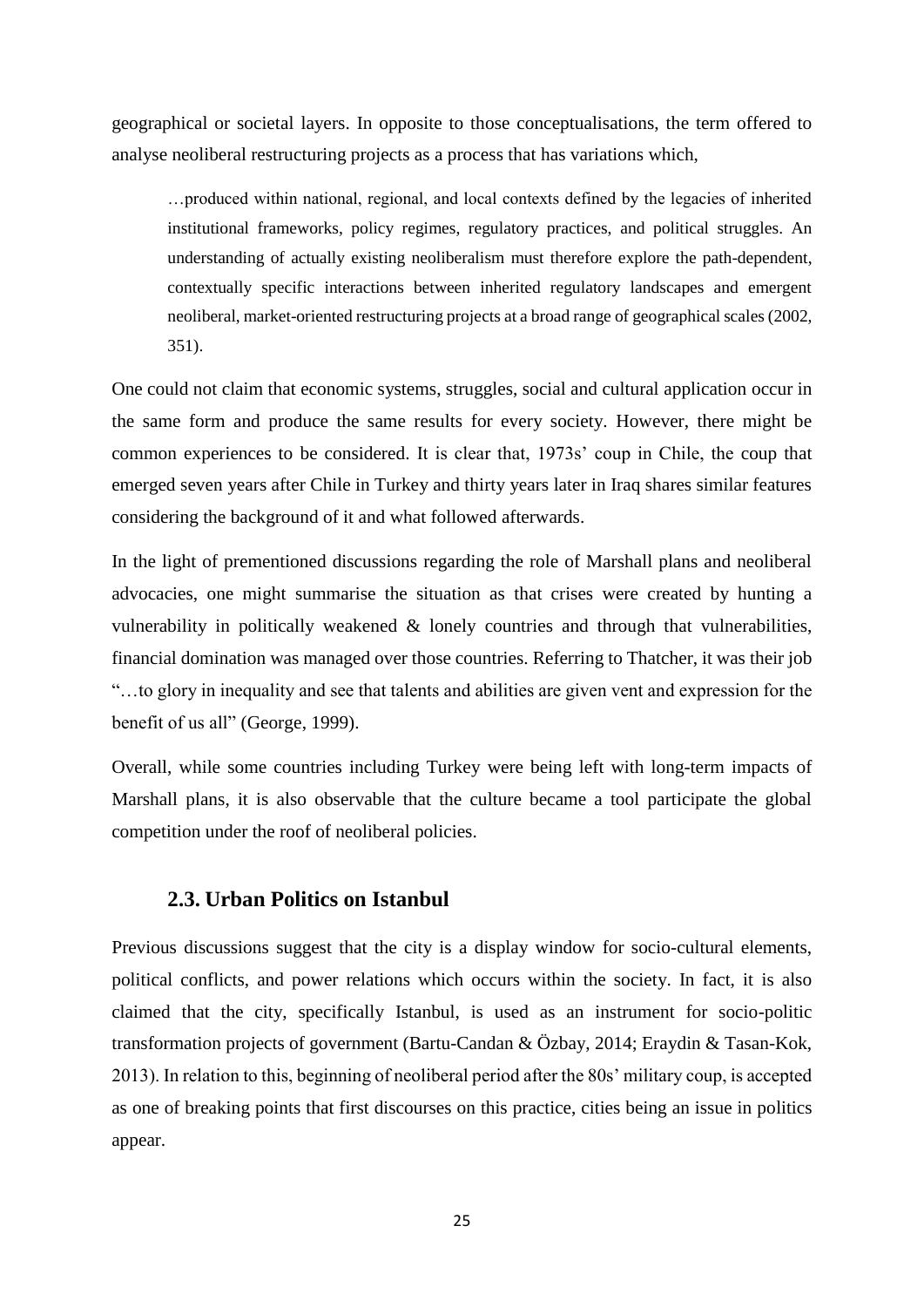Acknowledging the perspective on actually existing neoliberalism, it becomes necessary to analyse the cultural memory and primary political decisions that the present socio-political conflicts, and practices for the purpose of comprehending current urban policies & societal situations, emerge from. The question of 'how the urban policies began to promote cities just as a commodification?' can be answered through the acknowledgment of the period of the post-World War II.

Turkey is one of the countries that was funded by Marshall plans in 1950s. Although Turkey was not involved in the war, the request to have financial support coming from a twenty years old young and poor republic was not rejected. Loans were provided on a condition that the payment was going to be used for investment of agricultural sector. After a short period of time, a massive population of people searching for work, migrated from rural areas to bigger cities "due to the concentration of industrialisation efforts in major cities and the decreasing number of jobs in rural areas as a result of mechanisation in agriculture" (Eraydin and Taşan-Kok, 2013, 76).

As Kingsley states, the rate of urbanization shows an increase for European countries in the late 19<sup>th</sup> and early 20<sup>th</sup> century and slows down whereas it rises in recent decades for the late industrialised, economically less-developed countries such as Egypt and Mexico after 1920s, India from 40s and Asia from 50s (1955, 435). In parallel to the trend which was seen in the late industrialised, economically less-developed countries, urban population growth and the shift between rural & urban space continued after the first wave of labour migration in Turkey. Changing features of population with the newcomers exposed new vulnerabilities on urban space to politically manipulate. Moreover, it displayed the signals of future urban policies which would remake Istanbul for good.

One of the main results of accelerated urbanisation occurs as increasing need for housing in cities. This was also the case for Istanbul after first generation working class man arrived at the city with the reputation of "Made of pure gold from the soil to the stones". <sup>2</sup> They encouraged their family, friends and relatives to join them. Even though the city was not made of gold, it still offered more financial investment and opportunities, comparing to the rest of the country. New residents wanted to take what was offered, and to share it with the others. As a consequent

**.** 

<sup>&</sup>lt;sup>2</sup> Legend about Istanbul was spread with a Turkish film, which is about a family moving into Istanbul with high hopes to improve their life quality. The film is called "The City Made of Pure Gold". It's an example of black humour genre.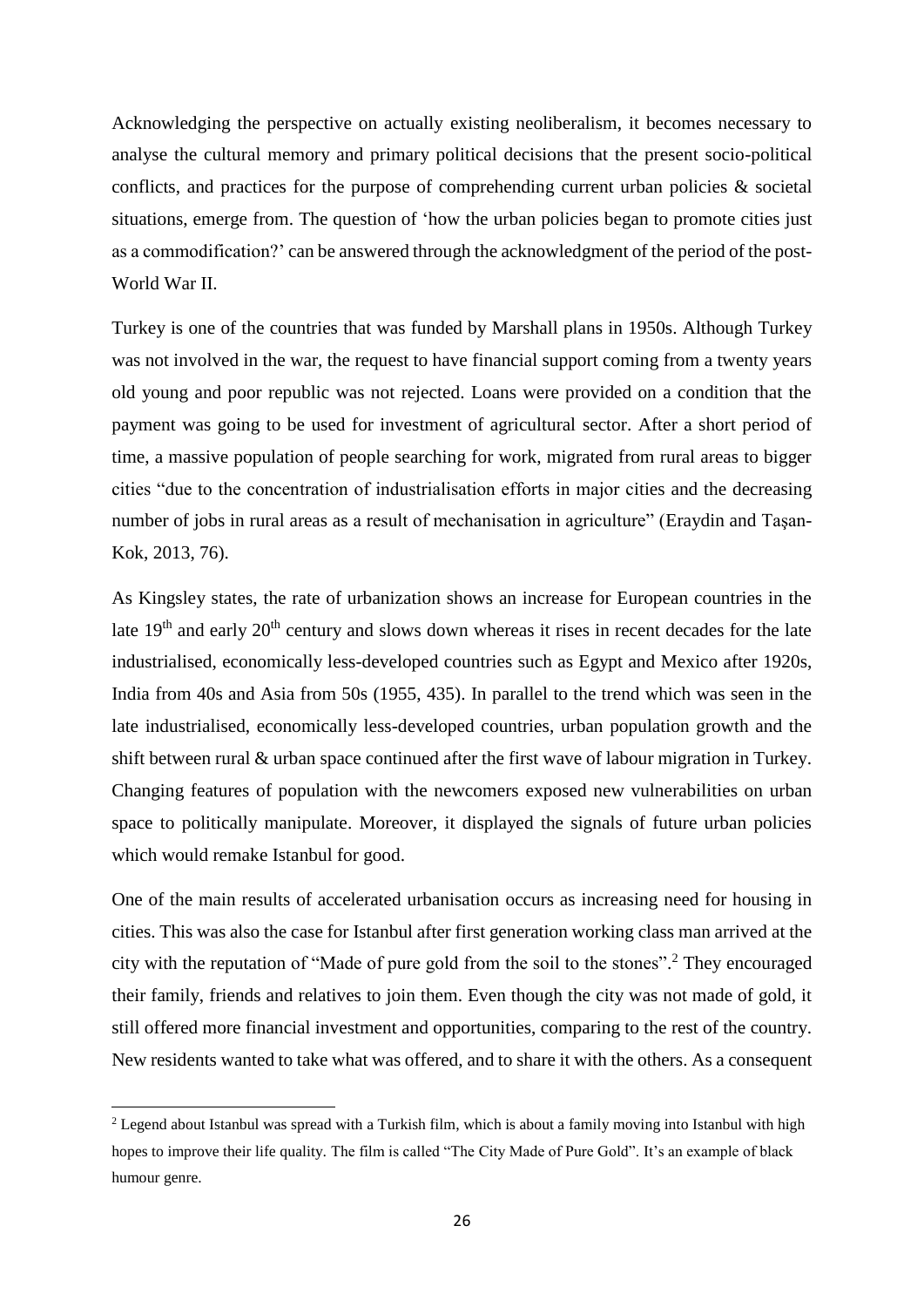of adaptation endeavour informal distributions of lands (in other words bribe), government tolerated "gecekondu"<sup>3</sup> building tradition has arisen.

During the following years, gecekondu played an important role in contribution of appropriate conditions for urban space to get commodified step by step in the country. Starting from 50s, with rapidly increasing migration from Anatolia to Istanbul, every election campaign was boosted with the promise of ensuring land registering documents for gecekondu dwellers. Thus, votes were collected in the pool of underprivileged population's "government father". Even though urban space was not sold for money, it was promised to be given in exchange of votes, so for political power and indirectly for financial benefits. The practice continued approximately for thirty years.

Zukin reports that between 1970's and 1980's, there emerge a rise in symbolic economy as a defence of crises that industrial decline and financial speculation brought (1997, 8) Like other globalising cities of Third World, in Istanbul too, new stratification axis occurred due to the shock of fast integration to international markets. Consequently, the sectors of finance, real estate, advertising & media rapidly grew together with the status and income of people who work in sectors which are linked to global networks (Göktürk, Soysal, &Türeli, 2011, 50).

1980's was also significant with Istanbul's mayor Dalan, who represented the central right wing and approved a series of urban projects. Owing to the symbolic importance of restructuring projects' target urban eras, hate speeches against non-Muslim communities that Dalan improved as a justification of demolitions<sup>4</sup>, and just in Tarlabaşı district over hundred historical building (total amount reaches over three hundred) were illegally destructed in his lead (Demircioğlu, 1987), his period remained as an important phase for urban studies literature. At the end, number of urban fields that were taken from or left by non-Muslim communities decreased and prementioned populist policies had to come to the end (Göktürk, Soysal & Türeli, 2011, 50).

 $\overline{a}$ 

<sup>&</sup>lt;sup>3</sup> Meaning "placed at night", refers to illegally built settlements on an empty land, where mostly migrants from rural areas are inhabited. Gecekondu is a symbol of hope, new beginnings, and the start of integration process to urban life for migrants.

<sup>4</sup> Beyoğlu is one of the oldest regions of Istanbul, where most buildings were owned by non-Muslim merchants; bourgeois during Ottoman Empire. The place also has a symbolic importance for labour class since 1977, the Bloody May 1.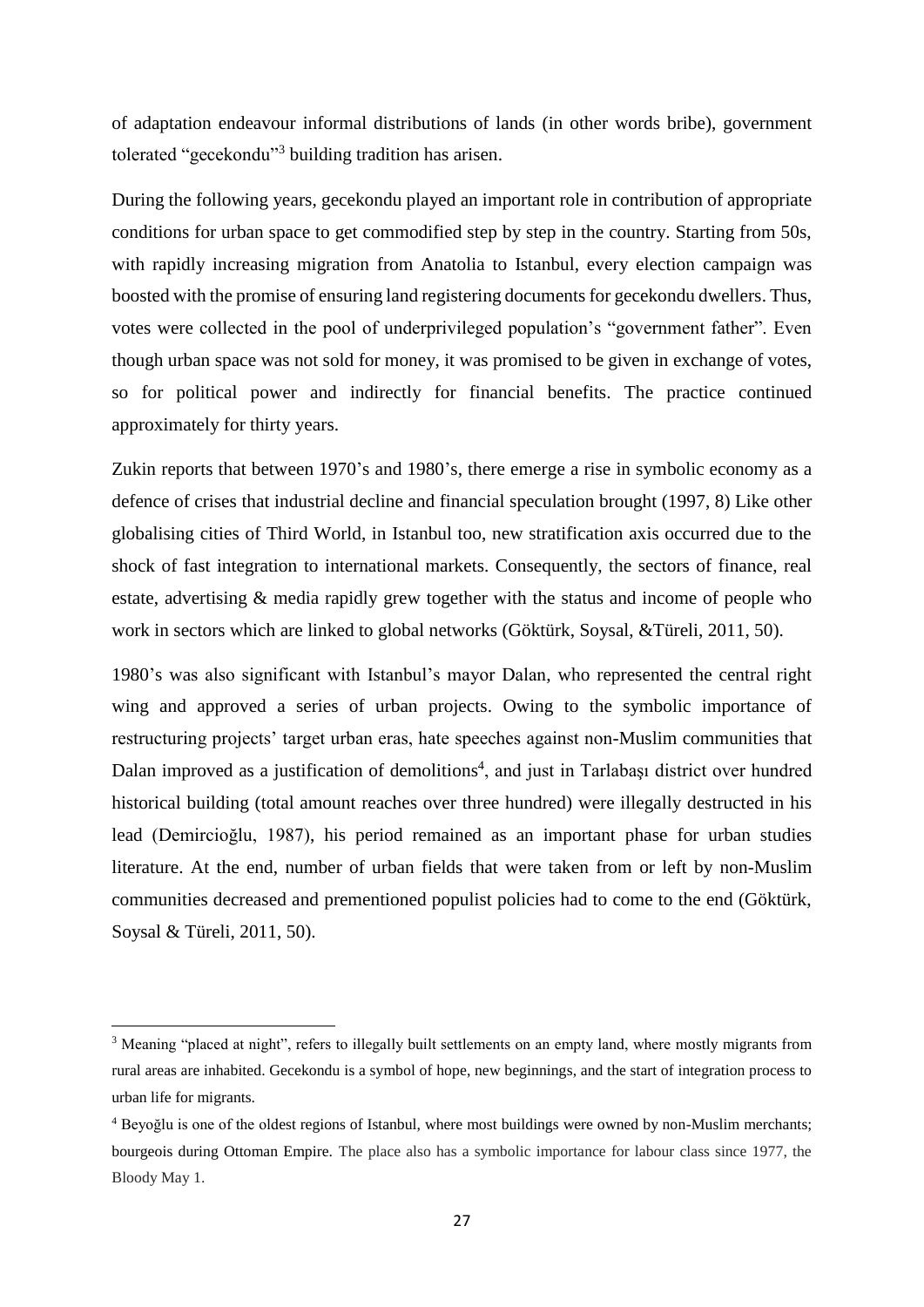Analyzing the period from an economic perspective, one could see some similar features with other countries in terms of how the neoliberal process occur. While creative industries, service sector, finance and real estate were moved into the heart of economy and replaced the industry which then shifted outside of the city; privatization, foreign investments & investments on urban space were encouraged, necessity to integrate with global economy became a part of political discourses (Bartu-Candan & Özbay, 2014).

# **2.4. Branding the City of Istanbul**

**.** 

It can be said that the emphasis on making Istanbul "a world city" appear in the same years (Yardımcı, 2014) with Dalan's dream of "transforming Istanbul from a tired city whose glory resides in past history, into a metropolis full of promise for the 21<sup>st</sup> century" (Keyder, 1999, 34). Together with the promise of building shopping malls, culture centres, parks and mosques on demolished areas that were inherited from minorities, the city turned into a commodity for neoliberal politics. To put it another way, "with the highly publicised urban renewal projects of the 1980's Istanbul became a *consumption spectacle<sup>5</sup>* " (Keyder, 1999, 34). Thus, cultural heritage, preservation and conservation became contested domains through which the past, present and future are (re)worked, and (re)formulated (Keyder, 1999, 43). Eventually, main focus evolved into attracting global financial investments through the implementation of cultural strategies. The aim was to push Istanbul into the global scale competition with other metropolitans. "Shoddy" neighbourhoods were sanitized, poor people and their gecekondus were destroyed on live broadcasts of news, cultural institutions were moved into those districts to redefine the reputation. Similar to the cases in other countries, government supported luxury condos were built in the areas.

Acknowledging particular trends, Kurtuluş and Türkün describes three period to analyse urban renewal projects in Turkey. "Construction of Nation-state & Modernism Period, starts with 19<sup>th</sup> century", "Self- Transformation, begins with the Second World War" and the third one which includes two periods namely "Neoliberal Policies' Period, after the military coup of

<sup>&</sup>lt;sup>5</sup> He refers to Harvey's suggestion, "under the speeded up circulation conditions of hypermodernity, where little escape commodification, there is nothing so big, so encompassing, so over shadowing, so enormous in its implications, that it cannot be commodified, that it cannot be represented as a consumption spectacle. Through imagery and massive architectural projects, even entire cities or metropolitan areas maybe served up as market objects and all-encompassing spectacles" (Harvey, 1989, as cited in Keyder, 1999).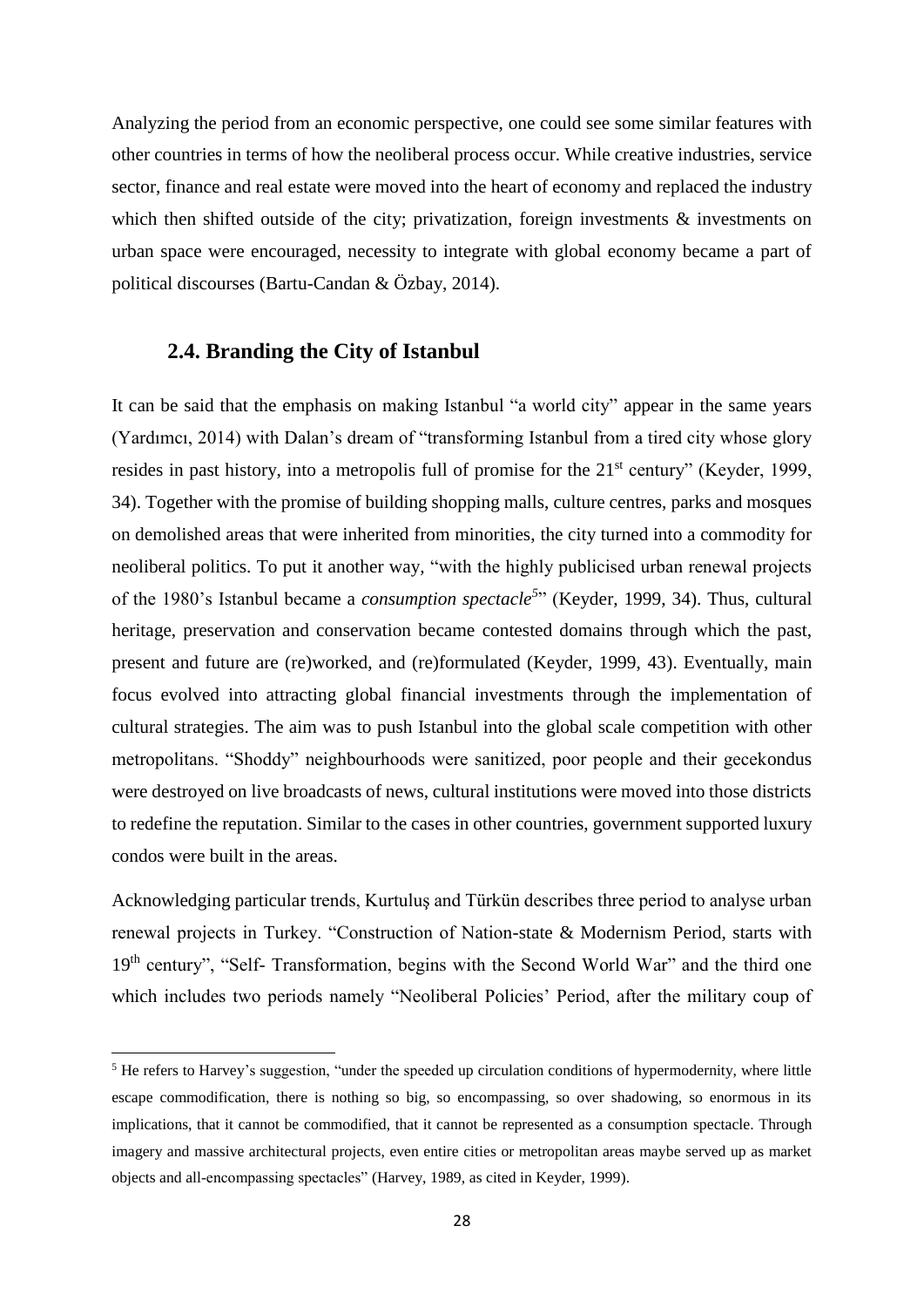1980" and "the renewals legitimated with safety based rhetoric, after 1999 earthquake" (Kurtuluş, 2005).

Understanding municipalities' part in the process is also important. Since 1982, there is twotier municipal structure which includes Istanbul Metropolitan Municipality and thirty-nine district municipalities which are in service of only the inhabitants living in their districts.<sup>6</sup> "In recent years, new legal regulations, which were also influenced by the European Union integration process, increased the authority and budget of municipalities' and caused them to become main actors for the city management" (Göktürk, Soysal & Türeli, 2011, 35). Especially in the third period that Kurtuluş & Türkün defines, "safety" was played as a trump card "to empower some investors which after became the main actors of power coalitions to support ruling party's political situation" (Bartu-Candan & Özbay, 2014, 53). 1980's power coalitions which were made with economically disadvantaged, conservative working class in exchange of political support, evolved into coalitions that are clean, high class, urban "revitalising" and with real estate entrepreneurs.

Today the link between financial growth, political power and the manipulation potential over the urban coalitions are stronger than ever. "Big" projects are a significant part of AKP government's statements whereas urban renewal projects are one of primary concerns of its politics.<sup>7</sup> In this context, for the purpose of easing the application process of reconstruction plans to the city, controversial regulations, namely İstanbul Environmental Plan (2009), Law of Renovating, Conserving and Actively Using Historical Assets (Law No 5366, published on 05.07.2005) and The Law of Transformation of Areas under the Disaster Risks (Law No: 6306, published on 31.05.2012) were approved.

Considering recent events, I believe that there is a need to add another level to prementioned urban renewal periods. Within this forth stage, the city transformed into a political playground for its dwellers, as much as it was already for the government. Wide range of sociocultural and political groups claimed their rights to the city against destructive urban reconstruction plans of AKP government. Gezi Park protests in 2011, in this sense became a significant part of Turkish political history & set a model.

**.** 

<sup>6</sup> Data retrieved from Istanbul Metropolitan Municipality's webpage, 19.04.2017: http://www.ibb.gov.tr/en-US/Organization/MunicipalHistory/Pages/AnaSayfa.aspx

<sup>&</sup>lt;sup>7</sup> "The Biggest" is Erdogan's most common description for his urban projects together with the emphasis that "the West is jealous of".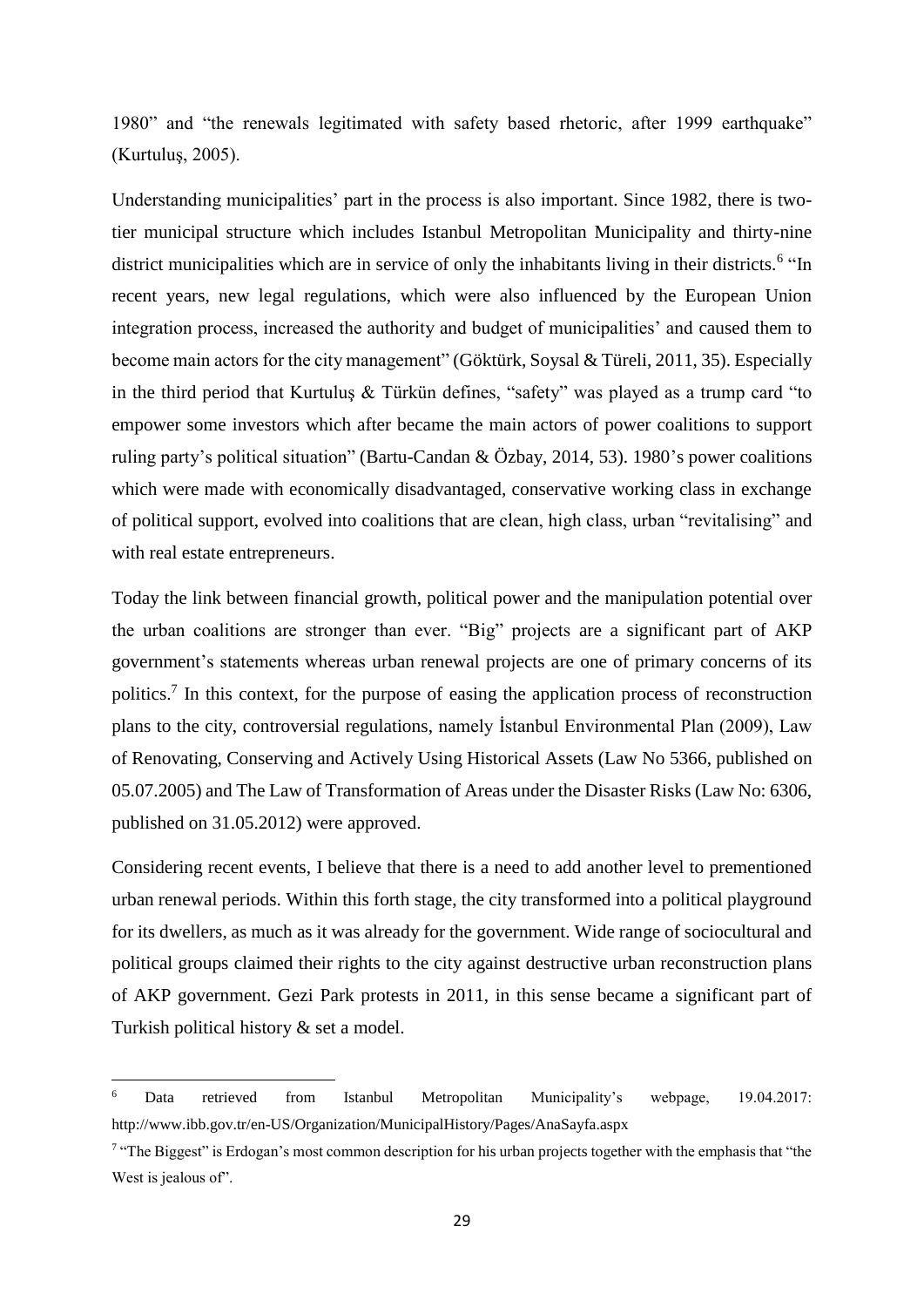It was previously mentioned that urban transformation projects do not only aim to bring financial growth, aside from that any intervention on urban space is an instrument for shaping the cultural structure. Regarding to the cultural image of Istanbul, Bartu-Candan and Özbay analysis that there is a confusion in the rhetorical level;

…in the last years we were trying to make Istanbul an "Olympic city", the "European Capital of Culture", pushing its limits for transforming it into a "tourism center", searching for the "cool" Istanbul while emphasising "Islamic city", turning it into a kitsch rubbish which is far away from its own values, at the same time getting excited for attracting Arabic petrol-dollars, exaggerating the need for an improved air transportation, boosting the "crossroad for global transportation" like an obsession on "London- Beijing" railway connection, speaking on "brand city" when performing amateur merchant (2014, 12-13).

Acknowledging this, one could also say that "The European Capital of Culture" nomination is one of the elements that accelerated constructions in the city. The image that was drawn for the nominations was "historical, environmentally beautiful, authentic, yet a modern & increasingly globalising city". Apart from that, webpage which was designed for this purpose included a particular section named "Istanbul, Safe City". In the art and culture section the emphasise was on toleration and being a Muslim center as it follows,

Istanbul is the city which has held the title of capital city for three great civilizations with a deep culture of love and tolerance. Istanbul… The city of dialogue where religions, languages, and races have lived side by side in the same streets in peace and harmony. The city of freedom, opened by Sultan Fatih, has seen the end of one age and the beginning of another with its conquest. Istanbul has promised to give this experience to its visitors, and it has kept its promise (Istanbul Metropolitan Municipality, 2008).

It is important to underline that urban transformation projects in Istanbul can be read to analyse what is aimed for the whole country. Istanbul is a representative case for Turkey.

Another key point to mention is that, the fear against strangers evolved into another stage with the massive amount of immigration between 2011 and 2017. According to the Ministry of Interior Directorate General of Migration Management, estimated population of Syrian refugees "who are under temporary protection" and live outside the camp, reached to approximately 3 million in the country scale & five hundred thousand in Istanbul (İçişleri Bakanlığı Göç İdaresi Genel Müdürlüğü, 2017). The "guests" from the East are welcomed until they are not seen as a threat to "well-educated, modern, Western" culture for some inhabitants.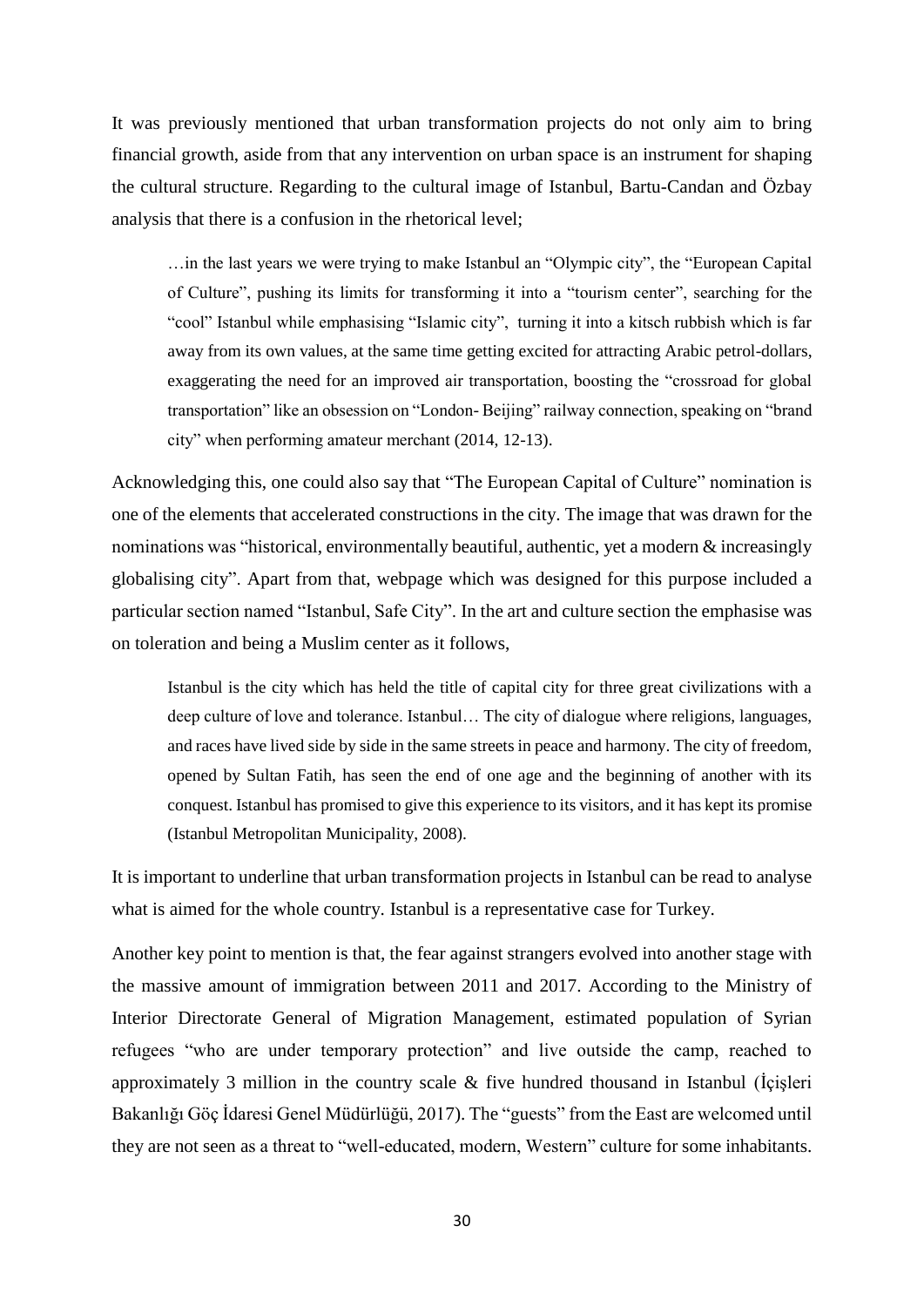Looking at the everyday life practices, new shop signs either have Arabic translation or written purely in Arabic in some areas in Istanbul. Man are walking with woman in burka & even kids have head scarves, especially in one of the most "modern" districts namely Beyoğlu. Considering the ruling party's conservative discourses together with these changes, it is not even necessary for governmental body to produce *politics of fear* anymore.

Consequently, *public culture* is becoming more difficult to produce without divisions and political conflicts between different communities, and so holding the power to defend the right to Istanbul. There is a high competition to transform the city between different conflict groups, and a relatively silence resistance against which will explode sooner or later.

# **3. THEORY: GENTRIFICATION & STREET ART**

The purpose of this chapter is to present the theories that is important for this study, make a clarification about street art terms that will be referred and the key discussions on street art. Theoretical framework of the research is mainly based on Zukin's conceptualisations on *politics of fear* and public culture, and Harvey's revision on the term of *the right to the city* that was coined by Lefebvre.

# **3.1Gentrification**

Gentrification is defined as a process that causes housing problems through increasing the property values causing a struggle in terms of financial affordability for economically disadvantaged inhabitants in neighbourhood. Therefore, it is a significant issue which requires more attention. In previous studies, gentrification was discussed within its relation to period that creative sectors and tourism developed to replace other industries. This process was analysed with the issue of art & culture being commodified for the sake of advertisement of the city after deindustrialisation.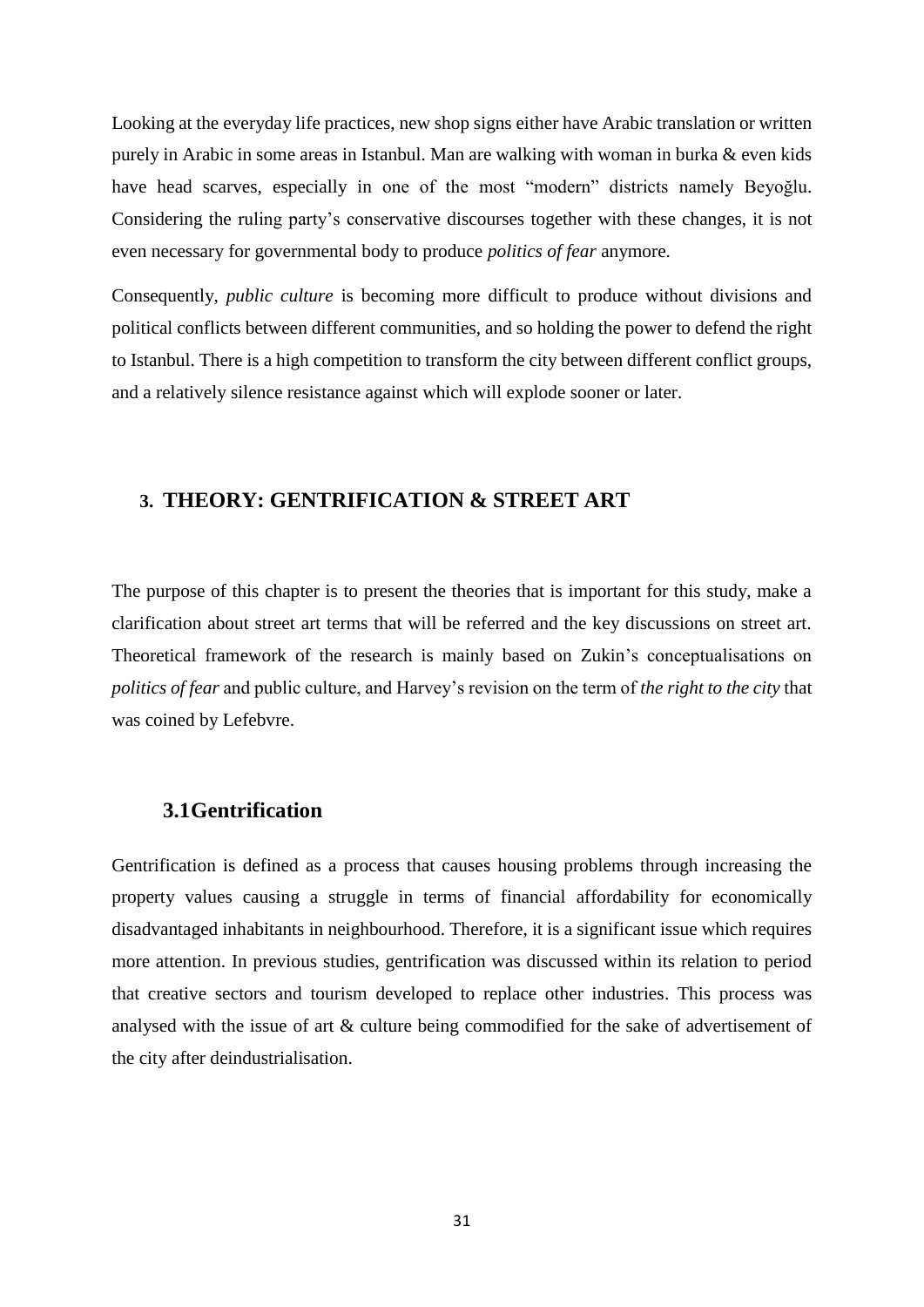It is also suggested that in the gentrified districts, hip, gritty<sup>8</sup>, cool atmosphere and practices replaces what is seen as dirty, industrial, dangerous and criminal. Moreover, as prementioned, the process was divided into periods or waves by scholars, depending on the specific features that are observed. The first wave of gentrifiers is described as "…the highly educated men and women of relatively modest means, often engaged in creative or intellectual work" (Zukin, 2016, 202). Consequently, it is observed that a cluster of art galleries, boutiques, cafes and anything which is labelled as cool, unique and design plays an important role in the process. According to the scholar, gentrification is supported by the creation of a simulation, dream places such as Disneyland (Zukin, 2010).

Those places which are clean, rich and safe are positioned against and far from the places with opposite values. Therefore, the politics of fear against the unknown, the one that is just outside of a security guarded condo, created and used to feed this opposition but also the demand for the Disneylandlike places. Public culture on the other hand, was defined by Zukin as a production of social encounters in the everyday life to claim belonging to and by the place (1997). It is defined by the scholar as the most powerful tool on urban space, an open-ended for occupation, yet influenced by the domination economic and politic power (Zukin, 1997). Consequently, looking at nicely decorated cafés managed by young urban professionals; new middle class workers usually couple of friends who resigned to open a business or just graduated students and hipster boutiques; observing the streets of Yeldeğirmeni would not be more possible to analyse if not with public culture and public fear concepts.

Regarding how gentrification process works, Lees' research in Brooklyn Heights neighbourhood of New York City occurs as another important study. The scholar remarks that following the footsteps of the first wave gentrifies who needed mortgages to move to era, wealthy population "the second wave" who mostly works in corporate service industries and global finance business gains the insurance of entering a secure, clean and trendy urban space, and re-gentrifies the era (2003, 2489). Furthermore, the scholar highlights two important aspects regarding the issue of gentrification. Acknowledging that the process does not follow the same pattern in different districts occurs as the first one, whereas the second occurs as

1

<sup>8</sup> Zukin observes the change in the media's representation of "gritty". It becomes a word that "…carries postindustrial spirit of the times and in the symbolic economy's ability to synthesize dirt and danger into new cultural commodities" (2010, 51) and "… depicts a desirable synergy between underground cultures and the creative energy they bring to both cultural consumption and real estate development, not as an alternative to but as a driver of the city's growth." (53).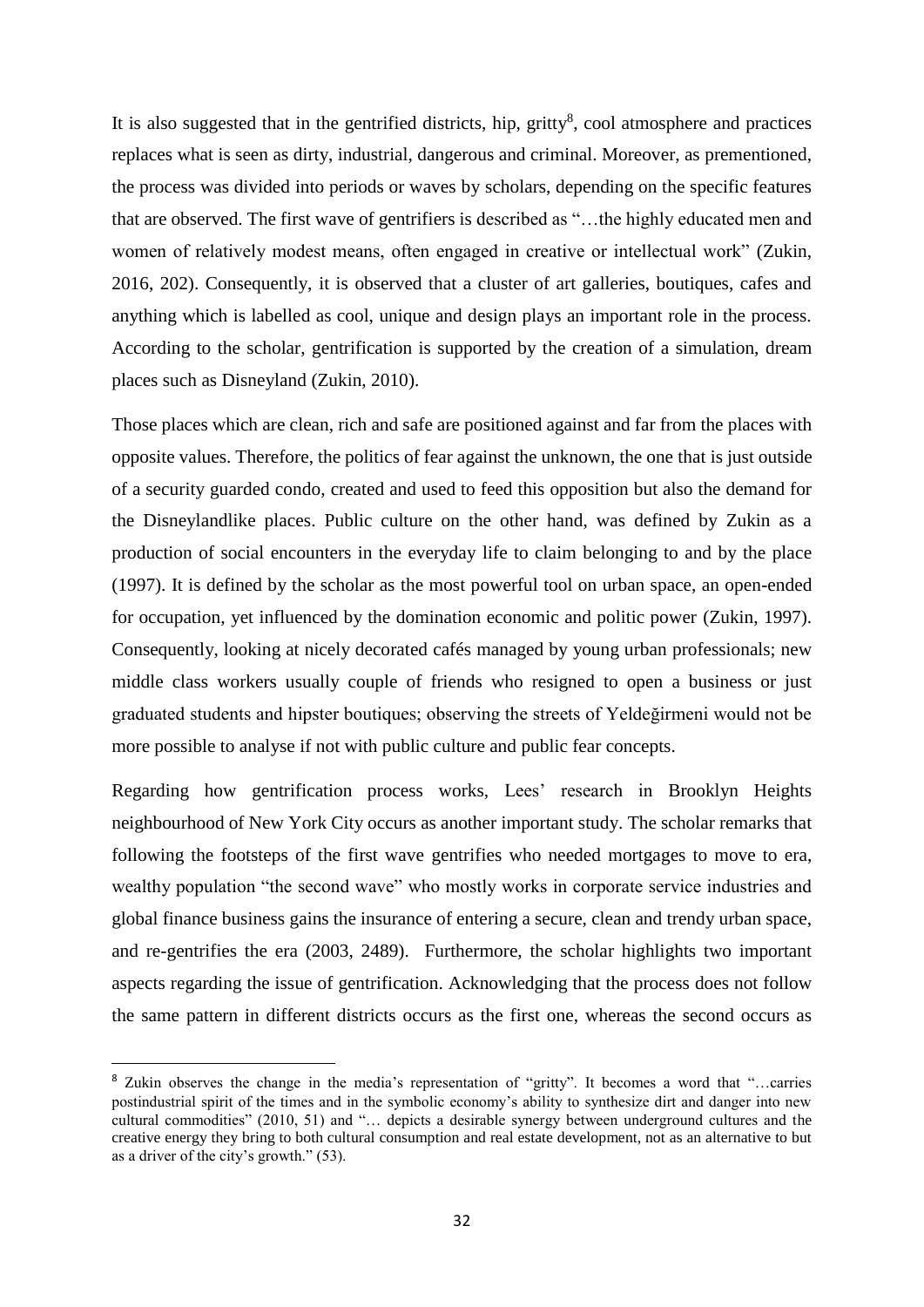follows. There is the risk of expanding the meaning of gentrification so much "to lose any conceptual sharpness and specificity" (Lees, 2003, 2491). After the warnings, Lees defines another period which named "super-gentrification". Examining the case of Brooklyn Heights Lees says, super-gentrification emerges in already gentrified, mature neighbourhoods. As it is also reported, super-gentrification occurs when cities "…become the focus of intense investment and conspicuous consumption by a new generation of super-rich 'financifiers' fed by fortunes from the global finance and corporate service industries" (Lees, 2003, 2487). Last of all, Lees underlines the importance of geography specified analysis in gentrification process and emphasise that super-gentrification only occurs in a few selected areas with intense global investments such as London and New York.

Gentrification is also observed to have a connection with commodification of art & culture. Stating that the emerging power over space does not only represent financial character but it is significantly cultural (Zukin, 2010, 4), was consonant with this observation. Furthermore, by acknowledging the Bourdieuan approach on taste, it was said that "New tastes displace those of longtime residents because they reinforce the images in politicians' rhetoric of growth, making the city a 24/7 entertainment zone with safe, clean, predictable space and modern, upscale neighborhoods" (Zukin, 2010, 4). Consequently, it means that the dominant culture displaces the other's values in time, as it happens in the battle between trendy, hot places and small, traditional, local shops.

Another aspect about the urban transformation processes is that it might include the avoidance of poor socioeconomic conditions, unemployment, dirty streets and criminal issues. The famous Haussmann project is a significant example in this sense. In that case which occurred in the nineteenth-century, the city of Paris was literally reconstructed. Yet, it was not among the aims of the project to change socioeconomic inequality in society (Smith, 1996). Societal problems do not disappear when lower middle class, and then affluent urban dwellers replace unskilled tenants, factory laborers, domestic workers. Engels describes the situation as,

No matter how different the reasons may be, the result is always the same; the scandalous alleys disappear to the accompaniment of lavish self-praise by the bourgeoisie on account of this tremendous success, but they appear again immediately somewhere else ... The breeding places of disease, the infamous holes and cellars in which the capitalist mode of production confines our workers night after night, arc not abolished; they are merely shifted elsewhere! The same economic necessity that produced them in the first place, produces them in the next place. (Engels, 1872, as cited in Harvey, 2012, 17).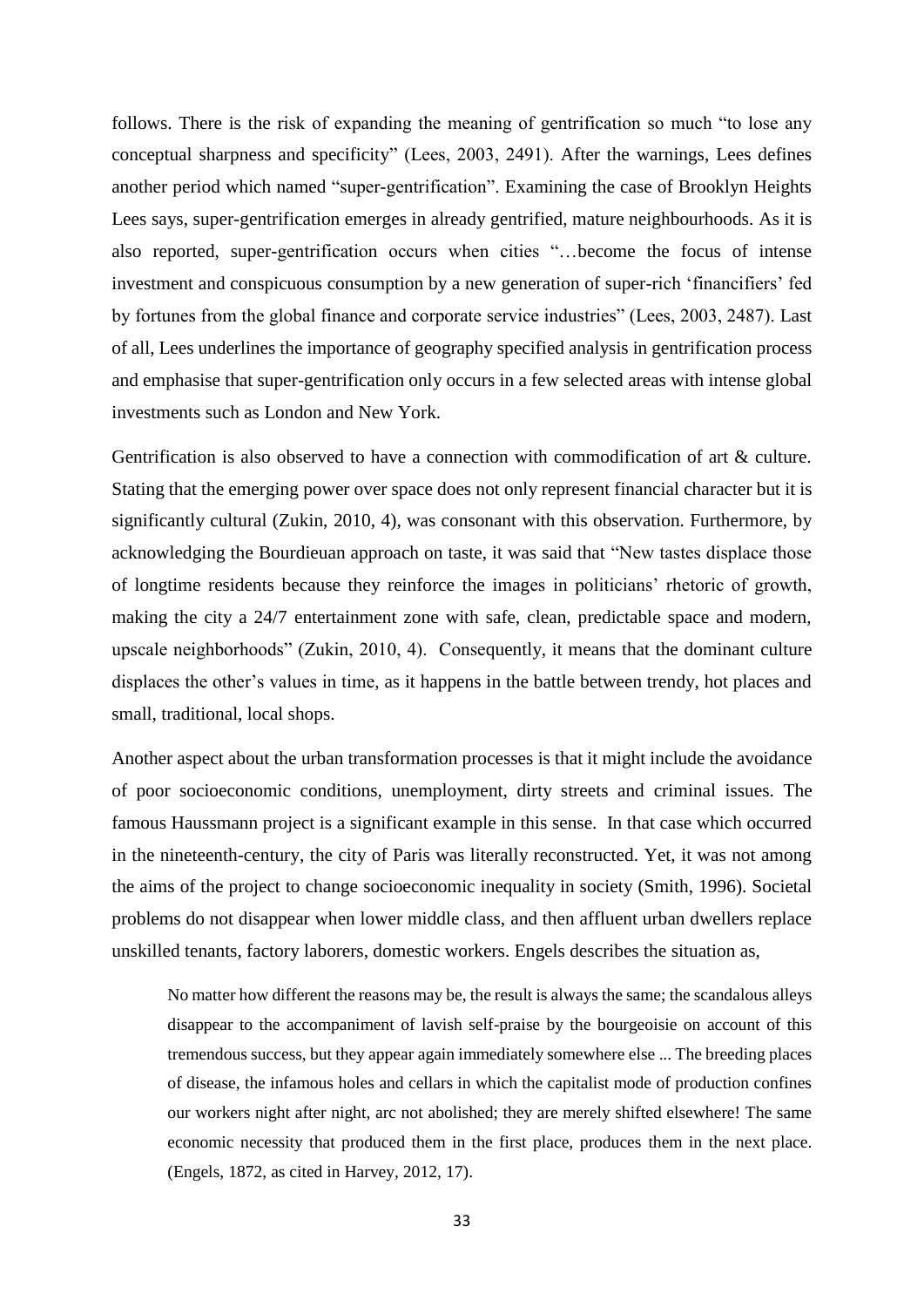There is one last concept worth noting before moving forward to the discussions on street art. A concept which could expand anyone's perspective on gentrification. It was coined by Lefebvre and called 'the right to the city' (1996). The right to the city is a "transformed and renewed right to urban life" for inhabitants who experience "the picture of generalised misery" which is hidden by "a picture of satisfactions" (Lefebvre, 1996, 158). By the picture of generalised misery, he refers to "the daily life of the one who runs from his dwelling to the station, near or far away, to the packed underground train, the office or the factory, to return the same way in the evening and come home to recuperate enough to start again the next day", whereas a picture of satisfactions refer to life of Olympians (1996, 159).

On the other hand, Harvey offers an interpretation for the concept of the right to the city. Its worth reminding that Harvey's interpretation will be the one to be referred in the current study. According to the scholar, the right to the city is "far more than a right of individual or group access to the resources that the city embodies", the freedom to "change and reinvent the city more after our hearts' desire" as "one of the most precious yet most neglected of our human rights" which "depends upon collective power over the process of urbanization" in practice (Harvey, 2012, 4).

Since the concept of the right to the city has just been brought up, there is one last concept, a fresh perspective on the sense of belonging which I find worth to mention for this study. Savage, Bagnall and Longhurst remarks that the previous opinion about the belonging which suggests that 'the tension between locals and migrant incomers based on "born and bred" diversion is what gives a place its spirit' is no longer adequate to explain the sense of belonging (2005, 38). Instead it is claimed that the sense of belonging is linked to the satisfaction of reflexive processes which are related to the answer of through what agencies people happen to be living in where they currently live. Moreover, the scholars come up with a new term, "elective belonging",

…which articulates senses of spatial attachment, social position, and forms of connectivity to other places. Belonging is not to a fixed community, with the implication of closed boundaries, but is more fluid, seeing places as sites for performing identities. Individuals attach their own biography to their 'chosen' residential location, so that they tell stories that indicate how their arrival and subsequent settlement is appropriate to their sense of themselves (Savage et al. 2005, 29).

As the scholars observe, belonging to the area can be claimed through a link between the residence and the biographical life history even though there are no prior ties that connects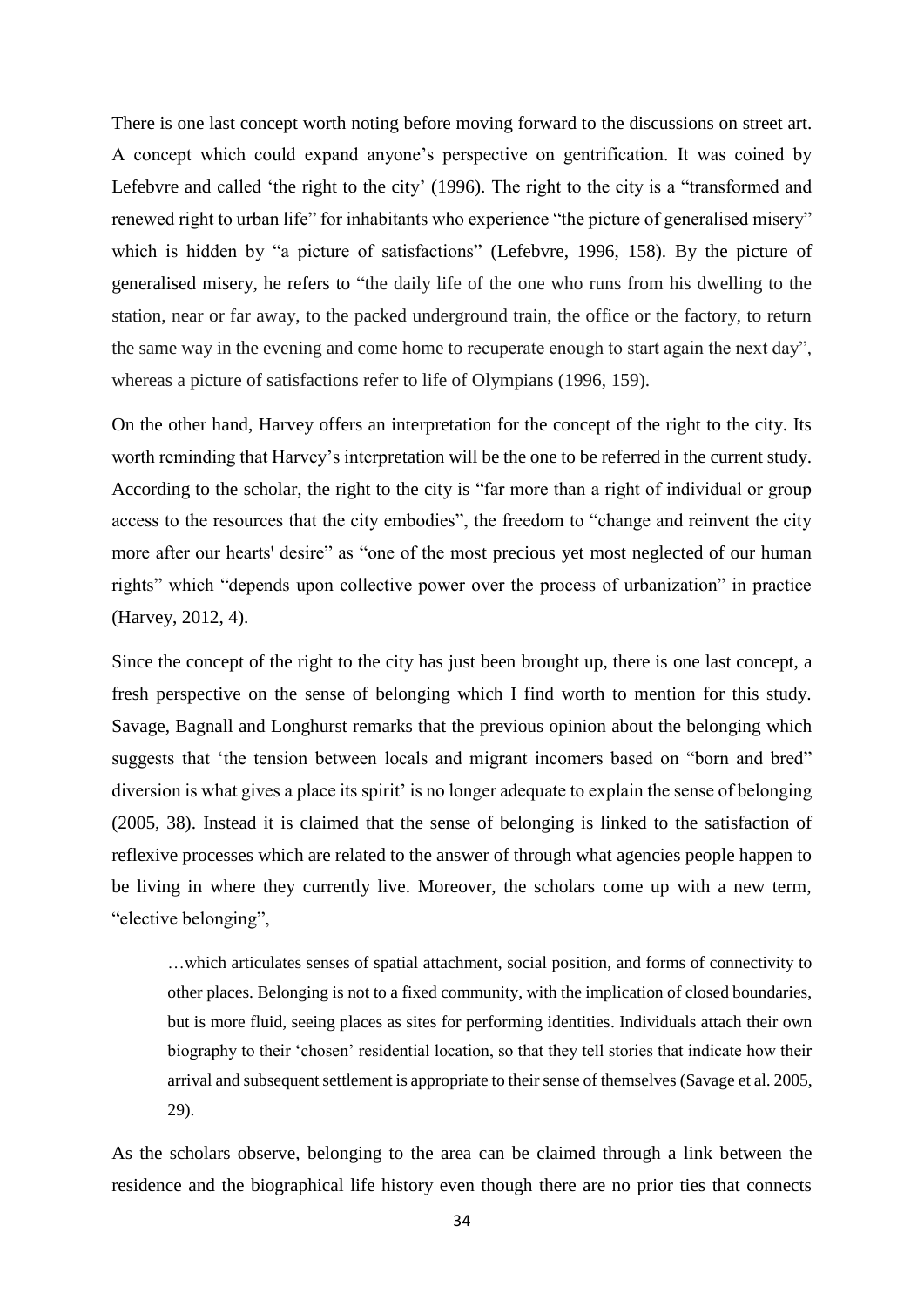people to the area (2005, 38). Furthermore, they state that the elective belonging in this type is significantly dependent on the relational sense and ability to relate to the area due to its meaning, among other optional areas.

Therefore, one could claim that the sense of belonging can be created as long as elective belonging is being reached out. Social networks occur as a supportive factor to develop an elective belonging to an urban district. Thus, it is observed in some cases that gentrifiers' work or school networks provides them significant connections during the gentrification process (Koçak & Koçak, 2016). Furthermore, "The forms of belonging does not only present different groups' strategies to create spaces, but at the same time they present the processes of establishing societal borders" (2016, 101).

Seeing from this perspective, the idea of elective belonging offers a fresh perspective on the prementioned issue of playing with the sense of belonging in urban space, when thought with the concept of the right to the city. The linkage between these two concepts is worth noting considering the field data. Therefore, it could not be left out when analysing the data. However, it is not directly related to the main concern of this current study. Due to practical constraints this paper would not be able to provide a major scale analysis on this issue. Therefore, the question of "how the borders of social, cultural attachment or an attraction to this specific urban location is managed?" remains open for further discussions.

# **3.2Street Art: Terms, Unwritten Rules & Legality**

The question "Do you paint?" remains consistent, even though the street artists who are encountered with the question differs from each other through the art forms they choose to create. Under this circumstance, there appears a confusion regarding to the name of the artists and visual art forms implied to streets. The issue of distinction and interchangeability in related terminology plays a significant role when approaching the artists and analysing their position in or against the public  $\&$  private supported projects. In addition to this Costa  $\&$  Lopes states that,

Notions such as public art, urban art, street art or graffiti (among others) imply a multiplicity of discussions and subtle conceptual differences that have to be looked at from different perspectives, including: forms of public space appropriation; property rights management issues; commodification and market absorption of the arts; performativity issues; artistic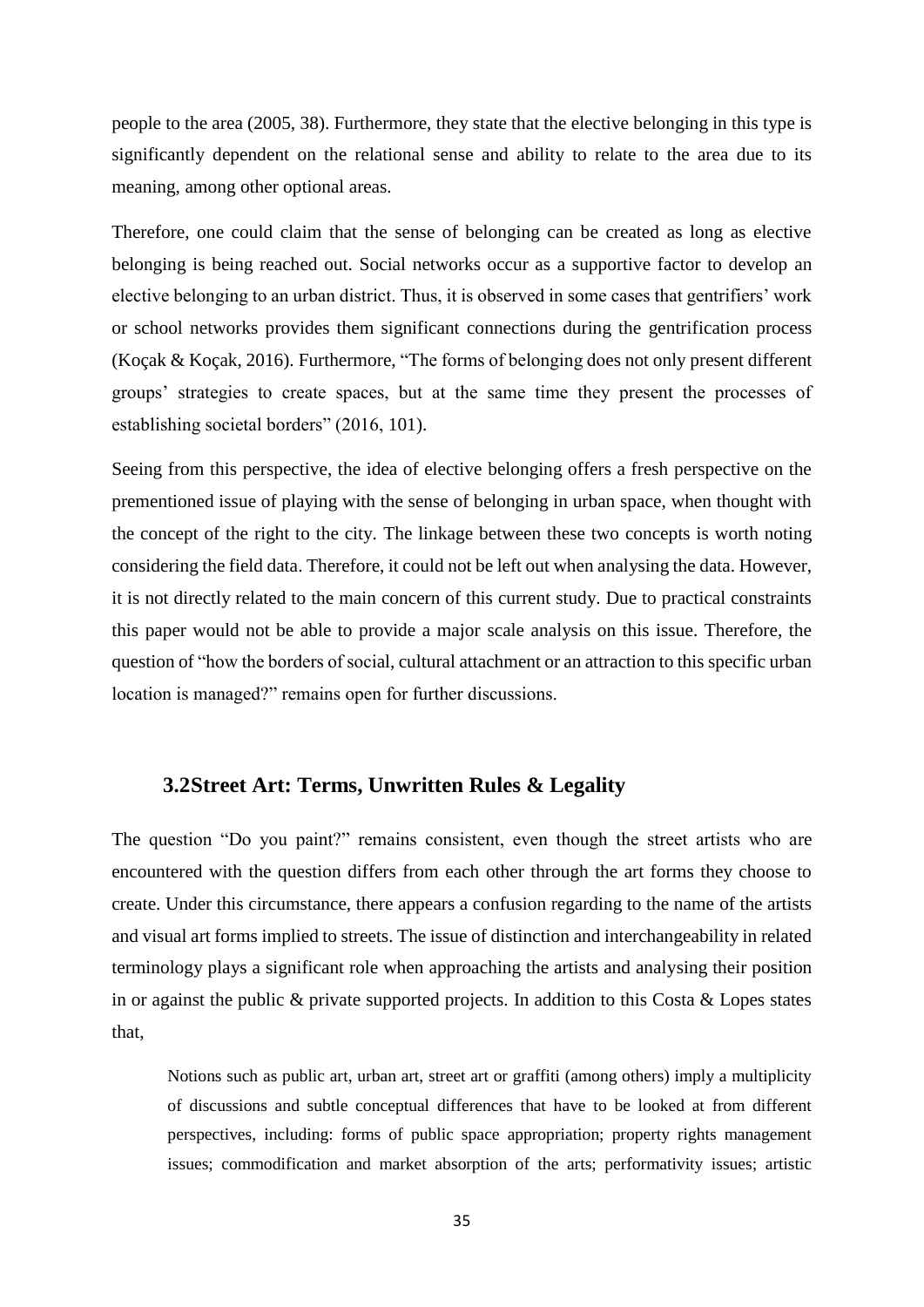intentionality; artistic backgrounds; the role of informality; artistic training issues; or even the democracy and right to the city, for example (2015, 3).

The role of municipal cultural policy supported street art in gentrification is the main concern of this study. Correspondingly, a few of the issues that Costa  $\&$  Lopes mentions, namely commodification, artistic intentionality, artistic backgrounds are the issues explored in the study.

In spite of that, we have not discussed how did mural art form which was a gun in one of its iconic representatives Diego Rivera's hands, to promote communism evolved to be an art form that was promoted by public & private partners to trigger & aestheticize urban transformation in declining neighbourhoods. In order to answer this question, it seems necessary to present a basic clarification of the terms if not the detailed history of street art.

Considering prementioned matters, this chapter aims to shed some light on the forms, controversial issues directly related to street art such as visibility, legality, artists' choice of distinguishing their art from other artists through owning a label (a specific art form's name), commodification of street art as well as how these issues come in sight in Turkey.

The term graffiti reaches back to  $19<sup>th</sup>$  century, to the word "graffito" which means "a scratch" in Italian (In Oxford's Online Dictionary, 2018). Moreover, the current definition of the word is given as, writing or drawings scribbled, scratched, or sprayed illicitly on a wall or other surface in a public place. However, out of the books, graffiti is not limited just to be a writing or drawing.

Chasing the lineage of graffiti in the 1960's New York, Cooper and Chalfant stated that a new writer creates a new identity by choosing a nickname which then becomes a writer's public identity for the street (1984). As another scholar stated that nickname is necessary to "maintain anonymity from an action that is illegal, and therefore may lead to an indictment" (Campos, 2013, 16). Moreover, the nickname comes with new values and rules in a "crew" which is a writer's community. Correspondingly, "a graffiti has a territorial function" (Cooper & Chalfant, 1984, 14). In this regard, the illegality can be described as an element that supports a writer to accomplish this function. According to Macdonald, illegality "as a resource which writers can use to build, confirm and even amplify their masculine identities" (2001, 125) is the "backbone" of this subculture. "Without it, the threat, danger, challenge or test and the fame, respect and masculinity that writers earn from completing this, would be lost" (Macdonald, 2001, 126).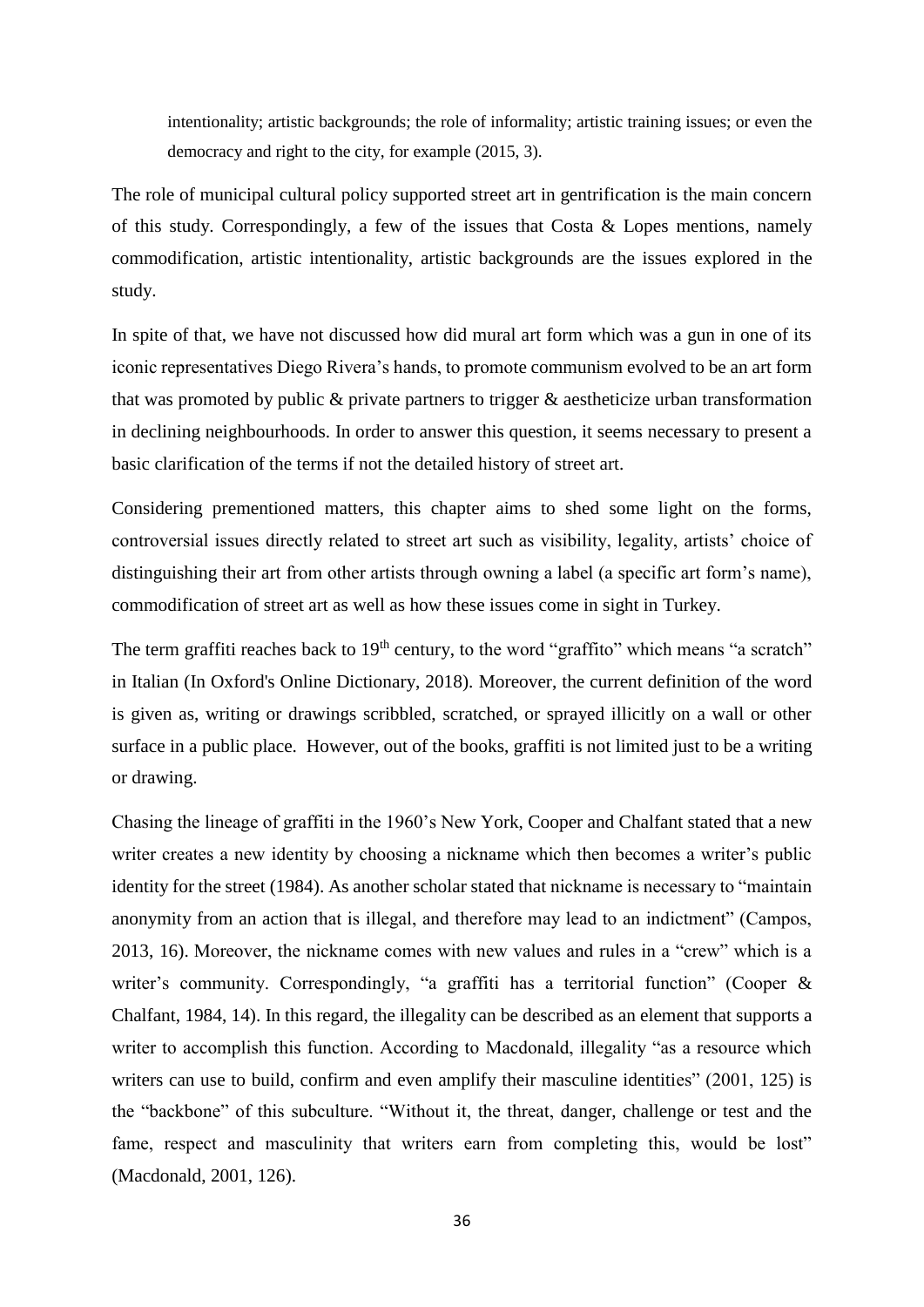In contrary to the illegal characteristic of graffiti, there are illegal artists who creates commissioned murals or canvases. Depending on the frequency of "going to the street"<sup>9</sup> showing commitment to graffiti they are not accepted as real writers by some illegal graffiti artists (SA4). "Graffiti writers demonstrate the same dedication and diligence to achieve the same status and standing as an individual does in any other profession." (Macdonald, 2001, 93). Thus, as I heard for many times during the field research as well, the respect comes with dedication and style (SA4, SA5).

Apart from that, there is the matter of competition for fame beginning with a youth named Taki 183 (Cooper & Chalfant, 1984, 14). Due his "tag" s in public buildings and trains all over the city, Taki 183 was interviewed by the New York Times. Since then, writers search for the best places to leave their marks, to be the most visible. That's to say, meaning of a graffiti art piece is not always as visible as an art piece for urban dwellers. "Public space consists multiple layers of encoded meanings that go unnoticed to the vast majority of passers-by, and even when they are visible, they may or may not be considered art, depending on the readability of the work's message and on the cultural capital and skills of the decoder" (Costa & Lopes, 2015, 28). What's more, "modern graffiti" and street art "lead to the emergence of new layer(s) of codification in the urban landscape often associated with the idea of subversion against imposed rules and defiance against capitalist society" (2015, 4).

Graffiti today as an enduring feature of the contemporary urban space, still seen as a vandalism by majority of governments and some citizens. The wars against graffiti have come to the point where "the diffusion of military technologies and operational techniques into the realm of urban policy and policing"<sup>10</sup> have appeared (Iveson, 2010, 116). Methods to avoid or erase graffiti from the urban walls, varied from fences, dogs and chemical washes to CCTV's. In his study where the state's aggressive practices against graffiti was approached as a new military urbanism, Iveson reported that even NASA is involved in the war against Graffiti. By developing the smell sensor technologies which then adapted by its university based-inventors for a use against graffities through an invention named graffiti-e-nose. Produced by the E-Nose company in Australia, the graffiti-e-nose detects aerosol paint fumes at a distance of 45 metres, and then informs security agencies via real-time SMS alerts (Iveson, 2010, 121). Moreover,

1

<sup>&</sup>lt;sup>9</sup> Going to out to street to create illegal art works

<sup>&</sup>lt;sup>10</sup> Iveson points out a significant war-like case from the 1980's New York, "US\$1.5 million was spent to install double rows of fences topped with razor wire around one of the subway storage yards, with attack dogs patrolling in between the rows of fencing. Declaring this trial a success, in December Koch allocated a further \$22.4 million for more razor wire fences"  $(2010, 119)$ .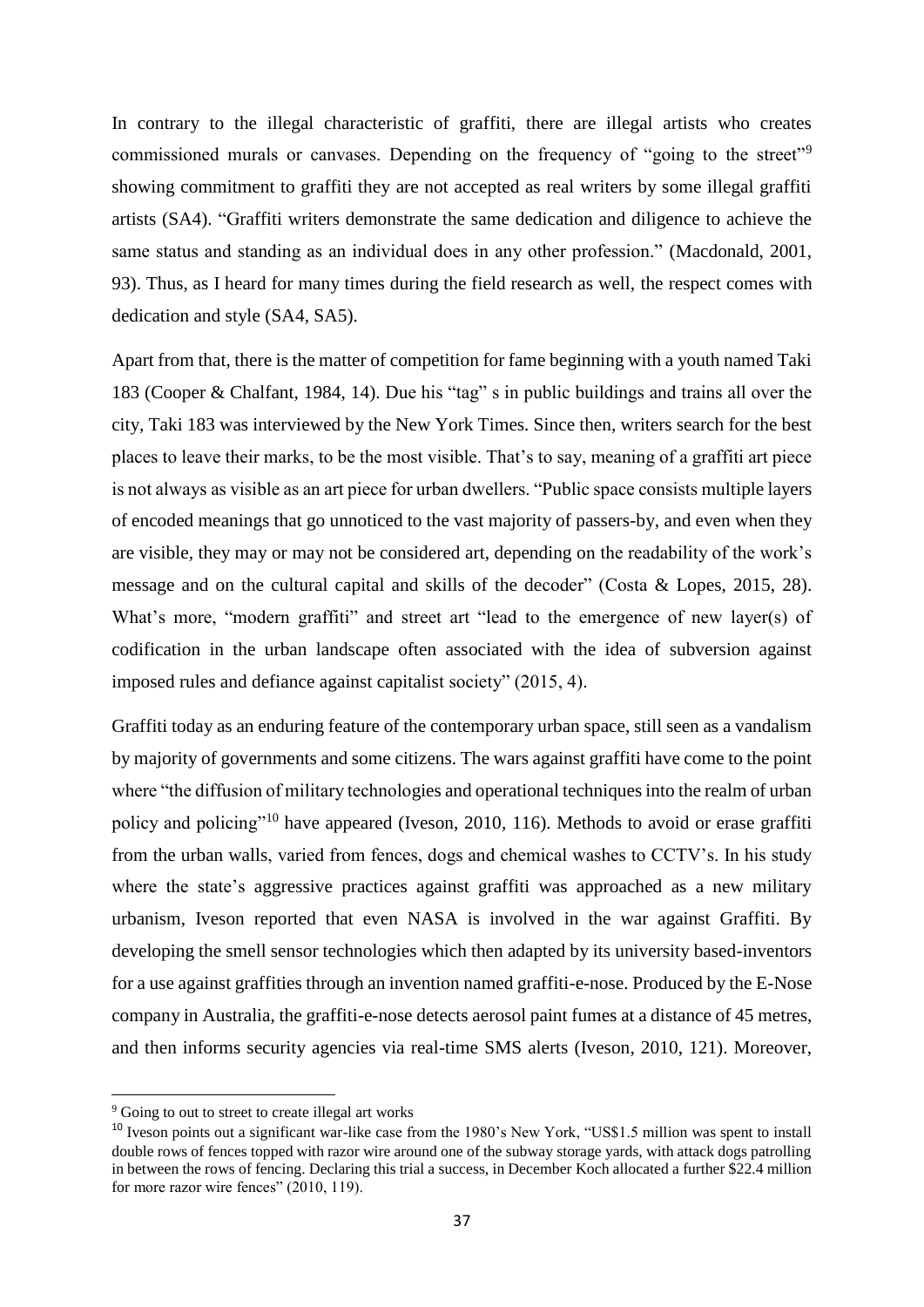the same university based-inventors "have now established a consortium to commercialize enose technologies for further security and military purposes" (2010, 121).

As another scholar, Mcauliffe expresses, "implicitly set as a challenge to urban relations, as the transgressive act of property crime, graffiti has become an emotionally charged public order issue. Attempts by urban managers to eradicate graffiti have resulted in spiralling costs as increasingly more sophisticated methods" (2012, 189).

Nevertheless, as also learned during the field study, the competition continues with evolving techniques and styles spreading in the international level due visual circulation of the actual works on social media in everyday life. In the competition, aesthetic complexity of a graffiti art piece, and where it is painted are keystone components, which also qualifies travelling canvases such as trains "nirvana". These elements are followed by others, for example size and the height of the place from the ground. To summarise the situation, in the world of graffiti high risk means high reward.

Going back to the interchangeability of the terms graffiti, street art, and even mural, there are different perspectives. One argument is that the word of graffiti was increasingly criminalized while "street art" gained more power. Owing to the "valorization of the power of 'street art' by metropolitan agencies to activate space" (Mcauliffe, 2012, 190). In contrary, there are scholars highlighting that graffiti, street art and mural are separate art forms which has overlapping features. "Contemporary Mural came to the street art scene as a trend in 2000's" (SA7), and among the other forms, it has been an art form which a writer could make profit. As Macdonald expresses (2001, 190), "With the skills and inclination, a writer can make an income, or certainly supplement one, from doing commercial graffiti work like mural commissions, selling canvas/gallery pieces or perhaps designing tee shirt and clothing prints". Consequently, mural is shown as an example of the subculture's commercialisation (Merrill, 2015).

Moreover, there is the legality that separates mural from the other forms. To create legal murals requires graffiti writers to ask for the consent of property owners and a graffiti writer may need to present their portfolio involving their variety of art works (Kramer, 2010, 243), maybe show their social media accounts to negotiate with the property owner. According to Kramer's research in New York City, most legal graffiti writers would paint for free, and do not look for financial rewards from the property owners in cases where they have the control over the creative process (2010, 243). Thus, the scholar states that "it is not money that is necessary, but wall space, which affords the opportunity to paint on a large scale" (2010, 243).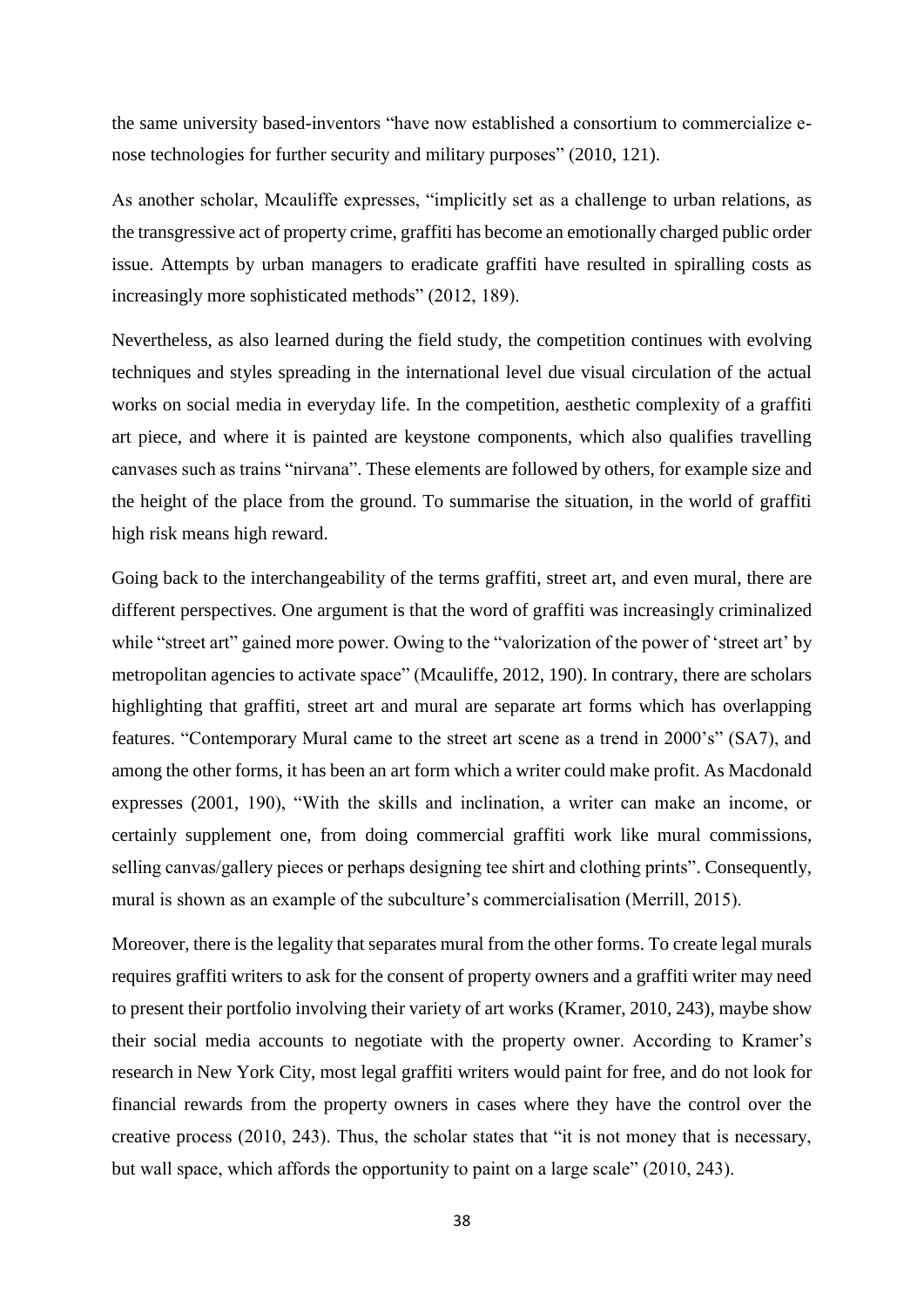Considering my research data in Istanbul on the other hand, I would say that painting is an expensive act. Due to this, some writers are only able to afford black sprays or markers. To put it another way, financial reward is out of negotiation only if the artist is in a need of a wall to create portfolio, or the wall space is larger enough to gain more recognition in the graffiti world.

If creating illegal graffities is a dangerous yet playful act for a writer, painting murals is an opportunity for writers to mirror their artistic potential to wall without the pressure of timelimit and getting caught brings. Mural in this sense, offers more space for the artistic progress both in figurative and literal speech. Although the thrill and freedom of an illegal graffiti art production is missing, commercial murals propound a possibility to have an income for writers in exchange of doing the work that they are passionate about. In Macdonald's interview with "Proud 2" the writer explains this situation as, "you've got to take the only thing you know how to do best and say, "Maybe I can make a living out of this."' Faced with the financial demands of 'real life', 'you just find ways of turning your hobby into something which will pay the rent" (Macdonald, 2001, 90). What's more, Macdonald highlights the label that producing commercial legal art leaves over the writers. Referring to this the scholar states that it positions the writers out of "the boundaries of the subculture" as writers paint for their "new audience, the person or business their work" instead of creating art for "their peers or themselves" (Macdonald, 2001, 90).

One can see that there is a constant evolution in the graffiti scene since 1980's. Owing the difference between techniques and stylistic expressions -such as old school, wild-style or 3Dthat were used then and are now, terminology has given a birth to many phrases (SA2, SA5, SA6). Apart from graffiti and mural with commercial legal paintings, there comes a commonly used third term of "street art". Tristan Manco expresses the challenge of distinguishing street art and graffiti, emphasising the existence of more recent and rarely used terms such as "postgraffiti" and "neo-graffiti" as well. As reported by Manco, the term "'street art was first used in the 1980's to describe any art in the urban environment not in the predominant hip-hop style" (2004, 9). It can be said that street art is a practical term which can be a roof for all artists creating on the street. However, "its 'fine-art' or 'trendy' associations leave some artists feeling uneasy with the label" (Manco, 2004, 9). On the other hand, for an artist who bring new materials, techniques to the street there is a chance that some old school writers may not classify them as a graffiti artist.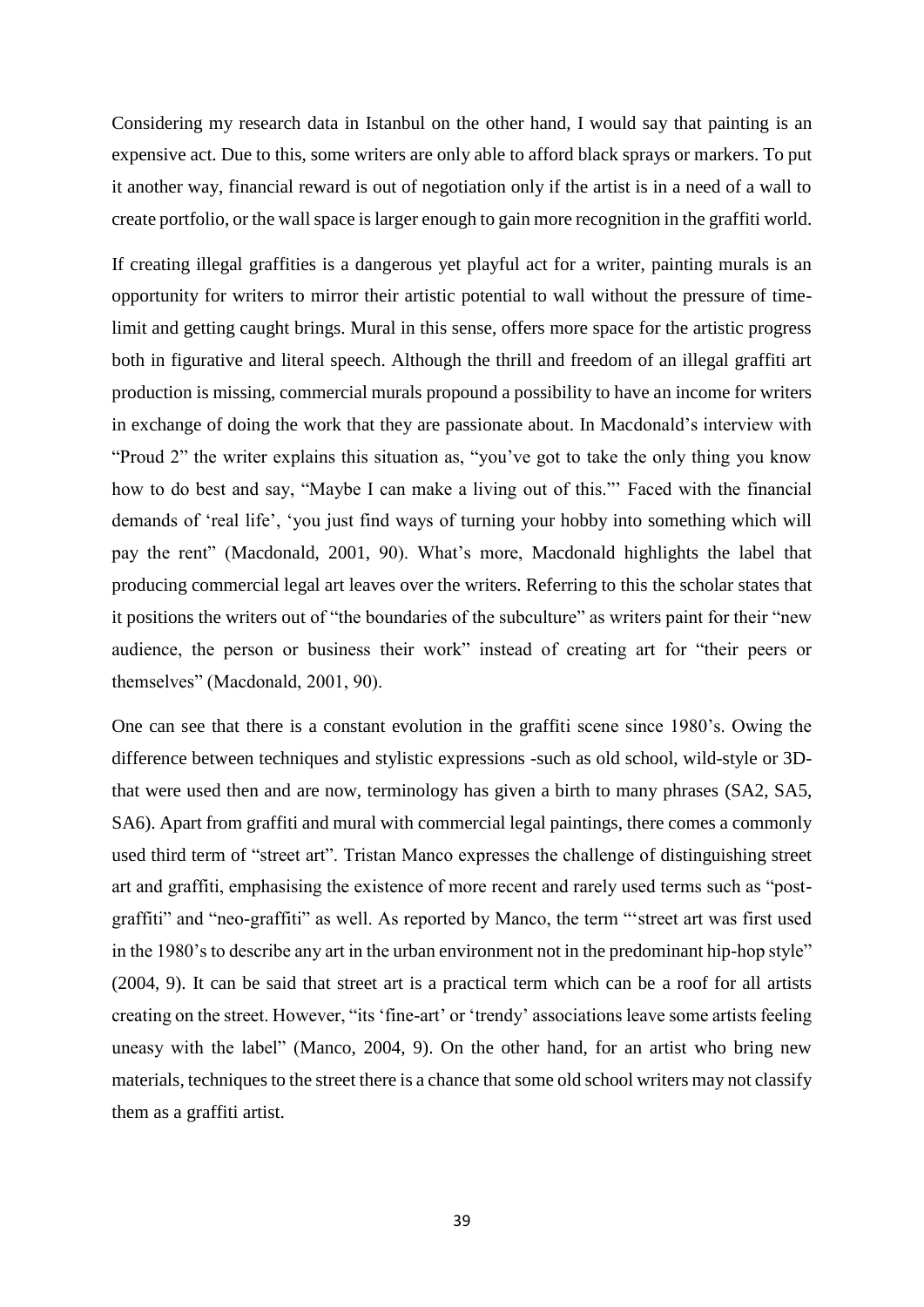All things considered, it seems reasonable to say that graffiti continues to be associated with illegal art, mural with commercial collaborations, whereas street art is more contradictory within the graffiti subculture and related to post-modern art.

## **3.2.1 Street Art in Turkey**

Although "…the "modern" graffiti and street art movements, which emerged in Philadelphia and New York in the late 60s and rapidly spread throughout Europe and other parts of the world" (Costa & Lopes, 2015, 4), it appears relatively late in Turkey.

In the beginning of 90's, the first oriental Rap band which sings in Turkish & German language, namely Cartel successfully attracts attentions at the music markets in Turkey and German speaking countries. Deadly racists attacks directed to Turkish immigrants and organised by neo-Nazis triggers the band to be born and except one Cuban, the band members come from working class Turkish families who immigrated to Germany. Lyrics aim to bring up the serious, life threatening problems in Turkish ghettos caused by racism as well as low education, immigrants' adaptation problems and financial issues. After almost thirty year, Kreuzberg district in Berlin which is also referred as "Little Istanbul" and where Cartel comes from is accepted as one of the most iconic street art districts. Moreover, it is also one of sister cities of the Kadıköy municipality. Another significant feature about the Kreuzberg is that some of its inhabitants had to leave because of rising land value after its popularization.

Going back to the development of street art in Turkey, as learned during the participatory observation, at the same time with Cartel, Blue Jean the famous youth magazine of that time in Turkey, starts publishing pages that one of first Turkish graffiti artist TURBO prepares to introduce Rap music and Hip-hop culture to youngsters. Under the influence of the pages, music and slowly increasing colour options to paint we see that street art culture begins to develop in the country. According to my interviews, worldwide famous Turkish graffiti artists who live in Germany, paint the streets during their visits to Turkey (SA5). Some of artists also teach the subtleties of graffiti art through sending photographs of finished art works via letters to their apprentices who lives in the homeland (SA5).

In the previous chapter, we have briefly reminded the political situation influenced by the 70's and 80's military coup in Turkey. Correspondingly, older street artists whom I interviewed underlined that exact same period occurs as another significant determinant on the perception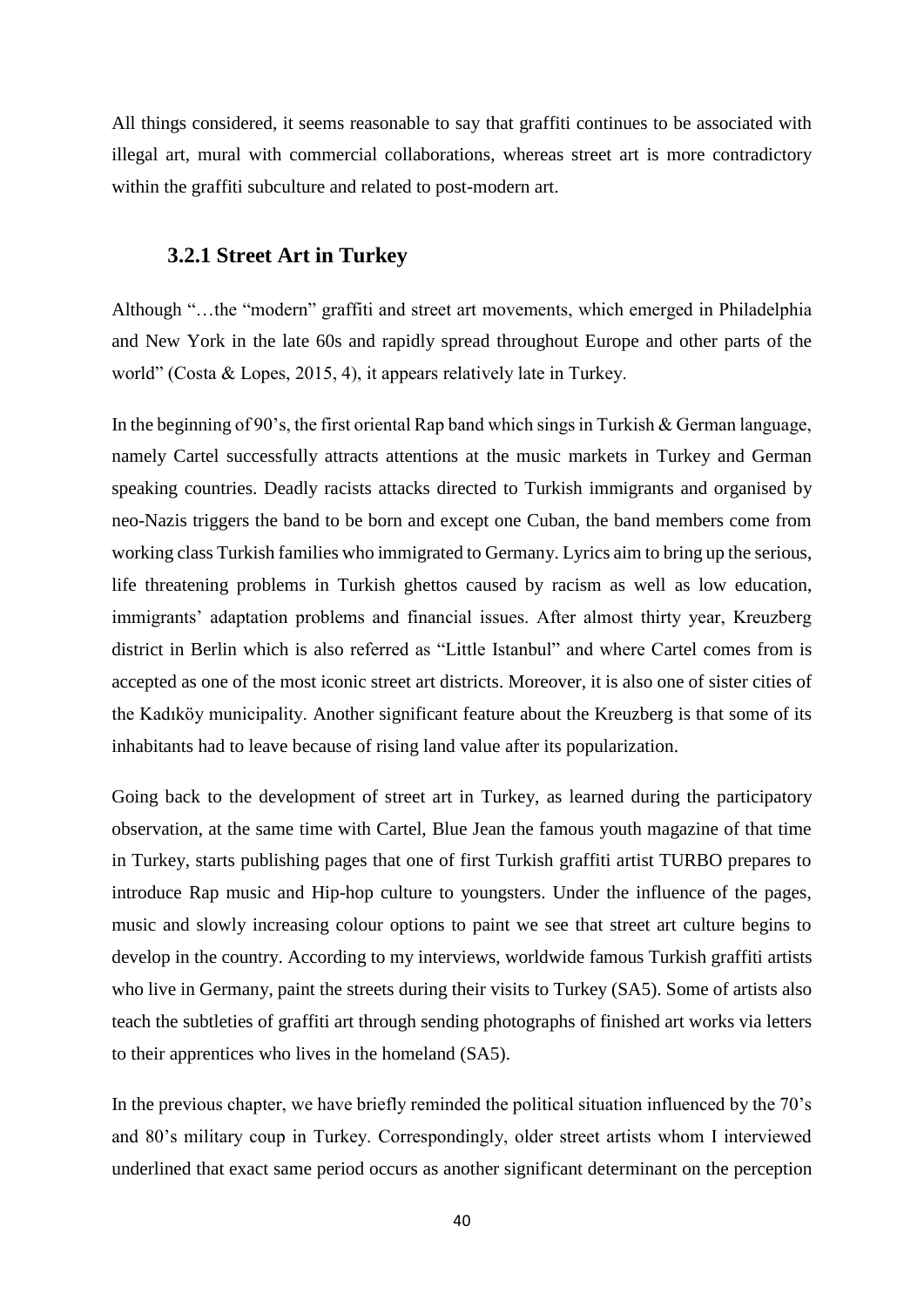of graffiti in the country, even today. As Aksel and Olgun states, the city walls become the visual reflection of increasingly intense political conflicts of the everyday life, through slogan writings and posters in this period (Koçak & Koçak, 2016). Members of different political groups who write slogans against each other or the system, fight to harm, kill the other as well as the police.

This seems very important to remember that there is not much time passed after the coups. People still remember the memory of buying food with limited numbers, the pain & the fear of losing loved ones. For some people, the image of a graffiti writer is not any better than a political, scary or a mindless vandal who might bring harm to them by doing illegal works. One of the writers whom I talked during the field study, explains this situation with his personal experience. He with his crew go out to paint at night. They begin painting. A woman sees the crew and starts screaming them to stop, asks why they paint at night time if it is not harming anyone. Threatens to call the police. The writer laughs and explains to me,

How can we paint in the morning? The shopfront shutters are only closed at night time (SA4).

Regarding the attitude of policeman, the same writer states that police do not engage with writers in a negative way. He shares one of his memories with a world-wide known writer in Istanbul. Interviewee says,

That man came to Turkey, for example we paint streets together. I said 'do whatever you want' I said. Police was passing by. I said 'Brother (referring to a policeman) we have guests'. He (referring to the foreign artist) couldn't believe. Ya… He said, 'There is nothing like this in any part of the world'. Really. It is utterly different to paint in Istanbul (SA4).

In order to be able to understand if this case represents the general attitude of the law enforcement agencies towards street art and writers, there was a need to question the influence that the writer being a popular artist. As it appears, not the popularity of an artist but spectator's familiarity with street art in terms of seeing it as a danger or not, influences the scene which has been described. The interviewee says,

Now they know what graffiti is. Back in around 2003 TEM used to take us (SA4).

Following this conversation, and for the aim of learning learn more, I mention a story that I was told by other writers. The story of young writers getting caught, robbed and beaten by private securities of a mall in the Asian Side. Interviewee states that considering his age it is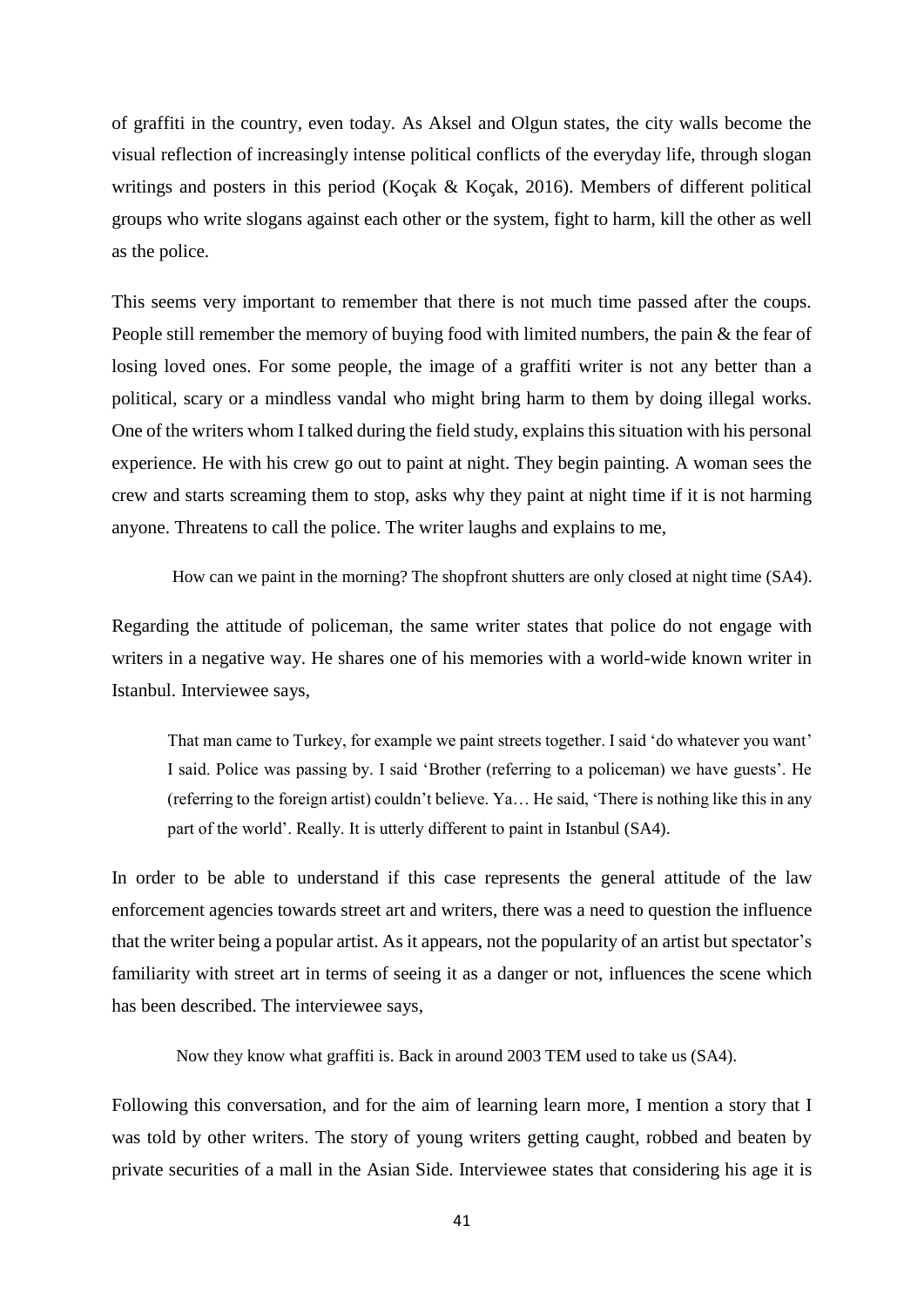not possible to attack him. However, going back to ten years ago and referring to very famous two street artists today, the interviewee adds,

Well... In 2008, security guys broke pipes on the back of writer X and writer Y. I know that too. They were beaten until 6 in the morning (SA4).

Despite the walls of Istanbul being covered with various forms, from small tags to colourful, enormous murals, it can be seen, fear and violence against graffiti writers continues to appear in different levels. Moreover, it can be said that factors such as age, fame of an artist in the popular culture and their visibility in public-private collaborations appear influential in terms of an artists' acceptance by outsiders of the graffiti world. These factors affect whether the response they receive is supportive or unsupportive, not to mention being violent.

Importantly, in 2013 street art gained whole different meaning owing to its mass use in the biggest protests in the history of Turkey which is Gezi Park resistance. As a form of creative resistance and a sign of 'carnivalesque', street art became a tool to mark the police brutality, ignorance of main stream media, diversity & inclusion of protestors to the city walls. For instance, the image of "The woman in red". During the protests, Reuters photographer Osman Orsal captured a scene where a woman in a red dress was sprayed tear gas from a very close distance (Orsal, 2013).



*Image 1 The woman in red (Orsal,2013)*

The photo immediately became a symbol of resistance. The woman on the photo was given a name: "The woman in red" and accepted as one of the heroines of the Gezi resistance. The scene spread all over the city, painted on the public space via using different street art forms.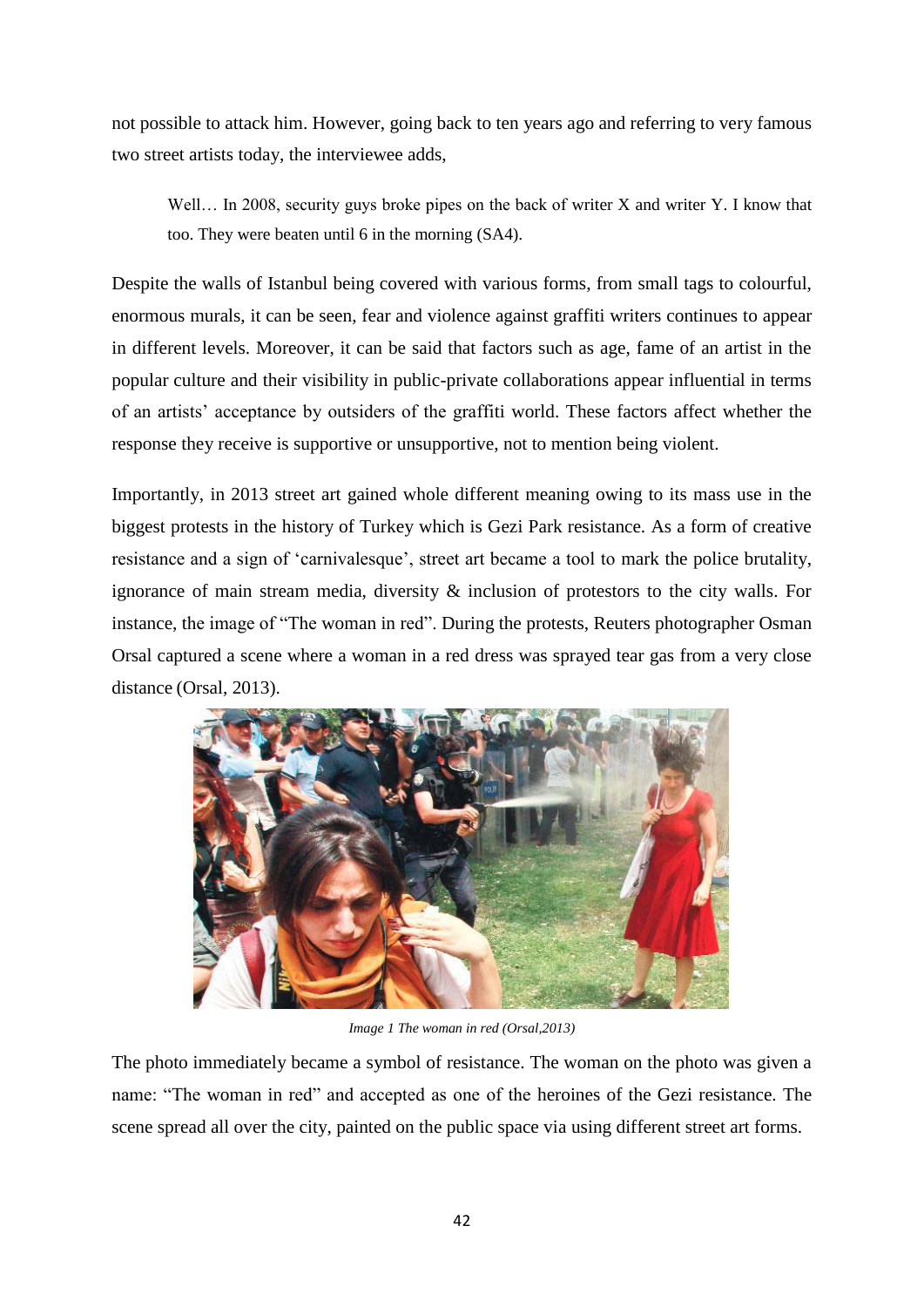

*Image 2 "The woman in red" on the pavements. The text says, 'she gets bigger every time you spray (pepper gas)'. (Anonymous street artist, 2013)*

During the Gezi Park protests, it must be said that humorous reflection of the social memory & the resistance defines the street art whereas it was increasingly seen as vandalism for the ruling party and its supporters. Additionally, reference to popular culture and the statements of Erdogan appeared as an important feature in the pieces.

Another important element in the Turkish graffiti scene, regarding to the perception & improvement of graffiti in Turkey is its popularization in the European Side, specifically the district Karaköy. Together with increasing number of graffities, this historical district became one of the must visit areas on social media. Correspondingly, there appeared a vast number of boutique cafés, stylish art shops, galleries, café-bars and restaurants. The value of the properties was consequently increased. Finally, in 2015, the government approved another controversial urban transformation project which was called the Galataport Project and is now named Salı Pazarı Kurvaziyer Limanı, worth 4.5 billion Turkish Lira investment. Historic preservation district status of Karaköy has been changed into "touristic district" to build shopping malls, luxury hotels, cafés and more.

Speaking from the primary observation and experience in the neighbourhood, the same graffiti artist who paints in the European Side (SA4) explains the changing position of graffiti in there. As reported by him the development of Beyoğlu has begun with a German street artist Kripoe who had come to Istanbul as an Erasmus student and painted yellow fists to the area between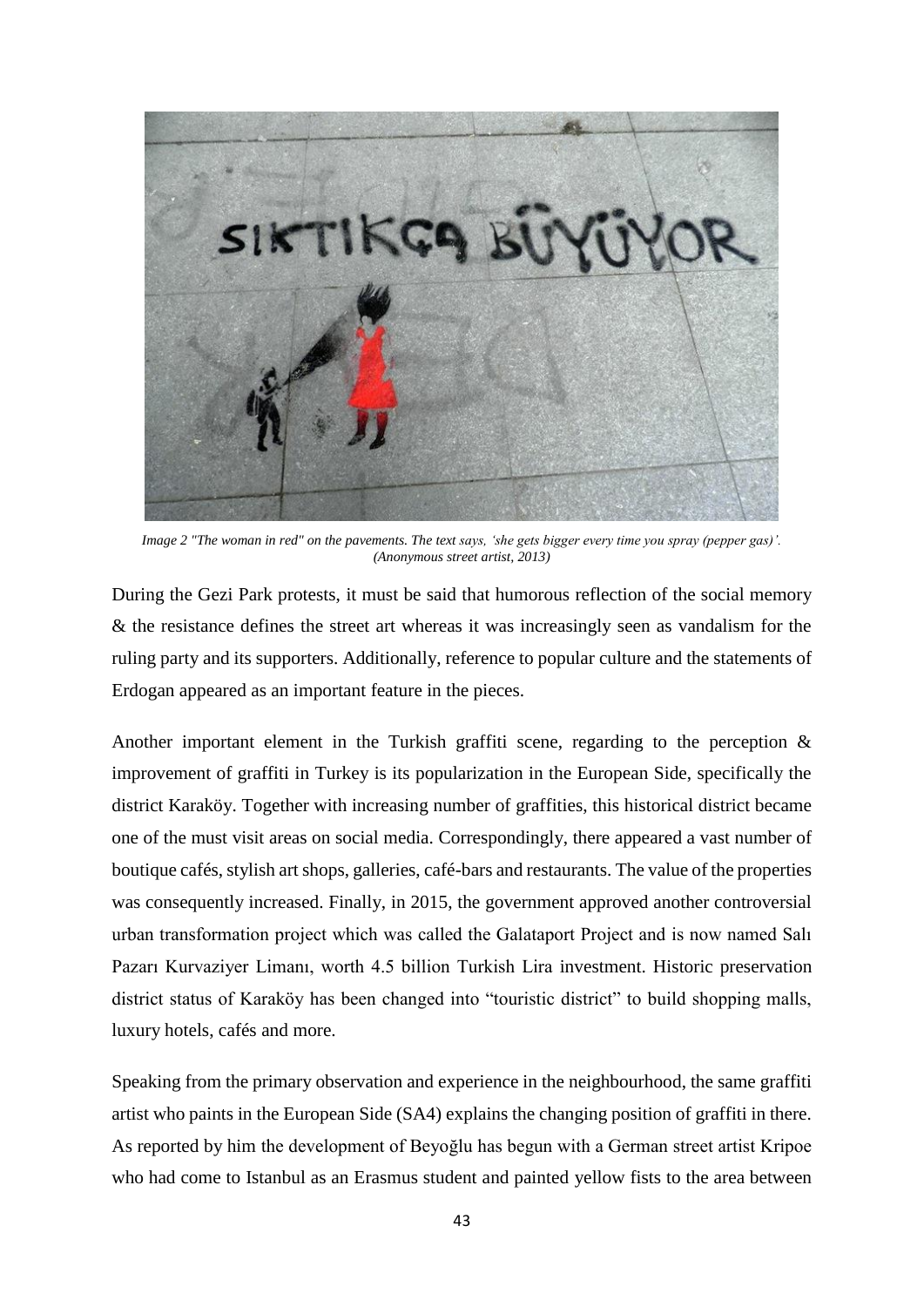the tunnel and Karaköy district in 2009. The other writers he says, followed Kripoe in terms of using colors.

As it is told, the reign of colored graffities begins with Kripoe in Turkey. Writers realize that colourful graffities seen as beautiful whereas chrome- black ones look "vandalist". To be sure, the interviewee's crew "tests shop owner's reactions". He says,

We painted at night, went there in the morning. Men were like 'My shopfront shutter looks better than yours', 'They wrote BOK<sup>11</sup> to mine, I wonder why?', the other said 'They made a skull to mine'. We saw that its good (SA4).

The same writers who were beaten and in the same city, begin to exhibit their art works on the walls, but this time with the owner's permission.

We began to ask for their permissions. Said 'Brother, we do this kind of work. Shall we paint your wall?' and began to extend our limit from shopfront shutters to walls (SA4).

What is more surprising than the change that a colourful spray could create about how the writers are perceived, seems as the sociocultural development of the district. As the interviewee reports, "morning tourism" followed the appearance of graffities on the walls (SA4). After that due the power of social media, bloggers came he says. When the bloggers started to photograph themselves with the walls, people followed them to Karaköy. They were asking for the directions of the walls, showing the photos that they see on social media. According to the interviewee that's when more cafés which then evolved into bars, began to get opened, due the increasing population of visitors (SA4).

So, Karaköy was developed. When it was developed, celebrities began to show up. Those who have a certain number of followers on Twitter and Instagram, went to get photographed in front of some specific walls. Then their fans came. Fans were coming with photos & asking to shop owners where those walls are...Together with changing owners, people who had money but no vision began to come… Two three years ago, I used to go there every day…Now I only stop by once a week or in every two weeks, only to visit the people who I like… They displaced me from where I created… we are street kids at the end (SA4).

As it is seen, the artist acknowledges his role but also his displacement. He states that at the beginning, they like the attention and the increasing number of visitors coming to see their

**.** 

<sup>&</sup>lt;sup>11</sup> Dictionary meaning of the word is shit in Turkish language.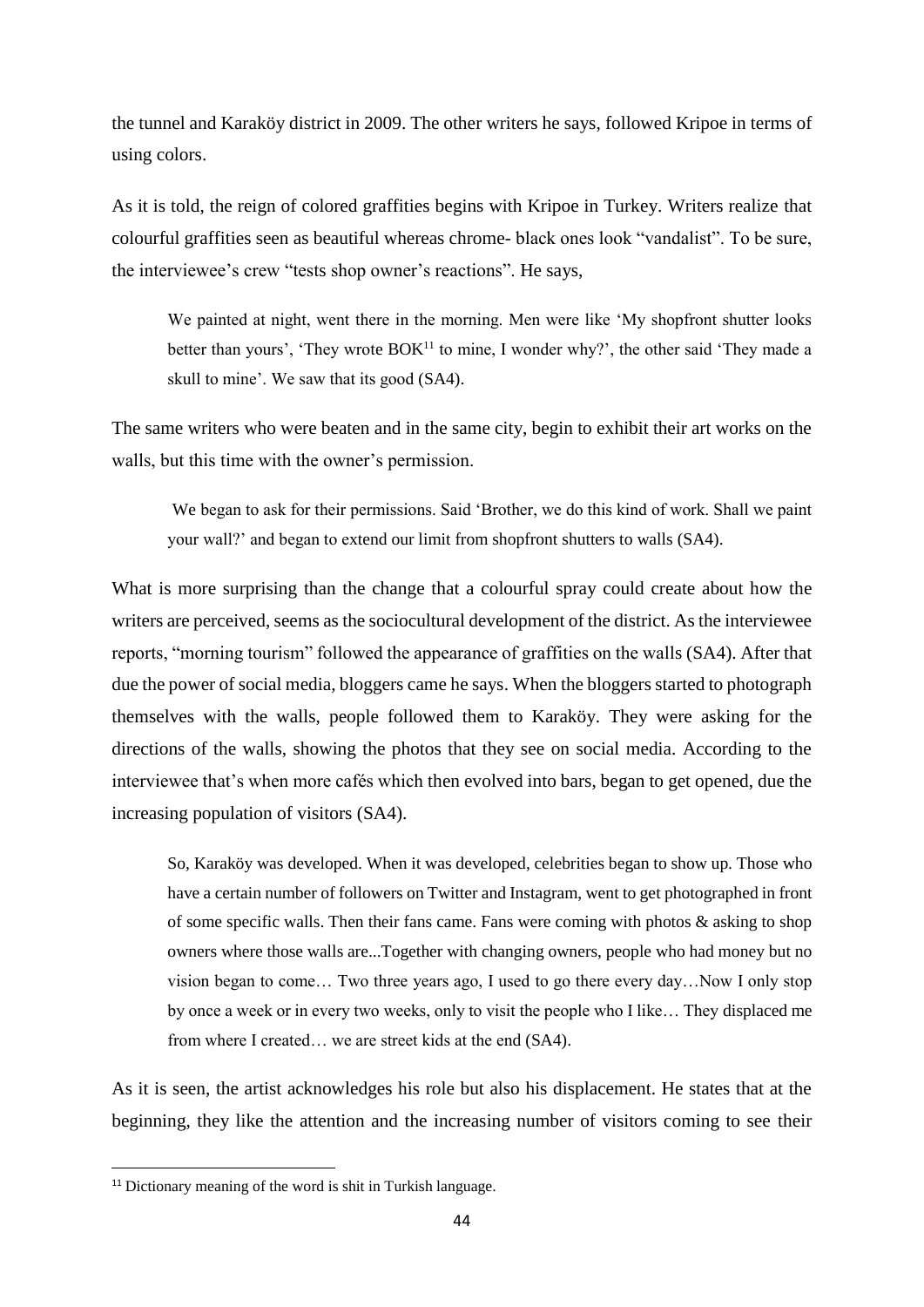pieces. However, together with the changing business owners and opening cafés, bars, the interviewee began to "get sick" of the crowd. He feels that his freedom is restrained in his streets. Apart from that, in the same interview, the writer speaks about the issue of street art becoming a commodification in Istanbul,

Indoor graffities got wanted as places opened. So, we began to ask for a budget…Saying that 'brother this is not something that I want (to paint). If you want this, you must pay for its price', we commercialized the work (SA4).

In light of prementioned issues, it can be said that the image of street art in Turkey remains rebellious, yet depending on the forms and colors used, it is commercialized in some districts.

# **4. METHOD, METHODOLOGY & DATA**

## **4.1. Overview**

Cultural policy is an interdisciplinary field, which adopts a wide repertoire of research methodologies and diverse methods from academia (Scullion & García, 2005). It represents similarities with history by providing information of existed policy to inspect its reflections over future implementations as well as on cultural studies from which come a concern with sign, representation, identity, definitions and experiences of culture and its role in society (2005, 122). The previous chapters of the study shed light on the past. Similar to a dentist who makes maneuvers to treat sensitive parts of a tooth, giving the less damage and pain to the patient, I acknowledged the cultural & economic and political context which the research subject is positioned within. Before discussing the research findings, there is one more step left which is to explain how the research data was conducted and why in such methods.

Therefore, the following subchapters aim to describe the research methodology by providing information on data collection methods of the research, methodological limitations, ethical considerations, research procedure and data introduction.

### **4.1.1 Methodological Approach**

The main difference between qualitative and quantitative research is that the first one deals with the questions of "What?", "How?" and "Who?" whereas the latter builds the reliability of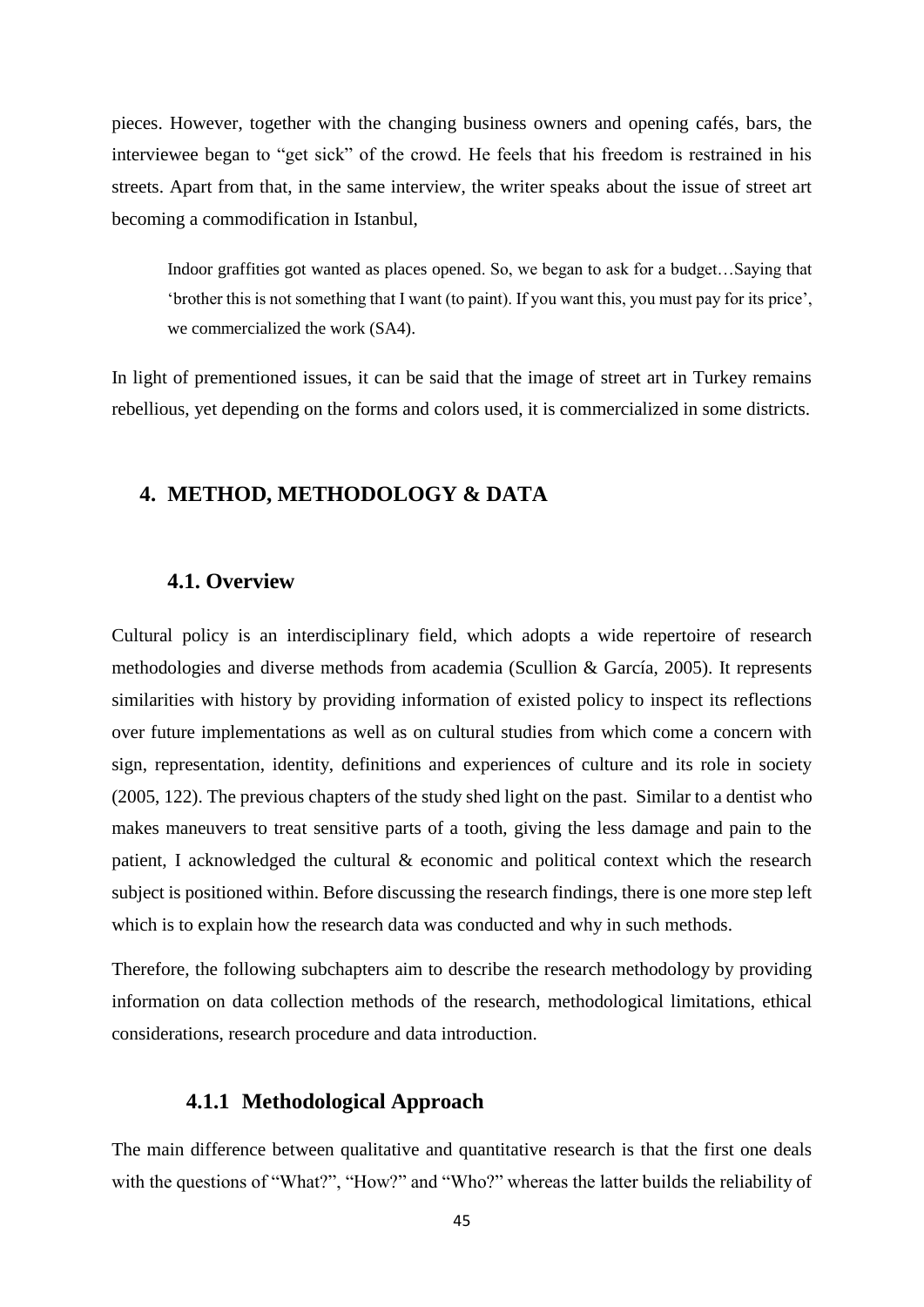the research on relationships between variables and questions "Why?". Buchanan explains the qualitative research as "the study of people in their natural settings; the study of people by directly interacting with them; and the understanding and validity of the social world and perspectives of the participants lead to the researcher's theorizing" (2000, 82). Among different epistemological spectrums and diverse perspectives, qualitative approach was chosen to collect data and analyse the findings for this research.

Looking at another description given by different scholars, qualitative research is "an umbrella term for a series of approaches" that has been used in pathbreaking studies to research in human disciplines varying from anthropology and sociology to education (Flick, 2018, 3; Denzin & Lincoln, 1998). It embraces phenomenology, hermeneutics, symbolic interactionism, ethnography and it allows to combine multiple approaches to reflect different aspects of an issue within a research (Pring, 2004). Those multiple methodologies are "close-knit set of practices" that a researcher uses to understand or interpret meanings which people who are the subjects of a research offer to them (Denzin & Lincoln, 1998).

One of research perspectives that is significantly qualitative is theoretically rooted "in ethnomethodology and constructionism and interested in routines of everyday life and in the making of social reality" (Flick, 2018, 11). Correspondingly says Flick, "data are collected in focus groups, ethnography or (participant) observation and by recording interactions on audioor videotape. These data are then analysed by using discourse or conversation analyses" (2018, 12). Looking at ethnography closer, Clifford Geertz describes it as "the intellectual effort, an elaborate venture in" instead of being "a matter of methods" (1973). Borrowing a notion "thick description" from Gilbert Ryle, Geertz states that "what we call our data are really our own constructions of other people's constructions of what they and their compatriots are up to" and it is "rather more of an observational and rather less of an interpretive activity than it really is" (1973, 9). Participatory observation, therefore, is a method to create "thick description" of meanings to mirror the self-representation of other people and situations. It is the most efficient method to answer the question of "what is happening?" by giving the finest details.

Nevertheless, "subjective nature" of *verstehen* (understanding) is pointed out as a struggle of constructivist and interpretivist approaches by neopositivist scholars (Schwandt, 1998, 226). However, the dichotomy between different research traditions which is echoed on the contrast between the physical things' objective world & the meanings' subjective world, between the public world of outer reality & the private world of inner thoughts, between the quantitative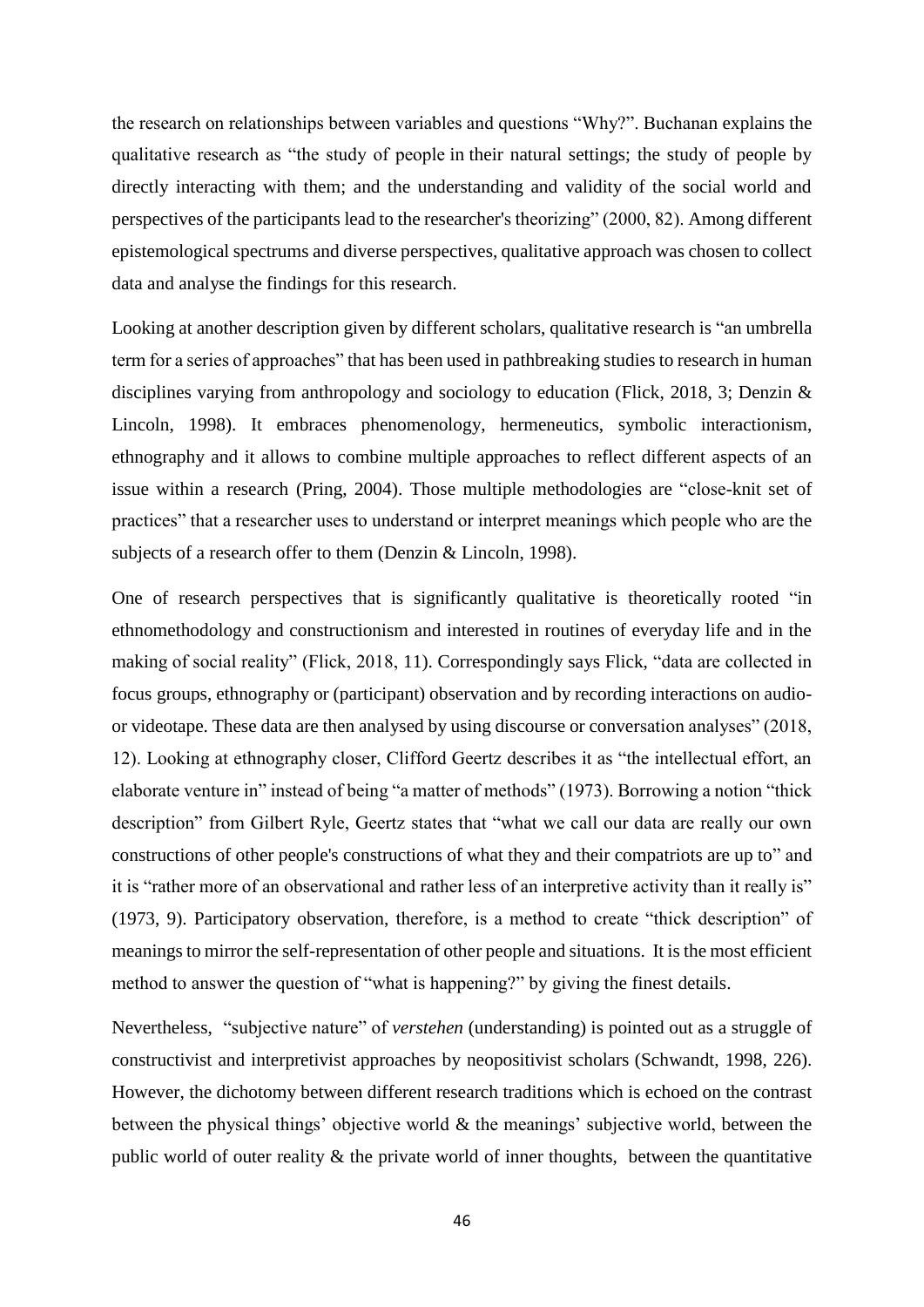methods rooted in a scientific model and the qualitative methods rooted in phenomenological exposure, is an ancient philosophical trap that reaches back to the dualism between mind & body, the publicly accessible & the privately privileged (Pring, 2004, 33). Acknowledging the trap, its essential to clarify what verstehen means. Geertz states that it is not researchers' business to get into some "inner correspondence of spirit" with their research subjects but instead, "the trick is to figure out what the devil they think they are up to" and to perceive "what they perceive "with"—or "by means of," or "through" (1983, 58). The scholar's further explanation suggests that it is fundamental for researchers' to have fellow feelings as in "normal" capacity, "if we expect people to tolerate our intrusions into their lives at all and accept us as persons worth talking to" (Geertz, 1983, 70). Geertz asks, "What happens to verstehen when einfuhlen disappears?" (1983, 56).

For a research that captures meanings & perceptions, thematic discourse analysis occur as a foundational method to identify, analyse and report the patterns of meaning; interpret "themes" within qualitative data through systematic procedures (Braun & Clarke, 2006). As the scholars state, not being restricted with epistemological limitations makes thematic analysis a convenient method for variety of theoretical approaches (2006). Moreover, it is a method coherent with the idea that our thoughts are governed in a two directional process where discourses "are orientated towards action, aimed at establishing a particular prevailing view or social reality" and are actively engaged & formed by individuals (Singer & Hunter, 1999, 66). What is defined as a theme on the other hand, explained through its role in analysis. As stated by Braun & Clarke, "the 'keyness' of a theme is not necessarily dependent on quantifiable measures but rather on whether it captures something important in relation to the overall research question, and themes or the patterns within data are classified either in an inductive or theoretical also named as deductive way (2006, 82-83). The former way describes data driven thematic analysis, whereas in the latter analysis is driven by the researcher's theoretical or analytic interest in the study field (Braun & Clarke, 2006, 83-84). Thematic DA allow us "to unravel the processes through which this discourse and the 'subject's internal world' is constructed" (Taylor & Ussher, 2001, 296).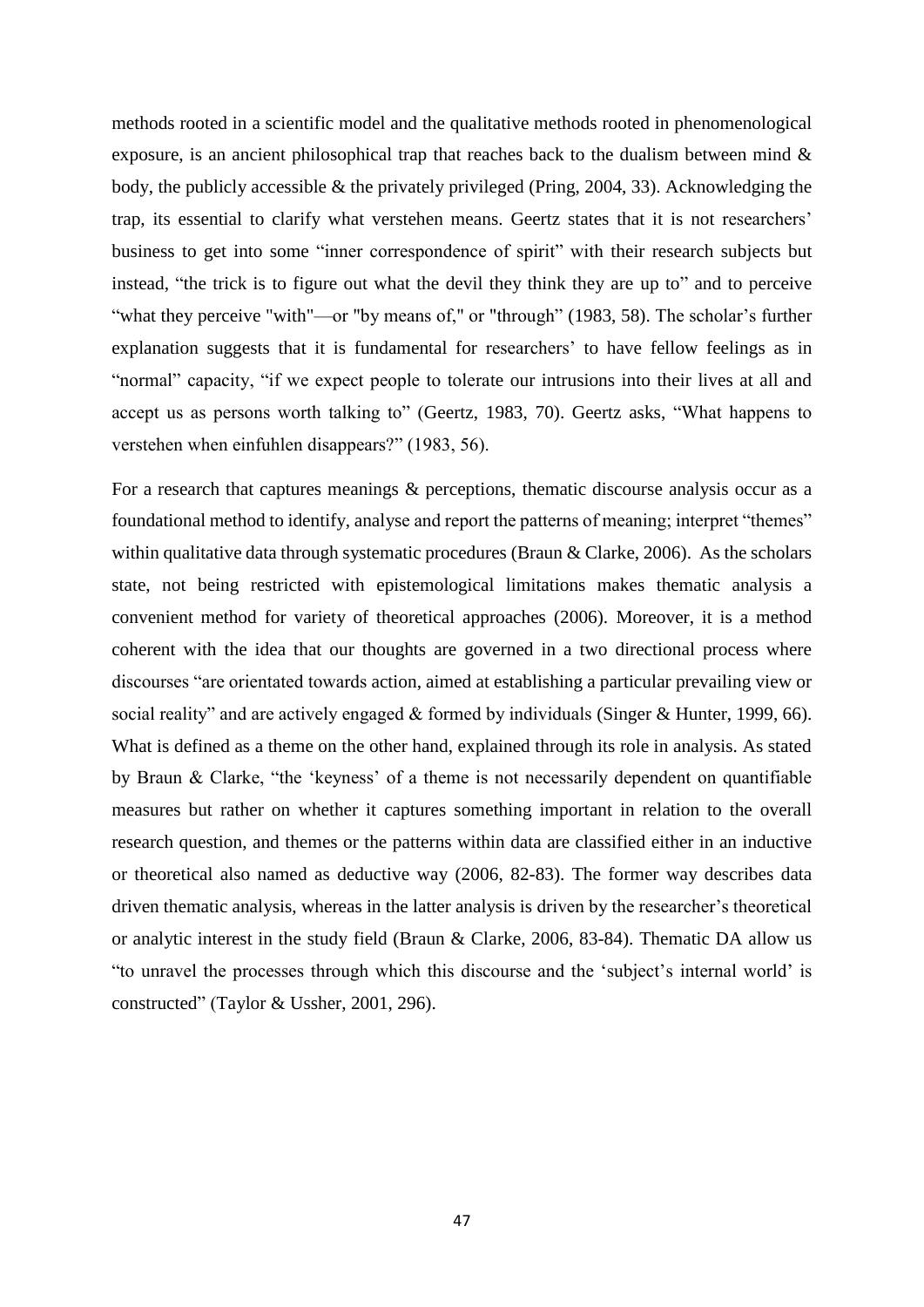#### **4.1.2 The Research Design**

In the light of explanatory previous section, the study represents an attempt to explore the role of municipality sponsored street art festival in gentrification, using qualitative field research design. Including the elements of constructivism, it is agreed in this study that there is the social construction of realities (Berger & Luckman, 1991). Consequently, "There is no search for a 'singular, objective, empirically valid, universal truth, existing out there in the world' waiting to be uncovered through the application of 'the scientific method'" (Taylor & Ussher, 2001, 5). Analysing the research findings from a critical perspective with the attitude of looking for an institution or a specific group to point out, decreases researcher's ability to see what is really going on in the field. Details vanish away due oversimplification of different elements' impacts. To that end, instead of offering "a universal truth" the study offers an attempt of a sociological understanding on the research subject acknowledging the individual experiences of those who are involved with the process by painting, organizing the festival, controlling the process as a municipal officer, residing or working in the neighbourhood. In other words, it embraces the multiplicity of individual perceptions in the field. In consistency with this approach, thematic discourse analysis in deductive form was used to analyse the research data.

It is also discussed in academia that the place where the researcher stand in their life is an important information to mention in qualitative research. As it could create a struggle, paradox, or a motivation within the research experience. The discourses we choose to acknowledge for broader discussions and the way we analyse them is shaped by our positions & values (Braun & Clarke, 2006). Zukin highlights her own paradox through her analysis on authenticity & gentrification as follows:

I would like "origins" to speak for the politics of the underprivileged, to offer an objective standard of authenticity that defends their right to the city. I am all too aware, though, that I belong to the city's "new beginnings." I define my identity in terms of the same subjective kind of authenticity that Jane Jacobs admires, while seeing that it displaces the poor by constructing the habitus, latte by latte, of the new urban middle class (2010, 18).

Agreeing with the scholars, it must be acknowledged that I too am belong to *the new beginnings*. Visiting districts just to photograph street art or taste Instagram famous desserts are the kind of acts that I would do. However, I am also an inhabitant of Kadıköy who is genuinely worried about the gentrification process in Yeldeğirmeni. Thereupon, these values has impact on the current research.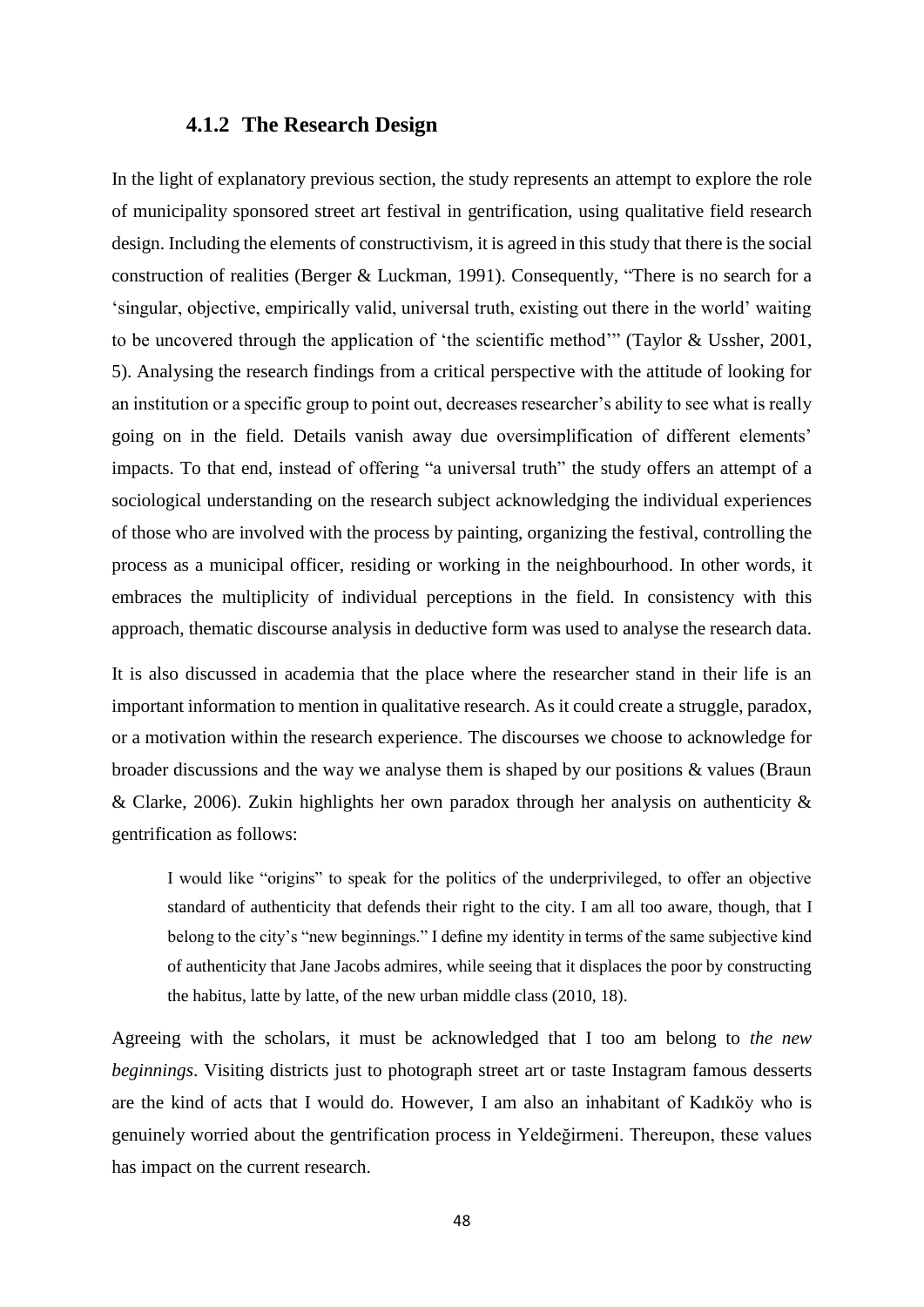The first stage of the research involved the literature review on theoretical conceptualizations concerning gentrification. While in that stage, conducting data through semi-structured interviews appeared as a method to be used in the study. In order to achieve a better understanding about the street art festival's impact in the neighbourhood, I began the interviews before the festival and continued afterwards. For the interviews, open ended questions were constructed to achieve a two-way dialogue. It is said that "A theme captures something important about the data in relation to the research question, and represents some level of patterned response or meaning within the data set" (Braun & Clarke, 2006, 10). Agreeing with the scholars, asking open ended questions allowed me to explore key themes for my research. It provided flexibility for participants to describe their own observations and experiences. Additionally, it led questions to be develop further. Questions have been edited at least for three times during the field study.

After spending some time in the field, I acknowledged the necessity for "elaborate venture" for this study. Thus, in addition to conducting interviews, participatory observation became a significantly important method for the research. The participatory observation took place in front of the walls in the Yeldeğirmeni neighbourhood, during the Mural Istanbul Festival between the periods that the  $4<sup>th</sup>$  &11<sup>th</sup> of July and  $26<sup>th</sup>$  and  $29<sup>th</sup>$  of July in the summer 2017. Fifteen days gap between two periods was due the holiday break of the festival team.

In the analysis period, I followed the footsteps of scholars who previously used or studied thematic analysis (Attride-Stirling, 2001; Braun & Clarke, 2006; Singer & Hunter, 1999; Taylor & Ussher, 2001). As the first step, the data sets were identified by particular analytic interests about emerging issues from the interviews, participatory observations, and informal conversations at the field and all samples in the data corpus where that issues are referred to were accepted as data sets (Braun & Clarke, 2006). The reason for this was the unique structure of the interviews. Some interviewees were able to share the details of their individual experience & knowledge, which no one else could, regarding street art. On the other hand, some participants were contacted to learn about the gentrification process in the neighbourhood and they did not have much knowledge about street art.

Using thematic discourse analysis allowed me to identify significant issues through repeating codes in the semi-structured interview data. Repeating codes led me to construct the themes. Then, the themes were grouped together to explore consistency, variability and connections within. The grouped themes were checked for the impacts of pre-discussed discourses. In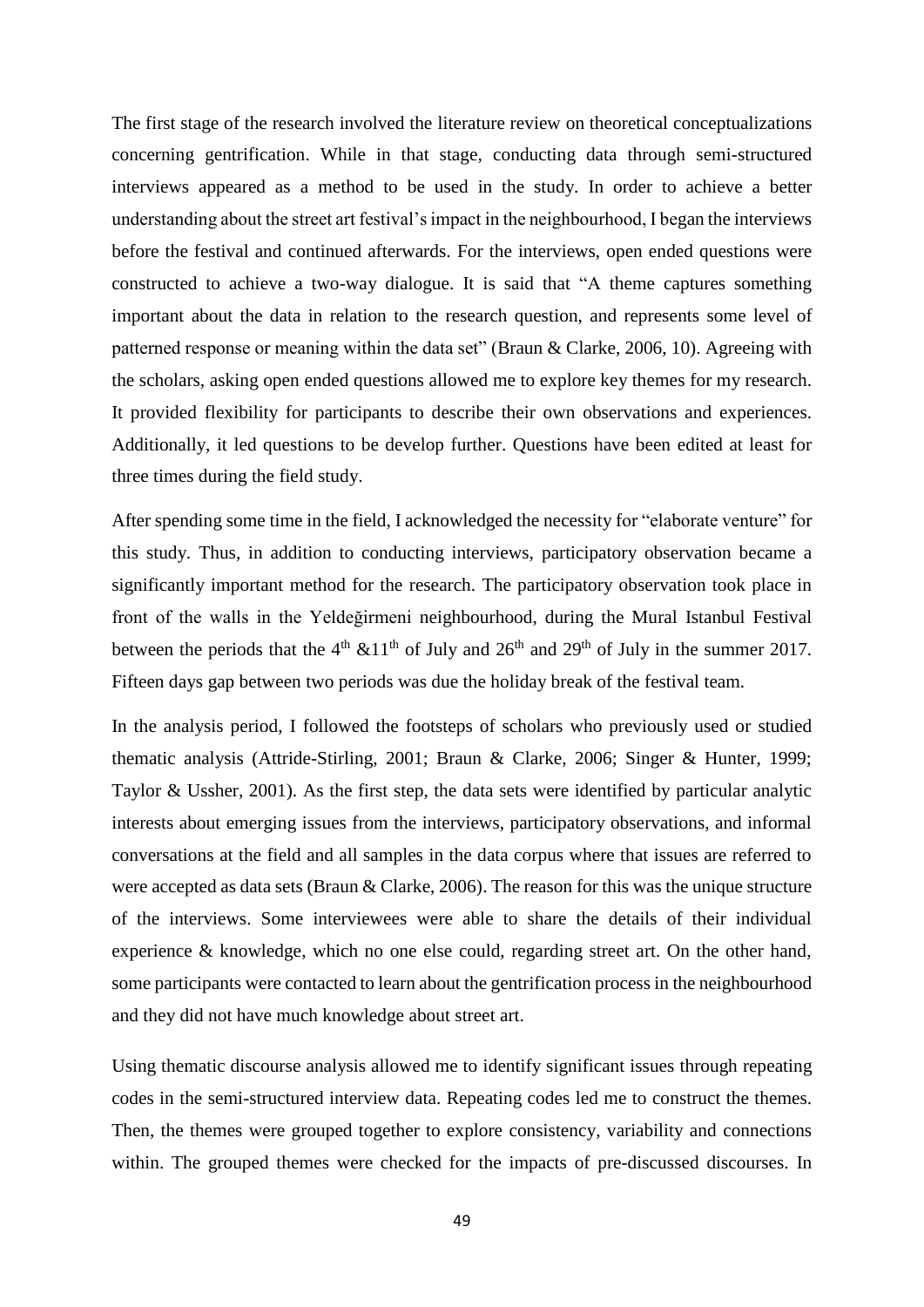addition to this, reviewing the relevant literature contributed to this process. Categorization of the themes was achieved through a process of re-listening audio recordings & re-reading the field notes for multiple times. Any piece of information in my data set which exemplifies the themes was transcribed and categorised under related theme. The transcriptions which the report required its written representation was translated from Turkish. Except those which are belonged to the interviews already conducted in English.

# **4.1.3 Methodological Limitations**

Being able to spend some time at the research field showed that the interview method was not adequate on its own to collect data for this study. The limitation regarding to the interview method appeared as not being an efficient method, in terms of offering space that both interviewee and researcher need for establishing an open communication. The struggle was to build the trust between me as a non-street artist researcher and street artists as interviewees in a very limited period of time. Considering that street artists forms one of the most important participant group for this study, it was a crucial decision to use multiple methods. By doing so, I believe that I achieved to build a healthy communication during my field research.

After revising the first interviews and informal conversations at the field, I was able to describe four main reasons that created an invisible blockage between me and the artists at the first place. Four cause appeared as it follows,

First of all, there is the politics of fear to underline. The fear which was constructed to be a protection mechanism against the other<sup>12</sup>and created by AKP during the last fifteen years. In consequence, some interviewees were very uncomfortable of being asked about graffiti and revitalization project related questions. Following dialogue which appeared at the very first interview in the field is one of the examples to the politics of fear (SA1).

SA1: Did someone give this idea to you?

Researcher: No

SA1: So, YOU found it yourself?

(The interviewee emphasizes the word "you" with a mocking voice tone).

Researcher: Yes

**.** 

 $12$  Meaning any individual from the outside of one's primary group.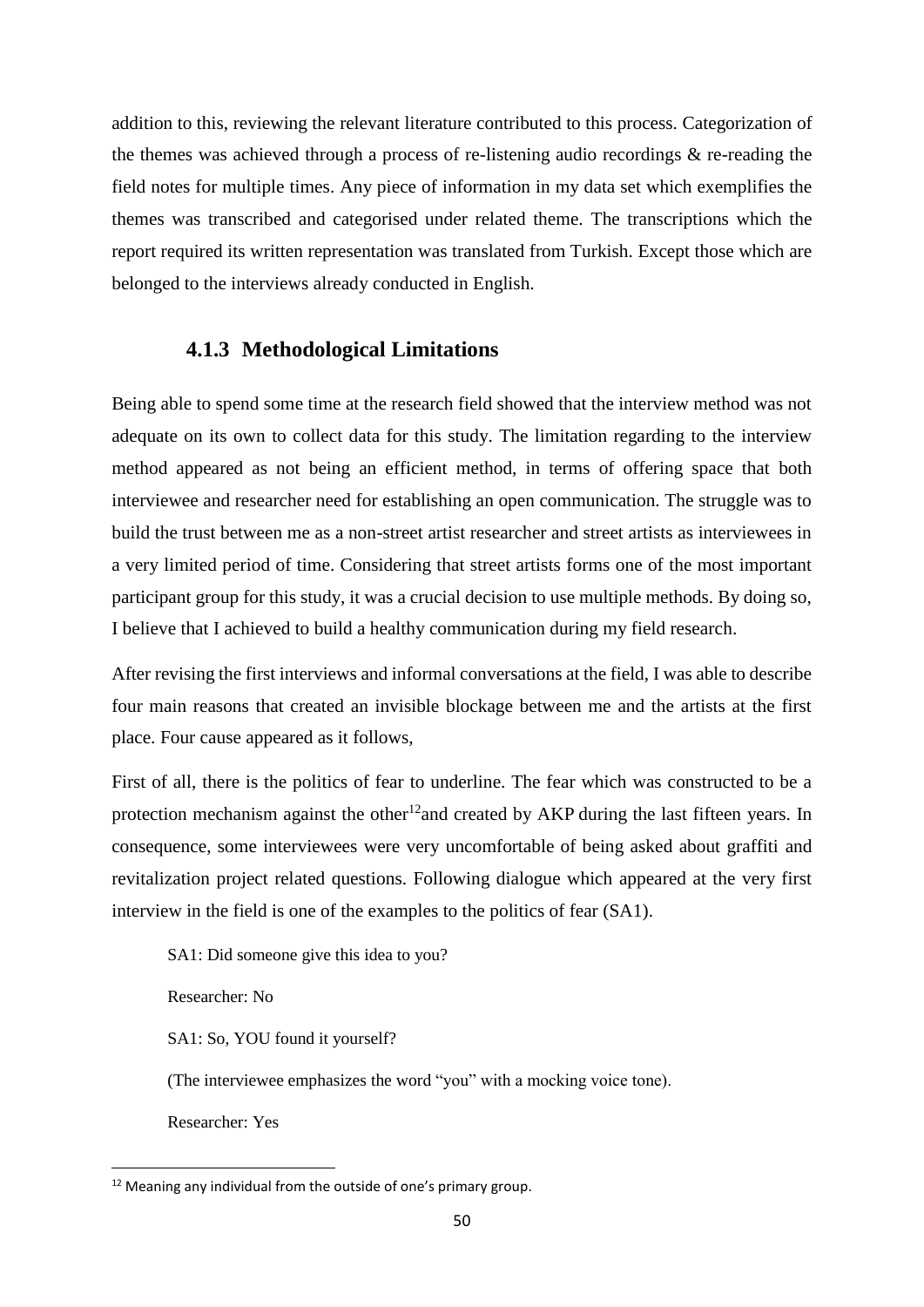SA1: How did you hear about Mural Istanbul, and then this subject attracted your attention (to research)?

Researcher: I am interested in Graffiti. However, I am not an artist. I wanted my study to include graffiti and that's how I decided on my thesis' subject.

SA1: So, what did make you think that it causes this?

(He refers to the role of graffiti in gentrification)

Although all the interview participants have been informed about the study subject and the terminology, after being asked about how the writers are chosen for the project and about the street artists, the interviewee suddenly became more distressed. Furthermore, this situation influenced the dialogue. As a researcher with only a limited field practice, I found myself in a situation where I experienced to become a subject whose trustability and profession was questioned. At that point, I almost had no control over the interview, and had to allow the writer (SA1) to direct the dialogue until he felt as he could answer the questions again. When the interview finished, I with my lowered self-confidence knew that interviewing writers as a stranger in Turkey and regarding to gentrification was not very likely to contribute raw data.

The first reason is followed by the fact that all the street artists who I communicated within the scope of research, creates illegal painting works beside legal art works. Although some of them does not hide their real identities, it was observed that artists prefer having a respect in terms of privacy regarding to their illegal artist identities. This attitude also appears for the safety reasons.

The third is the hesitation against a potential manipulation of participants' statements. Related to this, I was told that the street artists have experienced the misinterpretation or manipulation of their answers through previously published interviews or studies about the festival. Considering their previous negative experience, gentrification was a very sensitive topic to be in the same research for some of street artists at the field.

Last of all, there was a gender issue due the fact that I was the only woman at the festival area except people who stopped by occasionally to see the works around the last days of the festival. It must be said that after some weeks, another female researcher who was going to study about the festival began to come to the walls.

Looking through street artists' eyes, I as an only woman, a stranger whom they have never seen or heard her name before, was standing next to a group of their friends whom constantly draw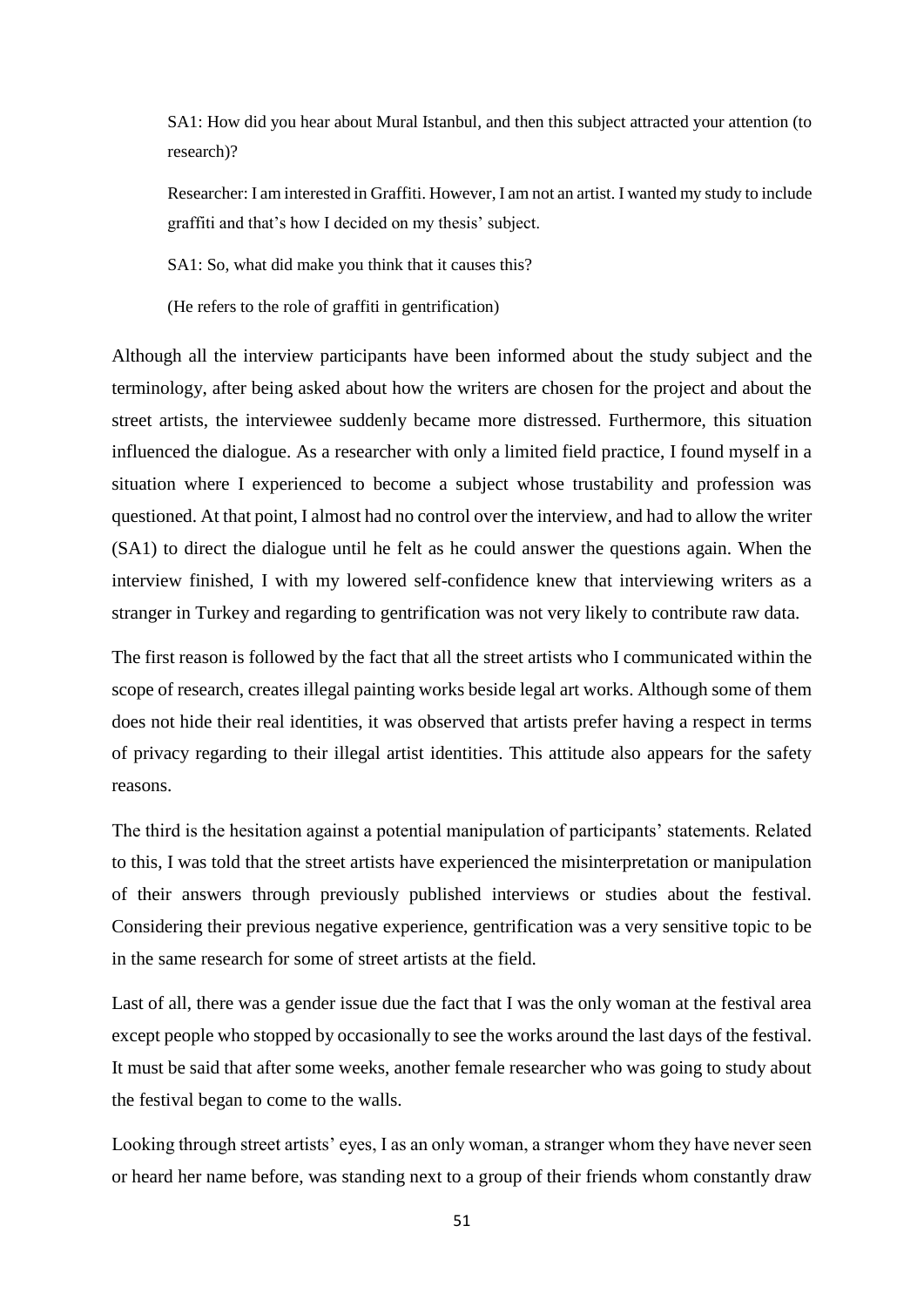on a sketch book and observe the art techniques that has being used on the wall. After hearing the only person who willingly accepted to make the interview at the beginning saying that there have been miswritten interviews about the festival in previous years, and therefore, people need to be sure that their words will not be manipulated, I knew that there is a need for me to be at the field as much as possible to overcome the trust struggle.

Analyzing the problem and the reasons behind motivated me to use the participatory observation as a supportive method. Through the agency of participatory observation, the list of participants has grown. Besides the people I met and interviewed at the field, I have also used snowball sampling method. Healthy communication and constant presence at the field brought new connections, which I would not be able to meet in anywhere without the reference of street artists at the festival. Consequently, I now could say that participatory observation evolved from being a supportive method. In other words, observations from the field became as important as the data collected through the interviews.

In order to create a space for new information related to the issue & flexibility, interviews have been conducted through question guides for twenty-two participants in seven different groups (see Table 1: Interview Participants). Apart from that, one more interview has been held before the actual research began. This was about the urban transformation in the area and was held with an efficient public-private supported voluntary organisation in Kadıköy, namely TAK. This interview was not placed in any of groups. However, data was used in the study.

Dividing participants into different groups was beneficial for the research to be able to add or take out (un)related questions from the guide. Therefore, it has improved the quality of research in terms of time management during the interviews. Furthermore, the question guide has been transformed & evolved during the research process. Every interview which the participant gave their permission, was saved as audio recordings.

The significant characteristics of the research can be described as being the most detailed field based study on gentrification of Yeldeğirmeni neighbourhood, and being the first study that examines the relation between the process & Mural Istanbul street art festival. On account of these matters and also that Erasmus student's role in the gentrification process could not be included in the study, it might be used as a guide for future research with a wider scope of field research in the long term.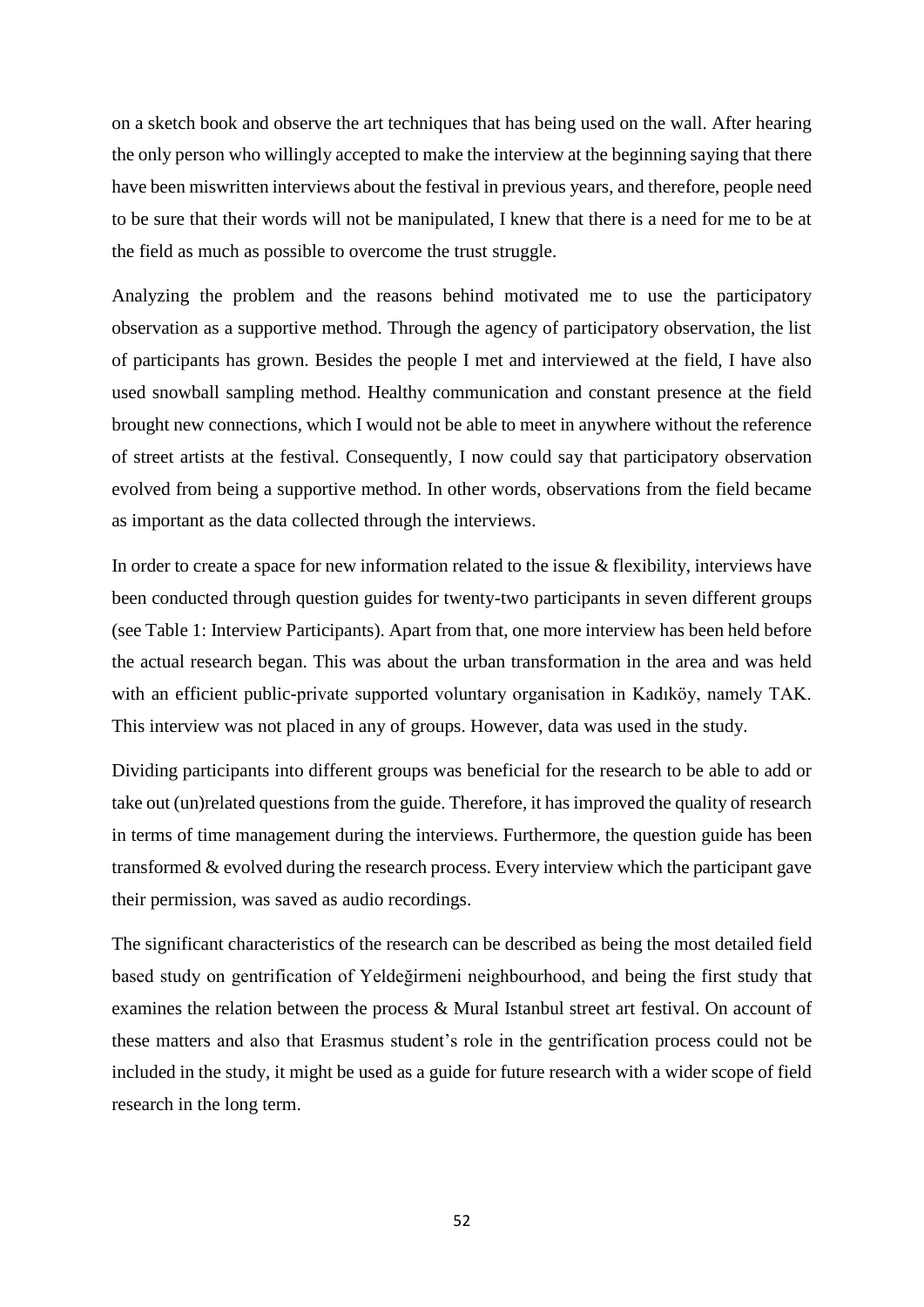Overall, it can be said that the study systematically analyses the latest data collected at the field research and provide observations on the changing sociocultural structure of the Yeldeğirmeni neighbourhood aiming to answer research questions.

### **4.2. DATA**

# **4.2.1 Introduction of the Data**

The aim of this chapter is to present the data which was collected using the qualitative data collection techniques; through in-depth semi-structured interviews, participatory observation and informal conversations in the field work. The overall data gathering process involved undertaking a total of twenty-three interviews, with an input of about ten hours interviewing time. The interviews conducted mainly during the period that Mural Istanbul festival was held, between July and September 2017. One interview, which was with an architecture member of Design Atelier Kadıköy (TAK), held in January 2017.

Interview participants have been informed about the study and there has been no rejection regarding my interview request. Except two interviews which were held with international artists in English language, the interviews conducted in Turkish. Furthermore, interviews were recorded as audio recordings, unless a participant demanded not to. In those cases, taking notes manually during the interview and sometimes recording the researcher's own description of the interview after the interview ends were used as methods to archive the given information. In-depth interviews include the data regarding to participants' personal background as well as their observations, experiences regarding to the gentrification process and even their political stance in some cases.

Therefore, for the ethical reasons,

- 1. The identity of the participants kept anonymous. The interviewees were named considering their groups which will be explained in the following chapter
- 2. The gathered research data was kept private in the researcher's personal computer and its only open to her supervisor if required. The data will be deleted after the thesis has been submitted.
- 3. External agency, individual or a software were not used to transcribe the interviews.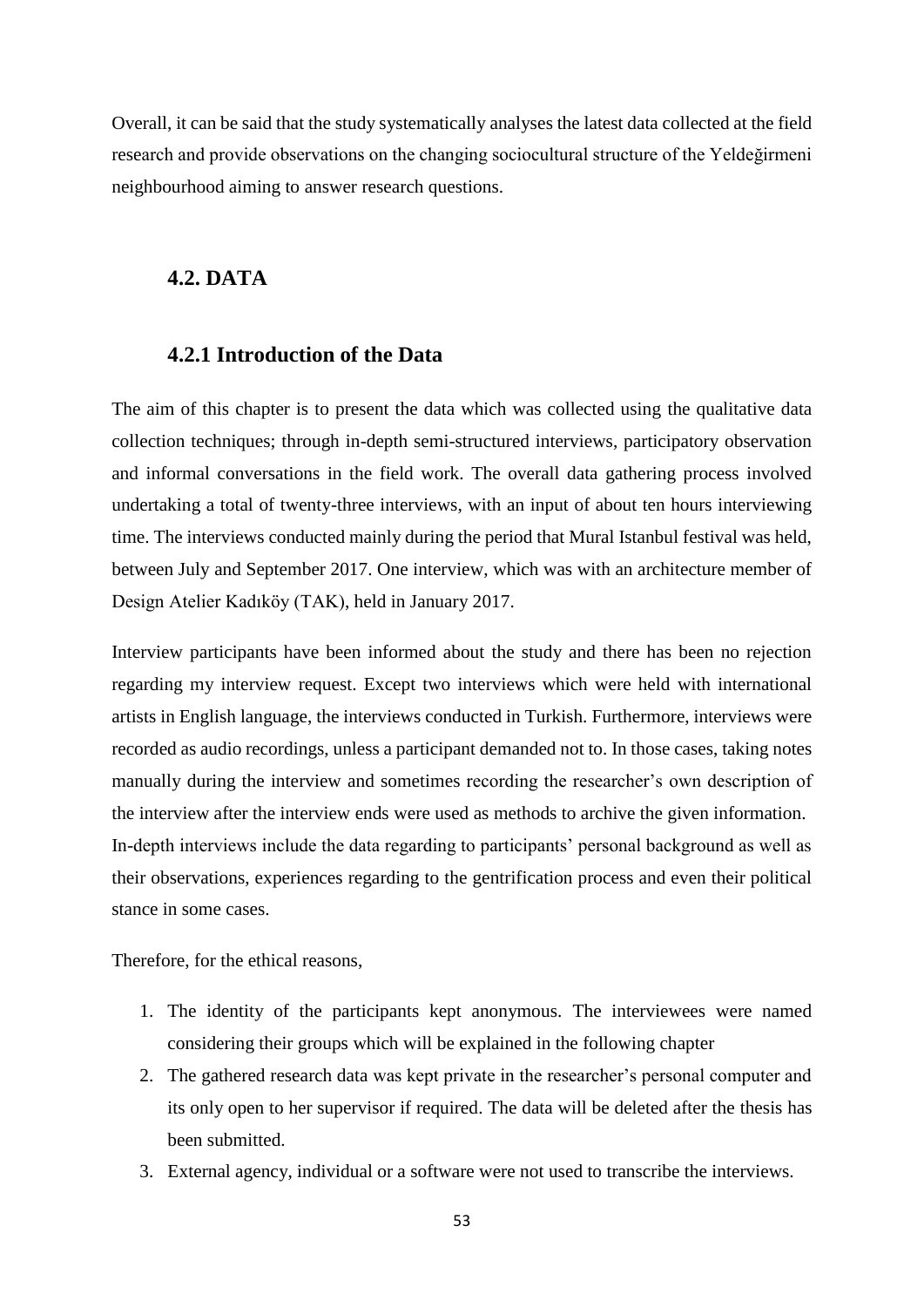- 4. The researcher worked with the audio data, listening it for multiple times, transcribing & translating the parts to be directly quoted. This method contributed more insight by recreating the interview atmosphere, bringing the ideas and emotions back.
- 5. Some of the interviewees shared stories of their friends who are also artists either have an atelier in the neighbourhood or paint on the street. These names were also kept anonymous and referred as artist x/y.

With these approaches and cautions the research made to be as ethical as possible.

In addition to the participatory observation experience during the festival time, my own experience as an inhabitant of Kadıköy who spent more than twenty years around Yeldeğirmeni neighbourhood has contributed for the research. Moreover, I must say that the study has been enrichened by out-of-record, informal conversations with my family and their long-term Kadıköy resident friends, observations from the time that my sister was a boutique owner in Yeldeğirmeni.

# **4.2.2 Research Participants**

Looking at the interviews both informal and recorded, questions were formed for seven different groups of actors involved in different aspects and stages of the project or were influenced by. Considering the issues that were commonly emphasised by interview participants, questions restructured for multiple times.

| <b>Interview Participants</b> |                                          |
|-------------------------------|------------------------------------------|
| Group I                       | Street Artists (SA)                      |
| Group II                      | Organisational Body (Includes some SA's) |
| Group III                     | Municipal Officers (MU)                  |
| Group IV                      | Parking-lot owners (PA)                  |
| Group V                       | Atelier Owner Artists (AR)               |
| Group VI                      | Cafe Owners (CA)                         |
| Group VII                     | Inhabitants (IN)                         |

*Table 1: The table consists the groups of twenty-two participants. In addition to the groups defined, there is one prementioned interview, which was not positioned in any of the groups and conducted with TAK.*

Detailed information regarding the groups can be described as it follows,

First and perhaps most importantly, there are street artists who have either painted at the festival or are expected to paint in the future. Regarding to this, we need to explain that the festival can be described as an excuse for recent and long-term respected artists to come together. Moreover, it creates a space for street artists who paint in different districts to connect.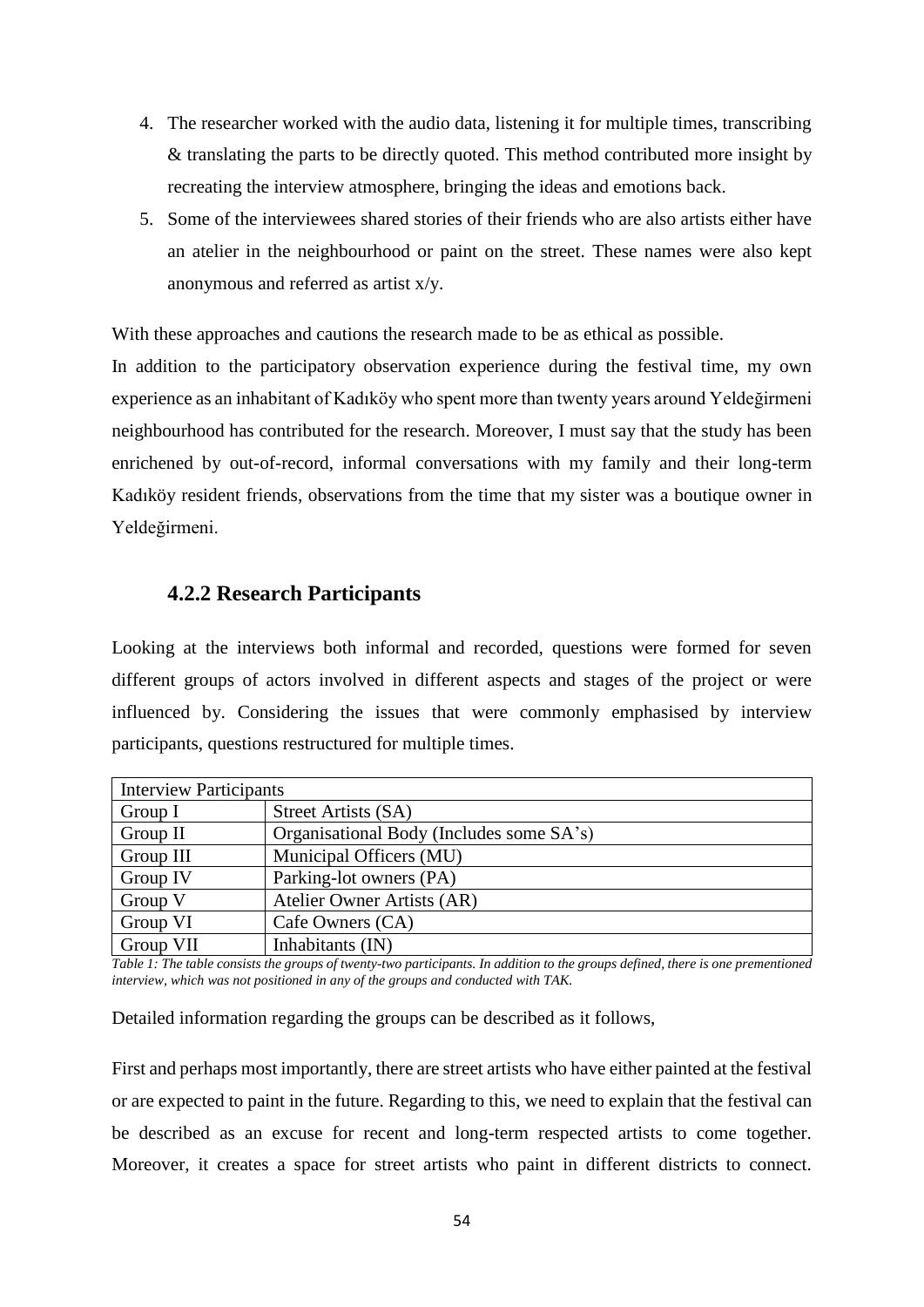Therefore, some street artists visit the festival walls, for the aim of building new networks or to watch the painting process. These visiting artists are also included within the first group.

Interviewing street artists was the first brick of this research. Interviews continued during and after the festival period. Between tea breaks, during the painting time, after the work has finished, I was there. My constant appearance at the festival walls, supported me to build a trust as well as to get familiar with this alternative culture. The data was enrichened in terms of firsthand knowledge on terminology, history and universal rules of street art as well as worldwide street art festivals & artists. Furthermore, the motive of street artists to be involved in a project which is financially supported by public or private institutions became clearer.

Speaking from the research observations, I could say that bringing an art project into life requires an emotional labour as much as physical effort. After realising that Mural Istanbul is a result of a collaborative work of an organizer, street artists, assistants, an art supply sponsor, lift operators and the municipal officers who is in charge of the project, I improved the profile of interview participants (See Table 1). Thus, the study became more inclusive. This was when I acknowledged a need of forming separate questions to collect data from all the actors who were involved in the project.

In consideration of that, the second group includes people who conceives the organisational body of the festival project. It includes the street artist who is the organiser of the festival, the owner of the DonutStore which is the official distributer of Montana Colors<sup>13</sup> in Turkey, and two street artists as assistants. Participants of this group has extensive information about the festival as some of them have been involved with the festival since from the first year. The aim of forming this group was to improve an understanding about the organisational side of the festival, and to investigate the influential power as well as the limits of the Kadıköy Municipality over the project.

This is followed by the third group which symbolises the governmental face of the festival. The group members are the officers who work for the Kadıköy Municipality and either in charge of Mural Istanbul project or have a primary knowledge about the process. Two members of the Urban Design Management department and the social media manager of the municipality occurs to be the participants of this group. Interviews are conducted to the purpose of

1

<sup>&</sup>lt;sup>13</sup> MTN or Montana Colors is one of the biggest global paint manufacturer specializing in Graffiti and Fine Arts products since 1994.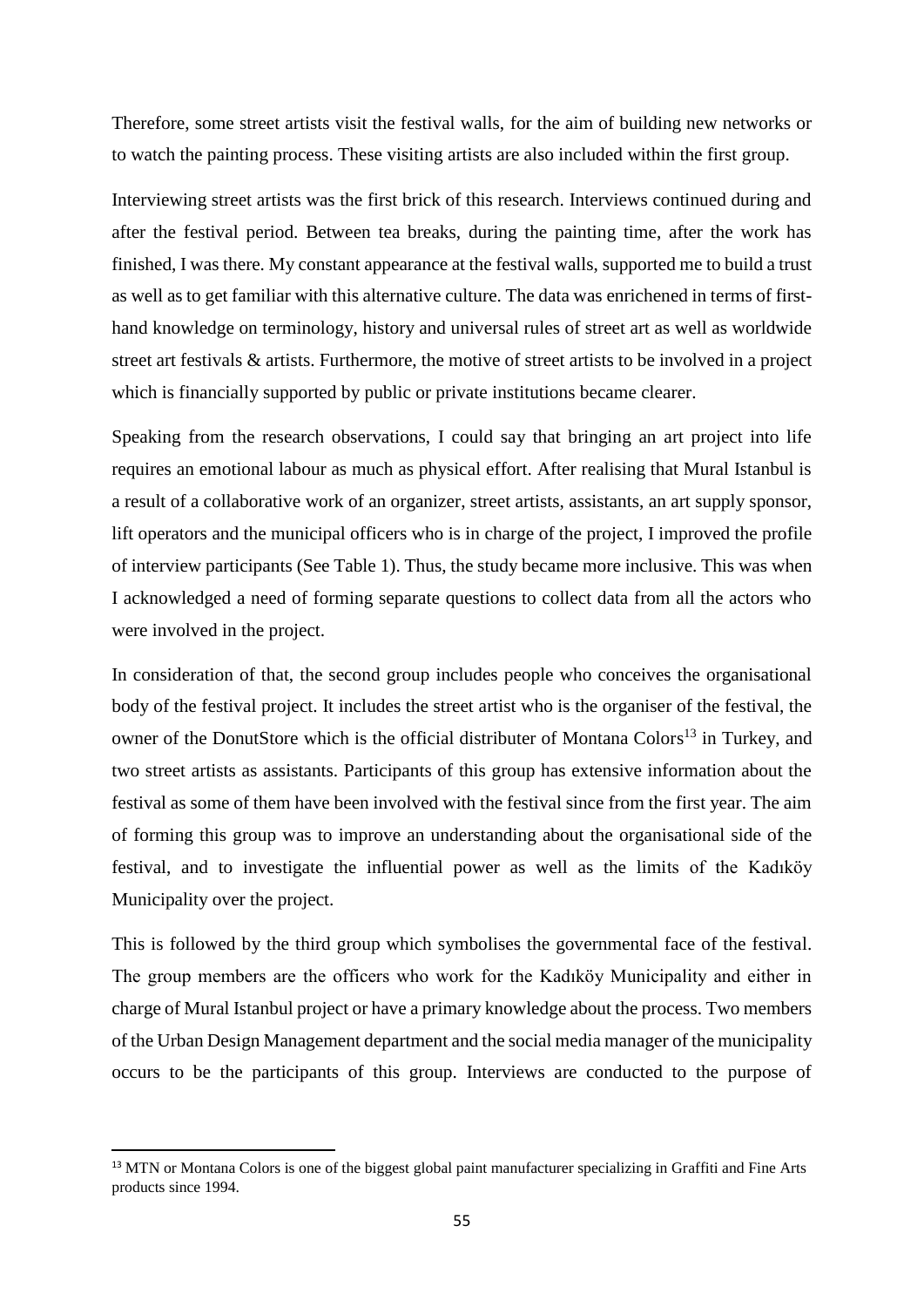understanding the aim of municipal support in the Mural Istanbul project from the municipality's eyes.

It needs to be said that there is a challenge occurred when interviewing a municipal officer from the Urban Design Management department. The interview has taken place in the Kadıköy Municipality and during the lunch break. Although it was not planned, a co-worker of the officer got involved to the conversation due interviewee's suggestion. The second officer was working for the municipality for a longer period of time. Thus, the challenge was the defensive attitude regarding the municipality's projects. Despite that, having an interview with two officers at the same time changed the form of the conversation. Interviewees neutrally began to answer questions as "the municipality" instead of being individual participants who works for the municipality. In order to preserve the unity of the conversation the interview will be referred as the group interview; and will be counted as one interview.

According to one of the interviews within the third group, it was said that walls to be painted at the festival are preferred to be chosen from a particular part of the neighbourhood, where the private parking lot areas takes place. The reason behind this decision was explained as to improve the downtown Yeldeğirmeni's image. As a consequence of this information, the fourth group was formed on parking lot owners.

Previous studies on gentrification presents the data that gentrification process occurs to be triggered by new opening art ateliers and boutique cafeterias. For this reason, it did not seem possible to exclude these agents from this research. Related to this, the fifth group was formed from atelier owner artists, sixth from owner of cafés at the neighbourhood and lastly the seventh group was formed from local dwellers of Yeldeğirmeni.

In addition to this, it must be said that students are claimed to be the other significant actors in gentrification process. In spite of the data that points out the students' importance also in the case of Yeldeğirmeni, students could not be interviewed due to the reason which will be elucidate in the last chapter of this research.

### **4.2.3. Interviewee's Profile**

To begin with, seven out of twenty-three interviewees which included some of the street artists and work place owners as well, were inhabitants of Yeldeğirmeni. In addition to the questions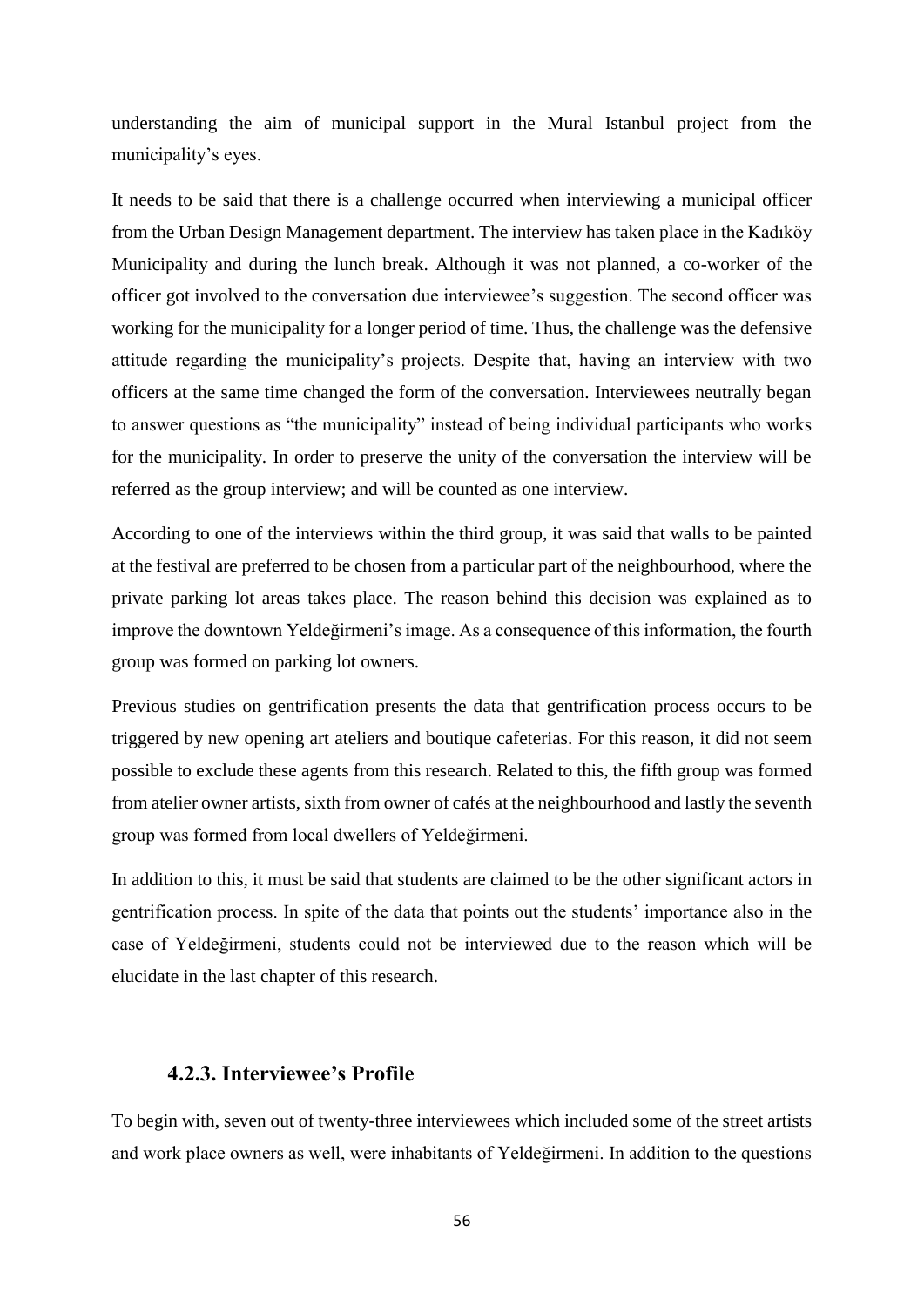that were asked to learn about the gentrification process and the position of street art in the process, some personal questions were asked to understand research participants' attachment and role in the neighbourhood. Based on the personal questions that were asked, the following paragraphs represents interviewees' profile.

Street artists' ages ranged from twenty-one to thirty-two years and they all were male, whereas the atelier owners were specifically between forty-two and fifty-two. All atelier owners were male as well. Eight out of eleven artists both street artists and atelier owners, were studying in a fine arts university or had already graduated from one. Four of the artists were inhabitants of Yeldeğirmeni while the number is six for Kadıköy.

Municipal officers, parking-lot owners and café owners were between thirty-one and fifty. Except one café owner in nine interviewees none of the work owners and municipal officers were residing in Yeldeğirmeni. Looking at the interviewees closer, the café owner (CA1) reported that his parents had moved to the neighbourhood when he was five years old. Therefore, as a long-term inhabitant he had been a witness of all the urban transformation that occurred in the neighbourhood since 1972. He experiences the change both as an inhabitant and a business owner in the area. Hence, he recognises the profile of costumers as well as inhabitants and work owners. The second café owner is one of new comers. He opens the café with his friends just about a seven months ago and third one (CA3) has her café in Yeldeğirmeni for the last one year.

What's more I could say that parking-lot owners who do not reside in Yeldeğirmeni had significant observations about the neighbourhood due the reason that they both had their work place running in the area for a long period of time. As it was reported, a parking-lot owner (PA1) had his workplace for fifteen and the other parking-lot owner (PA2) had his workplace for twenty-five years. Thus, there are two results of taking a long-term part in the socioeconomic circle of Yeldeğirmeni for these interviewees. First of all, they are under the influence of any urban change in the neighbourhood as work owners. In other words, as insiders. In spite of this, they are relatively objective observers. This is the second result. The reason why they are good observers is that they are not inhabitants in the neighbourhood. As a consequence, they perceive the transformation of the neighbourhood also as outsiders. Therefore, one can say that they are both insiders and outsiders depending on the context.

In addition to the street artists and the café owner who were inhabitants of Yeldeğirmeni, three locals from the neighbourhood were interviewed for the study. Inhabitants (IN1, IN2 and IN3)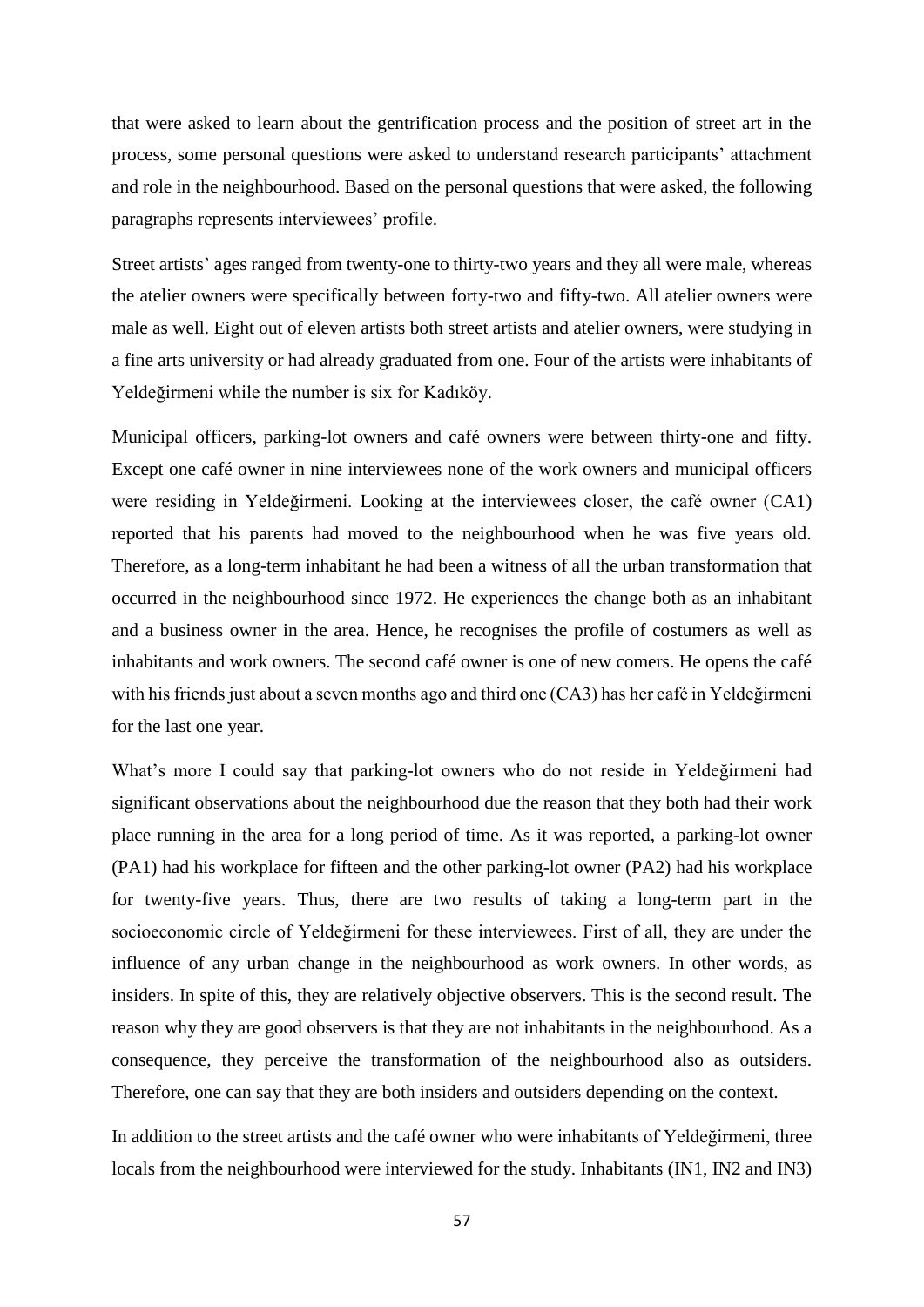were respectively, twenty-nine, thirty-five and fifty years old. IN1 stated that she was living in the neighbourhood since her childhood. Moreover, the interviewee reported that even though she lives in a separate house together with her friends, her mother's long-term neighbours from Yeldeğirmeni still look after the interviewee. Such as stopping her on the street to have a conversation or informing her about free woods in the neighbourhood to heat her house in winter time. About the profession of IN1, it can be said that she is a sociology graduate who works at a women's shelter foundation.

The third inhabitant (IN3) was a retired music teacher who still gives private piano lessons in order to cover her life expenses in the neighbourhood. She is a mother of a twenty-four year old man and she shares the apartment with an international flatmate. Furthermore, the interviewee reported that she has been living in the neighbourhood for the last sixteen years. During this period of time, she moved her house for multiple times and lived in the different streets of Yeldeğirmeni.

Main objectives of the semi-structured interview questions were to identify each participants'

- Knowledge regarding Yeldeğirmeni Revitalization Project
- Attitude towards the project's impact to the neighbourhood
- Knowledge and attitude regarding Mural Istanbul festival
- Perceptions on street art
- Opinions on public & private supported street art projects

Data suggested that the number of street artists and atelier owners who were aware about the Yeldeğirmeni Revitalization Project was almost equal to the number of street artists and atelier owners who had no prior knowledge about the process. Five and six participants, respectively. Atelier owners were either in communication with street artists or each other. Therefore, they both knew about the Mural Istanbul festival. Apart from that, general approach to the public  $\&$ private supported street art projects was smooth for the both groups. Another important point is that, the comparison between Kadıköy and Karaköy observed to be came out every time the linkage between gentrification and street art was questioned in the interviews.

Speaking for inhabitants, these interviewees were familiar about the revitalization project. Moreover, they had opinions to share about the process. In contrast to this, interviewees reported that they did not hear about the name of the Mural Istanbul festival, even though both of them stated that they had seen the painted walls in the neighbourhood. Regarding to the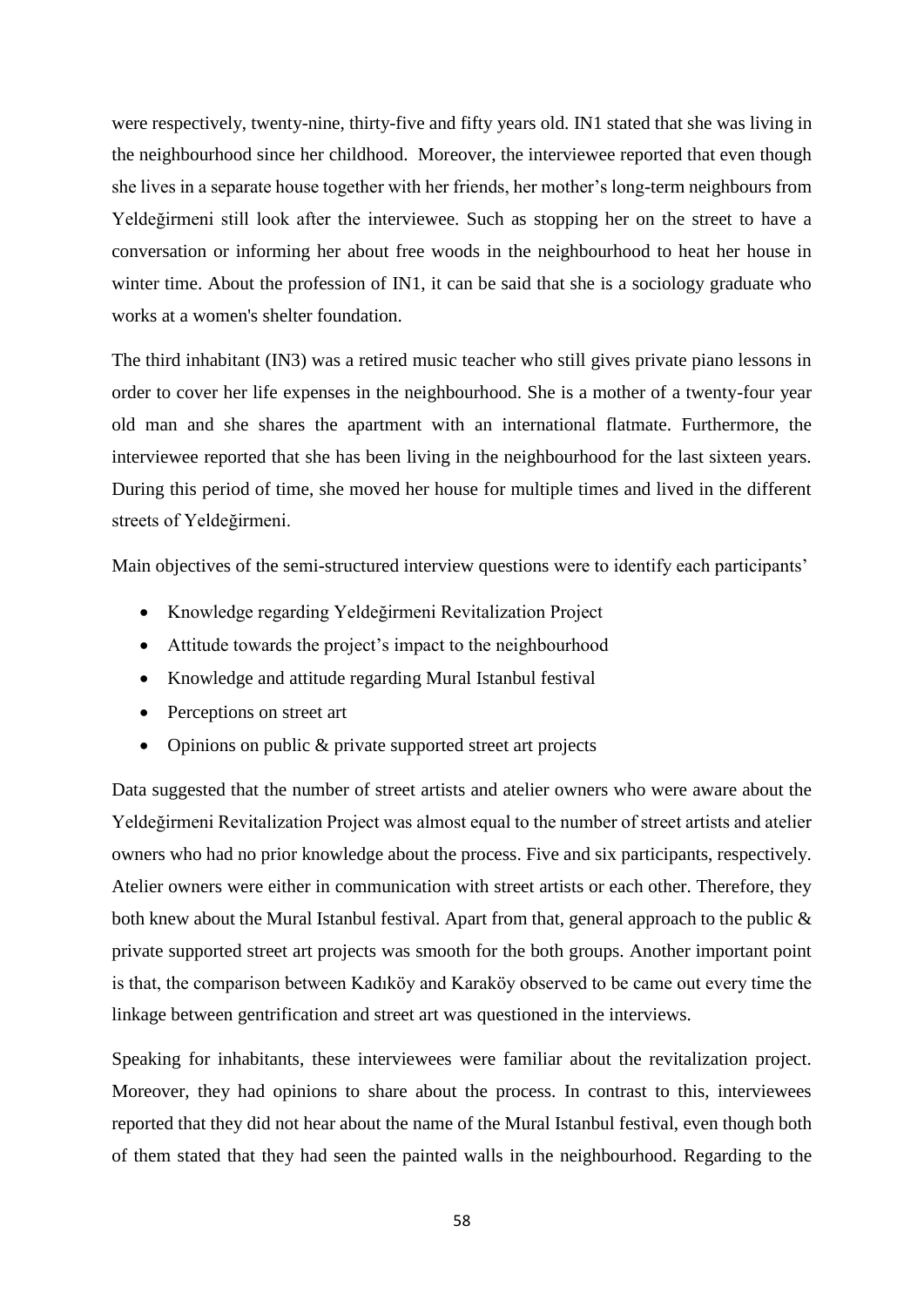number of ateliers in the neighbourhood they did not have any information. Yet, the increasing number of cafés were an issue that everyone was aware about.

# **5. ANALYSIS**

In the previous chapters, the study presented the literature review on gentrification and its linkage with arts, we have given the street art terminology, approached the econo-political past of the country due the matter that current street art practices and cultural policies were built on social memory & history. By doing so, it was aimed to offer an understanding on the circumstances which the Mural Istanbul Street Art Festival as a project of a revitalization plan emerged within.

In the light of prementioned issues, this chapter examines the on-going gentrification process in Yeldeğirmeni neighbourhood & the role of the municipality supported street art festival in it. As explained in the data part, as the first step the research data has been examined for the codes and group of related codes. Some quotations were classified under more than one code. Such as the one about rising property values  $\&$  the impact of the festival,

I don't think that there is such a big impact, yet there is still some…I have lost one of the butchers whom I really like for example... he can't stay in that shop due the high rent…This place (the neighbourhood) became so busy (SA6).

The themes were abstracted from the coded segments. This enabled to discover the underlying patterns. For the next step I refined the selected themes to be certain that they are "specific enough to be discrete (nonrepetitive)" and "broad enough to encapsulate a set of ideas contained in numerous text segments" (Attride-Stirling, 2001, 392). Interview pieces within the same themes were rarely contradictory. Mural Istanbul attracting or not attracting more customer to the parking lots, which will be referred in the following pages is a good example for that. As a result of thematic discourse analysis, the main five themes, namely; street art in practice, the gentrification in Yeldeğirmeni, old & new neighbours, artists' role in gentrification, impacts of Mural Istanbul were generated.

In the following subchapters, I will be sharing my analysis under the headlines of Yeldeğirmeni Revitalization Project, New Neighbours, Artists & Art Galleries and lastly, the Mural Istanbul Street Art Festival.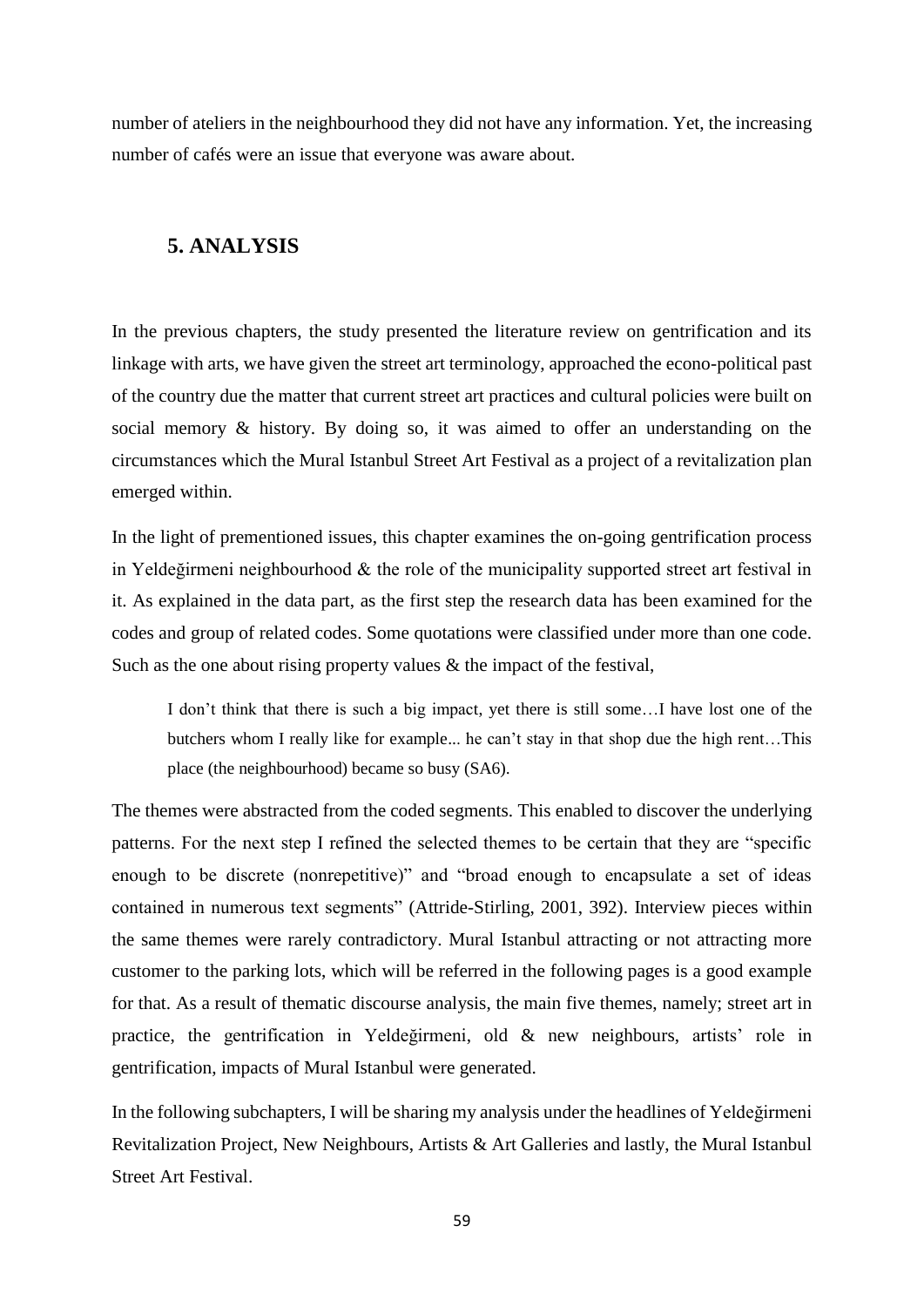# **5.1Yeldeğirmeni Revitalisation Project**

A book written by the Kadıköy Municipality Plan & Project Management & ÇEKÜL, regarding the introduction of the "Yeldeğirmeni/Rasimpaşa Revitalisation Project" begins with the following words,

The culture of rascal which was created by the trending liberal market economy in 2000's and fake welfare period, chose cities as a habitat to be exist… The urge of cities to attract global investments and rapidly increasing number of traveller groups, caused an appetite for 'regeneration', 'transformation' and 'branding'… On the one hand, cities' historical past & cultural identity was professionally marketized. On the other hand, declining historical districts were cleaned from their inhabitants who were careless about the situation, same districts were put make up & presented to serve the new groups who had a delightful taste (2011, 14).

In opposite to urban transformation cases that are described in the paragraph, Yeldeğirmeni/Rasimpaşa Revitalisation Project is presented as an alternative, integrated urban revitalization project which was emerged from the collaboration of ÇEKÜL and Kadıköy Municipality in 2011. Sustainable revitalization offered as the goal to be achieved in the Kadıköy Rasimpaşa Neighbourhood and Yeldeğirmeni urban protection district.

According to ÇEKÜL the motivation of the project as to create "a neighbourhood that is selfsufficient enough against the social and economic problems which the neighbourhood will face in the near future" (2014, 20.). Going back to the municipality for the project details, there are four main aims presented (Kadıköy Municipality & ÇEKÜL, 2011, 14),

- 1. It is said that "maybe the most significant goal" is to preserve the historical characteristic of Yeldeğirmeni and the neighbourhood culture. Identity of the neighbourhood presented as "slow", "traditional" and "being from the neighbourhood (mahalleli)" features comparing to others.
- 2. To apply economic, cultural, structural, social and management related integrated revitalization strategies takes place as the second aim.
- 3. Next goal is expressed as to create sustainability by triggering the organization of local, neighbourhood groups.
- 4. Finally, it is said that the project plans around Yeldeğirmeni, such as Haydarpaşa, Kadıköy-Üsküdar pier, Marmaray station is going to influence the area in near future. However, Yeldeğirmeni is a relevantly isolated district. Therefore, the last aim is to achieve an integration between the surroundings of Yeldeğirmeni and the city.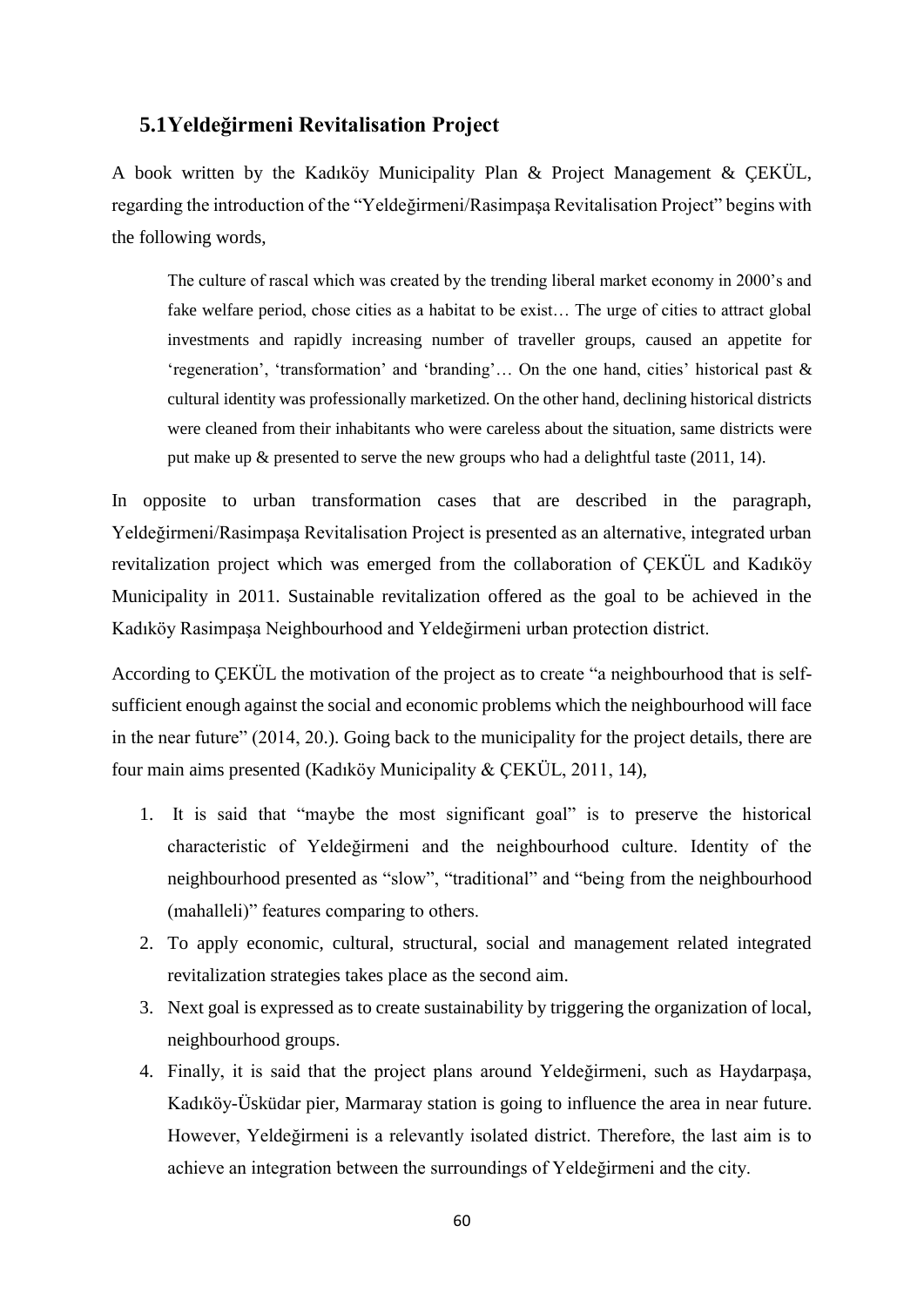Moreover, the revitalization method which was aimed to be implemented is compared with "acupuncture" in terms of being applied only to "problematic areas". Problematic areas are defined as the points where urban mobility is blocked. In addition to this, the importance of win-win collaborations between the local governments, civil society and investors is emphasised.

It is important to know that the book was lend me by one of the interviewees (IN1) who was given it by one of her mother's friends, an inhabitant of Yeldeğirmeni as well. Inhabitants seem to be closely interested in the revitalization project & what it brings. Similar to what is explained in the project's first aim, Zeynep Türkmen's interview with one of project officers, Alp Arısoy underlines that the project focuses on the concept of neighbourhood owing the fact that inhabitants have a strong sense of belonging the place and they identify themselves from Yeldeğirmeni neighbourhood instead of Kadıköy or Istanbul (Türkmen, 2015, 49).

Another point that I would like to refer from the book occurs to be the section which takes place at the end of the document and titled as "To Clean Out the Neighbourhood". It is stated in this part that,

…functions that damages the life in the neighbourhood and its identity are eliminated with this project. In this regard, offal-houses (sakatathane) that cut meat in the neighbourhood, auto repair shops, pavyons<sup>14</sup> and müzikhols<sup>15</sup>, building equipment storages are moved out of the district's borders (Kadıköy Municipality & ÇEKÜL, 2011, 104).

Regarding the prioritized issues in the project, "safety and elimination" occur as focus points not only in the text but also in the interview which was held with one of municipal officers. Interviewee states that,

One of the main things regarding the revitalization project was to make this district safe and peaceful. Street lights were not enough, pavements were not enough… Then there were derelict places such and such which used to work without permit. These who knows what places had been inspected and eliminated… Briefly, it became a place that is safe for woman… (MU1)

Elimination does not only include the displacement of prementioned places such as offalhouses. Related to this, the officer shares a case of a children's rehabilitation center which was

1

<sup>&</sup>lt;sup>14</sup> Entertainment place with music, food and konsomatrises. Konsomatrise is a woman who serve the male audience with her emotional labour as well as depending on the different variants about the pavyon, sexual intimacy. Although a pavyon is a legal entertainment place, it is "a shame" to go there for most people.

<sup>&</sup>lt;sup>15</sup> A müzikhol as well is an entertainment place which has audience of socioeconomically lower status people.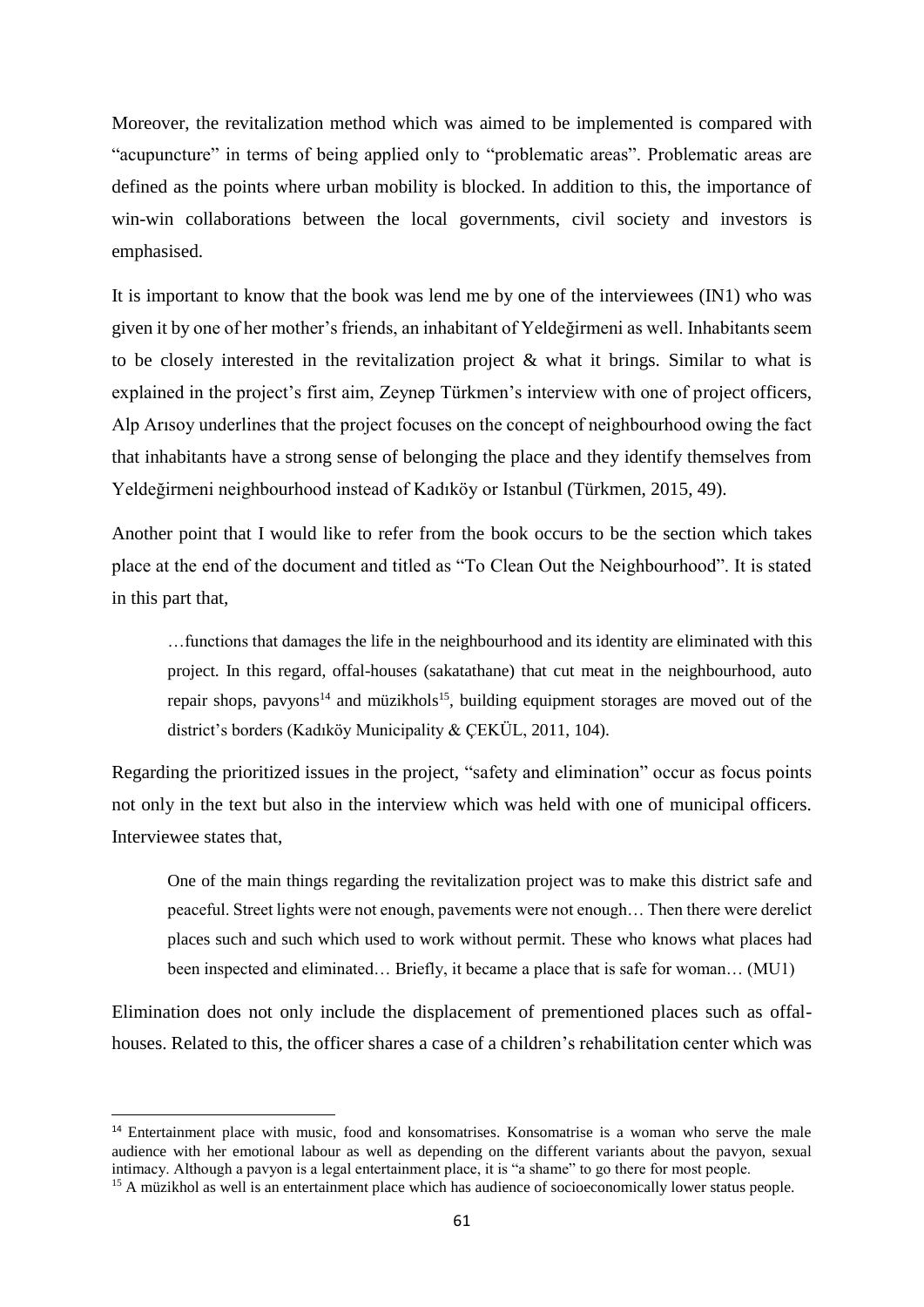displaced as a result of neighbours' request and within the scope of the project. The interviewee says that,

Another thing is... To say to you...There was...Children... The children protection center<sup>16</sup> managed under the responsibility of the ministry. It was used to rehabilitate children who are addicted to drugs. Many children had help from it, the project was good, but locals of the neighbourhood were somehow scared as children were addicts (MU1).

After telling the story, the interviewee points out that due the increasing safety, the population could flow from the center to Yeldeğirmeni. What's more, "transportation choices were improved as well as the thing of the neighbourhood… the value" (MU1).

When the interviewee is asked about the current placement of those children, he reports that the ministry had separated them to different places in Istanbul. Moreover, he tells that they were replaced by immigrant children who came from Afghanistan, Indonesia, Pakistan and waiting to find their way to Europe. Considering the silent moments in our dialogue, and his hesitation on sharing about the issue, it appears to me that the interviewee feels disturbed, somehow ashamed due the displacement of the kids. He emphasises that it was a result of the locals' request and in order to create the "safe" feeling in the district within the revitalization project.

Apart from the safety, the officer respectively highlights the significance of "preservation" just as it was mentioned in the aims that were indirectly quoted from the report. Therefore, the interviewee says that it's the project's goal to "achieve revitalization without destroying" and what is important for them "is the bakery who has been working here for the last forty years" (MU1).

Last but not least, speaking on the other aims of the revitalization one could observe emerging local initiatives in the neighbourhood as well as arguably developed cultural and social facilities. In the scope of the project, the art and culture are supported through the foundation of new initiatives supported by the municipality and sometimes in collaboration with private organizations. In this context, art & cultural events, free educational workshops are organised for inhabitants. In addition to the Rasimpaşa Voluntary Centre which was established to promote civil initiatives & run by locals, two special education centers were opened for the local children's education. According to the interviewee, one of the main motivations behind

1

<sup>&</sup>lt;sup>16</sup> "Yeldeğirmeni Çocuk ve Gençlik Merkezi" meaning children and youth center was a controversial center due the complains came in 2007, from street children who stays at the center regarding of being raped there.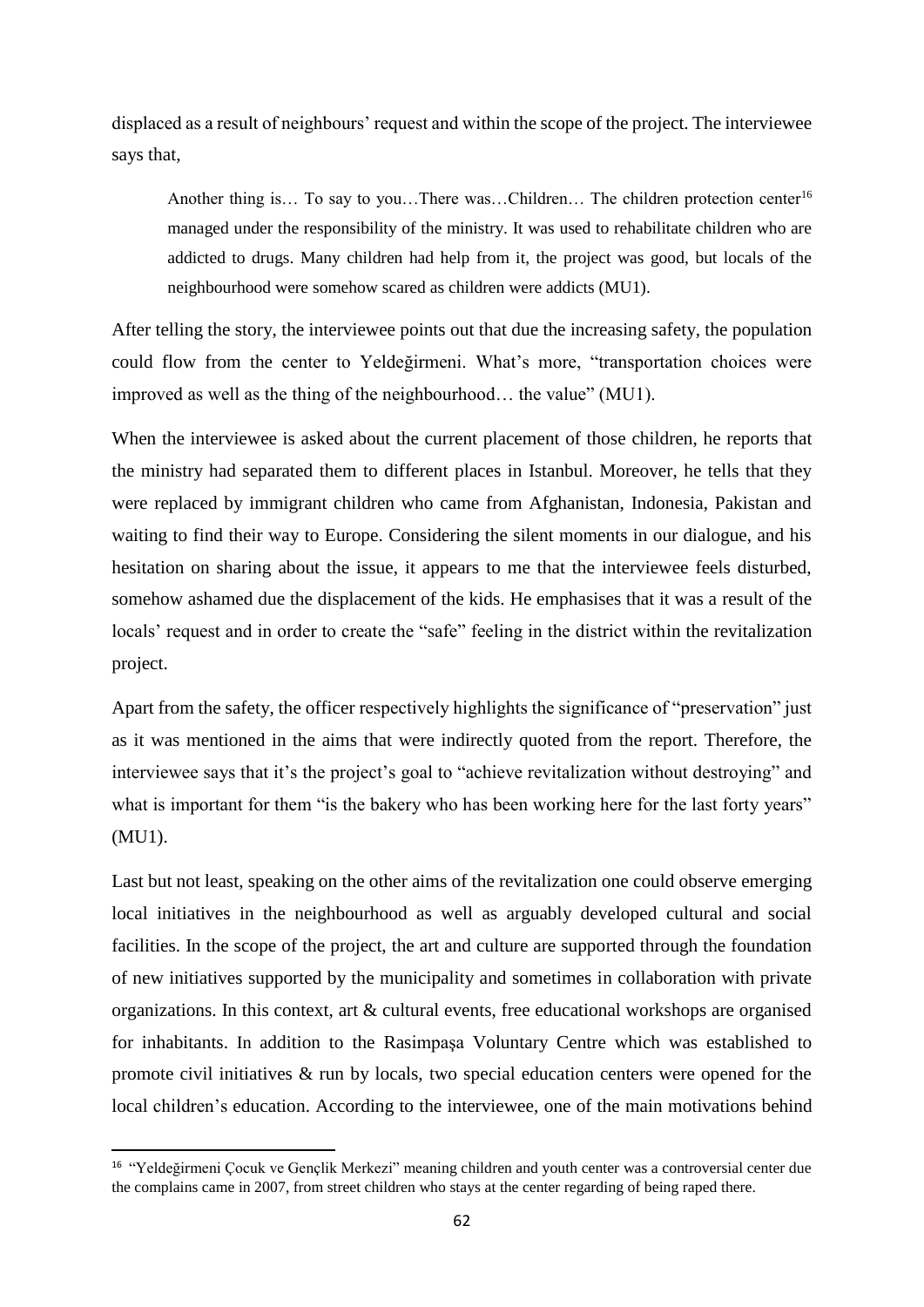these free services is to influence children's decision to not to leave the neighbourhood when they grow up (MU1). In other words, to preserve the neighbourhood with its existing inhabitants.

The aims of the revitalization project and its key aspects appears as presented. Moving forward to how the process has started, the municipal officers who work at the Urban Design Management Department says that it began together with the establishment of Design Atelier Kadıköy (TAK) and Yeldeğirmeni Art. First of all, houses' exteriors were painted, then small green areas were built and owing to such changes on the visual face of the neighbourhood, the number of cafés increased (MU2). As a local who works in the bar located in Yeldeğirmeni says, "there are now ninety-three cafés" (IN2). Furthermore, officers say that not approving permits for the purpose of opening cafés is not an option for the municipality considering the regulations about the free entrepreneurship (MU2). She adds that,

This (referring to the increasing numbers of cafés) will stop at some point…This change or development is a natural result of innovations, although not planned. This was not the aim. Despite that, there is no possibility to avoid this at the moment (MU2).

Despite the rising number of cafés in the neighbourhood there is another observation which officers and locals agree on. The municipality does not provide alcohol license for Yeldeğirmeni anymore. There is only one bar at the moment. An officer clarifies that the main reason behind this decision is the high population of youth. As reported by the officer,

Except the licenses which were given by the ministries, the municipality does not provide any more license. Giving extra license in a district where the mobility of the young population is very high means the rise in rent incomes, the change of neighbourhood's profile, closing shops and bars that are replacing them. (MU1).

Provided that the interviewee who works in Yeldeğirmeni's only bar, points out the possible conflicts that the alcohol license might bring. He says that,

Alcohol license means profit. Workplaces which were not worth for even 500 Turkish Lira are rented for 2000-3000 TL now. Current cafés are owned by "retired students". However, if the alcohol license were given, the youth will be asked to leave, it would be the adults league. If youngers act rebellious and say, 'we are not leaving', the neighbourhood would turn into a blood lake (IN2).

In light of this chapter, we have a better understanding of the project aims, some of its influences and briefly about the Yeldeğirmeni's profile. In order to discuss if the project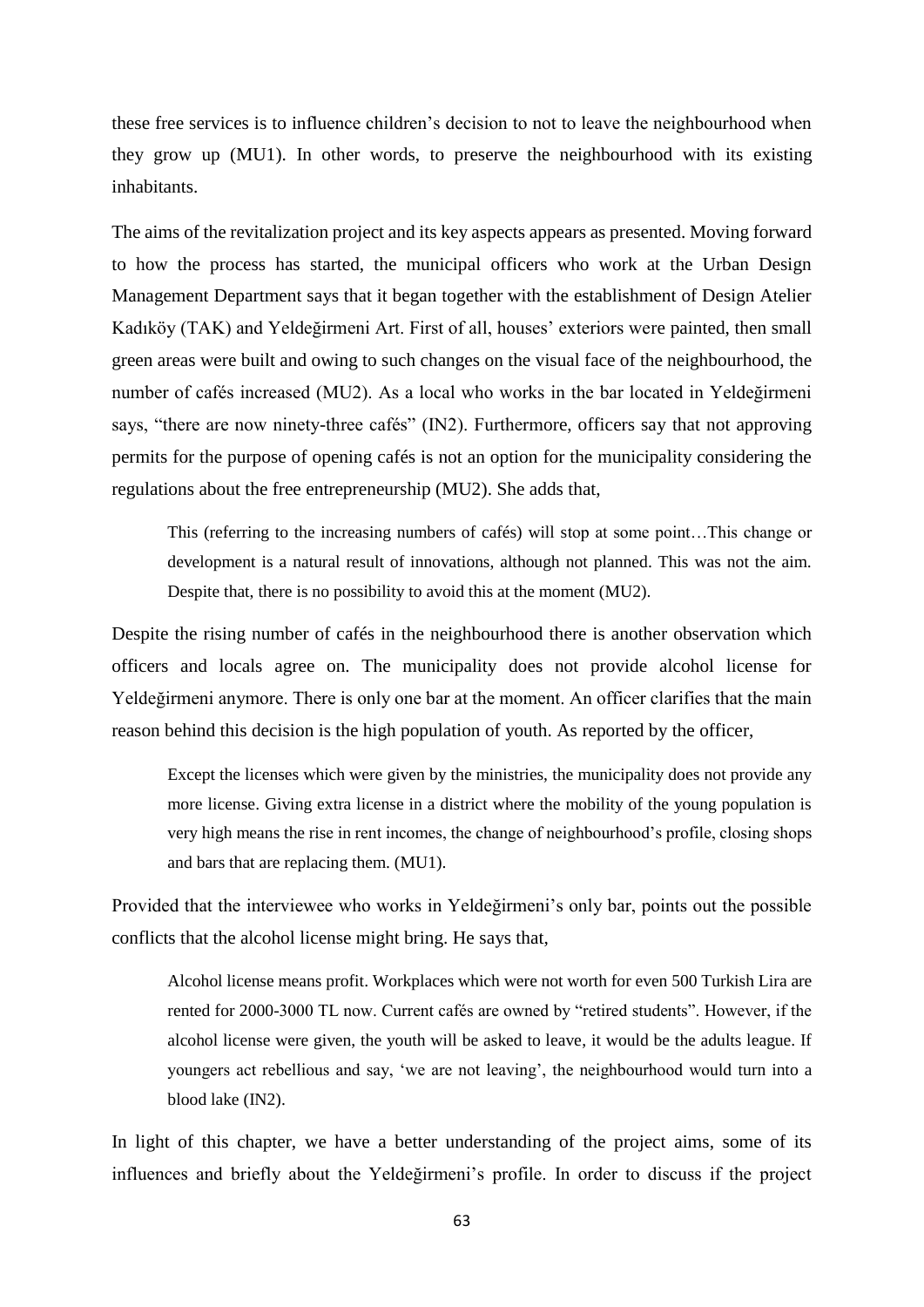outcomes include gentrification & the street art's role in it, we will be focusing on the neighbourhood's profile and the emerging actors in Yeldeğirmeni in the following chapters.

## **5.2 Inhabitants & Emerging Actors**

*I moved to Istanbul in 2010…I knew the rumours about Yeldeğirmeni being called as Texas. Do you? (SA1).*

Yeldeğirmeni is an old neighbourhood consisted by variety of social and cultural layers. Looking at the earlier periods of Turkish Republic, it can be said that it is one of the neighbourhoods in Istanbul where the major population of minorities such as Jewish, Greek and Armenian people used to reside. Considering its multicultural history and colourful surface, it was a surprise to repeatedly hear in the interviews that the neighbourhood is referred as Texas by its inhabitants<sup>17</sup>. During the research process those various layers were opened up as a blossoming flower to exhibit the core. In this regard, it was learned that many kahvehane in the downtown area of Yeldeğirmeni function as casinos. Furthermore, there are apartment flats used as brothels almost in every street (IN3). An interviewee who has been living in Yeldeğirmeni for the last sixteen years says that,

In this area, every street has a casino, a brothel and a kahvehane. Eighty year old women leave these places at 3-4 am… It's not visible (IN3).

In contrary to this, the neighbourhood stands out with its marginalised population. One of street artists who lives in the area explains the contrast as follows,

There are still pavyons in the downtown area of Yeldeğirmeni (but) my flatmate's hair was red, the other one had green hair and the other one was a rastaman. There was a risk. Everyone in the house was weird, and it attracted attentions (SA7).

Even though one might come to the neighbourhood and think that this contrast is what makes the neighbourhood unique and completely welcomed, another local claims the opposite. He mentions about his customers who are harassed by people from Yeldeğirmeni. Interviewee clarifies the harassment saying that some "new" stores are written texts on, which say that the store owner should leave the neighbourhood (IN2). The interviewee's wife adds that,

1

 $17$  In the informal Turkish language, people refer to places where no law is applied as Texas. It might be used to refer the use of violence, drugs, prostitution or any other non-legitimate activity in a specific district.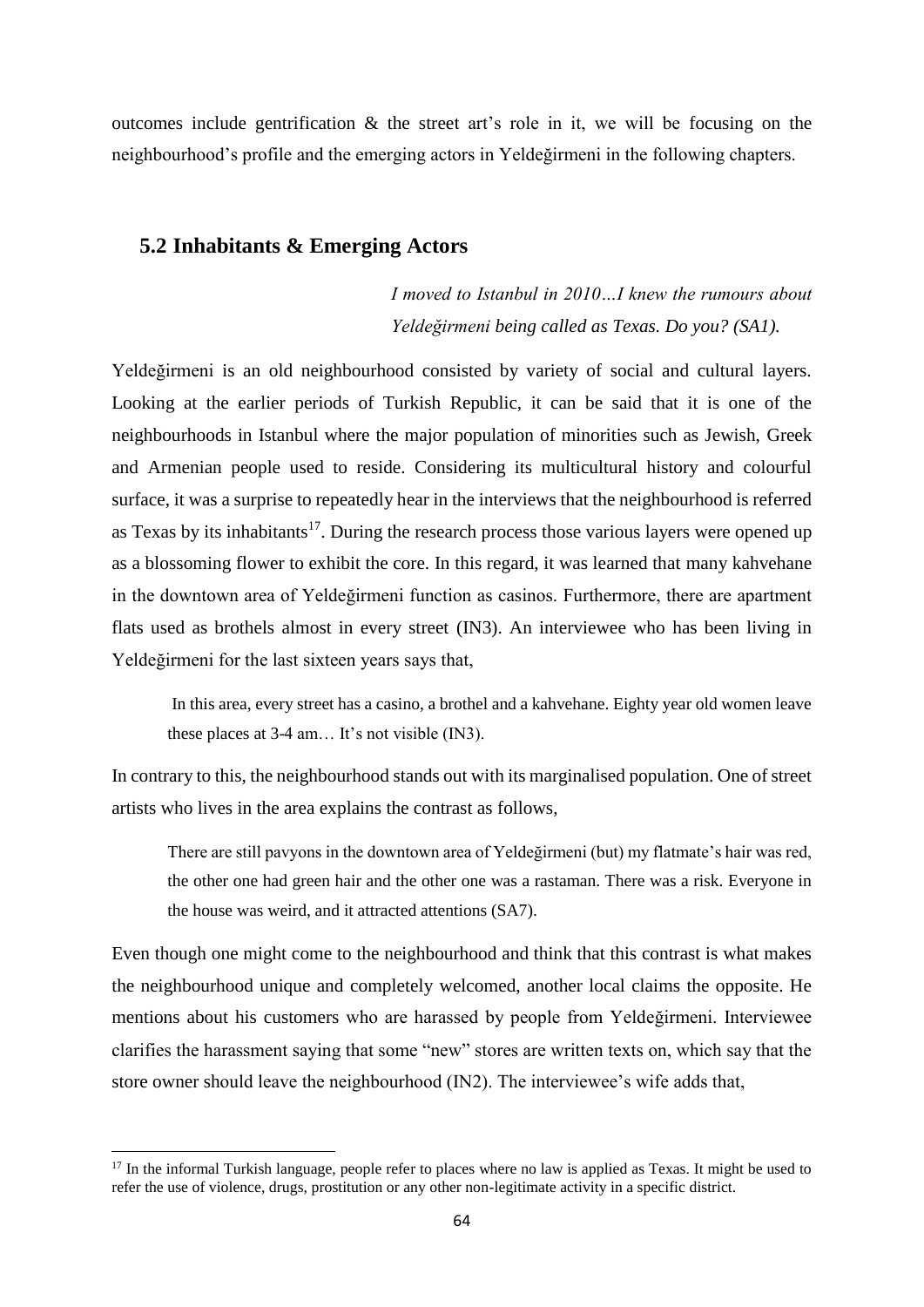People are so bigot here. I observe for the last four-five years that those who have a property to rent, accept newcomers due the *rant*, increasing income. Maybe they haven't changed but at least began to find a middle way. However, the others who don't have any gain continued to act as bigots (IN2).

Acknowledging the transformation in Yeldeğirmeni, the Interviewee 2 states that there is certainly no improvement about the safety in the neighbourhood. The following dialogue takes place with the same interviewee,

Researcher: I have heard that Yeldeğirmeni is used to be called as Texas.

IN2: Texas! It still is! People who turned this neighbourhood into Texas, still live here. I'm one of them at some level.

Focusing on the inhabitants' profile more, the neighbourhood includes significant number of associations for people who are coming from the Black Sea Region of Turkey, and the city Bingöl. It can be claimed that low social-economic status is a very important feature that defines this population. In opposite to this profile, interviewed inhabitants and café owners emphasise the influence of Erasmus population who used to reside in the neighbourhood.

It has been about ten years that… it feels like Erasmus students had let the world know and many people around the world came here during a specific period. It lasted about five years. Both me and my son, stayed with Erasmus people in order to ease the payment of our rents. Hence, there is this global side. People from all around the world come here. Because its central position…Secondly, this place is culturally, as any place that attracts immigration or is a subject of a forced settlement, we observe more welcoming communities (IN3).

The Interviewee 3 as well, acknowledges the marginalized groups existence in the neighbourhood. Saying that,

urban people; white collar, lesbians, bisexuals, gays, so-called LGBT people live more comfortably. Except trans people (IN3).

Looking at the sociocultural layers of the neighbourhood, another significant actor occurs as the Don Kişot Squat which was opened just after the Gezi Park protests. Locals say that the squat functioned as an important attraction for exchange students. Moreover, it is seen as a reason behind the cultural and economic transformation of the neighbourhood. As reported,

There was a lot of ateliers, painting, sculpture etc here. But after Don Kişot it peaked. I think the biggest reason behind cafés to be getting opened was Don Kişot. Community who came to Don Kişot were against cafés… There was also a Bienal held in Don Kişot. Erasmus people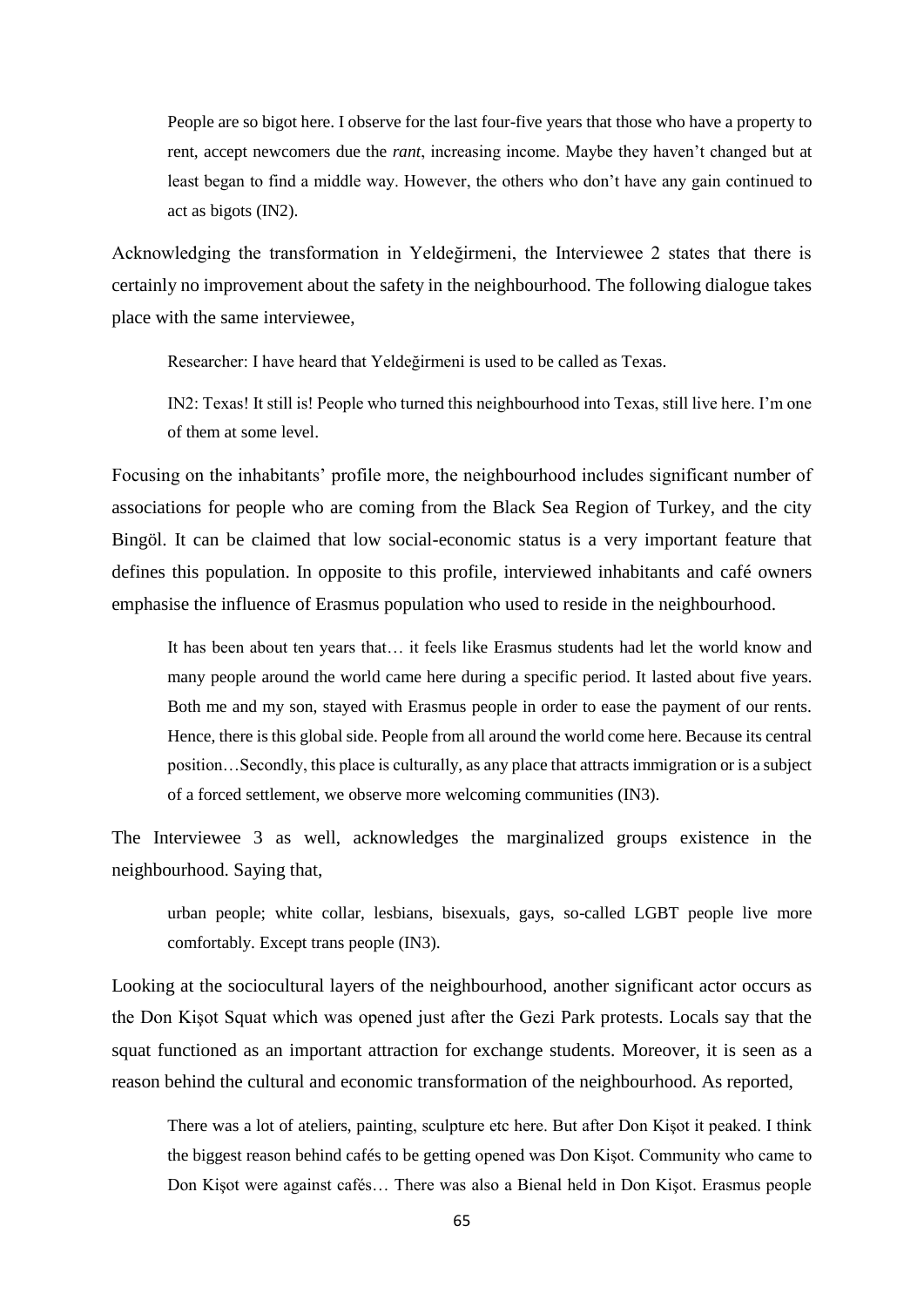supported the place because they saw it as a space to meet Turkish people. After that, flatmate thing, asking for more rent from Erasmus people etc. Then, the cafés which Erasmus students could go were opened. One followed another… (IN1).

From the municipal perspective, an officer disagrees with the idea of Don Kişot changing the neighbourhood. The interviewee says that the revitalization had already began before the Gezi Park protests. Therefore, he does not believe that the squat house has anything to do with the transformation in the neighbourhood (MU1). To that end, municipal officers point out TAK as the most significant change trigger in the neighbourhood (MU2).

TAK is an organisation founded in 2013 with the collaboration of public, private actors and a civil society institution, respectively the Kadıköy Municipality, Urban Strategy & ÇEKÜL. As reported in the interview with one of the architects who work at TAK, the organization promotes participatory design processes in the neighbourhood. It aims to create urban ateliers recognizing the complains and requests which are directed both to the municipality and TAK. Notably, the organization was established in the same year with the Gezi park protests although a month before. The interviewee expresses that TAK is a product of the same process that the Gezi Park protests was formed within, due the same need; "the right to the city". Similar to TAK, there is also another organization, namely Kadıköy Academy established by the municipality in 2015. However, as it can be understood from its name this organization works on the research level. To put it another way, "Kadıköy Academy aims to produce publications that design the urban process" (Personal Interview with TAK).

Another key thing to mention about the collaboration between the municipality, ÇEKÜL and Urban Strategy is that the founder of Urban Strategy is in the board of ÇEKÜL and has a seat at the Union of Historical Towns. Moreover, it is said that Urban Strategy owned a mentor duty in the revitalization (Personal Interview with TAK).

Thus far, it was presented that Erasmus students, the squat house and Design Atelier Kadıköy appear as critical factors in the transformation of the neighbourhood. Yet, the presence of art ateliers and artists in the neighbourhood seems equally essential to acknowledge. As reported by a municipal officer there are around hundred and fifty ateliers in Yeldeğirmeni (MU1). Due to its close distance, "the neighbourhood has always had a structure that was fed by the Marmara University Fine Arts Faculty" (MU1). According to a street artist (SA7) who is friends with some of first atelier owners in Yeldeğirmeni, the neighbourhood was not used to be preferred by other people before. People were "noble". However, the rents were cheap and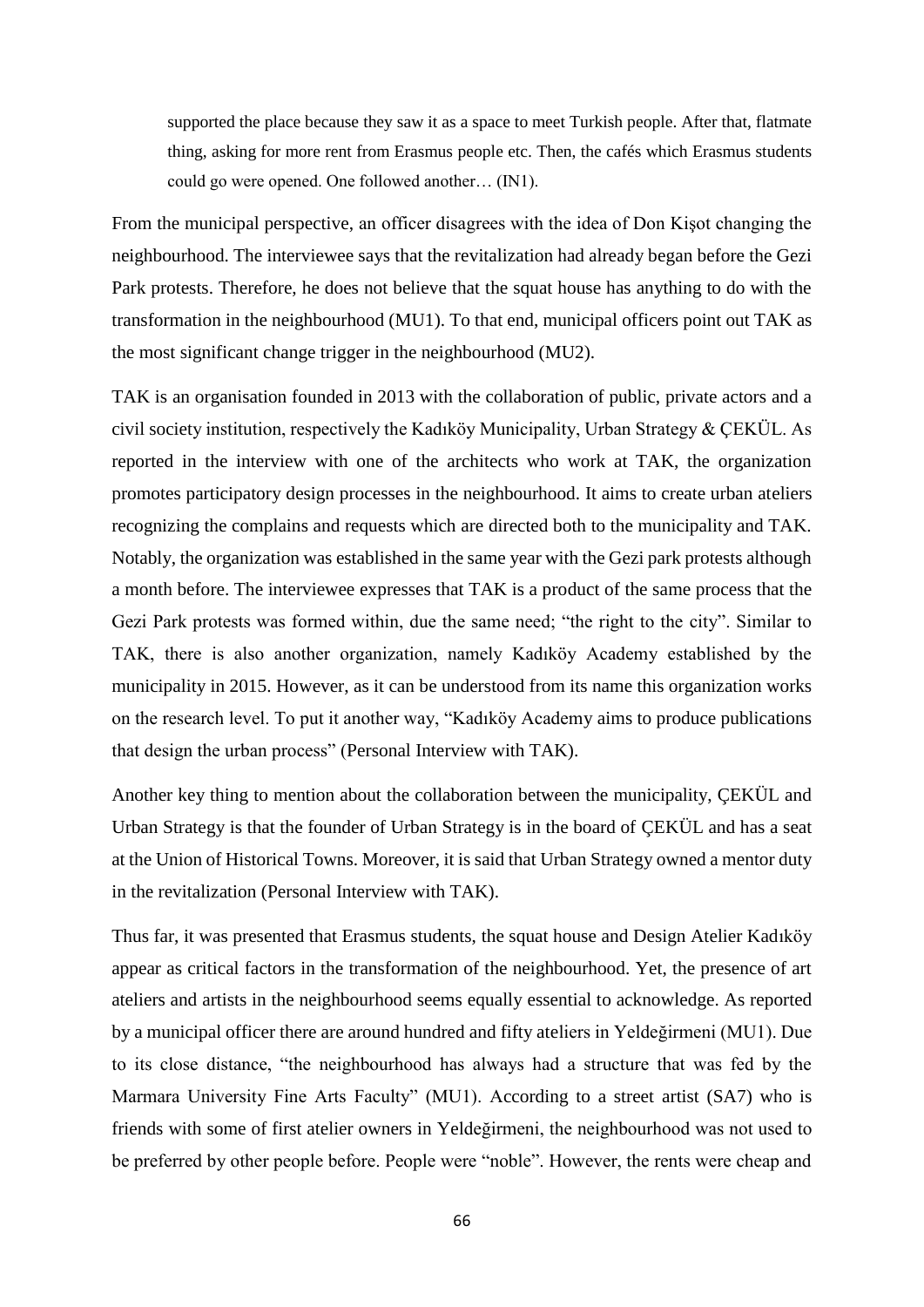work places were suitable to be turned into ateliers. His friends noticed this. Yet, it was not without conflicts for artists to settle in the neighbourhood, referring to the acceptance process of the artists in the neighbourhood he says, "People were disturbing them a lot around 2011" (SA7).

As mentioned in the theory chapter, social groups are seen influential on the idea of belonging. This becomes observable in this case as well. The fine art students renting an atelier in Yeldeğirmeni as they hear about the place from their artist friends or at least having a notice in a case that an appropriate shop was evacuated in the neighbourhood. It is worth noting that, the same networks also simplify the research process in terms of applying the snowball sampling method.

Speaking with the artist who was mentioned by SA7 in the interview, the process of ateliers moving to Yeldeğirmeni becomes clearer. The artist lives in the neighbourhood since 1998 and has his atelier there for the last six years. Therefore, he explains that he was already living in the neighbourhood when he saw a good vacant store and rented it (AR1). The interviewee emphasises that when he met a real estate broker to rent the place, was asked so many questions regarding to his purpose. Including the reasons behind not painting at his home and renting a work space instead. After a year, he expresses that, the same real estate brokers who had no idea what a painter does, seemed to improve themselves to marketize stores by underlining the required features in a workspace to paint or create sculptures. The artist expresses that,

That one year changed everything here, very fast. I told my friend. They told their friends. This is how it happened in some level. The increasing number of ateliers… 'Come see that this place is very good and suitable. There are big stores with high ceilings and close to the center.' At the end, if you are painting, those factors are really important (AR1).

According to the interviewee rents rose about 50 percent in the last two years, as no store was available anymore. This affected the art students who used to share rental expenses with their few friends in order to have an atelier. Consequently, young artists slowly handed over those places to cafés or new ateliers and left.

Considering the influence of these "new ateliers" to the neighbourhood, a street artist who is also an inhabitant states that they contributed gentrification by settling to pay higher rents for ateliers and going to cafés even though they acted as they are oppose to it as intellectuals (SA7).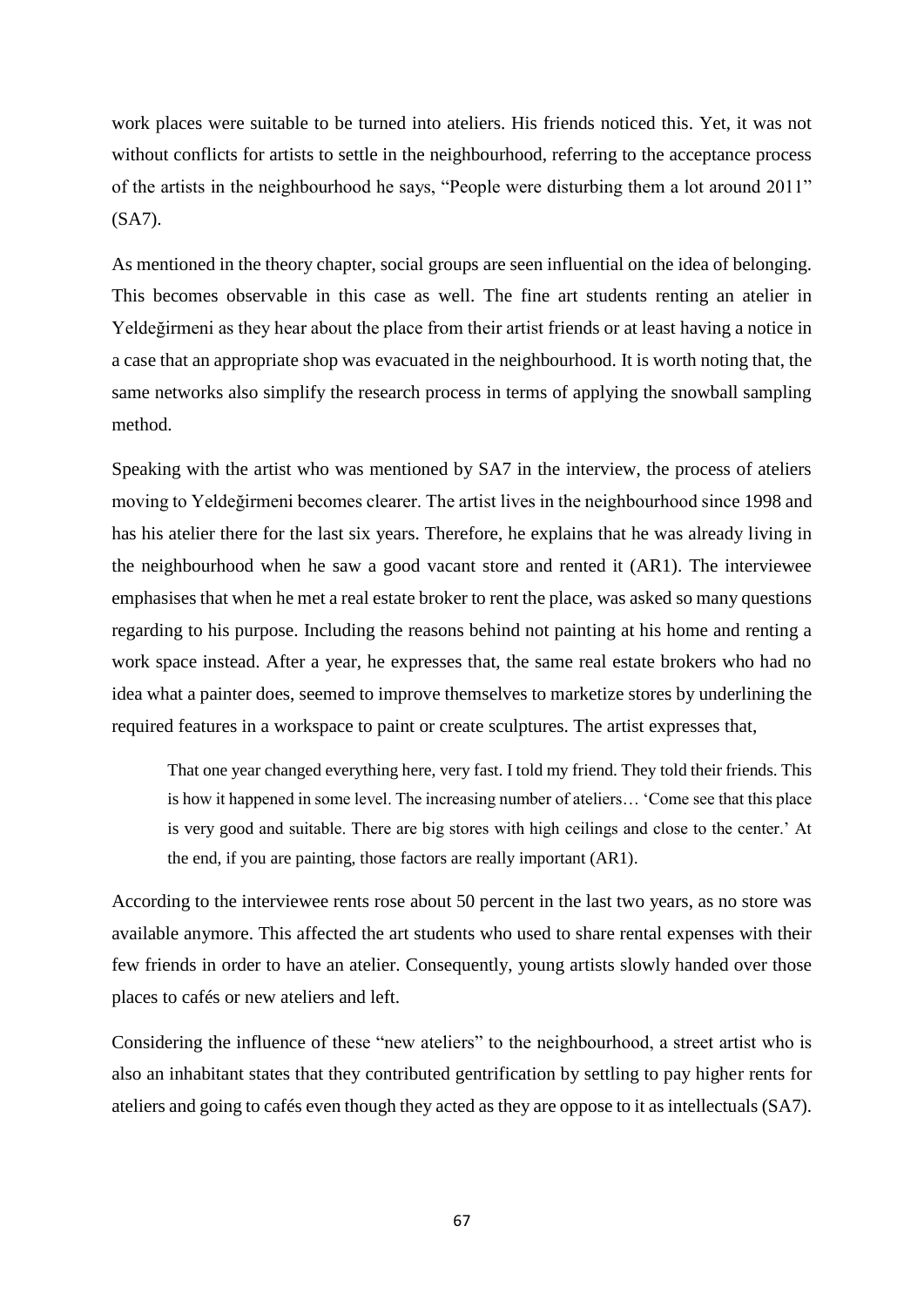The interviewee (AR1) on the other hand, strongly emphasises that the cafés in the neighbourhood spread so quickly, and that they fasten the process. "There are around a hundred cafés opened in a year" he says.

Another artist who owned an atelier in Yeldeğirmeni now for six years, confirms that the property owners are willing to rent their place to cafés as cafés pay high rents. However, he says, except six or seven of cafés, there are no costumers going to cafés (AR2).

Although all of these interviewees agrees that cafés have been increased a lot, there occurs an opposition related to ateliers being closed. In contrary to what AR1 describes, Artist 2 states that not many ateliers have been closed. He says,

About a year ago, together with the crises, property owners wanted to raise the prices. Hence, they tried to convince some tenants, atelier owners to pay more rent. Some of them were convinced and stayed whereas some have left. Yet, this is not the majority (AR2).

In this regard, one of the municipal officers also reports that,

Ateliers are not decreasing, ateliers are coming back (MU2).

This can be understood as ateliers have left but they are now moving back to the neighbourhood. In other words, there is the observation of some of old ateliers not being able to afford the rents. In contrast to this, it is also said that there are not many ateliers closed. Additionally, the municipality expresses that they are coming "back". This brings us to another important matter which is the visibility of ateliers. A municipal officer claim that,

They actually hide themselves. The reason for that is to avoid the rent increase. We visited them all, the friends in the ateliers. Organised meetings about the problems and how to solve them…Some don't want to be visible, some does (MU1).

From the perspective of one of atelier owners, the story about the municipality's visit to the "friends in ateliers" occurs as follows,

…two municipal officers came. Well, they asked if they could photograph the inside. I asked their purpose. They said 'we are preparing a map of ateliers here. We will share on the internet'. So, I didn't give my permission… To the internet… I didn't let them place my atelier there, but they knew that there is an atelier here. They may not have shared it on the internet if people had reacted, asking the logic behind sharing the inside of a place on the internet (AR1).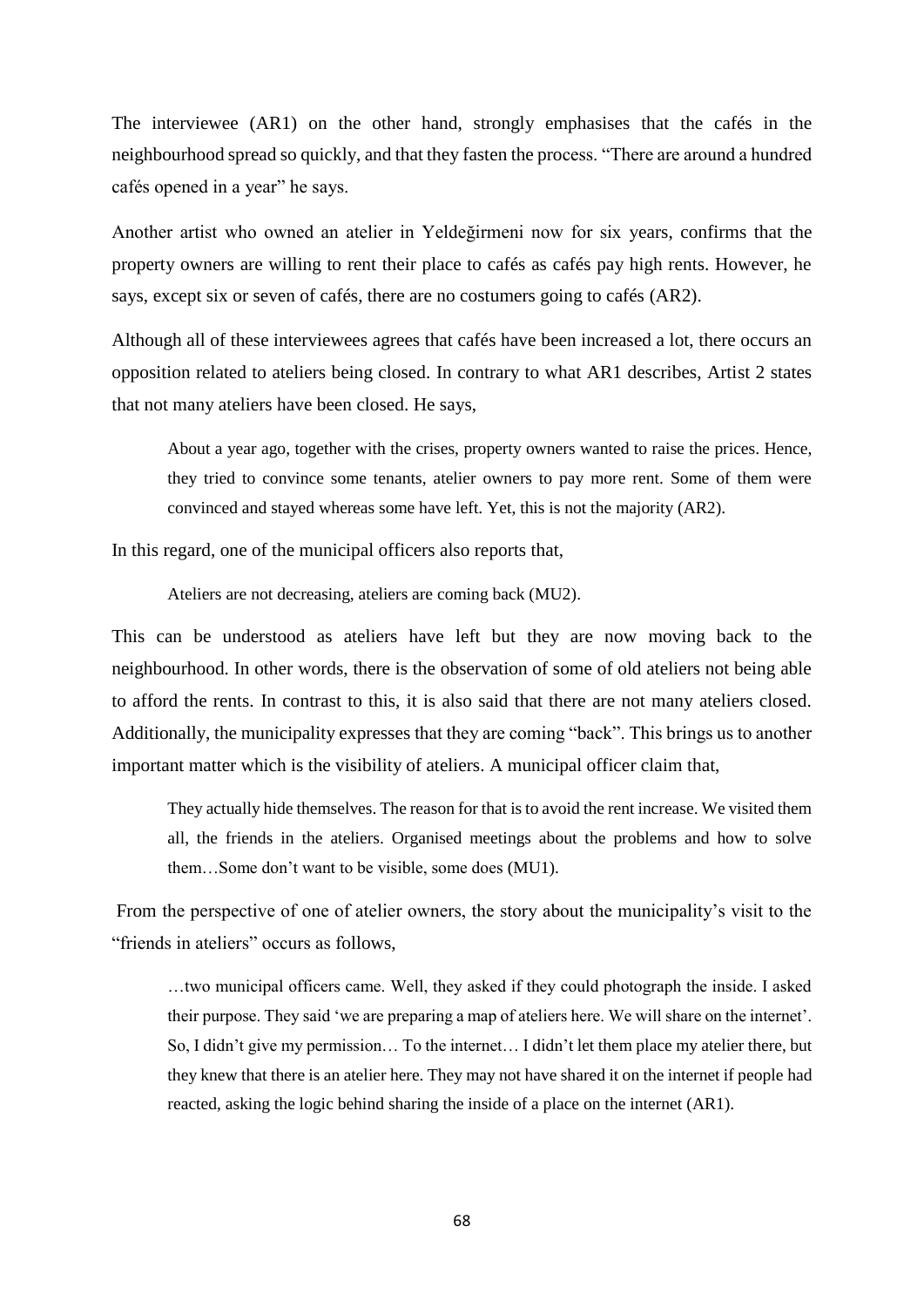When two other municipal officers who work at the Urban Design Management Department were asked about the map, they states that they are not informed about the project and they do not know which department of the municipality had such an attempt.

As reported by AR2, the popularity of Yeldeğirmeni began increasing five years ago with the process of Beyoğlu being transformed into an idle place due to government's new public policies. In opposite to the process in Beyoğlu, Kadıköy became a place where people feel comfortable owing the fact that "they can feel freer, drink, wander around, walk on the streets holding hands, consume culture and such" (AR2). Therefore, it can be said that the interviewee interprets the change in Yeldeğirmeni as a result of the government's policies over one of the most popular and certainly the most marginal district in Istanbul. The most significant move of the government over the district was the restriction of cafés to have outdoor seatings. The interviewee's idea regarding to this change and AR1's observation about cafés changing the neighbourhood complete each other, as well as the prementioned observation of inhabitants about cafés which were opened to serve alternative culture for Erasmus students.

In this matter, café owners point out other actors as the agencies of urban transformation. For instance, the café owner (CA1) who is also an inhabitant since 1972, claims that neighbourhood began changing as a result of students and ateliers. Secondly, he states that there is no neighbourhood culture left due the fact that property owners had move and most flats are constantly rented. This also means that he does not know any of his neighbours as they always change. Currently, the neighbourhood has an urban heritage district status. Having said that, thirdly and maybe the most significantly, the interviewee claims that Yeldeğirmeni will be classified as a tourism site in a few years as he was told by a municipal officer. That is to say, tourism license will bring alcohol license and the neighbourhood will get worse (CA1).

Notably, the café owner says that there is a habit of doing the same work that someone else does in the neighbourhood. As reported by him, he had renovated his shop where he produced billboards since 1994 and turned it into a café one and a half years ago. Moreover, he says, a friend of his who owned a shop in the same street also transformed it into a café just after CA1.

Another important feature the interviewee highlights is that most of cafés can't make profit. Therefore, real estate brokers hire actors to act as costumers and to make the cafés look crowded, so they can rent the place to someone else. Related to the revitalization project, the interviewee expresses that fights are still a part of neighbourhood's reality at night time, as well as women presenting themselves in windows. Despite that he says, there are improvements in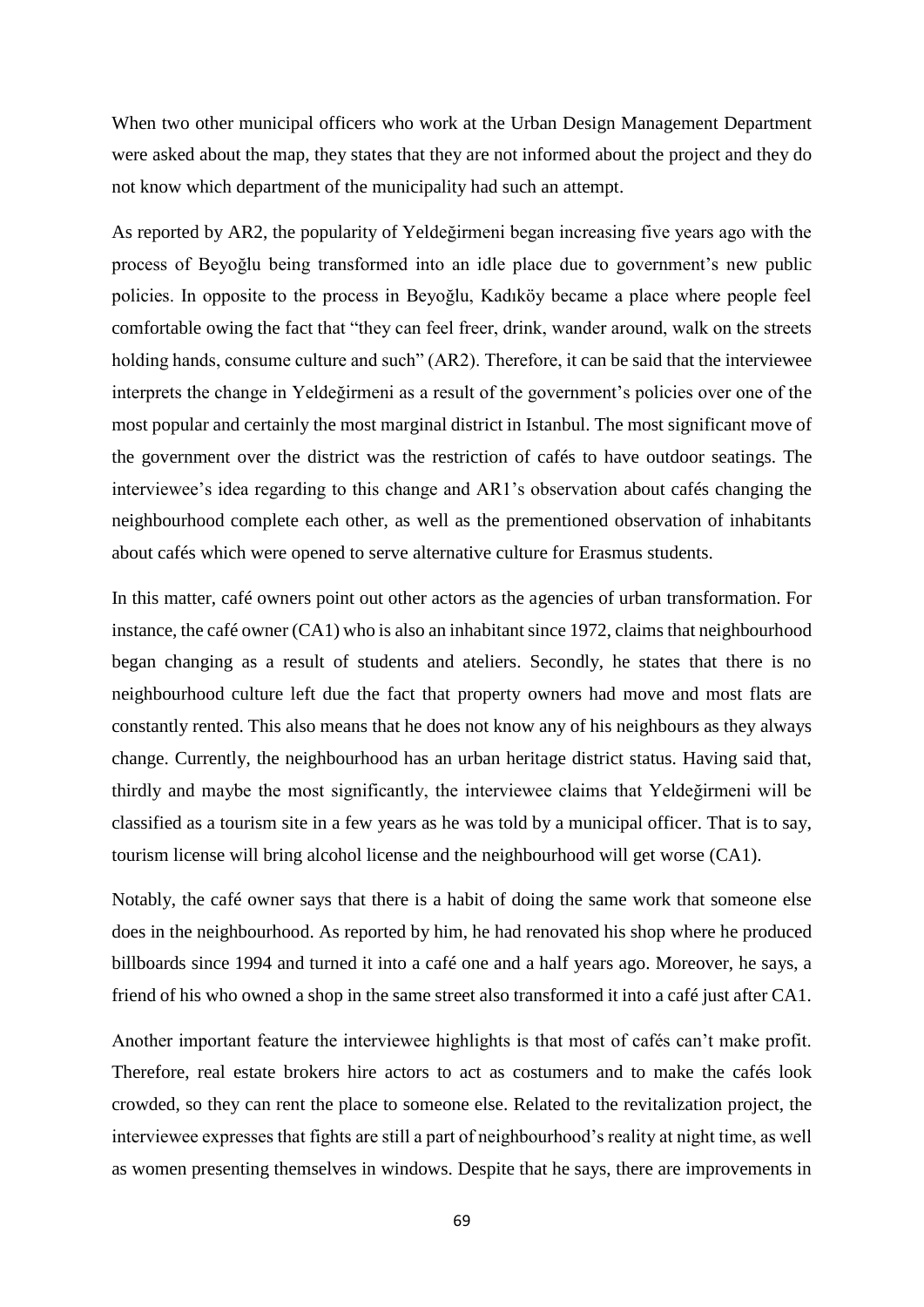the neighbourhood & that its better. When CA1 was asked about the profile of his costumers, he answers that they offer a home atmosphere, an open stage and the costumers are "Volkswagen Beetle Association's members, artists and poets" (CA1).

The interviewee's (CA1) insights as previously a shop and a current café owner in the neighbourhood differs from other two café owners. CA2 lives in a close district whereas CA3 comes from the European side. They are a thirty-one years old engineer & a forty years old accountant respectively. CA2 explains the reason of opening a café in Yeldeğirmeni as it follows,

I resigned from my job due the family related reasons. They (his current work partners) made me this offer. It was so quick… I did not know about Yeldeğirmeni…We heard about the revitalization project from our friends and through the internet that this is a developing area, cafés are opened. I cannot say that I was aware about what the project is about. But this was the reason why we came here (CA2).

Comparing the other two, the café of CA2 ensures that people who has alternative lifestyles are welcomed. Hence, he says they have been spending effort for the municipality to place bicycle racks to their street, but the municipality postpones it. So, they ordered it on their own from their budget. The café also offers vegan menu and reading nights due their costumers' request. Additionally, there is a corner where art works for sale are exhibited. CA2 says that, art works are brought by individual artists who do not have a place to show their works, so the café offer them a space. The costumer profile of the café includes many foreigners who live in the area as well (CA2).

Similar to what CA2 says, the third café owner observes that she has many foreign customers. This population includes people who live in Istanbul, tourists and Erasmus students.

We have regular customers, who are foreigners. Erasmus students. Even though the number is so low comparing to previous years, they are still here. They often come to see their friends here. You know that there are so many students here, dormitories. They visit the district (as a tourist) (CA3).

Her experience about relating to the neighbourhood culture appears as serving food and drinks to local shops and ateliers around. So, it is a business relation. It's also worth noting that the participant highlights that majority of her costumers are outsiders who visit the district, and students (CA3).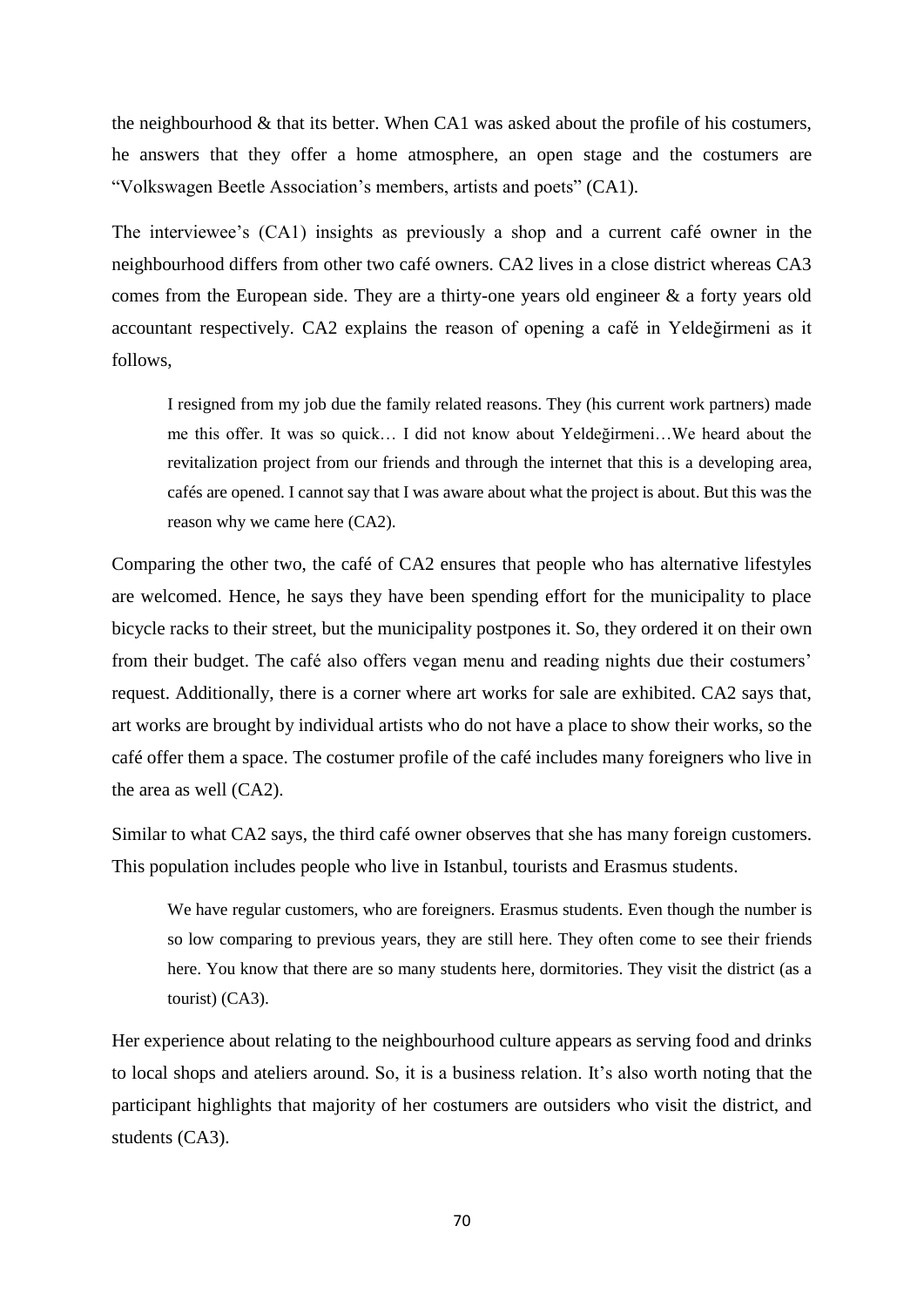The interviewee defines Kadıköy as a place where different personalities and diverse ethnicities come together. Last of all, regarding the revitalization project she believes that Mural Istanbul changes the environment in terms of improving the aesthetic value, modernizing the neighbourhood and setting a model for other places.

To sum up, it can be said that interviewees' impression on the change in Yeldeğirmeni and experiences regarding to this, present both common features and contradictions which need to be considered when analysing the process & street art's role in it.

# **5.3. Mural Istanbul Street Art Festival**

The idea of organising a street art festival in Yeldeğirmeni emerges from an initiative of the architect Alp Arısoy. The street artist who leads the project says that,

There was a high socio-economic inequality in Kadıköy and he wanted to transform the area into a worth noticing, visitable place (SA7).

As reported in the interview with SA7, he and Arısoy were in the same socio-cultural circle as they both study at the same fine arts university. That's how Arısoy heard that SA7 is a writer. They met to discuss about what could be created in the neighbourhood. At the end, they agreed on a mural project which was then presented showing the world-wide wall-painting examples to the municipality. Mural Istanbul Street art Festival, previously called MURAL-IST, began in 2012. Since then, well-known street artists from Turkey and around the world such as Pixel Pancho, Aryz, Fintan Magee, Treze and Rustam Qbic were invited to paint at the festival.

According to the interviews, artists are free to paint whatever composition they desire with the condition of being sensitive about Turkish values (SA7, MU1, MU2). Artists to be invited on the other hand are chosen and presented to the municipality by SA7, with an exception of one international artist in 2017. Moreover, they were sent the photos of the wall as this gives the artist an idea about where their design is going to be painted on. Some of artists come with a design to paint whereas some prefers to observe the district and make a design considering the environment after the arrival (SA7, SA3).

Walls to be painted are chosen considering its visibility in terms of offering an enough space to photograph the piece (SA7, MU1). The position of the apartment is also considered in terms of easy-access for visitors.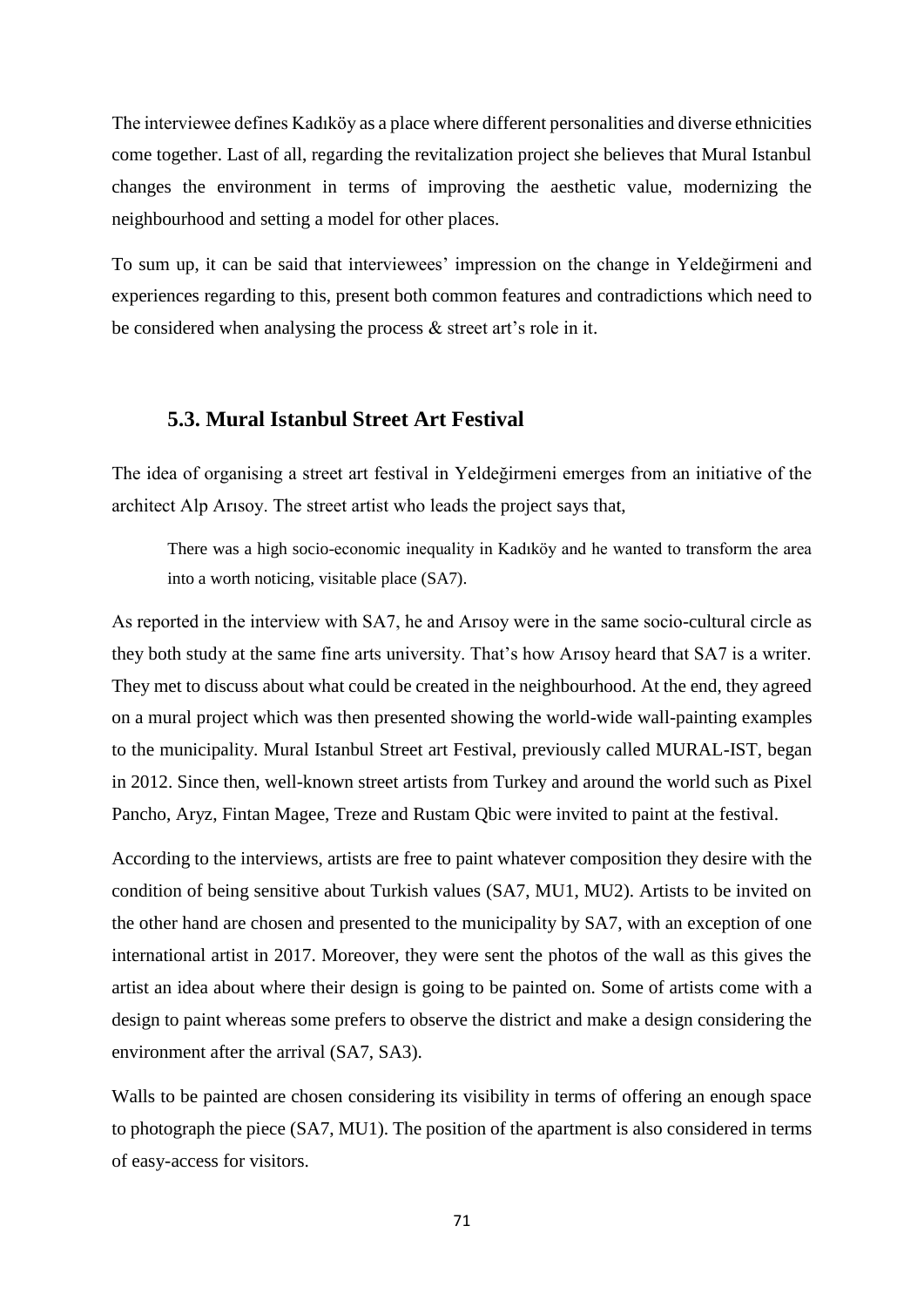Significantly, majority of the pieces are painted to the apartment walls' which are next to private parking-lots areas. This also means that there is a car with a lift for an artist to paint the building. Therefore, there is a place occupied by the lift during the working hours of the parking lot for days. Considering that the parking lots belong to private individuals, it was stated in an informal dialogue with a municipal officer that the owners are paid an occupation fee. Having said that, a parking lot worker whom I met during the festival, claims that they lose profit because there is no such a payment offered (PA1). Despite this, he says, they did not request any payment anyways as the walls look good. He explains it as,

A ten year old boy might get inspired by seeing this wall! We might have a financial lost for 3- 4 days, but I believe that this will bring benefits in the future (PA1).

Interviewee from the parking lot area where one of the first graffities in Mural Istanbul was painted shares his experience as follows,

The municipality sent an ordinary paper declaring that there is going to be such a work and that we need to evacuate the place in a specific period which they say. So, of course we didn't accept this. Then they improved the conditions. They said that 'let us have at least a part of this place'. It was very challenging for us. We lost our business. We couldn't work. We couldn't earn money. But at the end, the work (referring to mural) turned out good (PA2).

Despite the very positive attitude of PA2, street artists and a municipal officer at the festival area informs me that he was completely a different man during the period when his walls were being painted. After the media attention they say, he has changed. Similar to what was experienced before the media came, there was another parking lot where it was showed to the festival team that they are not welcomed during the research. Therefore, it was not even possible to interview people who works for the parking lot.

Looking at the budget of the festival, first, the artists do not get paid. Secondly, it was told that the municipality has just began making a symbolic payment to the street artists who are in the organisation team of Mural Istanbul. However, the amount of payment was not asked to interviewees. Last of all, a wall costs approximately 10.000 Turkish Lira. This includes the expenses of a lift, supplies, paints, international artists' accommodation & travel expenses as well as everyone's lunch in working days. It is also stated that the municipality covers most of these expenses on its own (SA7).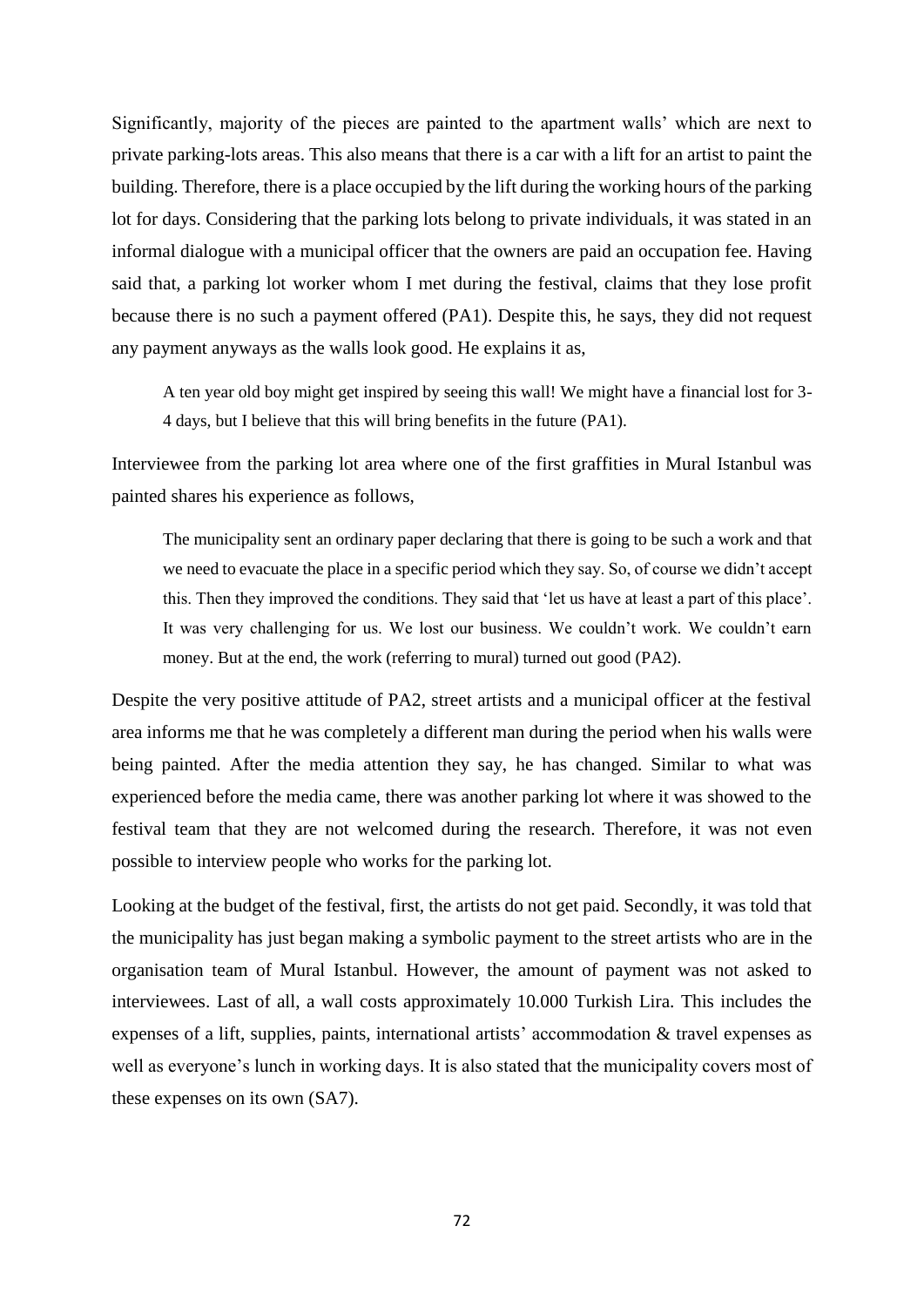#### **5.3.1. The Municipality's Aims**

In the previous chapters, perception about the street art in Turkey was presented. Acknowledging this, it was said by the municipality that the Mural project was approved "for street art to be respected more as an art branch" and the municipality "prioritized it" (MU1).

Besides that, from the municipal perspective, the project is seen as an opportunity due the context of the art's visibility in the public space (MU1). An officer states that the project was thought to be an exposition of what is created in the ateliers of Yeldeğirmeni (MU1). That's to say, one of the repetitive statements in the activity plans of the Kadıköy Municipality is that, "Kadıköy with its opera, culture centers, galleries, libraries, festivals and events became a city of art and culture" (Kadıköy Municipality 2013 Activity Report. 2013, 5) In this regard, one of the aims of the festival is stated as to improve Kadıköy to be a center of art (2013, 176).

With this in mind, the main goal seems to be changing the profile of the neighbourhood. According to the municipality, there are some shops and areas in Yeldeğirmeni, owned by mafia and different groups (MU1). Approving the visible yet hidden conflict between parking lot owners and the municipality it is expressed that,

We (referring to the festival team) used to discuss with parking lot owners, they used to say that they didn't want (street art). That area is a bit… By doing this, we are changing the profile in the area. Otherwise, we cannot do… We cannot say that 'you! shut this (business/shop) down. You! Shut down!' Through this kind of implementations, we change the life there to be more congruous with the rest of the neighbourhood (MU1).

Regarding the aim of making Kadıköy art and culture center, it is seen that the festival achieved more than just gaining public interest as the first mural festival of the county. This occurred as a reaction against political interventions of the ruling party in terms of art and culture. The story of rainbow stairs in this regard appear as a significant case.

In 2013, pictures of stairs which were painted to rainbow colours immediately began spreading on the internet. The story behind was that stairs were painted by an old forest engineer and his son, both are inhabitants, to "make people smile". People began visiting the "rainbow stairs" to take a photograph and it attracted tourists' attention.

Despite the increasing interest, one morning people woke up and seen that the stairs were covered with grey colour at night time. Stairs were in a quarter of Beyoğlu Municipality which is administrated by AKP. At first, the municipality of Beyoğlu denied that they covered the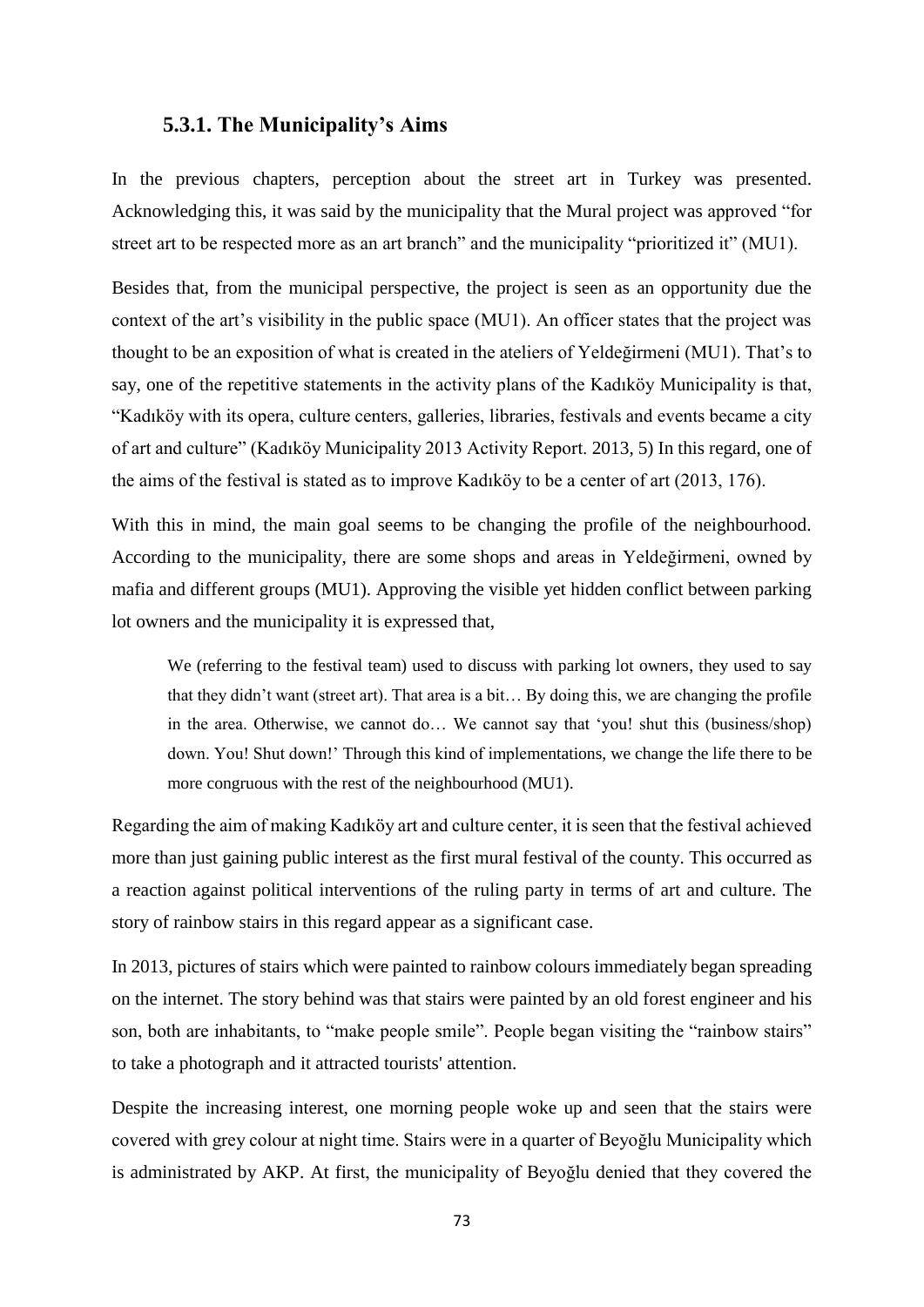rainbow. However, after a while, the mayor made a statement through media that the neighbours were complaining about the issue, due that the municipal workers were told to paint the stairs to their normal colour.

The rainbow stairs were mirroring the idea of diversity therefore, they were perceived as a symbol of Gezi Park. Painting them to grey on the other hand, seen as an attack against freedom. Hence, it triggered new protests such as writing colour related texts; "grey", "until your grey paint runs out", "you are grey" to the walls and illegally painting stairs in different districts & even cities.

As a result of media pressure, original stairs were painted to rainbow colours once again, under the supervision of the municipality. At the end, in 2015, the stairs were destroyed (Kundakçı, 2015).



*Image 3 Rainbow stairs were destroyed (Kundakçı, 2015).*

The impact of stairs to the Mural Istanbul is reported by the municipal officer as it follows,

The walls began attracting more attention, when the story of painted  $\&$  then covered stairs spread through media. Kadıköy on the other hand, became one of the symbols of these (he refers to art works). However, our work had been here even before the oppression of the government on the public space growing to its current state (MU1).

In consist with that, the concept of the right to the city emerges again. A message from Aykurt Nuhoğlu (2016), the Mayor of Kadıköy on the official website of the municipality is a significant example in terms of implementing street art as a part of local governments' urban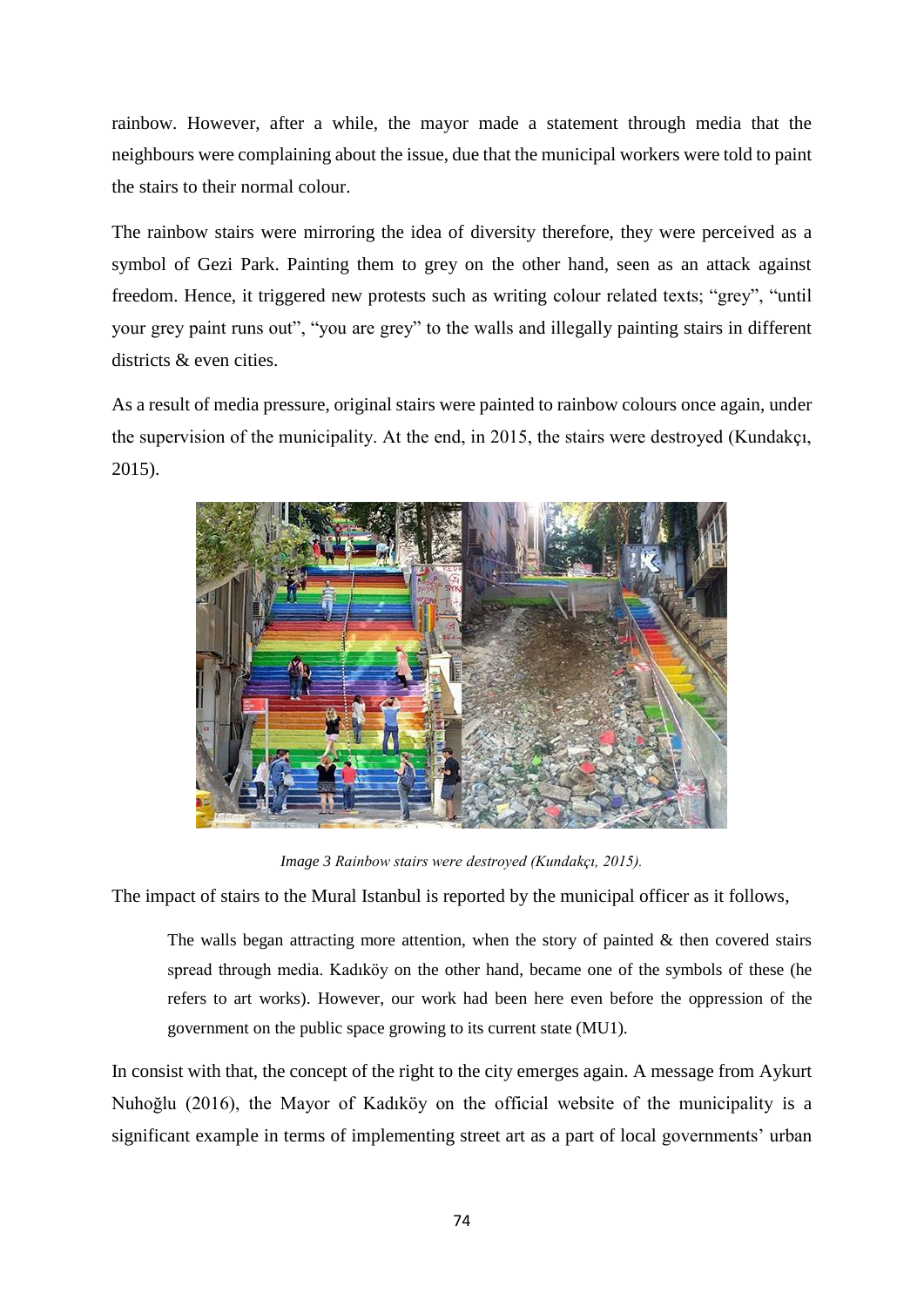projects which are supported by the right to the city based urban policies. The mayor's speech occur as it follows;

We can create endless possibilities if Kadıköy in our minds, dreams is more humane, more contemporary, freer district… We know that giving the will to the district locals having the right to speak in local government will make everyone take responsibility for the management of Kadıköy. In this sense, it will not be difficult to establish a life from our neighbourhood, our town that will be strengthened with democratic values and its solidarity. If we have the right of use of the space we live in, we will also have the right and freedom of conversion and reorganizing (2016).

Looking at the speech it is possible to say that the idea of claiming the rights to the city is used to promote the municipality. Moreover, it is used to build a legitimate ground to support revitalisation without triggering a gentrification. When the urban strategy reports, speeches are observed, it is also seen that the mayor frequently highlights the aim of achieving an inclusive, participatory and democratic way of management in the local government. Although the right to the city seems as a common ground for inhabitants and the municipality in the prementioned speech, it is also observed that "... the city, as a place of constant interactions and multiple experiences, will never be a transversal space, as what is the basis for identity and common interest for some, is not valid for others" (Costa & Lopes, 2015, 9).

Apart from prementioned aims, the festival is considered as the mediatic face of the revitalization project (MU1). Looking at the Kadıköy Municipality's action reports, the festival project appears for the first time in the activity report of the year 2013. In this report, aim is explained as to attract different artists around the world and from Turkey to Kadıköy by organising the street art festival in Yeldeğirmeni (*Kadıköy Belediyesi 2013 Faliyet Raporu.* 2013, 176). Through the year, the emphasis on the project changes whereas the aim remains more or less the same in the reports.

In 2014, the festival was organised in collaboration with COMMON EXPERIENCE from Poland and the supplies were covered by them (SA7). The international street artist M-City's work which shows an UFO abducting or placing military looking cars, was listed as one of the best street art works of the year. However, it does not take place in the activity report 2014 (*Kadıköy Belediyesi 2014 Faliyet Raporu.* 2014).

A year later, the project is mentioned more than once in the different sections of the report and purposes are described as "to bring identity and colour to the streets; make public spaces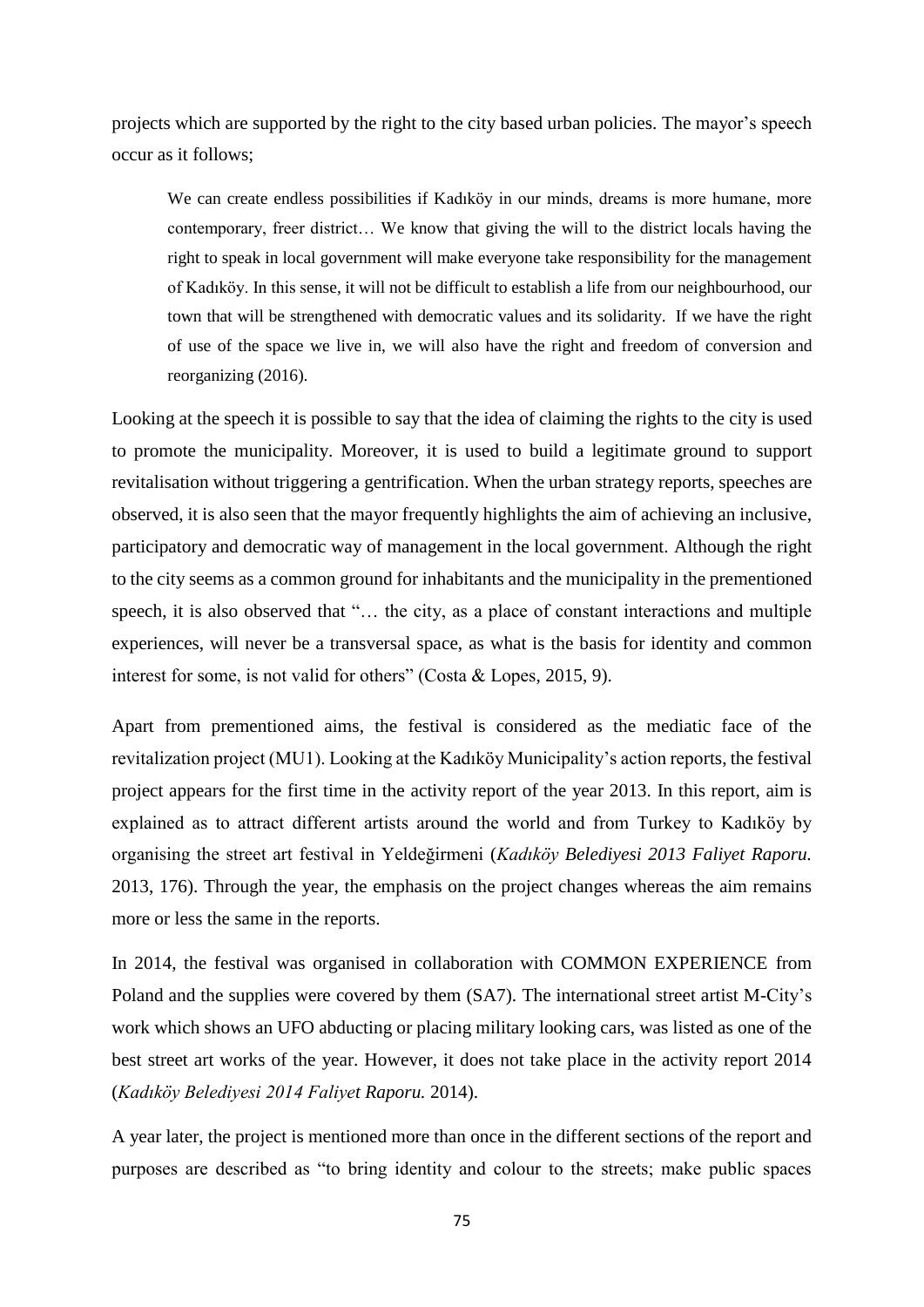attractive; to create new attraction spots in the city. All artists who participated, volunteered to create their art works in order to contribute more recognition for the street art. In the meantime, the project brought local and foreign artists together, it contributed for the share of experience and culture" (*Kadıköy Belediyesi 2015 Faliyet Raporu.* 2015, 110). Significantly, in 2015, the Municipality participated to the European Local Democracy Week (ELDW) with the Mural Istanbul Festival project. The theme of ELDW was "Living together in multicultural societies: respect, dialogue, interaction" (2015, 72). Moreover, it was stated in the report that the target budget for art to be created on the street, to support street artists & organise street art festival**s**  in Kadıköy, is 100.000 TL. The responsible department on the other hand is reported to be the Department of Culture and Social Works.

In the last two years, the purpose is defined just as "to create an innovative approach to the public space" (*Kadıköy Belediyesi 2016 Faliyet Raporu.* 2016, 132. & *Kadıköy Belediyesi 2017 Faliyet Raporu.* 2017*,* 147)

Considering both the municipal reports and interviews, it can be observed that the focus on the Mural Istanbul Street Art Project decreases from time to time in the reports although the municipality offers a significant budget.

For the further discussions, I will be ending this chapter with a municipal officer's words,

The story of Nuh<sup>18</sup> made it clear that whatever we do we are stuck between the borders which were placed by the sovereign, we cannot go out of what bigger politics demand (MU2).

# **5.3.2 Artists' Motivation**

1

All the street artists whom were interviewed during the research, without an exception, stated that it is not very likely for them to paint huge murals on their own. There are two reasons behind. Firstly, there is the struggle of finding suitable apartment where tenants give their permission to an artist, in order for a mural to be painted on their building. It was presented in the previous chapters that painting murals on high walls, require a high financial investment. Higher the wall gets and more the canvas expands; more the budget increases. Therefore, the

<sup>18</sup> Journalist and a writer Nuh Köklü was murdered while playing snowball with his friends in Yeldeğirmeni due "a snowball hitting the shop window". Köklü was a member of the Solidarity House in Yel değirmeni (Yeldeğirmeni Dayanışması, 2015). The murdered shopkeeper defended himself by writing a letter to Erdoğan and saying that Köklü was from the Gezi & he was against AKP.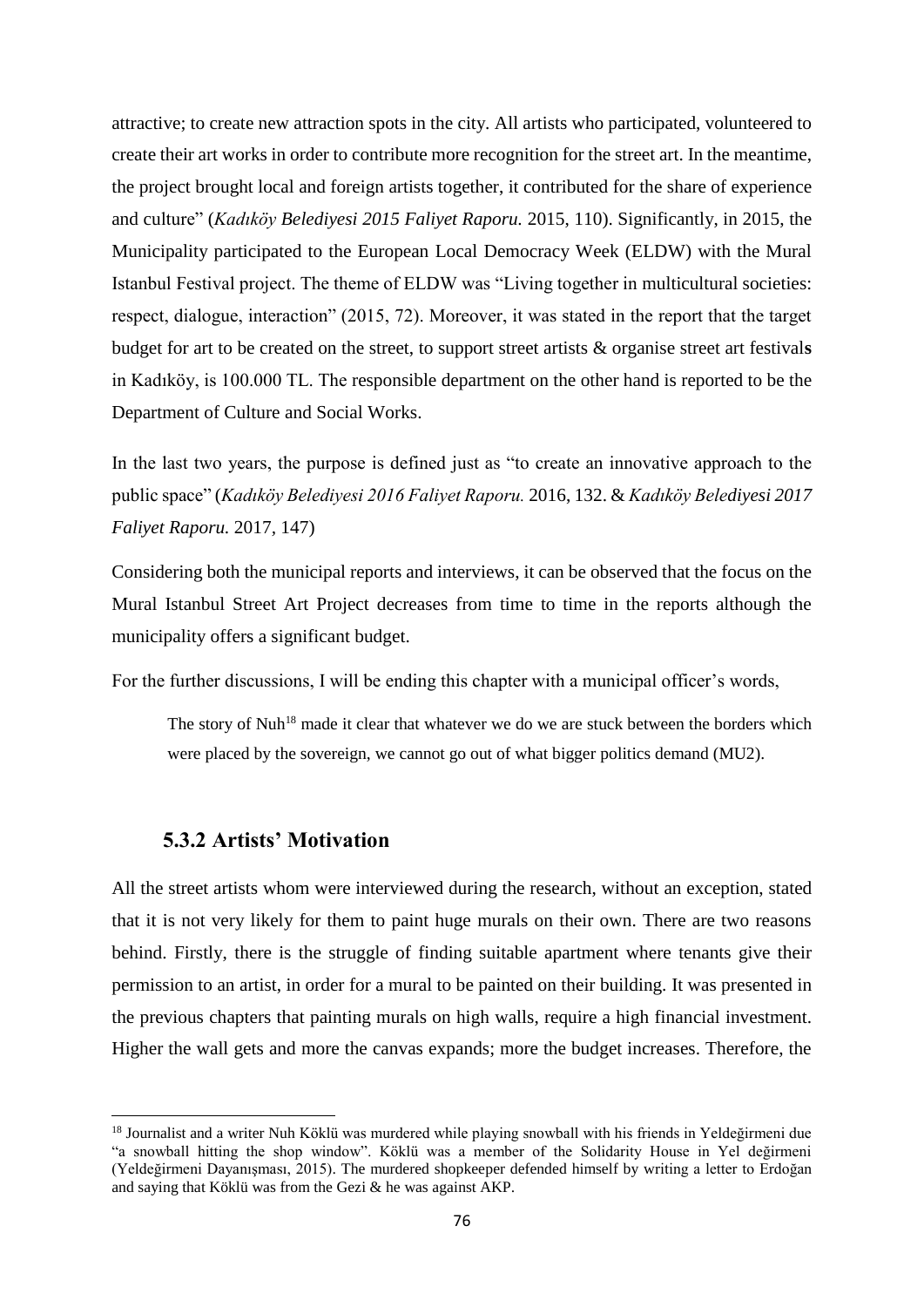second challenge appear as to cover the wall expenses. So, participating as an artist to the Mural Istanbul offers an opportunity of painting large size murals. As an artist says:

For people who paint walls, artists... How to explain... It is everyone's dream to paint a big wall, at least for once. Motivation is always high when there is a chance to paint a big wall (SA2).

Another artist remarks the feeling of self-development or achievement which is linked to the scale of the work,

You are doing a work, you like it and want to improve it. Same thing… The reason why I want to paint in a festival like this is the feeling of development. Mural is a big scale work. Not everyone could handle it (SA8).

Regarding the meaning of painting high walls and financial aspect of the issue, one of the youngest artists who works as an assistant at the festival says:

It would make me so happy to have such a big scale of work like this. Left-over paints and such... I am having a hard time about paints (SA9).

Another key point about the street artists who paint in the festival in 2017, with an exception of one occur as that they do not aim to give any message through their pieces. Considering the informal dialogues and participatory observation in the field, it can be said that asking a street artist regarding the message of their artwork was almost on the taboo level of a "no, no". People who coincidently saw a mural while it is on the painting process, and asked street artists who happen to be there to watch the work about the meaning of the work, received sarcasm or jokes as an answer. According to the only street artist who expresses that his murals have a message, the negative attitude regarding the meaning of an art work, was born as a reaction to highbrow & low art conflicts (SA3).

Related to the message of an art work, it also appears that most Turkish street artists who take part in the festival prefer having distance with politics. When they are asked about protest graffiti writers, they respond saying that there is no one who really create protest street art works in Turkey. Regarding to this issue, one of artists who studies at a fine arts university says,

Everyone has a different kind of emotional bound with their work…I am a little bit devoted. How to say…I am looking at it from a different perspective. I want to paint as I wish, and I don't believe that I could reach what I want through the context of street art, illegal or protest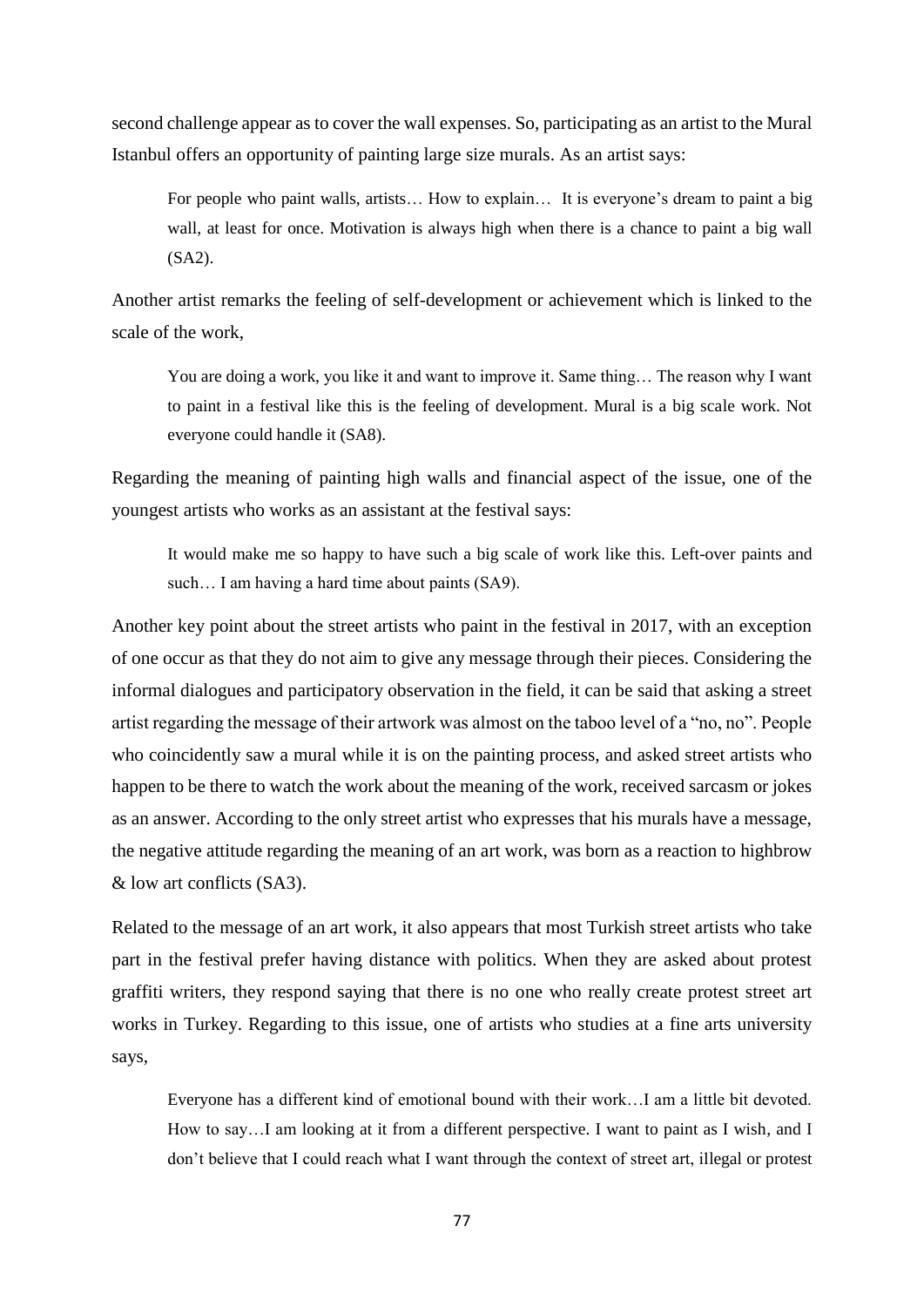works. Due that one needs to have a more emotional approach and have a good relationship with the society (SA2).

On the other hand, only artist who was invited to paint at the festival from the European Side states that, he created his first protest work about the years 2006-2007 during the Palestine-Israel War, for Palestinian kids (SA4). Additionally, he says that he does not create works to send a direct message to someone, but somehow, he shows his reaction.

Provided that, some local street artists who paint at the festival expresses that they do not have any information regarding the Yeldeğirmeni Revitalization Project (SA2).

In comparison to this, one of international artists (SA3) who is always invited to paint in different countries, shows curiosity about the districts where he paints murals. He replies the question of if there is any common feature about those neighbourhoods as,

It varies from project to project…Well sometimes its gentrification sometimes its other social initiatives but often it leads to gentrification. The other neighbourhood is generally left wing. Kind of creative neighbourhoods (SA3).

That's to say, he describes his own observation regarding the gentrification processes which street art is used as a tool by private agents as it follows,

…you have property developers buying up basically cheap properties, cheap lands in kind of like run down inner city neighbourhoods, making street art projects and trying to bring like colour and that kind of stuff to the neighbourhood. And that this in turn makes city look more safe. Kind of like young, trendy, white people and particularly like inner city urban professionals. There is a term like if they can change the image, make the neighbourhood look safe that means the young urban professionals move in and the value of the properties go up (S3).

Regarding to the outcome of street art taking part in gentrification processes he expresses that,

You know your intention as an artist isn't to push poor people out of their home…that kind of sucks because like when you are going to a neighbourhood, trying to create a message and tell a story or talk about an issue… even though like you are talking about an issue your actions are kind of like doing the opposite of what you wanna do. So that's kind of like something that you should be aware of (SA3).

In addition to the prementioned aims, one of the main reasons behind painting in this kind of projects is reported by the other international artist as,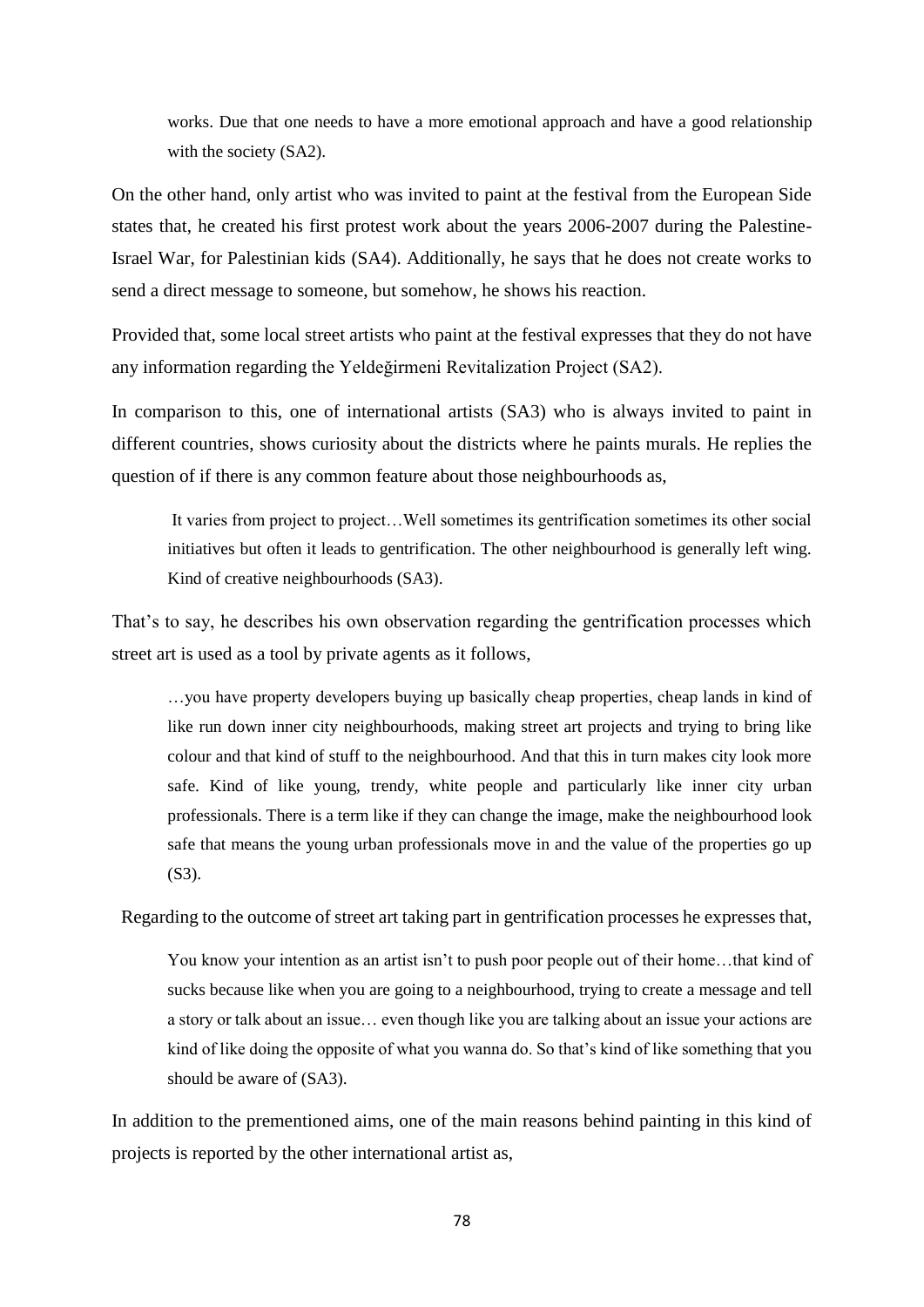Oh wait! Somebody invited to a place that I have never been before? It's the motivation to go (SA10).

Last of all, it is said for several times by different local artists that the paints are very expensive. Therefore, it is especially a difficulty for young artists who do not have any good income to afford paints, especially the colourful ones. Due that, tradition to share paints occur as an important part of this culture. It is observed that old-school artists support beginners in this matter, when its possible. Hence, paints which are left after a commercial mural is finished are told to be shared with friends to paint illegal works. As an artist says,

If I make a legal work, this means I have a lot of paint left. I make tones of bombing in a night with those left overs (SA4).

Another participant who study fine arts at a university explains the situation as follows,

Let's say I'm drawing the painting of Raphael, carrying Jesus. If I draw this to the wall, on the street it would be street art. But if draw this on the paper… It doesn't work. I want to ee this kind of things on the wall... In order to do this, you either have to be so rich to buy the paints, or you have to paint for the market. Thus, sponsored paintings plays a financial role as well as it's important for self-development (SA8).

To conclude this chapter, it can be said that the opportunity to paint large size murals occurs as the main & common aim of the artists whereas what follows this such as sharing a message, travelling or having the left over paints after the work varies from artist to artist.

## **6. DISCUSSION**

The urban transformation process which the current social, cultural and economic dynamics were emerged through, in Yeldeğirmeni comes to the sight in 2010. In the last five years, this accelerated transformation begins to display common features with what researchers call as gentrification. As it was explained in the previous chapters, gentrification process of decaying, lower-class neighbourhoods is associated with the emerging population of people who usually are engaged with creative and intellectual works, boutique & alternative cafés, as well as young middle class entrepreneurs. With this in mind, we can look at the study findings once again to see how the features compare.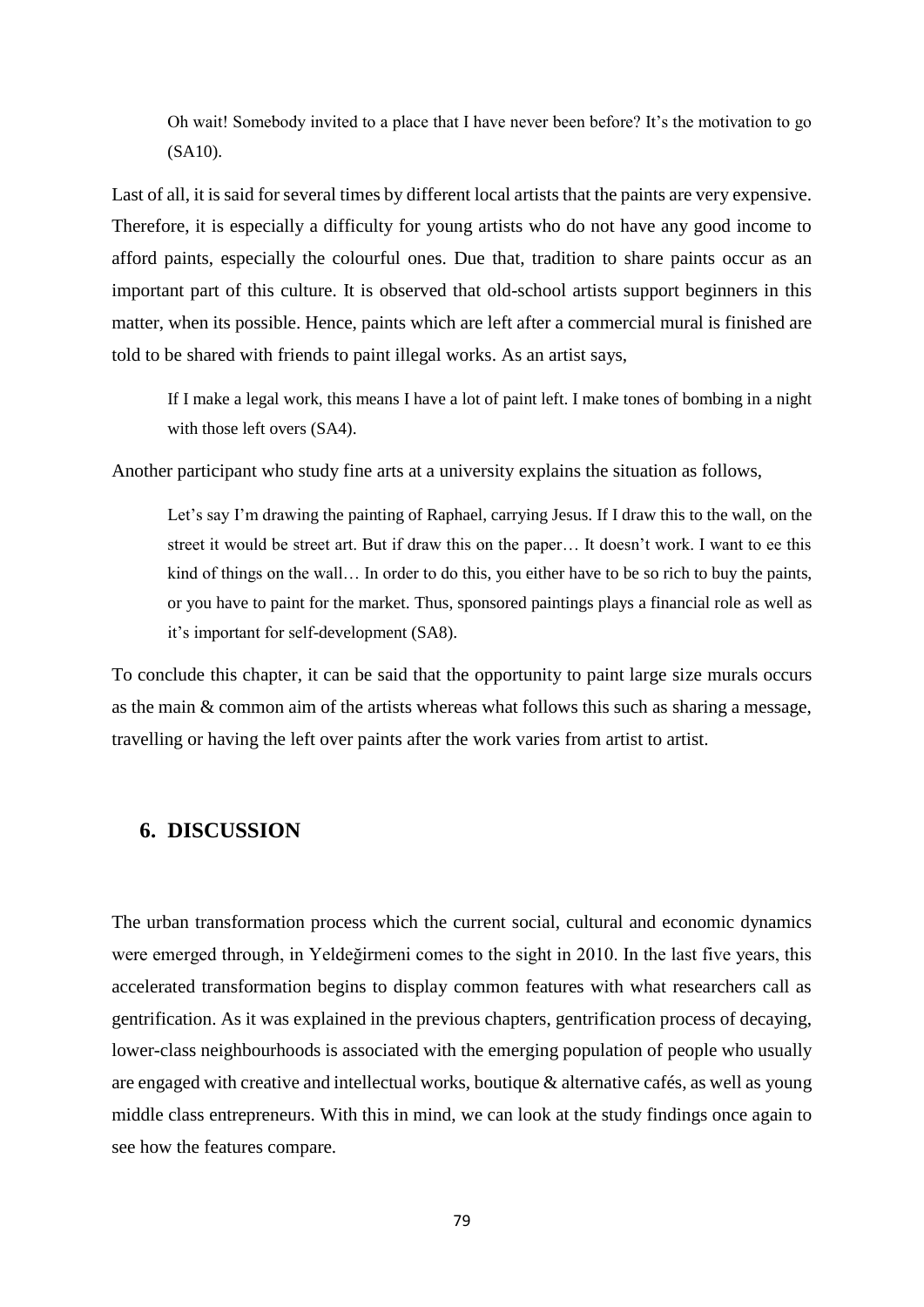Istanbul is the biggest city with many university options, and the largest job market in Turkey. Apart from this common knowledge, it is constantly marketized through television shows by presenting its most glorious urban views, high life standards, & young, rich, beautiful inhabitants. Considering these factors, the city attracts especially the young population who is ambitious to improve their lives for the best. However, as any other mega-cities, it is the most expensive city to live. Acknowledging that, the biggest visible change in Yeldeğirmeni is told to be began with student population who chose to live in this cheap neighbourhood. In order to compensate the need of students' accommodation in relatively a safer and cheaper way, student dormitories started to be opened in the area.

In addition to the student population, what was not belong to the neighbourhood can be named as artists. Artists have a significant presence which is acknowledged by the municipality and real estate brokers. Moreover, there appears the combination of both, which is art students. It is told that art students used to prefer the neighbourhood due its affordability. They used to find a place and transform it into an atelier in the neighbourhood. An atelier which could be afforded by splitting its rent and sharing the space with a few other artists.

Significantly, real estate brokers play a role in the growing number of ateliers by improving themselves in terms of their perception regarding the need of an artist in a working space, detecting suitable vacant shops and marketing them through addressing those needs.

Apart from the rising student & artist population, increasing number of daily visitors in the neighbourhood occur as an important issue to be mentioned. It is told that the number of people who come to explore the neighbourhood continuously increases, due the constantly growing number of cafés in Yeldeğirmeni. This is a paradox when it is thought that the number of cafés increases as the neighbourhood has a circulation of potential customers, local tourists. While the number of cafés that are opened in the neighbourhood is told to be reached about a hundred in a year, local retailers continues to be replaced by the alternative shops, boutique cafés.

In contrast to intellectuals, artists, students who still live in the neighbourhood there are even more marginalised groups who had settled far before these cultural groups' arrival. Those disadvantaged inhabitants are the members of lowest social and economic classes, excluded ones from the society. It includes drug dealers, old or immigrant sex-workers, gamblers. They, together with the loud nights, in-secure streets, mafia workers and right-wing brothers are the reason why the neighbourhood is named Texas among its inhabitants. In spite of its being called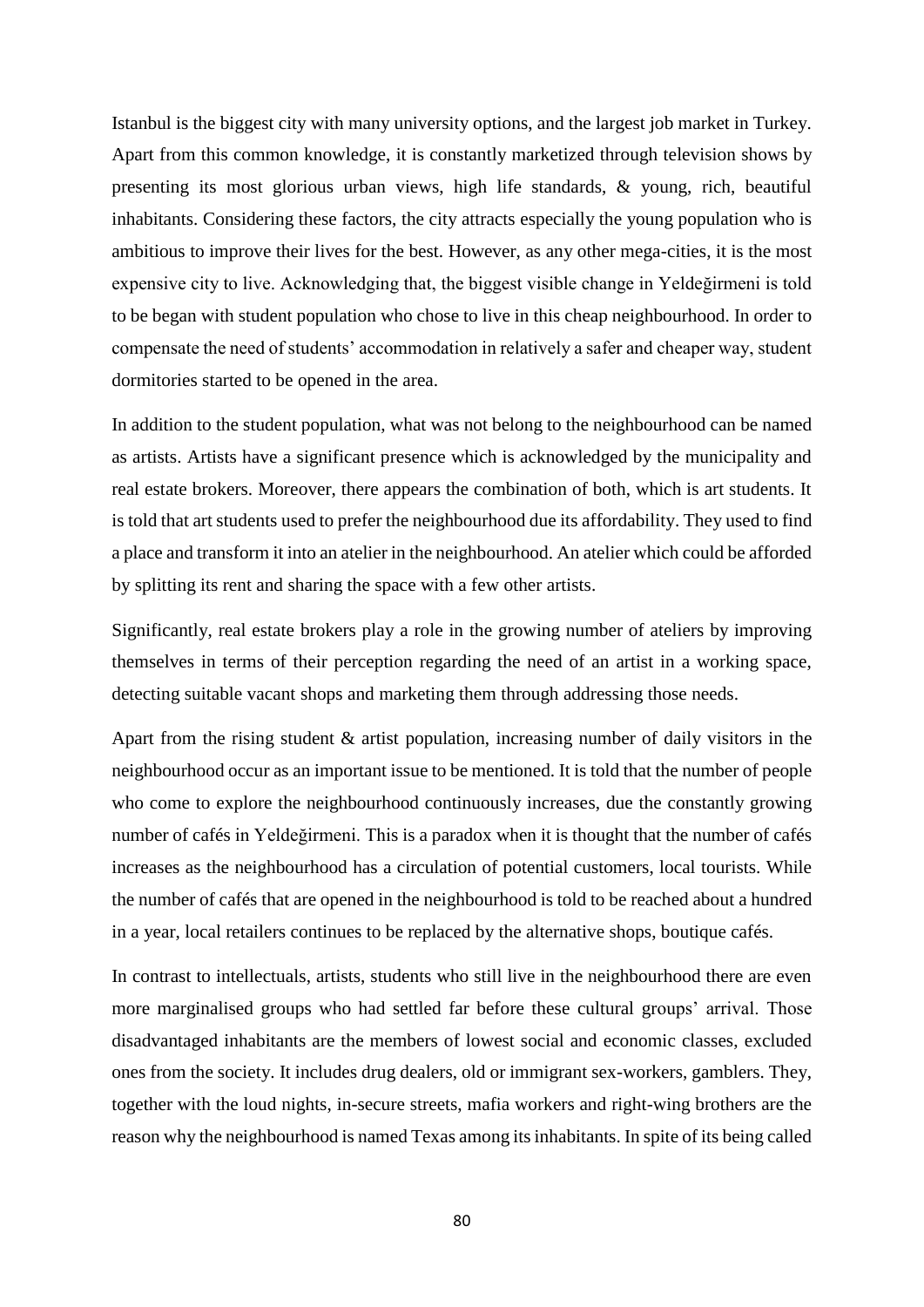as Texas, affordability & location of Yeldeğirmeni occur as the main reasons for various groups to move there, during the survival process of engaging the mega-city.

What's more, due the neighbourhood's location, it is preferred by Erasmus students. Considering what was said before, Erasmus students are gooses that laid the golden eggs for some locals. As it was also reported by an interviewee, there is a high demand to find students who come with the exchange program from Europe. The demand comes both from the house owners and the potential flatmates who are from Turkey. In order to rent the properties for more than its value and to split the rent in-equally, in respectively. Thinking Erasmus students as regular customers, temporary yet constant inhabitants of the neighbourhood, it could be understood why locals see them as a driving force of the neighbourhood's transformation. The inhabitants see Erasmus students as the triggering factor for cafés & shops which provide alternative culture on top of a vegan meal or a double priced second-hand dress to be opened in the area.

Acknowledging these dynamics, analysing Yeldeğirmeni's declining streets which are home to sex-workers, pavyons, hidden gambling houses (kahvehanes) as much as immigrants, students and Erasmus students, Kadıköy Municipality began to implement small and larger scale urban projects within the scope of Rasimpaşa-Yeldeğirmeni Revitalization Project starting from the year 2010. The project not only includes urban implementations such as creating green areas, renovating historical buildings but also has social, cultural and economic concerns. As it was mentioned by the officers and written in the reports, the municipality aims to fix the in-secure image of the neighbourhood, improve the life quality, and to prepare it for the large scale future investments which are planned to be implemented in Kadıköy.

In this regard, the Mural Istanbul Street Art Festival occurs as one of the social & cultural implementations of the Yeldeğirmeni Revitalization Project. It began in 2012 and since than many international and local street artists came to the neighbourhood to paint murals. According to one of the names behind the project, the architect Alp Arısoy, "Mural-ist had an impact on the prominence of Yeldeğirmeni as an art space" (Türkmen, 2015, 51).

A street art project would most commonly be expected to bring festivity to the urban district that it is organised at. Furthermore, it creates a similar, a colourful, clean effect that Disneyland would offer to the costumers. Consequently, one can observe that, the neighbourhood before & after Mural Istanbul and even the specific districts that were painted within the festival would not look same. In consistent with that, the street artist who is the main organiser of the festival,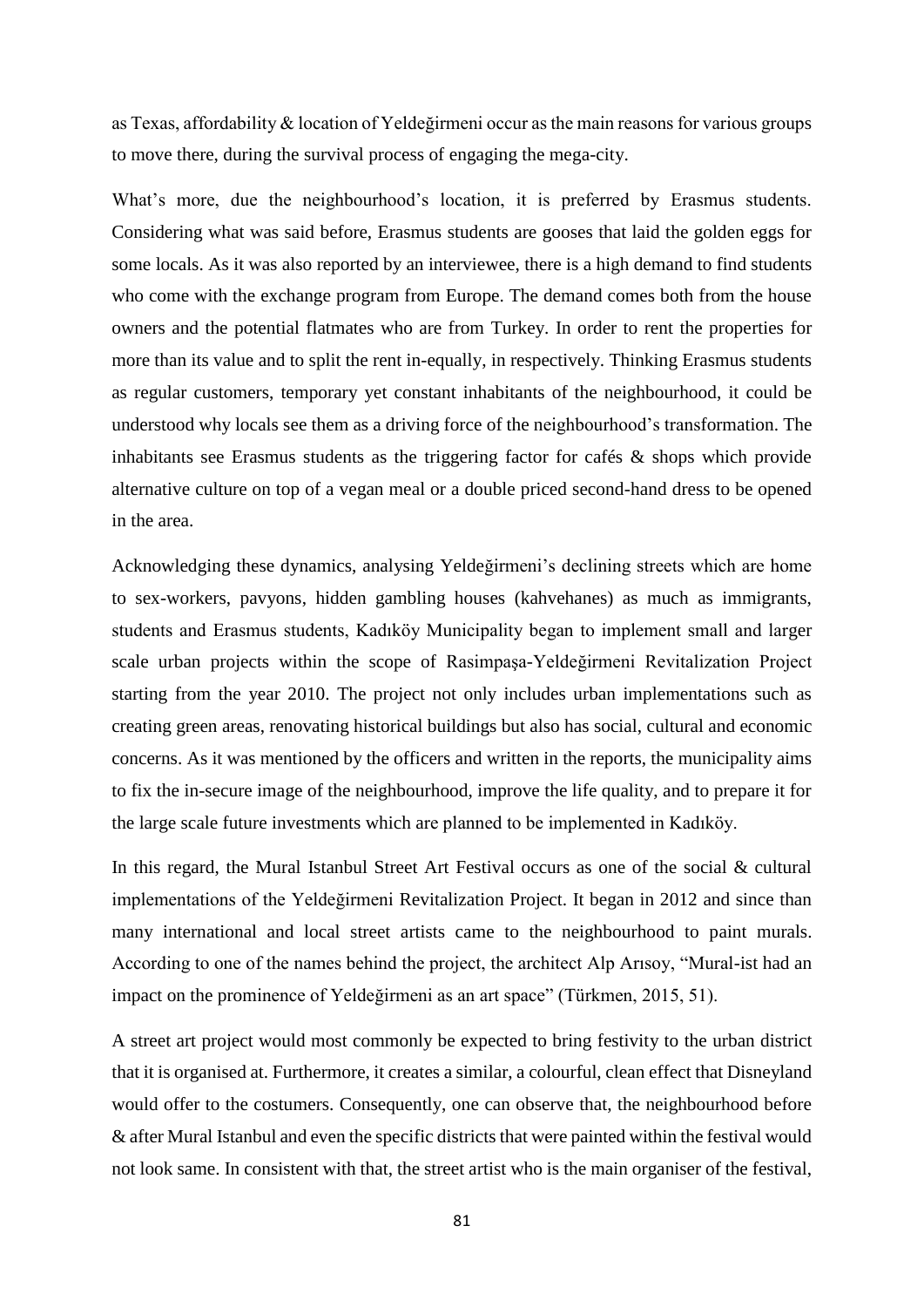describes the aim of Mural Istanbul as "to add festivity to the city" (SA7). Following the signs of festivity, fashion bloggers, trend hunter Instagrammers, press, photographers can be observed during and especially shortly after, around the festival area, hanging out in cafés where they have probably never considered spending time before.

Related to this, it can be said that the festival beautifies the neighbourhood. It aestheticizes mostly the walls of apartment buildings which are just next to the parking-lot areas. In contrast to the photographed, colourful buildings, an inhabitant (IN1) claims that the neighbourhood is a stage for unwritten & not published crimes such as rape, just a few parallel streets away from the walls.

There are pros and cons of transformation here. On the one hand, its bad that it was gentrified but on the other hand, it became liveable. It became a place where we can find food (the participant is vegetarian). There are bad things happening from time to time as well. They raped someone. Synagogue. (She refers to the street next to a specific Synagogue). Synagogue is for instance still… A place to be scared when passing by after some time at nights. (Sexual) Harassments occur there from time to time, again. So, it's not so…(She means that the change is not so dramatic from some aspects) (IN1).

A municipal officer reports that the walls are just the last part of the revitalization project and therefore, the festival cannot be considered as a decision-maker factor for people to live in Yeldeğirmeni. He says,

Mobility and safety influence people's decision to live in somewhere. Nobody lives in a place just because there are paintings done (MU1).

However, as previously analysed through the research data, the main motivation behind the festival appears as to transform the neighbourhood to a centre of attraction, a place where people do not feel fear to visit. Hence, as stated by the same officer in the different part of the interview, the parking lot-areas and their surroundings are what municipality would like to change about the neighbourhood. Those down-town streets of the neighbourhood, which are used by the excluded groups of the society. Coupled with that, it was also stated that these areas are legally not possible to shut down and this is the reason why the murals are painted in these areas.

In consistent with the municipal officer's statement of nobody choosing to live in a place just because there are paintings done, one of the street artists describes the impact of the festival over the neighbourhood as follows,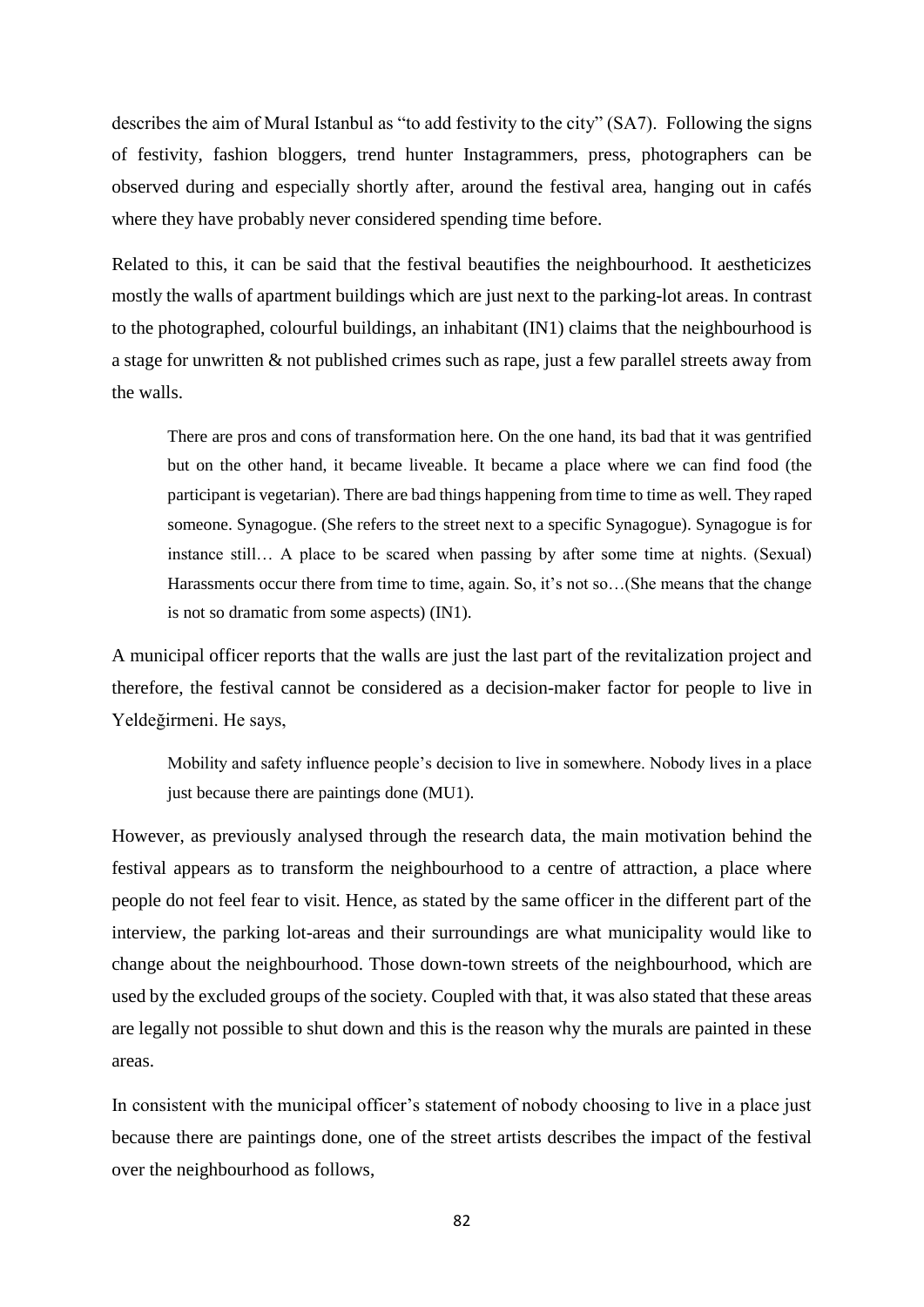I don't think that there is such a big impact, yet there is still some. There has been improvements boosting each other…and I have lost one of the butchers whom I really like for example. Not there anymore. He can't work there because he can't stay in that shop due the high rent… There are such disadvantages. This place (the neighbourhood) became so busy (SA6).

It is understood from the both interviews that murals may not be the main reason behind the neighbourhood's transformation. Yet, it might have an impact on the financial value of the neighbourhood as it will be discussed in the following page.

Related to "murals being an attraction", a parking-lot worker states that there is no increase in their costumers (PA1), while after a conflict with the parking-lot owners a street artist says that "He has no idea that I dropped a bomb here. The real thing will start after people begin to come here, to see the work, take its pictures" (SA7). In other words, Mural Istanbul appears as an effective tool for aestheticizing the streets. Even if not by the street artists who paint at the festival, the walls are expected to provide gentrification for unwanted layers of the neighbourhood. In contrast with what the interviewee (PA1) states, some of the street artists express that the parking lots with the walls that are painted in the festival attracts more customers due to the safe, clean, artsy and the richer image which the painted walls present (Participatory observation notes). Street artists share their experience saying that some of the parking-lot owners connected them to have their walls painted as they had observed the impact of painted walls on costumers.

Considering the fact that the name Texas was given to the neighbourhood by its own inhabitants, this is not surprising that the parking-lot workers observes the festival as an investment for children and youth of the neighbourhood to get inspired and be better in their lives. A participant says,

I like it (Mural Istanbul) because murals make the neighbourhood look more beautiful, they give joy and also murals may safe children from getting interested in various bad activities, they may inspire small kids to get education and be an artist (PA1).

The festival's possible impact on the neighbourhood's children could have been discussed more as a positive outcome if such a study have been available.

Overall, the revitalization project shows similarities with the arts-led regeneration strategy adopted, state-led gentrification areas which were discussed in the first chapter. Acknowledging that, motivations of Kadıköy Municipality to support street art as a part of revitalization project will be presented in the following paragraphs.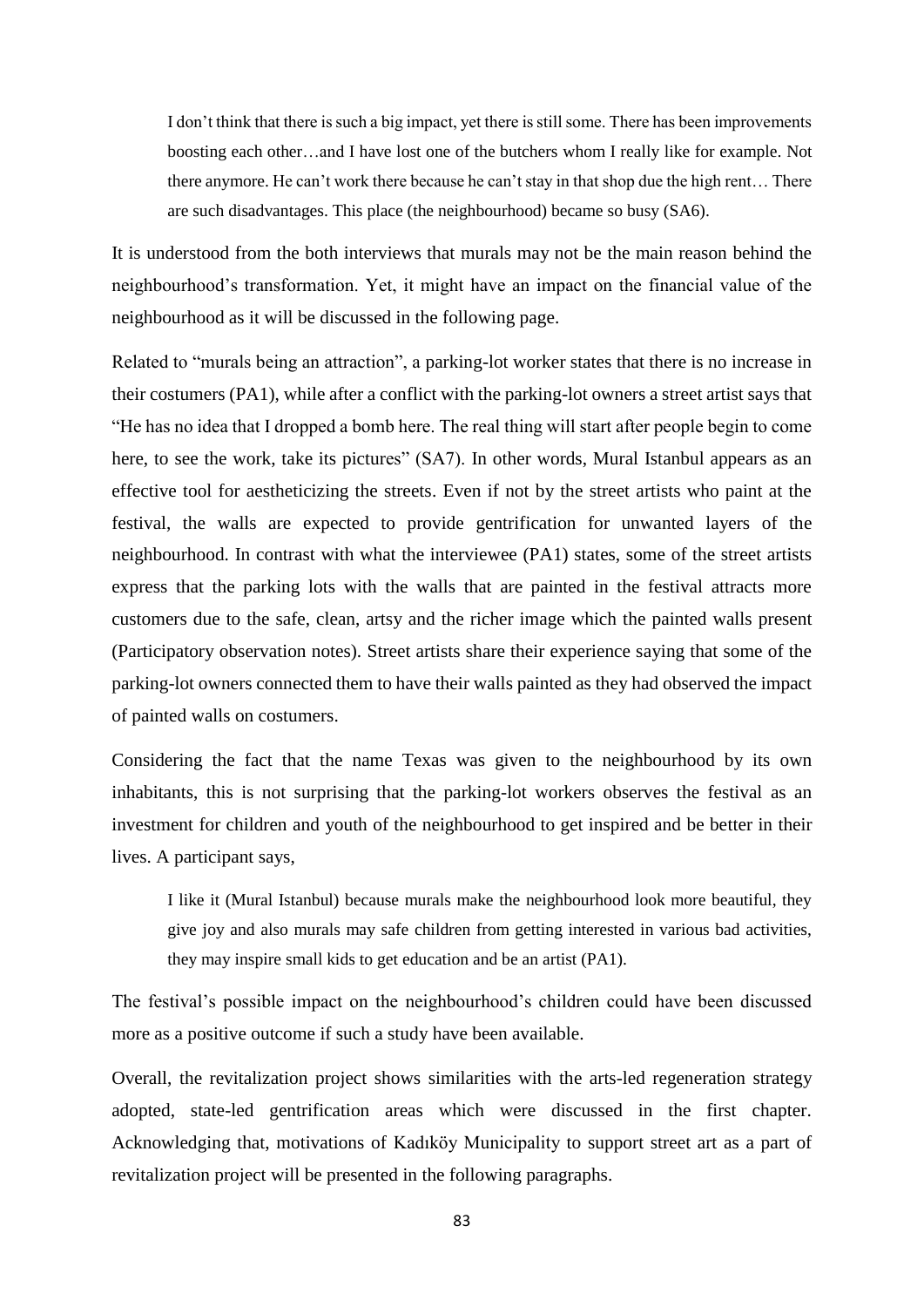The main aim can be named either as to develop the area or gentrify it. In the light of prementioned analysis regarding the linkage between regeneration and its undesired, yet common result of gentrification, it changes. In the interviews municipality officers define the aim of the project exactly as gentrification without naming it or calling it as development.

The situation becomes visible for anyone who is careful about the current study's findings.

One of the officers reports that the revitalization project has started "in the time that 'gentrification' was not in the academic language yet" (MU1), whereas an inhabitant says rents were increased about fifty percent just in two years (IN3). Another inhabitant who is also a street artist says,

I used to find a house to rent for 900 TL and would say 'what's that! I don't want to pay 900. I don't pay that'. Now it's about 1600-2000 (SA6).

On the other hand, the situation looks promising for property owners. One participant explains the transformation in the neighbourhood as,

Property value is rising. As I am a property owner, the value of my house is increasing (IN2).

Although only the outside of the buildings were painted, and therefore it is not possible for a resident to enjoy the wall painting sitting inside of their flats, murals double the apartment values. Another property owner exemplifies the dramatic increase in the value of real estates in Yeldeğirmeni as follows:

We bought our home, which has 3 balcony and a view of Bosphorus etc., just for 160.000 Turkish Lira, but its current value is 600.000 TL for example (IN1).

Another goal appear as to sustain and promote the image of Kadıköy as an art and culture center. In the scope of the revitalization project Mural Istanbul can be recognized as one of projects that is related to arts & culture, although not the only one. This as well, explains why the expected outcome from Mural Istanbul is not named as gentrification but seen as an improvement. An investment made to the culture of street art and to the neighbourhood.

As observed, urban dwellers from opposite sides of the political positions choose to enjoy at the same human designed district with no natural beauty in it. Considering the social media data about the population flow to Kadıköy, it is essential to emphasise that the new visitors are not just defined as creative new middle class, but they are described with their belonging to a very conservative population continuing their daily lives in another district. In this context,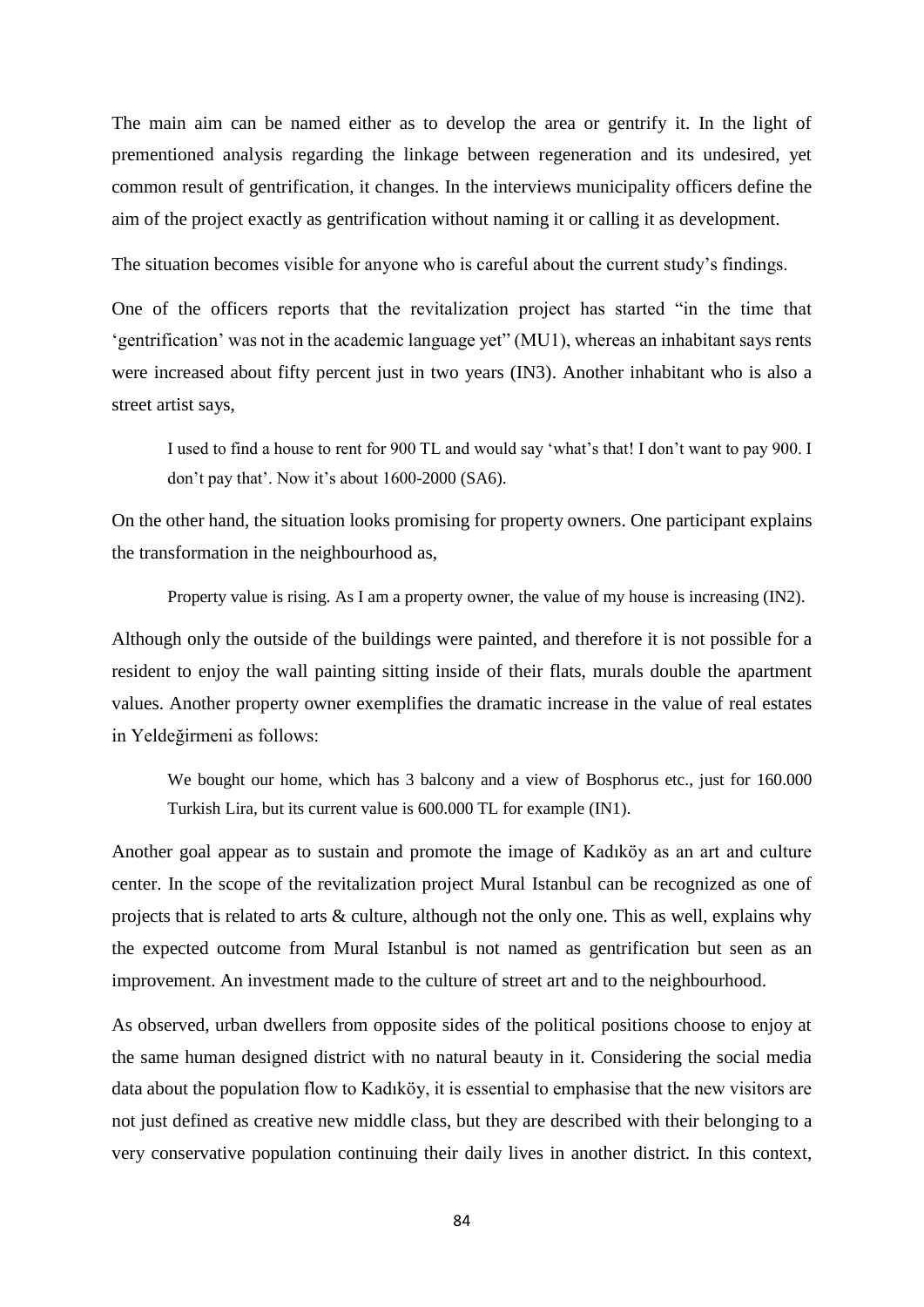Mural Istanbul can also be positioned as more of a grass-root oriented creative project on the urban space. Therefore, it may be also said that the target population to be attracted also varies from the ones aimed in other projects such as opening a tennis court or an environment friendly preschool. Elective belonging in this context, seems to be worked on through urban strategies.

Certainly, the festival improves the creative image of the neighbourhood as well as its visibility and popularity among local tourists. These results could also be considered as positive impacts when its long-term influence on inhabitants is not seen as priority.

# **7. CONCLUSION**

The research data suggests that there is an on-going gentrification process in the neighbourhood and the Mural Istanbul Street Art Festival is used as a tool to gentrify the neighbourhood by aestheticizing its' problematic streets as well as to improve Kadıköy's image as a center of art & culture.

Furthermore, the process in the neighbourhood indicates features of third-wave gentrification which is more linked to large-scale capital and government support aiming to transform the whole neighbourhood. It is seen that the property values in the area has been increasing, first as a result of students moving to the area, then the shops being rented as art ateliers. Interviews present that this was followed by re-rising financial value of properties. In other words, regentrification that creates the struggle of financial affordability for individual artists and inhabitants to continue their lives in Yeldeğirmeni.

What makes the case Yeldeğirmeni different occurs as the social, cultural and economic impact of Erasmus students and internationals moving to the area. From the shop names to the menus and the indoor architecture, emerging cafés observed to be serving alternative and the European culture to customers. Regarding to this, the increasing number of cafés are also seen to be an important indicator of gentrification as it was claimed in the literature.

In the current state, there is the Rasimpaşa-Yeldeğirmeni Revitalization Project, that aims to transform the neighbourhood, and to clean it from its marginalized inhabitants, work places. It was seen that the implementations of Kadıköy Municipality aims to trigger a social, cultural, and economic development in the neighbourhood through the revitalization. The projects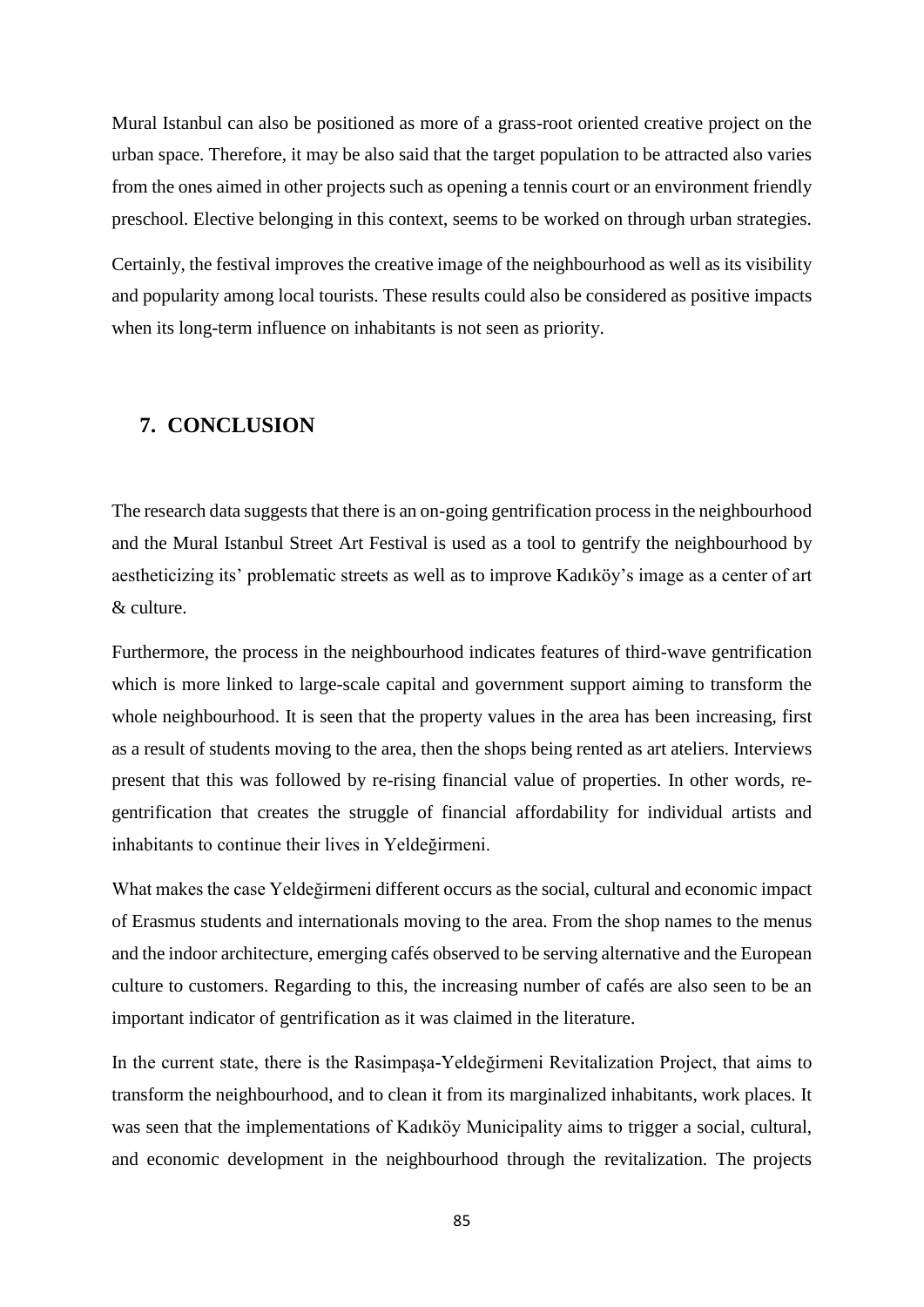address the neighbourhood's glorious, multicultural history as well as the possibility to create a democratic, innovative future for its inhabitants. It aims to form the culture in the neighbourhood, by eliminating the layers that are not appropriate for the mindset of Kadıköy Municipality. Participatory democracy occurs to be an important emphasis of the municipality which also explains the perception of street art as a claim of right to city. However, it is important to remind that this perception is only valid when street art is exhibited under the permission of the municipality.

It is worth noting for the case of Mural Istanbul that the right to the city may break the idea that the street art is an illegal, vandal art form and it can create the social affirmation for street artists. Yet, it might also be the concreate of a colourful urban project that involves painting walls and increasing the value of districts, replacing people. The right to the city might mean extinguishing social, cultural and economic inequalities by relocating the disadvantaged groups out of a particular urban administration realm.

In the scope of Mural Istanbul, the street artists are given a freedom to create what their heart desires without any censorship coming from the municipality. Yet, it is also important to clarify that the artists are chosen based on their portfolio. Although, there is always a flexibility, it is known what kind of an art piece the chosen artists could possibly create in the festival.

From the artists' perspective, painting in a public or private supported project means being able earn their lives by doing the work that they are passionate about. It was observed that the artists paint for the municipality in day time and then go out to paint graffities at night. Therefore, one could be thought as a day job while the other remains as the main purpose.

Painting graffities is a way for artists to claim their rights to the city. As long as the financial supporter does not limit their creativity. Some of the artists prefer to create only illegal works due the prementioned outcomes of painting in such events. On the other hand, some who are aware about the situation still participate these events with an additional motivation to spread messages regarding the local and global struggles. There is a controversial field where writers who produce only illegal works do not appreciate the ones who create in public-private supported projects. In that controversial field, the latter group is called as graffiti gentrifies.

At the end, the open air exhibition; Mural Istanbul Street Art Festival brings festivity to the city. It creates an attraction center for local and a little bit of international tourists in Kadıköy. It was told that there was even graffiti tours, before it was blocked by the festival organisers. Even though it is not discussed in the study as the written resource could not be found by me,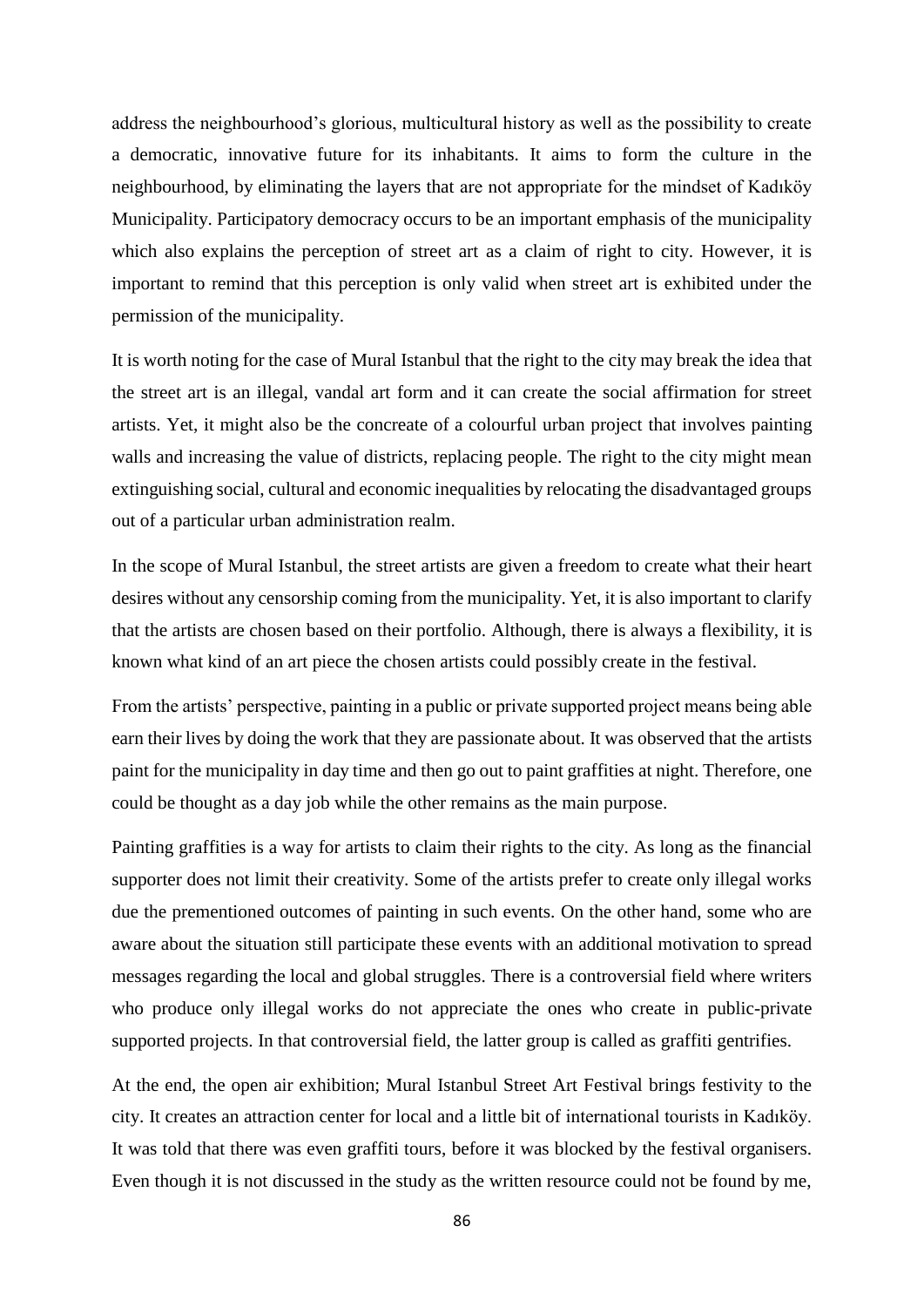it was claimed by the organizer of the festival (SA7) that Mural Istanbul has brought an international award to Kadıköy Municipality as well.

As the gentrification literature represents, state-led gentrification processes through the arts require more time to be completed comparing to other cases. Therefore, last of all, the current study offers a starting point for future studies regarding the case of Yeldeğirmeni neighbourhood.

# **REFERENCES**

- Aalbers, M. (2018). Revisiting 'The changing state of gentrification'. Retrieved from <https://www.academia.edu/>
- Alpaslan, Z. (2012). Is street art a crime? an attempt at examining street art using criminology. *Advances in Applied Sociology, 2*(1), 53-58.

Anonymous street artist. (2013). *She gets bigger every time you spray.* Istanbul

- Attride-Stirling, J. (2001). Thematic networks: An analytic tool for qualitative research. *Qualitative Research, 1*(3), 385-405.
- Bartu-Candan, A., & Özbay, C. (2014). *Yeni İstanbul Çalışmaları: Yersiz, havasız, mülksüz kent.* Metis Yayıncılık.
- Bates, L. (2014). *Bombing, tagging, writing: An analysis of the significance of graffiti and street art.* Retrieved from [https://repository.upenn.edu/hp\\_theses/570/](https://repository.upenn.edu/hp_theses/570/)
- Berger, P. L., & Luckmann, T. (1991). *The Social Construction of Reality* (Reprinted ed.). London [u.a.]: Penguin Books.
- Braun, V., & Clarke, V. (2006). Using thematic analysis in psychology. *Qualitative Research in Psychology, 3*(2), 77-101.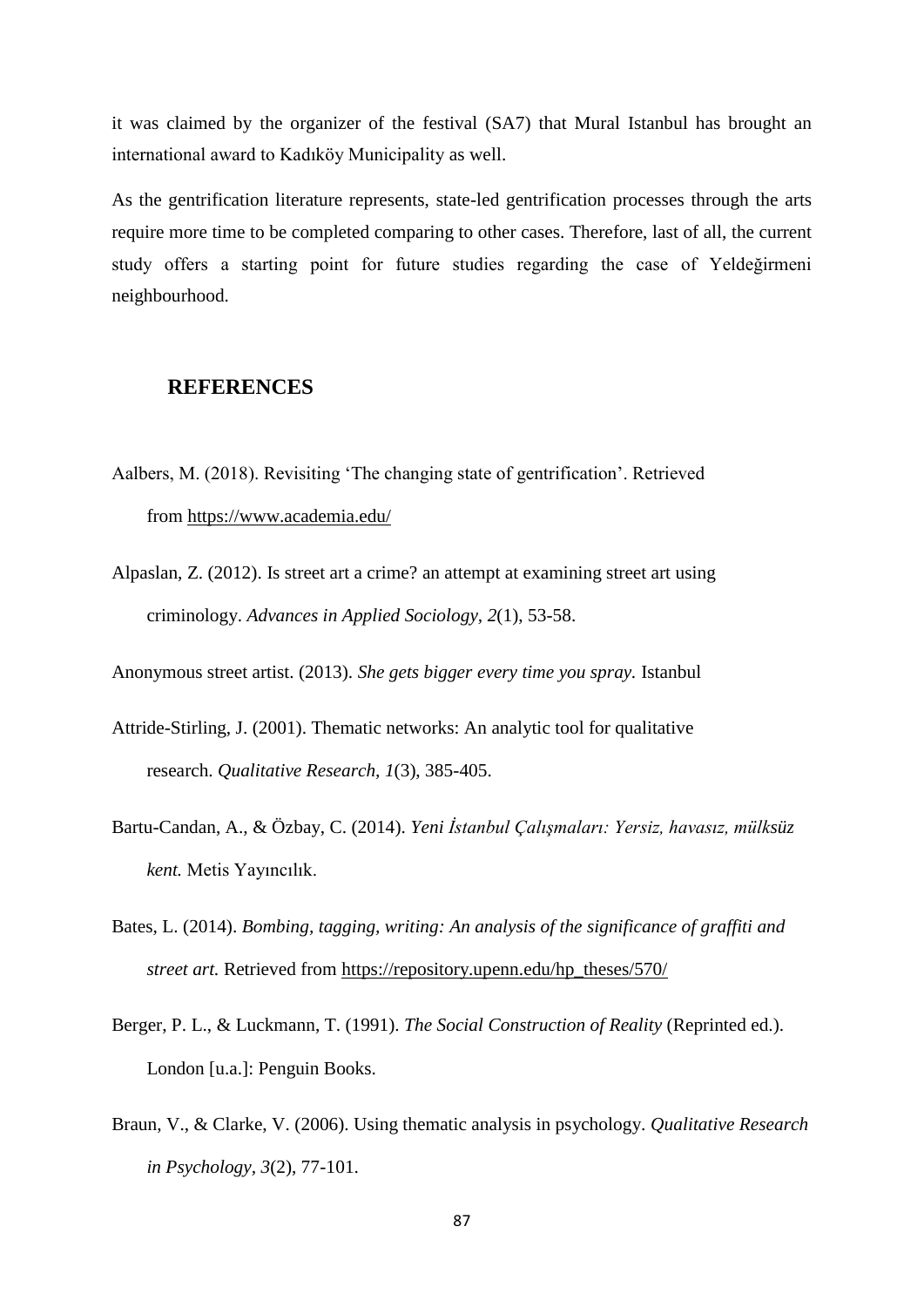- Brenner, N., & Theodore, N. (2002). Cities and the geographies of actually existing neoliberalism. *Antipode, 34*(3), 349-379. Retrieved from <http://www.ingentaconnect.com/content/bpl/anti/2002/00000034/00000003/art00002>
- Buchanan, E. A. (2000). Ethics, qualitative research, and ethnography in virtual space. *Journal of Information Ethics, 9*(2), 82-96. Retrieved from [https://search.proquest.com/docview/1850671029/5F978E4984F24BCEPQ/1?accountid](https://search.proquest.com/docview/1850671029/5F978E4984F24BCEPQ/1?accountid=11774)  $=11774$
- Butler, T., & Robson, G. (2001). Social capital, gentrification and neighbourhood change in London: A comparison of three south London neighbourhoods. *Urban Studies, 38*(12), 2145-2162.
- Cameron, S., & Coaffee, J. (2005). Art, gentrification and regeneration from artist as pioneer to public arts. *International Journal of Housing Policy, 5*(1), 39-58.
- Campos, R. (2013). Graffiti writer as superhero. *European Journal of Cultural Studies, 16*(2), 155-170.
- Casellas, A., Dot-Jutgla, E., & Pallares-Barbera, M. (2012). Artists, cultural gentrification and public policy. *Urbani Izziv, 23*, S114. Retrieved from <https://www.jstor.org/stable/24920618>
- Çevre ve Kültür Değerlerini Koruma ve Tanıtma Vakfı. (2014). *Yeldeğirmeni Deneyimi: Kentsel Yenilemeye Farklı Bir Yaklaşım*. Istanbul: ÇEKÜL Vakfı.

Cole, D. B. (1987). Artists and Urban Redevelopment. *Geographical Review, 77*(4), 391-407.

Coolen, H., & Ozaki, R. (2004a). Culture, Lifestyle and the

Meaning of a Dwelling. Paper presented at the *ISA International Housing Research Conference,* Retrieved from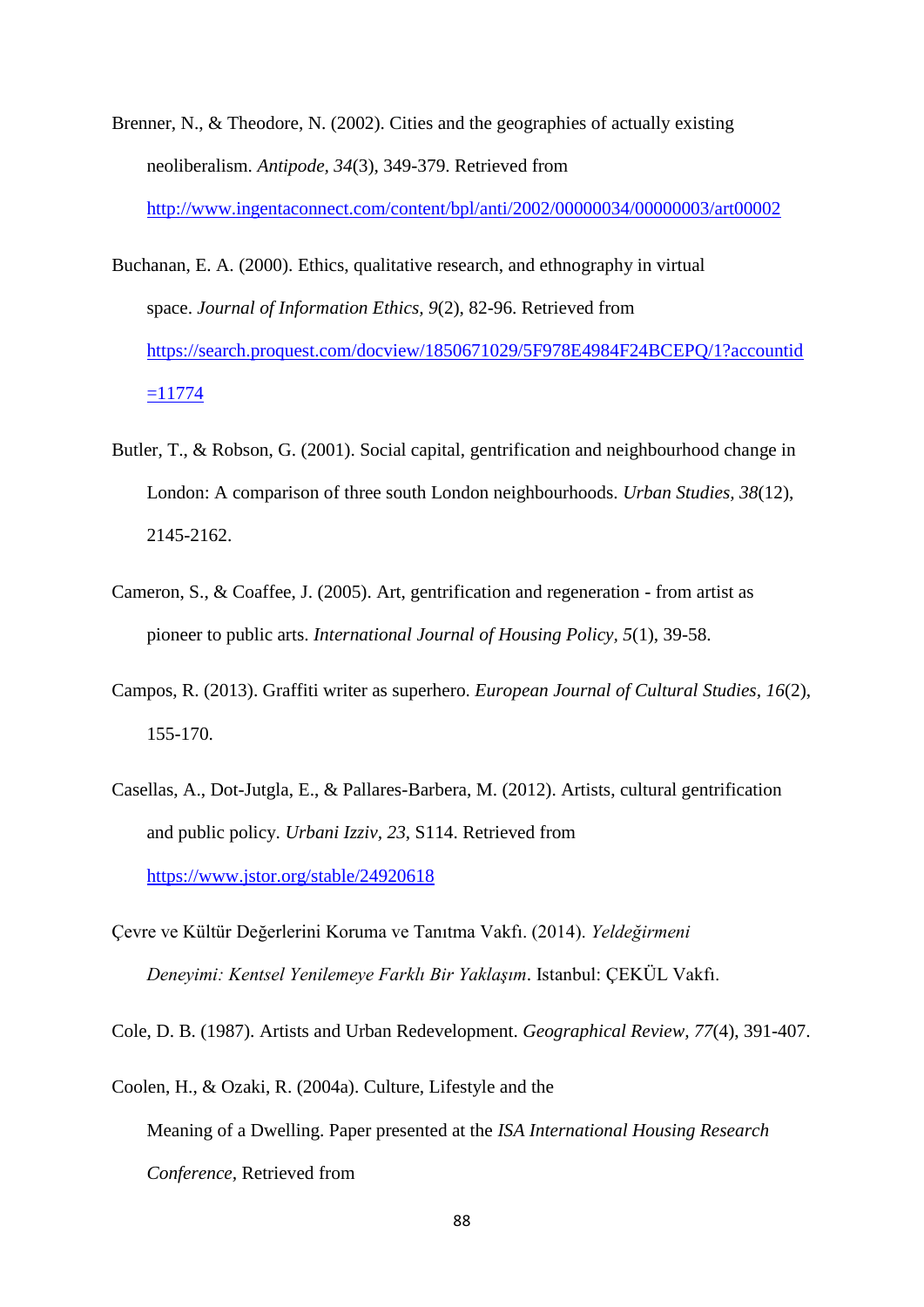[http://www.urbancentre.utoronto.ca/pdfs/housingconference/Coolen\\_Ozaki\\_Culture\\_Lif](http://www.urbancentre.utoronto.ca/pdfs/housingconference/Coolen_Ozaki_Culture_Lifest.pdf) [est.pdf](http://www.urbancentre.utoronto.ca/pdfs/housingconference/Coolen_Ozaki_Culture_Lifest.pdf)

- Cooper, M., & Chalfant, H. (1984). *Subway art* (Repr. ed.). London: Thames and Hudson Ltd. Retrieved from [https://issuu.com/raterthuger/docs/subway.art.1984.-](https://issuu.com/raterthuger/docs/subway.art.1984.-.martha.cooper.ebo) [.martha.cooper.ebo](https://issuu.com/raterthuger/docs/subway.art.1984.-.martha.cooper.ebo)
- Costa, P., & Lopes, R. (2015). Is street art institutionalizable? Challenges to an alternative urban policy in Lisbon. Retrieved from <http://metropoles.revues.org/5157>
- Demircioğlu, E. (1987, Sep 16,). Tarlabaşı Başağrısı; Dalan imar planını inceliyor. *Milliyet* Retrieved from [http://gazetearsivi.milliyet.com.tr/GununYayinlari/PkVUVJfnBIFp7Wi3GC\\_x2B\\_nag\\_x](http://gazetearsivi.milliyet.com.tr/GununYayinlari/PkVUVJfnBIFp7Wi3GC_x2B_nag_x3D__x3D_) [3D\\_\\_x3D\\_](http://gazetearsivi.milliyet.com.tr/GununYayinlari/PkVUVJfnBIFp7Wi3GC_x2B_nag_x3D__x3D_)
- Denzin, N. K., & Lincoln, Y. S. (1998). *Strategies of qualitative inquiry* (Paperback ed. ed.). Thousand Oaks, Calif. [u.a.]: Sage.
- Deutsche, R., & Gendel Ryan, C. (1984). The fine art of gentrification. *October, 31*, 91-111.
- Eagleton, T. (2016). *Culture*. New Haven, CT: Yale University.

Eraydin, A., & Tasan-Kok, T. (2013). *Resilience thinking in urban planning* (1. Aufl. ed.). Dordrecht: Springer Netherlands. Retrieved from [http://ebooks.ciando.com/book/index.cfm/bok\\_id/501716](http://ebooks.ciando.com/book/index.cfm/bok_id/501716)

Evans, G., & Shaw, P. (2004). *The contribution of culture to regeneration in the UK: A review of evidence.* London: London Metropolitan University. Retrieved from <http://www.scholars-on-bilbao.info/fichas/EvansShaw2004.pdf>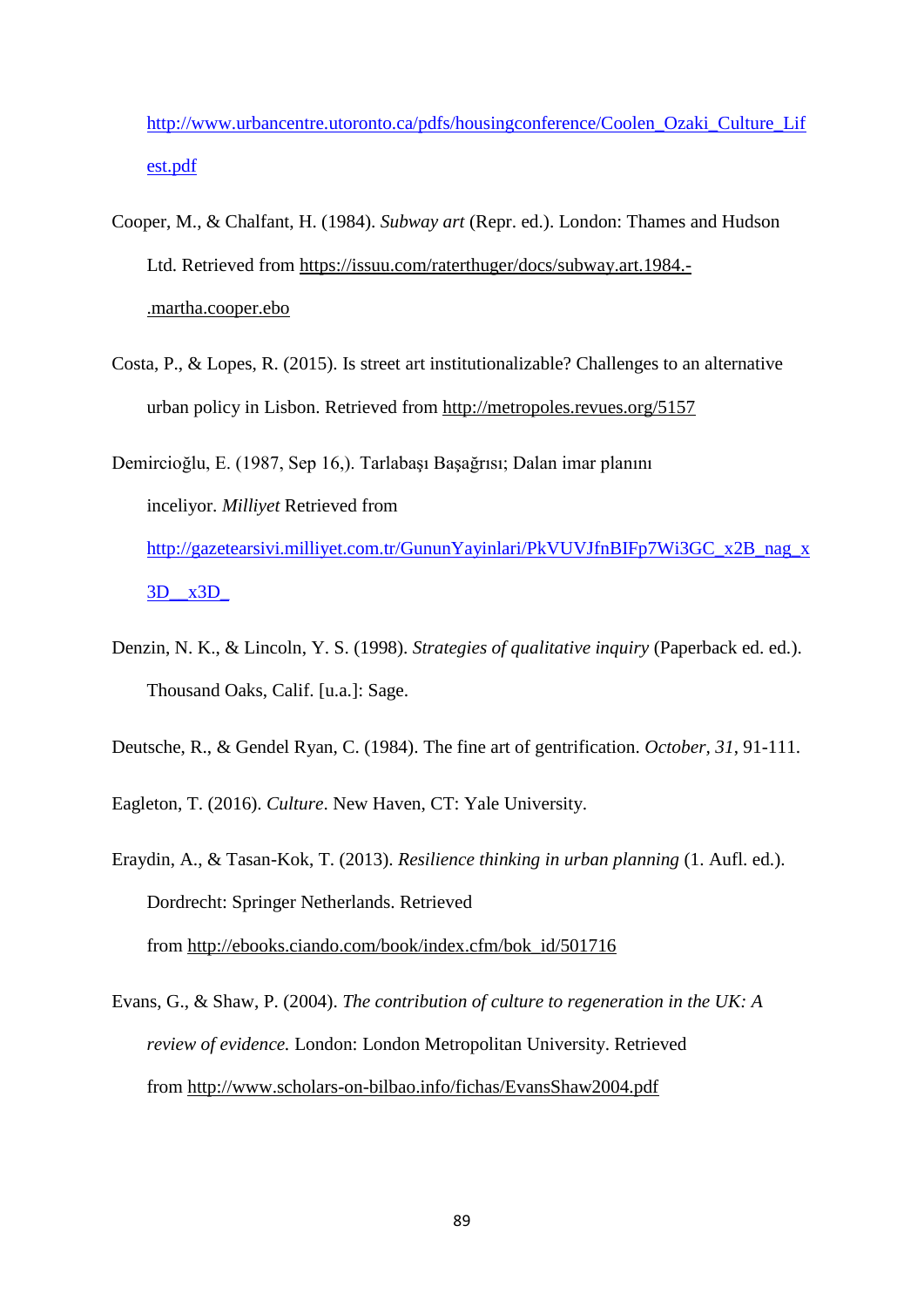- The University of Nottingham Department of Theology and Religious Studies (Producer), (2012). *Firth lectures 2012 - Culture and the Death of God Part 1.* [Video/DVD] Nottingham: University of Nottingham. Retrieved from <https://youtu.be/zmmRsvIfEVI>
- Flick, U. (2018). Designing qualitative research. London: SAGE Publications, Ltd. Retrieved from <http://methods.sagepub.com/book/designing-qualitative-research>

Geertz, C. (1973). *The interpretation of cultures; selected essays*. New York: Basic Books. Retrieved from [http://gateway.proquest.com/openurl?ctx\\_ver=Z39.88-](http://gateway.proquest.com/openurl?ctx_ver=Z39.88-2003&xri:pqil:res_ver=0.2&res_id=xri:ilcs-us&rft_id=xri:ilcs:rec:abell:R04390272) [2003&xri:pqil:res\\_ver=0.2&res\\_id=xri:ilcs-us&rft\\_id=xri:ilcs:rec:abell:R04390272](http://gateway.proquest.com/openurl?ctx_ver=Z39.88-2003&xri:pqil:res_ver=0.2&res_id=xri:ilcs-us&rft_id=xri:ilcs:rec:abell:R04390272)

- Geertz, C. (1983). *Local knowledge* [Further Essays in Interpretive Anthropology]. New York: BasicBooks.
- George, S. (March, 1999). Twenty years of elite economics and emerging opportunities for structural change. Paper presented at the *Conference on Economic Sovereignty in a Globalising World,*
- Glass, R. (1964). *London* (1. publ. ed.). London: Macgibbon & Kee.
- Göktürk, D., Soysal, L., & Türeli, İ. (2011). *İstanbul Nereye? Küresel Kent, Kültür, Avrupa*. İstanbul: Metis Yayınları.
- Hackworth, J., & Smith, N. (2001). The changing state of gentrification. *Tijdschrift Voor Economische En Sociale Geografie, 92*(4), 464-477.

Harvey, D. (2005). *Brief History of Neoliberalism*. Oxford, GB: OUP Oxford. Retrieved from <http://site.ebrary.com/lib/jyvaskyla/docDetail.action?docID=10180656&ppg=11>

Harvey, D. (2012). *Rebel Cities: From the right to the city to the urban revolution* . London [u.a.]: Verso. Retrieved from [http://abahlali.org/files/Harvey\\_Rebel\\_cities.pdf](http://abahlali.org/files/Harvey_Rebel_cities.pdf)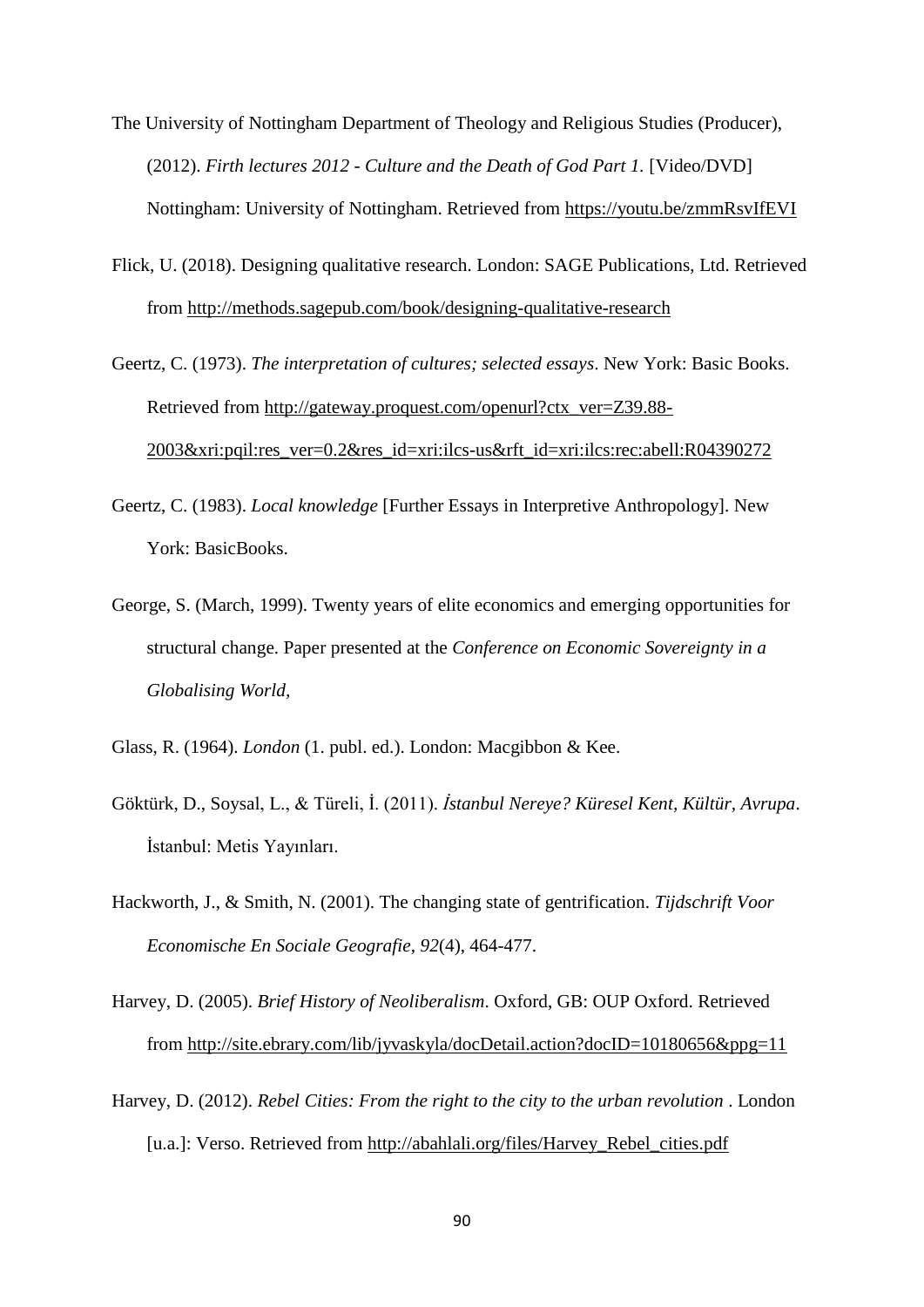İçişleri Bakanlığı Göç İdaresi Genel Müdürlüğü. (2017). *Geçici barınma merkezleri ı̇çinde ve dışında kalan suriyeliler.* Göç İdaresi Genel Müdürlüğü. Retrieved from [http://www.goc.gov.tr/icerik6/gecici-koruma\\_363\\_378\\_4713\\_icerik](http://www.goc.gov.tr/icerik6/gecici-koruma_363_378_4713_icerik)

In Oxford's Online Dictionary.*Graffiti.* Oxford University Press.

- Insch, A., & Walters, T. (2017). (2017). Conceptualising the role of street art in urban tourism. Paper presented at the 512-514. Retrieved from <http://search.informit.com.au/documentSummary;dn=847537774410421;res=IELBUS>
- Istanbul Metropolitan Municipality. (2008). European Capital of Culture. Retrieved from <http://www.ibb.gov.tr/sites/KS/en-US/Pages/Home.aspx>
- Iveson, K. (2010). The wars on graffiti and the new military urbanism. *City, 14*(1-2), 115- 134.
- Craik, J. (2007). *Re-visioning arts and cultural policy*. Canberra: ANU E Press. Retrieved from <https://www.jstor.org/stable/j.ctt24hdgg>
- *Kadıköy Belediyesi 2013 Faliyet Raporu.* (2013). Istanbul: Kadıköy Belediyesi. Retrieved from <http://www.kadikoy.bel.tr/Kurumsal/Kurumsal-Raporlar>
- *Kadıköy Belediyesi 2014 Faliyet Raporu.* (2014). Istanbul: Kadıköy Belediyesi. Retrieved from <http://www.kadikoy.bel.tr/Kurumsal/Kurumsal-Raporlar>
- *Kadıköy Belediyesi 2015 Faliyet Raporu.* (2015). Istanbul: Kadıköy Belediyesi. Retrieved from <http://www.kadikoy.bel.tr/Kurumsal/Kurumsal-Raporlar>
- *Kadıköy Belediyesi 2016 Faliyet raporu.* (2016). Istanbul: Kadıköy Belediyesi. Retrieved from <http://www.kadikoy.bel.tr/Kurumsal/Kurumsal-Raporlar>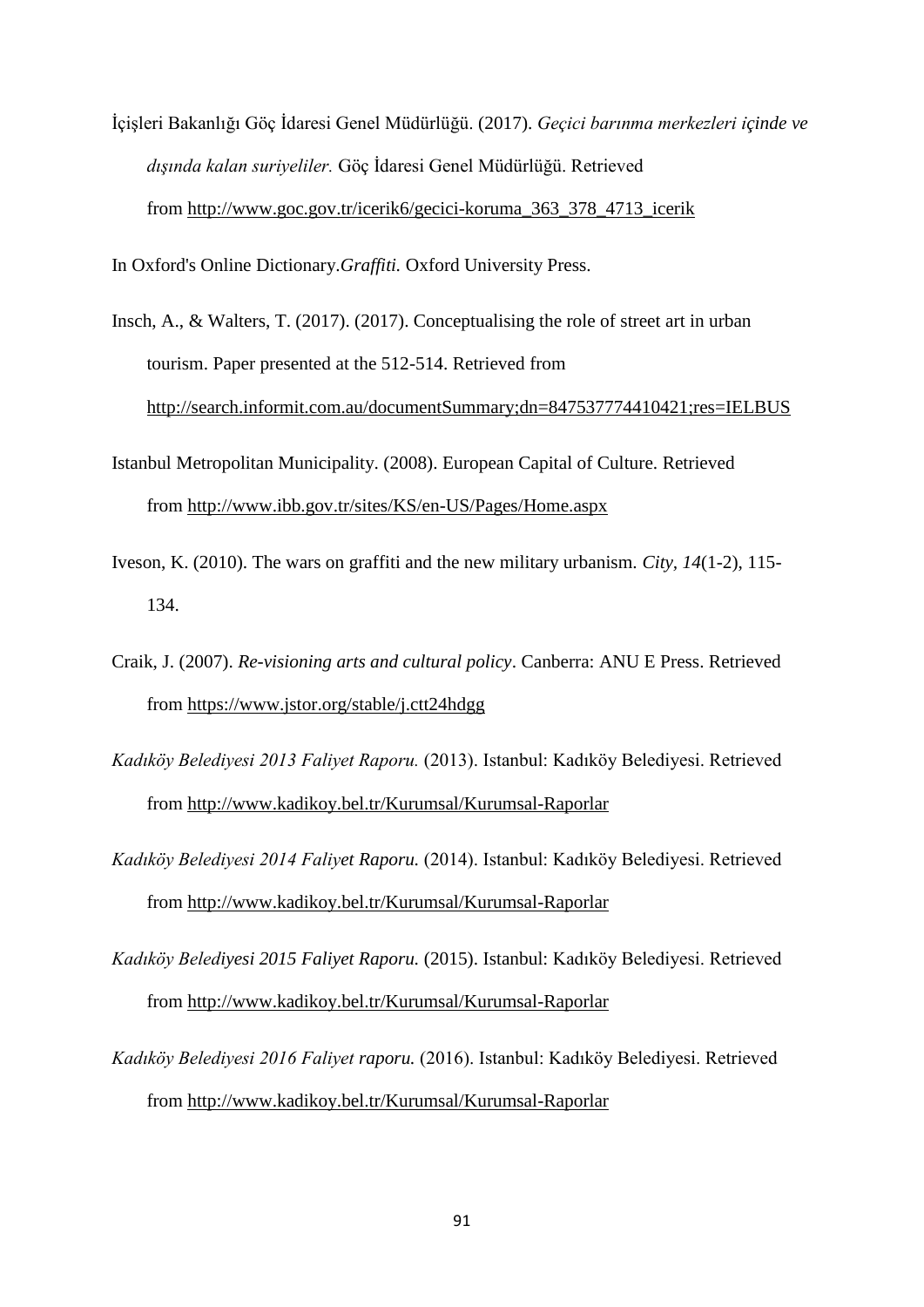- *Kadıköy Belediyesi 2017 Faliyet Raporu.* (2017). Istanbul: Kadıköy Belediyesi. Retrieved from <http://www.kadikoy.bel.tr/Kurumsal/Kurumsal-Raporlar>
- Kadıköy Municipality & ÇEKÜL. (2011). *Yeldeğirmeni / Rasimpaşa Mahalle Yenileme Projesi*. Istanbul: Kadıköy Municipality Plan & Project Management.
- Keyder, Ç. (1999). *Istanbul: Between the Global and the Local*. The United States of America: Rowman & Littlefield Publishers.
- Kingsley, D. (1955). The Origin and Growth of Urbanization in the World. *American Journal of Sociology, 60*(5), 429-437.
- Koçak, O. K., & Koçak, D. Ö. (2016). In Koçak O. K., Koçak D. Ö (Eds.), *İstanbul kimin şehri? Kültür, tasarım, seyirlik ve sermaye* (1st ed.). İstanbul: Metis Yayinlari.
- Kramer, R. (2010). Painting with permission: Legal graffiti in New York city. *Ethnography, 11*(2), 235-253.
- Kroeber, A. L., & Kluckhohn, C. (1952). *Culture: A critical review of concepts and definitions*. Cambridge, Mass: Peabody Museum.
- Küçüksayraç, Ç. (2011). *Artist statement: The invasions of the mutants on streets as a graffiti (street art) practice* Retrieved from <https://tez.yok.gov.tr/UlusalTezMerkezi/>
- Kundakçı, O. (2015, July 28,). Gezi'nin gökkuşağı yıkıldı. *Birgün.Net* Retrieved from <https://www.birgun.net/haber-detay/gezi-nin-gokkusagi-yikildi-85635.html>
- Kurtulus, H. (2005). *İstanbul'da kentsel ayrışma: Mekansal dönüşümde farklı boyutlar*. Istanbul: Bağlam Yayıncılık.
- Lees, L. (2003). Super-gentrification: The case of Brooklyn Heights, New York city. *Urban Studies, 40*(12), 2487-2509.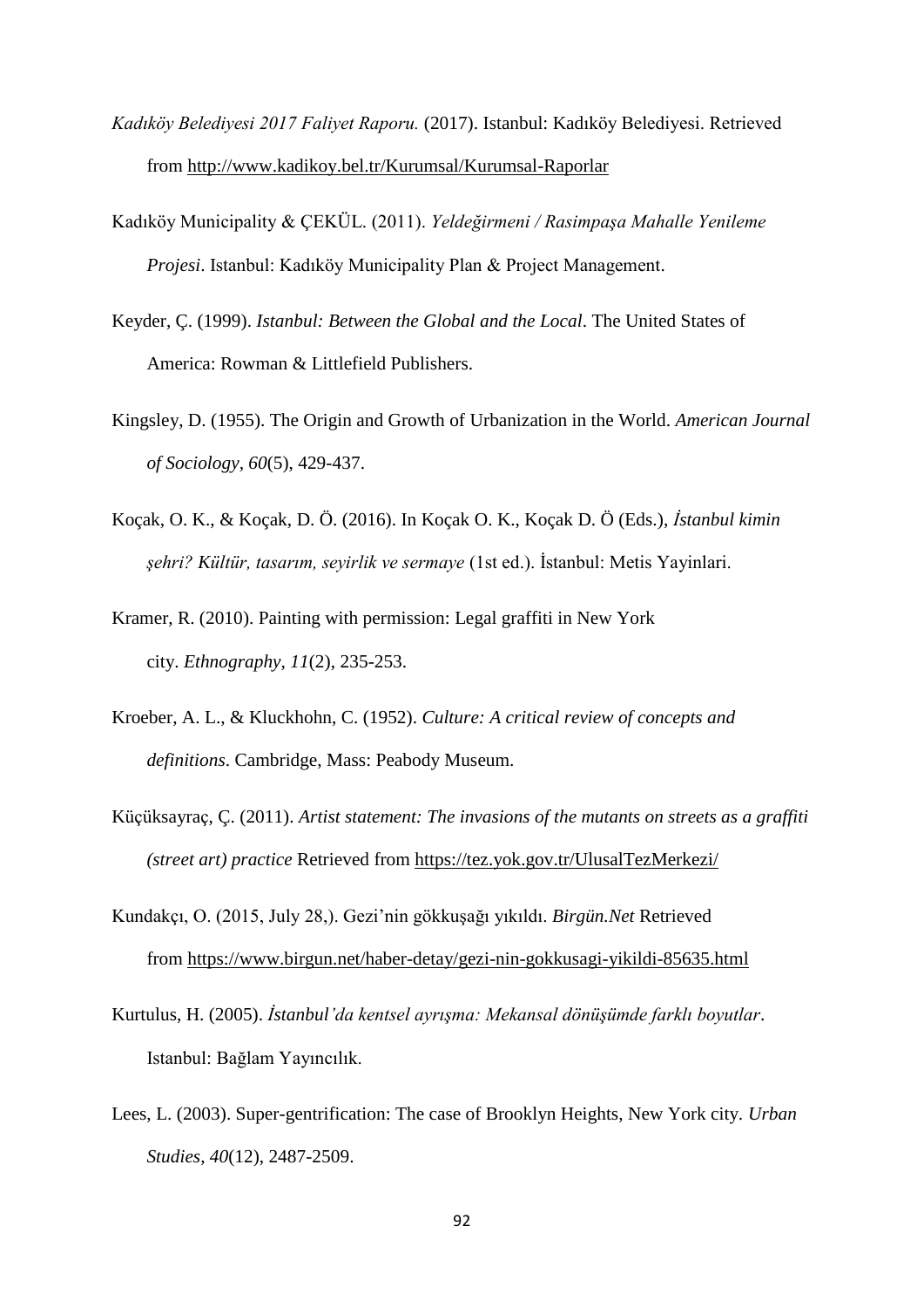- Lees, L., Slater, T., & Wyly, E. K. (2008). *Gentrification*. New York [u.a.]: Routledge.
- Lefebvre, H. (1996). *Writings on Cities* (English transl., 1. publ., [Nachdr.] ed.). Oxford [u.a.]: Blackwell.
- Ley, D. (1996). *The New Middle Class and the Remaking of the Central City*. Oxford [u.a.]: Oxford Univ. Press.
- Ley, D. (2003). Artists, Aestheticisation and the Field of Gentrification. *Urban Studies, 40*(12), 2527-2544.
- Macdonald, N. (2001). *The Graffiti Subculture*. GB: Palgrave. Retrieved from [http://lib.myilibrary.com?ID=91299](http://lib.myilibrary.com/?ID=91299)
- Manco, T. (2004). *Street Logos*. London: Thames & Hudson Ltd.
- Mathews, V. (2010). Aestheticizing Space: Art, Gentrification and the City. *Geography Compass, 4*(6), 660-675.
- Mcauliffe, C. (2012). Graffiti or Street Art? Negotiating the Moral Geographies of The Creative City. *Journal of Urban Affairs, 34*(2), 189-206.
- Merrill, S. (2015). Keeping it real? Subcultural Graffiti, Street Art, Heritage and Authenticity. *International Journal of Heritage Studies, 21*(4), 369-389.
- Millet, D., & Toussaint, É. (2004). *Who owes who?* [50 questions about world debt]. Dhaka: Univ. Press [u.a.]. Retrieved from [http://search.ebscohost.com/login.aspx?direct=true&scope=site&db=nlebk&AN=2](http://search.ebscohost.com/login.aspx?direct=true&scope=site&db=nlebk&AN=263866) [63866](http://search.ebscohost.com/login.aspx?direct=true&scope=site&db=nlebk&AN=263866)
- Nuhoğlu, A. (2016). Message from the mayor. Retrieved from <http://en.kadikoy.bel.tr/Mayor/message-from-the-mayor>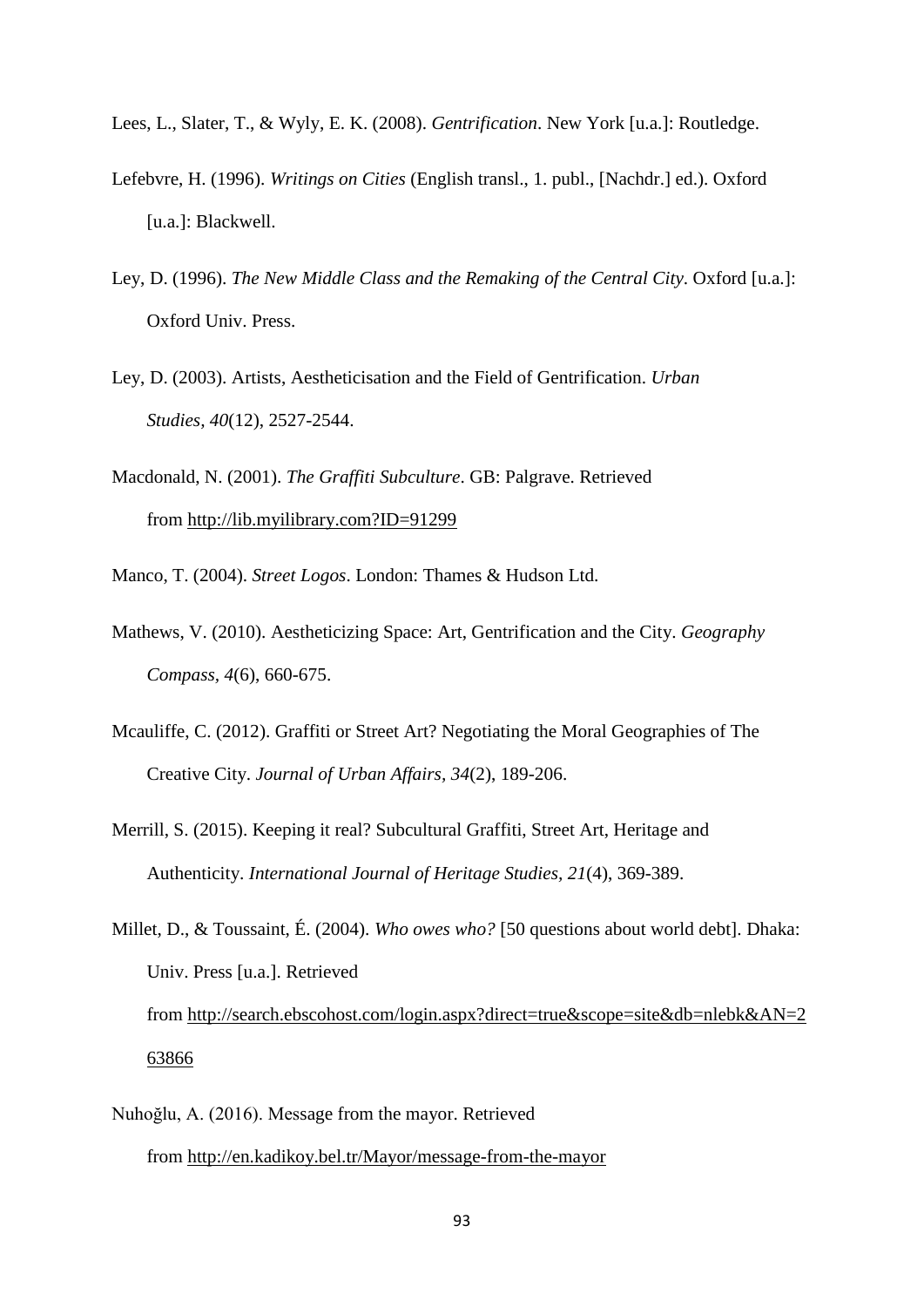Orsal, O. (2013). *The woman in red*. Istanbul: Reuters.

- Pring, R. (2004). *Philosophy of Educational Research* (2nd ed ed.). London ; New York: Continuum. Retrieved from [https://ebookcentral.proquest.com/lib/jyvaskyla](https://ebookcentral.proquest.com/lib/jyvaskyla-ebooks/detail.action?docID=564292)[ebooks/detail.action?docID=564292](https://ebookcentral.proquest.com/lib/jyvaskyla-ebooks/detail.action?docID=564292)
- Şahin, A. S. (2013). *Kültürel Miras Alanlarının Dönüşümünde Yeni Bir Yaklaşım: Yeldeğirmeni Örneği* Retrieved from <http://openaccess.bilgi.edu.tr:8080/xmlui/handle/11411/72>
- Savage, M., Bagnall, G., & Longhurst, B. (2005). *Globalization and Belonging* (1. publ. ed.). London [u.a.]: SAGE.
- Schwandt, T. (1998). Constructivist, interpretivist approaches to human inquiry. In N. K. Denzin, & Y. S. Lincoln (Eds.), *The landscape of qualitative research: Theories and issues* (221-259). Thousand Oaks: Sage Publications.
- Scullion, A., & García, B. (2005). What is Cultural Policy Research? *International Journal of Cultural Policy, 11*(2), 113-127.
- Shaw, K. (2008). Gentrification: What it is, why it is, and what can be done about it. *Geography Compass, 2*(5)
- Singer, D., & Hunter, M. (1999). The experience of premature menopause: A thematic discourse analysis. *Journal of Reproductive and Infant Psychology, 17*(1), 63-81.
- Smith, N. (1996). *The New Urban Frontier*. Florence: Routledge Ltd. Retrieved from [http://lib.myilibrary.com?ID=23674](http://lib.myilibrary.com/?ID=23674)
- Stiglitz, J. E. (2002). *Globalization and its discontents*. London [u.a.]: Allen Lane/Penguin Books. Retrieved from <http://www.econis.eu/PPNSET?PPN=346747651>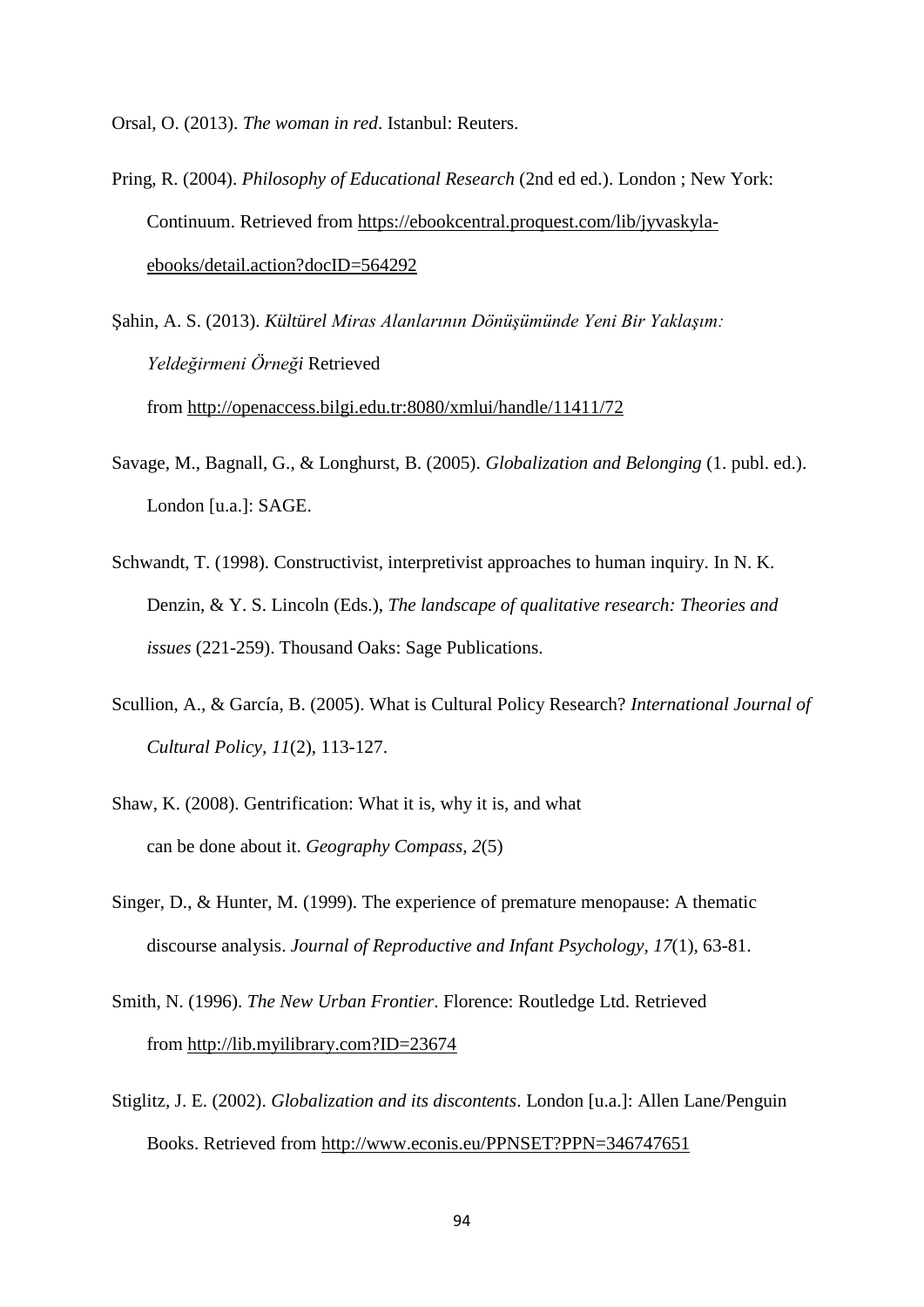- Taş, O., & Taş, T. (2014). Resistance on the walls, reclaiming public space: Street art in times of political turmoil in Turkey. *Interactions: Studies in Communication & Culture, 5*(3), 327-349.
- Taylor, G. W., & Ussher, J. M. (2001). Making sense of S&M: A discourse analytic account. *Sexualities, 4*(3), 293-314.
- The Mont Pelerin Society. (1947). *Statement of Aims*. Switzerland: Retrieved from <https://www.montpelerin.org/statement-of-aims/>
- Truman, S. H. (1948). *Harry S. Truman: "Statement by the president upon signing the foreign assistance act.,"* The American Presidency Project. Retrieved from <http://www.presidency.ucsb.edu/ws/?pid=13143>

Türkmen, Z. (2015). *The Cultural Transformation of Yeldeğirmeni Neighborhood*

- Uğur, C. (2017, June,). Local government in Turkey's Istanbul names street after Jihadist leader Azzam. Retrieved from [https://www.birgun.net/haber-detay/local-government-in](https://www.birgun.net/haber-detay/local-government-in-turkey-s-istanbul-names-street-after-jihadist-leader-azzam-168490.html)[turkey-s-istanbul-names-street-after-jihadist-leader-azzam-168490.html](https://www.birgun.net/haber-detay/local-government-in-turkey-s-istanbul-names-street-after-jihadist-leader-azzam-168490.html)
- Ulmer, J. B. (2016). Writing Urban Space: Street art, Democracy, and Photographic Cartography. *Cultural Studies- Critical Methodologies,* Retrieved from [http://journals.sagepub.com/doi/full/10.1177/1532708616655818#articleShareCont](http://journals.sagepub.com/doi/full/10.1177/1532708616655818#articleShareContainer) [ainer](http://journals.sagepub.com/doi/full/10.1177/1532708616655818#articleShareContainer)
- Wainwright, O. (2013, Aug,). Olympic legacy murals met with outrage by London street artists. *The Guardian* Retrieved from [https://www.theguardian.com/artanddesign/2013/aug/06/olympic-legacy-street-art](https://www.theguardian.com/artanddesign/2013/aug/06/olympic-legacy-street-art-graffiti-fury)[graffiti-fury](https://www.theguardian.com/artanddesign/2013/aug/06/olympic-legacy-street-art-graffiti-fury)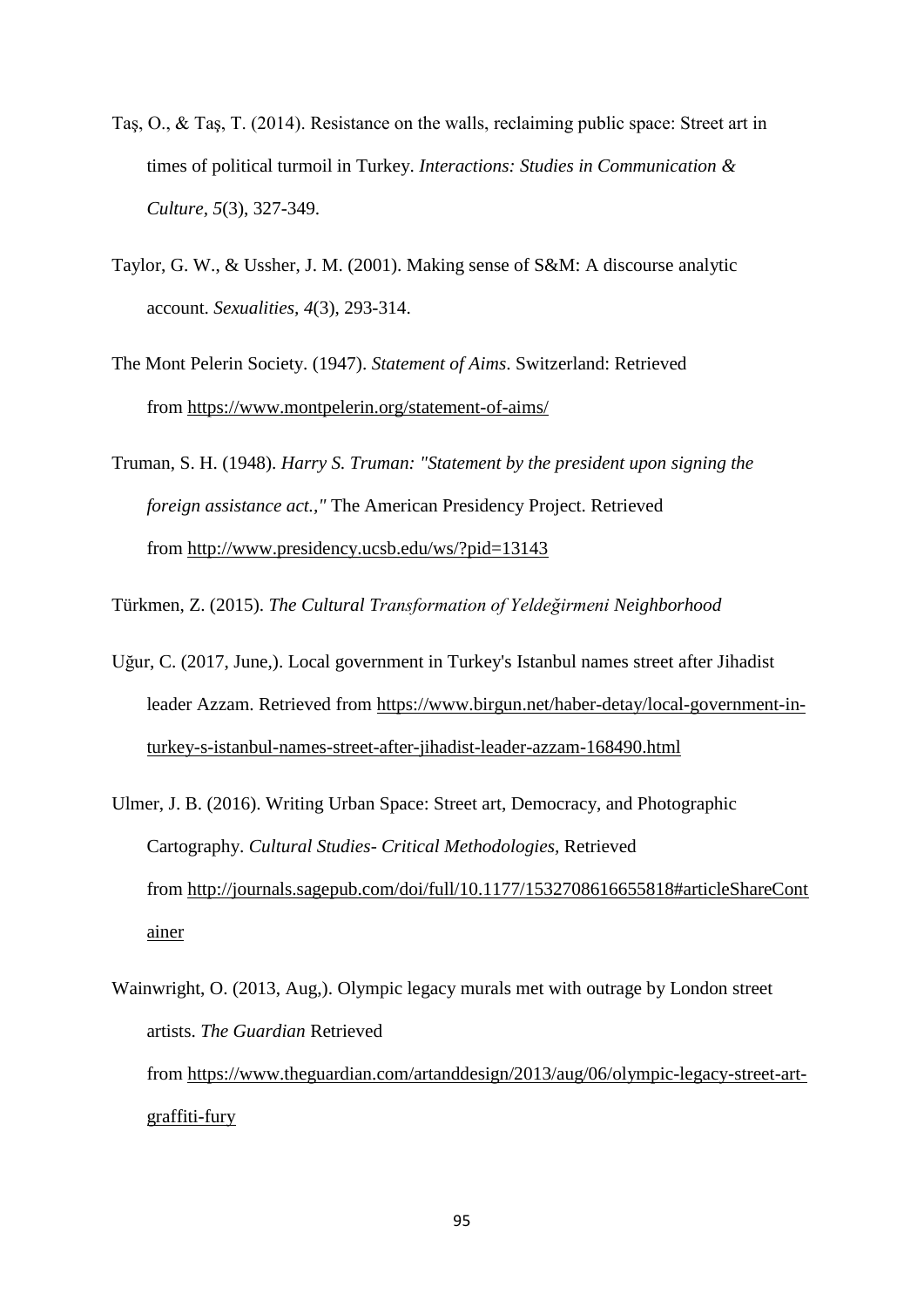- Williams, R. (1998). The Analysis of Culture. In J. Storey (Ed.), *Cultural Theory and Popular Culture*. Athens: The University of Georgia Press.
- Williams, R. (2017). *Kültür ve Toplum: 1780-1950* (U. Kocabaşoğlu Trans.). Istanbul: İletişim Yayınları.
- Yardımcı, S. (2014). *Kentsel Değişim ve Festivalizm: Küreselleşen İstanbul'da Bienal*. İstanbul: İletişim Yayınları.
- Yeldeğirmeni Dayanışması. (2015, Feb,). Nuh Köklü. Statement from Yeldeğirmeni Dayanışması. Retrieved from <https://hutnyk.wordpress.com/tag/nuhkoklu/>

Zukin, S. (1989). *Loft Living* (Reprint ed.). New Brunswick, NJ: Rutgers Univ. Press.

Zukin, S. (1997). *The Cultures of Cities* (Repr ed.). Cambridge, Mass.: Blackwell. Retrieved from <https://jyu.finna.fi/Record/jykdok.655860>

Zukin, S. (2010). *Naked City*. Oxford [u.a.]: Oxford Univ. Press.

Zukin, S. (2016). Gentrification in Three Paradoxes. *City & Community, 15*(3), 202-207.

# **List of Interviews**

- Türken, H. (2017a). *AR1: Personal interview with AR1*
- Türken, H. (2017b). *AR2: Personal interview with AR2*
- Türken, H. (2017c). *CA1: Personal interview with CA1*
- Türken, H. (2017d). *CA2: Personal interview with CA2*

Türken, H. (2017e). *CA3: Personal interview with CA3*